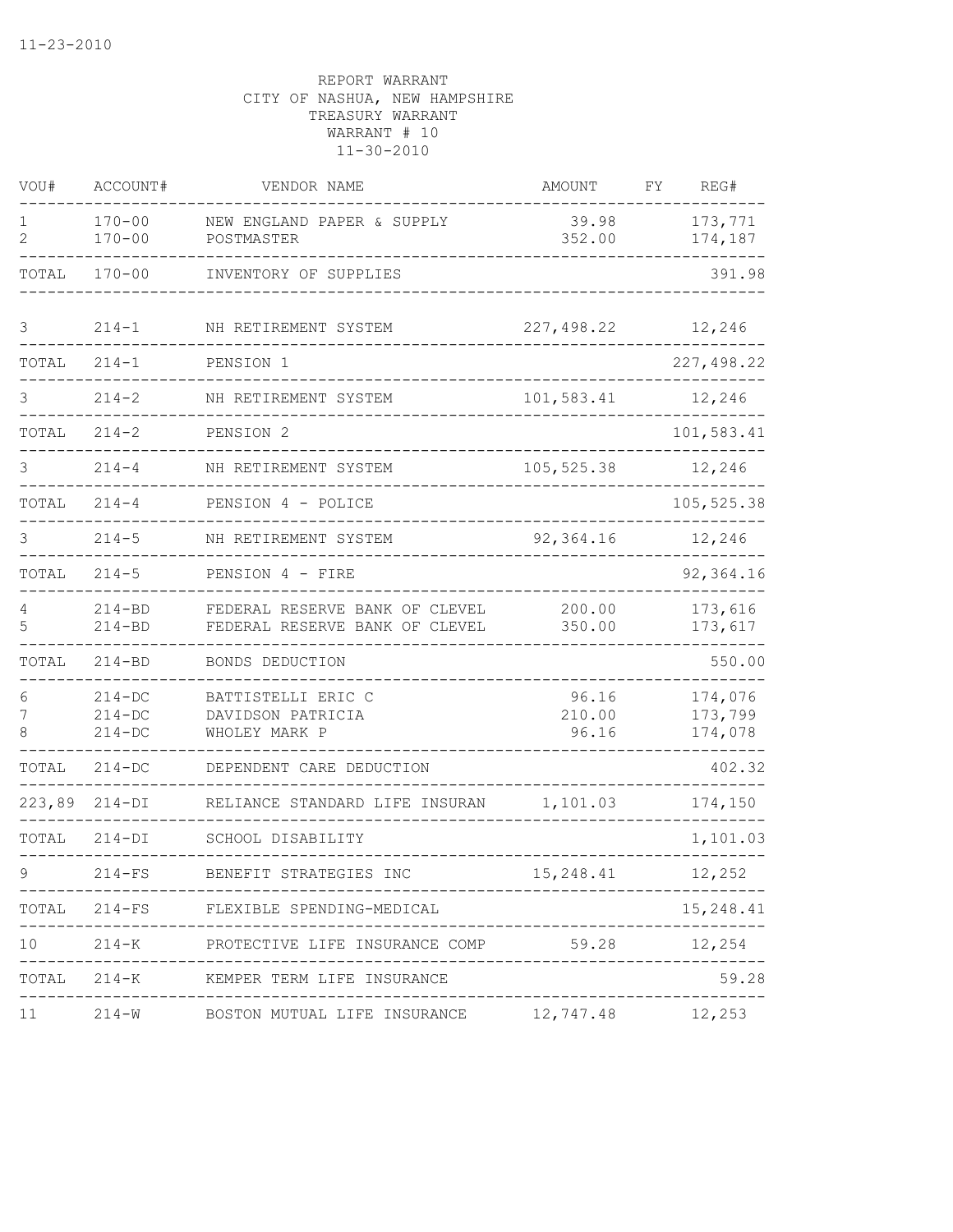| VOU#  | ACCOUNT#                 | VENDOR NAME                                               | AMOUNT     | FY<br>REG#    |
|-------|--------------------------|-----------------------------------------------------------|------------|---------------|
| TOTAL | $214-W$                  | WHOLE LIFE DEDUCTION                                      |            | 12,747.48     |
|       |                          |                                                           |            |               |
| 12    | $255 - 00$               | STATE OF NH-MV                                            | 17,877.73  | 12,244        |
| 13    | $255 - 00$               | STATE OF NH-MV                                            | 24, 276.85 | 12,251        |
| 14    | $255 - 00$               | STATE OF NH-MV                                            | 14,765.72  | 12,255        |
| 15    | $255 - 00$               | STATE OF NH-MV                                            | 30,723.51  | 12,256        |
| 16    | $255 - 00$               | STATE OF NH-MV                                            | 24,547.91  | 12,263        |
| 17    | $255 - 00$               | STATE OF NH-MV                                            | 23,564.84  | 12,264        |
| 18    | $255 - 00$<br>---------- | STATE OF NH-MV                                            | 31,815.50  | 12,265        |
|       | TOTAL 255-00             | STATE MVR<br>_________________________________            |            | 167,572.06    |
| 19    | $255 - 05$               | STATE OF NH<br>___________________________________        |            | 77.00 174,263 |
| TOTAL | $255 - 05$               | STATE OF NH-FBI FINGERPRNT FEE                            |            | 77.00         |
|       |                          |                                                           |            |               |
| 20    | $257 - 00$               | BARRY JEANNE                                              | 10.00      | 174,112       |
| 21    | $257 - 00$               | BECK MARGARET                                             | 21.00      | 174,114       |
| 22    | $257 - 00$               | CARLSON ROBERT H                                          | 55.00      | 173,813       |
| 23    | $257 - 00$               | CONSTANTIKES KIM                                          | 10.00      | 174,128       |
| 24    | $257 - 00$               | DENEAULT PHILLIP                                          | 10.00      | 174,131       |
| 25    | $257 - 00$               | GLADSTONE ALBERT                                          | 90.50      | 174,125       |
| 26    | $257 - 00$               | HEARTS                                                    | 25.00      | 174,122       |
| 27    | $257 - 00$               | LEMAY LYDIA                                               | 29.00      | 174,117       |
| 28    | $257 - 00$               | LEVEL 3 COMMUNICATIONS                                    | 26.39      | 174,110       |
| 29    | $257 - 00$               | MESA ENRIQUE                                              | 6.10       | 174,124       |
| 30    | $257 - 00$               | MULGREW THOMAS                                            | 20.00      | 174,127       |
| 31    | $257 - 00$               | PARROTT JANICE                                            | 20.00      | 174,130       |
| 32    | $257 - 00$               | PENNICHUCK WATER                                          | 68.00      | 173,773       |
| 33    | $257 - 00$               | RAGAN JONATHAN                                            | 198.20     | 174,108       |
| 34    | $257 - 00$               | ROMA NICOLE                                               | 18.00      | 174,134       |
| 35    | $257 - 00$               | STAFFORD ELLEN                                            | 19.20      | 174,113       |
| 36    | $257 - 00$               | TOLLNER JAMES                                             | 25.00      | 174,129       |
| 37    | $257 - 00$               | TREMBLAY LISE                                             | 35.00      | 174,118       |
| 38    | $257 - 00$               | TRI STATE HOOD & DUCT                                     | 49.00      | 174,132       |
| 39    | $257 - 00$               | TRUEGREEN LAWN CARE                                       | 75.00      | 174,109       |
| 40    | $257 - 00$               | WOLFF ADAM D                                              | 10.00      | 174,121       |
|       |                          | TOTAL 257-00 MV REFUND PENDING<br>_______________________ |            | 820.39        |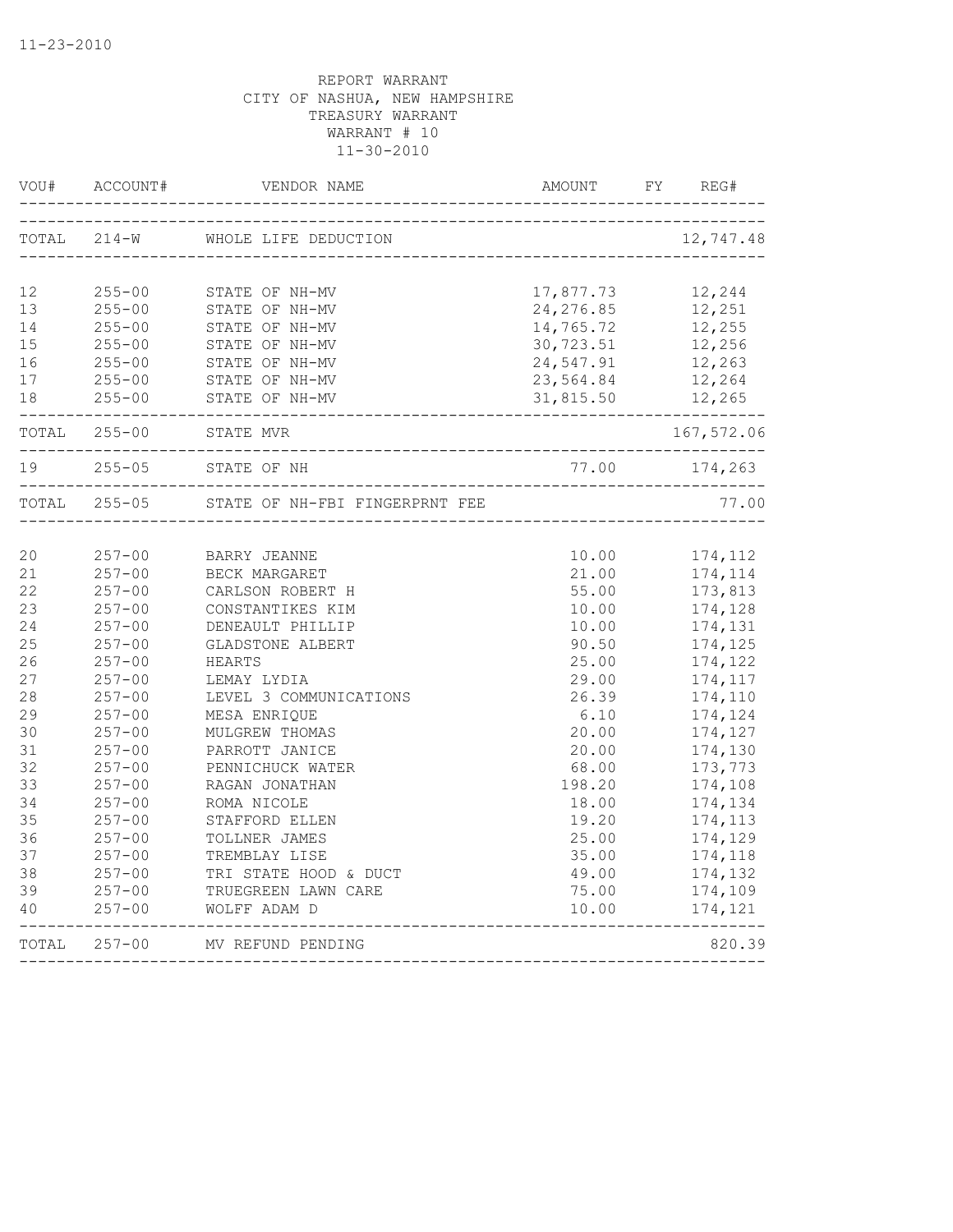| VOU#   | ACCOUNT#  | VENDOR NAME                    | AMOUNT       | FY | REG#     |
|--------|-----------|--------------------------------|--------------|----|----------|
| 41     | 305-33005 | PENNICHUCK WATER               | 18.30        |    | 174,246  |
| 42     | 305-59100 | GUGLIELMINO DEREK              | 50.00        |    | 174,077  |
| 43     | 305-59100 | <b>JEYNES MIKE</b>             | 250.00       |    | 173,899  |
| 44     | 305-59100 | MCLEAN JIM                     | 400.00       |    | 173,784  |
| 45     | 305-59100 | NEXTEL COMMUNICATIONS          | 20.74        |    | 174,241  |
| 46     | 305-59100 | O'NEIL TIM                     | 375.00       |    | 173,787  |
| 47     | 305-59100 | SOTO JESENIK                   | 62.50        |    | 174,140  |
| 48     | 305-59100 | WALLENT FRANK J                | 162.50       |    | 173,678  |
| 49     | 305-59100 | WALLENT LOUISE                 | 62.50        |    | 173,890  |
| 50     | 305-95005 | NHCCM                          | 250.00       |    | 174,306  |
| TOTAL  | 305       | SRF - CIVIC & COMM ACTIVITIES  |              |    | 1,651.54 |
|        |           |                                |              |    |          |
| 51     | 308-31050 | NEXTEL COMMUNICATIONS          | 32.94        |    | 174,241  |
| 52     | 308-59400 | ANTHEM BLUE CROSS BLUE SHIELD  | 76,202.49    |    | 12,259   |
| 53     | 308-59400 | HARVARD PILGRIM HEALTH CARE    | 14,083.25    |    | 12,260   |
| 54     | 308-59400 | NORTHEAST DELTA                | 6,689.64     |    | 12,248   |
| 55     | 308-59402 | ANTHEM BLUE CROSS BLUE SHIELD  | 57, 422.19   |    | 12,259   |
| 56     | 308-59402 | HARVARD PILGRIM HEALTH CARE    | 19,068.78    |    | 12,260   |
| 57     | 308-59402 | NORTHEAST DELTA                | 3,672.24     |    | 12,248   |
| 58     | 308-83004 | ANTHEM BLUE CROSS BLUE SHIELD  | 254,074.69   |    | 12,247   |
| 59     | 308-83004 | VISION SERVICE PLAN            | 2,297.70     |    | 174,256  |
| 60     | 308-83010 | ANTHEM BLUE CROSS BLUE SHIELD  | 50,414.60    |    | 12,247   |
| 61     | 308-83010 | ANTHEM BLUE CROSS BLUE SHIELD  | 45, 424.34   |    | 12,259   |
| 62     | 308-83011 | ANTHEM BLUE CROSS BLUE SHIELD  | 701.31       |    | 12,247   |
| 63     | 308-83011 | ANTHEM BLUE CROSS BLUE SHIELD  | 322.44       |    | 12,259   |
| 64     | 308-83012 | ANTHEM BLUE CROSS BLUE SHIELD  | 261,567.22   |    | 12,247   |
| 65     | 308-83012 | ANTHEM BLUE CROSS BLUE SHIELD  | 256, 177.96  |    | 12,259   |
| 65     | 308-83013 | ANTHEM BLUE CROSS BLUE SHIELD  | 153, 256. 13 |    | 12,259   |
| 66     | 308-83016 | HARVARD PILGRIM HEALTH CARE    | 39,904.24    |    | 12,249   |
| 67     | 308-83016 | HARVARD PILGRIM HEALTH CARE    | 47,035.11    |    | 12,260   |
| 68     | 308-83017 | HARVARD PILGRIM HEALTH CARE    | 48,258.82    |    | 12,249   |
| 69     | 308-83017 | HARVARD PILGRIM HEALTH CARE    | 47,586.32    |    | 12,260   |
| 70     | 308-83018 | ANTHEM BLUE CROSS BLUE SHIELD  | 47,490.24    |    | 12,247   |
| $71\,$ | 308-83018 | ANTHEM BLUE CROSS BLUE SHIELD  | 54,016.71    |    | 12,259   |
| 72     | 308-83019 | ANTHEM BLUE CROSS BLUE SHIELD  | 31,456.72    |    | 12,247   |
| 73     | 308-83019 | ANTHEM BLUE CROSS BLUE SHIELD  | 33,607.82    |    | 12,259   |
| 74     | 308-83020 | NORTHEAST DELTA                | 9,561.75     |    | 12,248   |
| 75     | 308-83020 | NORTHEAST DELTA                | 23,582.61    |    | 12,262   |
| 76     | 308-83021 | NORTHEAST DELTA                | 2,277.00     |    | 12,248   |
| 77     | 308-83021 | NORTHEAST DELTA                | 11,590.10    |    | 12,262   |
| 78     | 308-83022 | NORTHEAST DELTA                | 169,282.64   |    | 12,248   |
| 79     | 308-83023 | MORIN MATTHEW                  | 50.00        |    | 174,188  |
| 80     | 308-83023 | SANOFI PASTEUR INC             | 7,171.87     |    | 174,145  |
| 81     | 308-83023 | SOUTHERN NH MEDICAL CENTER     | 1,014.00     |    | 174,271  |
| 82     | 308-83025 | NYHART                         | 8,500.00     |    | 174,116  |
| 83     | 308-83025 | WORKPLACE BENEFITS SOLUTIONS L | 2,800.00     |    | 174,115  |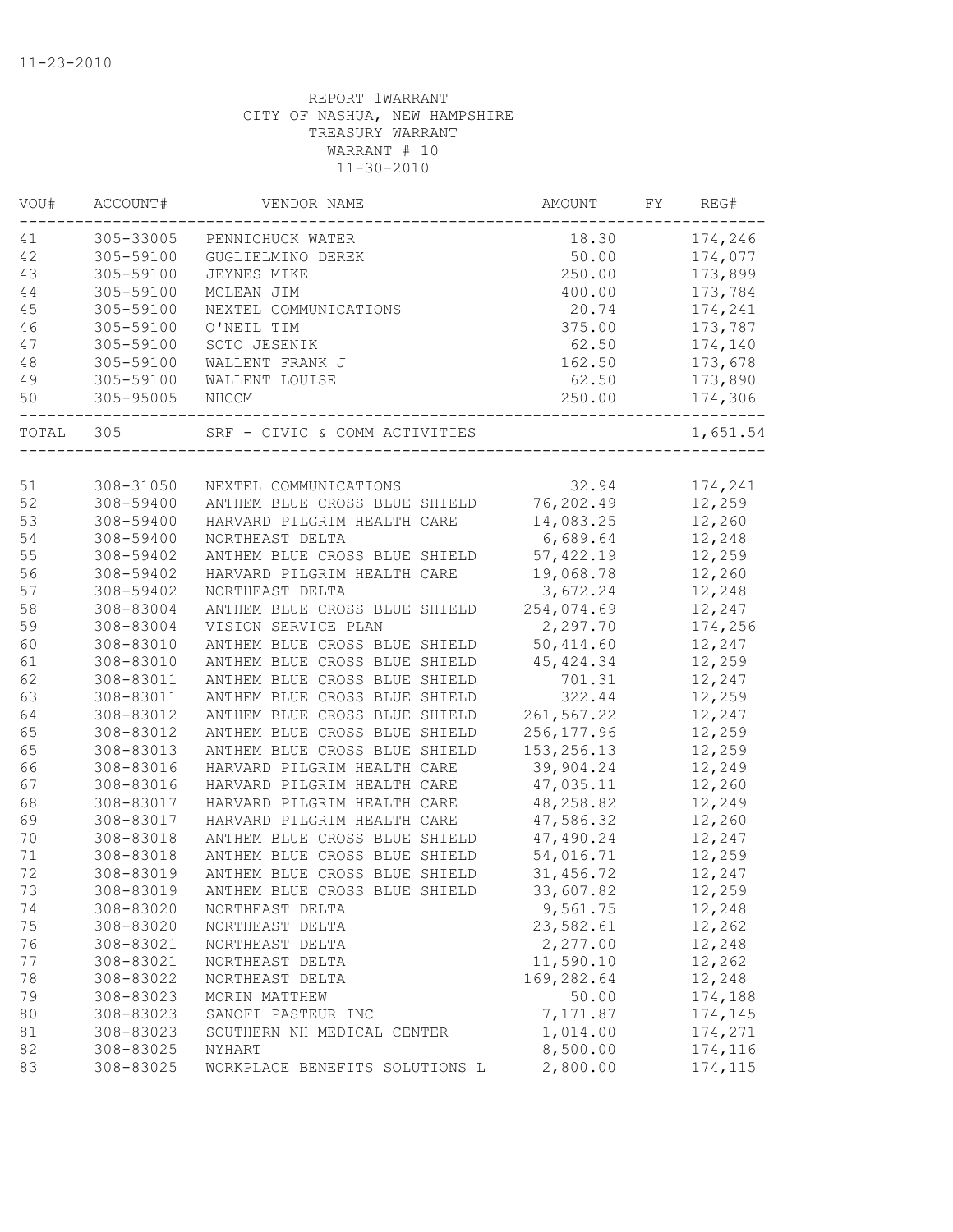| 84<br>308-83030<br>15,093.53<br>ITT HARTFORD<br>84<br>308-83031<br>ITT HARTFORD<br>17,845.40<br>85<br>308-83040<br>CONNECTICUT UNDERWRITERS INC<br>86<br>308-83041<br>5,792.87<br>CULLENCOLLIMORE PLLC<br>87<br>8,250.00<br>308-83052<br>MARK CONNORS ESQ<br>88<br>308-83053<br>APPLE SERVICES NASHUA<br>89<br>308-83053<br>COMMONWEALTH RADIOLOGY ASSOCIA<br>90<br>308-83053<br>1,240.00<br>CONSTANTINEAU WILLIAM<br>91<br>1,218.00<br>308-83053<br>DARTMOUTH-HITCHCOCK CLINIC<br>92<br>308-83053<br>DERRY SPORTS & REHAB LLC<br>1,898.00<br>93<br>308-83053<br>FOUNDATION MEDICAL PARTNERS<br>94<br>FOUR SEASONS ORTHOPAEDIC CTR P<br>1,793.00<br>308-83053<br>95<br>308-83053<br>HAND SURGICAL ASSOCIATES INC<br>96<br>308-83053<br>NASHUA EYE ASSOCIATES PA<br>W/C<br>97<br>308-83053<br>PAINE JUDITH H JMD<br>98<br>308-83053<br>PICCOLO LAURA<br>99<br>308-83053<br>2,114.00<br>SJH SURGICENTER LLCD<br>100<br>5, 121.26<br>308-83053<br>SO NH REGIONAL MEDICAL CENTER<br>101<br>308-83053<br>ST JOSEPH'S HOSPITAL<br>2,617.70<br>102<br>308-83053<br>SURGICAL MONITORING SERVICES I<br>2,900.00<br>103<br>308-83054<br>APPLE SERVICES NASHUA<br>104<br>308-83054<br>CPTE-NASHUA<br>2,310.00<br>105<br>308-83054<br>DARTMOUTH-HITCHCOCK CLINIC<br>9,546.00<br>106<br>308-83054<br>FOUR SEASONS ORTHOPAEDIC CTR P<br>107<br>308-83054<br>GRANITE STATE ANESTHESIOLOGIST | 12,250<br>12,250<br>738.00<br>174,259<br>173,862<br>173,619 |
|------------------------------------------------------------------------------------------------------------------------------------------------------------------------------------------------------------------------------------------------------------------------------------------------------------------------------------------------------------------------------------------------------------------------------------------------------------------------------------------------------------------------------------------------------------------------------------------------------------------------------------------------------------------------------------------------------------------------------------------------------------------------------------------------------------------------------------------------------------------------------------------------------------------------------------------------------------------------------------------------------------------------------------------------------------------------------------------------------------------------------------------------------------------------------------------------------------------------------------------------------------------------------------------------------------------------------------------------------------------------------|-------------------------------------------------------------|
|                                                                                                                                                                                                                                                                                                                                                                                                                                                                                                                                                                                                                                                                                                                                                                                                                                                                                                                                                                                                                                                                                                                                                                                                                                                                                                                                                                              |                                                             |
|                                                                                                                                                                                                                                                                                                                                                                                                                                                                                                                                                                                                                                                                                                                                                                                                                                                                                                                                                                                                                                                                                                                                                                                                                                                                                                                                                                              |                                                             |
|                                                                                                                                                                                                                                                                                                                                                                                                                                                                                                                                                                                                                                                                                                                                                                                                                                                                                                                                                                                                                                                                                                                                                                                                                                                                                                                                                                              |                                                             |
|                                                                                                                                                                                                                                                                                                                                                                                                                                                                                                                                                                                                                                                                                                                                                                                                                                                                                                                                                                                                                                                                                                                                                                                                                                                                                                                                                                              |                                                             |
|                                                                                                                                                                                                                                                                                                                                                                                                                                                                                                                                                                                                                                                                                                                                                                                                                                                                                                                                                                                                                                                                                                                                                                                                                                                                                                                                                                              |                                                             |
|                                                                                                                                                                                                                                                                                                                                                                                                                                                                                                                                                                                                                                                                                                                                                                                                                                                                                                                                                                                                                                                                                                                                                                                                                                                                                                                                                                              | 726.00<br>173,666                                           |
|                                                                                                                                                                                                                                                                                                                                                                                                                                                                                                                                                                                                                                                                                                                                                                                                                                                                                                                                                                                                                                                                                                                                                                                                                                                                                                                                                                              | 143.00<br>174,141                                           |
|                                                                                                                                                                                                                                                                                                                                                                                                                                                                                                                                                                                                                                                                                                                                                                                                                                                                                                                                                                                                                                                                                                                                                                                                                                                                                                                                                                              | 174,126                                                     |
|                                                                                                                                                                                                                                                                                                                                                                                                                                                                                                                                                                                                                                                                                                                                                                                                                                                                                                                                                                                                                                                                                                                                                                                                                                                                                                                                                                              | 173,841                                                     |
|                                                                                                                                                                                                                                                                                                                                                                                                                                                                                                                                                                                                                                                                                                                                                                                                                                                                                                                                                                                                                                                                                                                                                                                                                                                                                                                                                                              | 174,040                                                     |
|                                                                                                                                                                                                                                                                                                                                                                                                                                                                                                                                                                                                                                                                                                                                                                                                                                                                                                                                                                                                                                                                                                                                                                                                                                                                                                                                                                              | 654.00<br>173,826                                           |
|                                                                                                                                                                                                                                                                                                                                                                                                                                                                                                                                                                                                                                                                                                                                                                                                                                                                                                                                                                                                                                                                                                                                                                                                                                                                                                                                                                              | 173,829                                                     |
|                                                                                                                                                                                                                                                                                                                                                                                                                                                                                                                                                                                                                                                                                                                                                                                                                                                                                                                                                                                                                                                                                                                                                                                                                                                                                                                                                                              | 595.00<br>173,820                                           |
|                                                                                                                                                                                                                                                                                                                                                                                                                                                                                                                                                                                                                                                                                                                                                                                                                                                                                                                                                                                                                                                                                                                                                                                                                                                                                                                                                                              | 190.00<br>173,812                                           |
|                                                                                                                                                                                                                                                                                                                                                                                                                                                                                                                                                                                                                                                                                                                                                                                                                                                                                                                                                                                                                                                                                                                                                                                                                                                                                                                                                                              | 173,718<br>280.00                                           |
|                                                                                                                                                                                                                                                                                                                                                                                                                                                                                                                                                                                                                                                                                                                                                                                                                                                                                                                                                                                                                                                                                                                                                                                                                                                                                                                                                                              | 20.83<br>174,099                                            |
|                                                                                                                                                                                                                                                                                                                                                                                                                                                                                                                                                                                                                                                                                                                                                                                                                                                                                                                                                                                                                                                                                                                                                                                                                                                                                                                                                                              | 173,776                                                     |
|                                                                                                                                                                                                                                                                                                                                                                                                                                                                                                                                                                                                                                                                                                                                                                                                                                                                                                                                                                                                                                                                                                                                                                                                                                                                                                                                                                              | 173,806                                                     |
|                                                                                                                                                                                                                                                                                                                                                                                                                                                                                                                                                                                                                                                                                                                                                                                                                                                                                                                                                                                                                                                                                                                                                                                                                                                                                                                                                                              | 173,661                                                     |
|                                                                                                                                                                                                                                                                                                                                                                                                                                                                                                                                                                                                                                                                                                                                                                                                                                                                                                                                                                                                                                                                                                                                                                                                                                                                                                                                                                              | 174,033                                                     |
|                                                                                                                                                                                                                                                                                                                                                                                                                                                                                                                                                                                                                                                                                                                                                                                                                                                                                                                                                                                                                                                                                                                                                                                                                                                                                                                                                                              | 658.00<br>173,666                                           |
|                                                                                                                                                                                                                                                                                                                                                                                                                                                                                                                                                                                                                                                                                                                                                                                                                                                                                                                                                                                                                                                                                                                                                                                                                                                                                                                                                                              | 173,655                                                     |
|                                                                                                                                                                                                                                                                                                                                                                                                                                                                                                                                                                                                                                                                                                                                                                                                                                                                                                                                                                                                                                                                                                                                                                                                                                                                                                                                                                              | 173,841                                                     |
|                                                                                                                                                                                                                                                                                                                                                                                                                                                                                                                                                                                                                                                                                                                                                                                                                                                                                                                                                                                                                                                                                                                                                                                                                                                                                                                                                                              | 369.00<br>173,829                                           |
|                                                                                                                                                                                                                                                                                                                                                                                                                                                                                                                                                                                                                                                                                                                                                                                                                                                                                                                                                                                                                                                                                                                                                                                                                                                                                                                                                                              | 660.00<br>173,650                                           |
| 108<br>308-83054<br>KING MEDICAL ASSOCIATES                                                                                                                                                                                                                                                                                                                                                                                                                                                                                                                                                                                                                                                                                                                                                                                                                                                                                                                                                                                                                                                                                                                                                                                                                                                                                                                                  | 120.00<br>174,093                                           |
| 109<br>308-83054<br>KRAHENBUHI ELIZABETH                                                                                                                                                                                                                                                                                                                                                                                                                                                                                                                                                                                                                                                                                                                                                                                                                                                                                                                                                                                                                                                                                                                                                                                                                                                                                                                                     | 17.98<br>174,101                                            |
| 110<br>308-83054<br>NASHUA RADIOLOGY PA                                                                                                                                                                                                                                                                                                                                                                                                                                                                                                                                                                                                                                                                                                                                                                                                                                                                                                                                                                                                                                                                                                                                                                                                                                                                                                                                      | 253.00<br>173,805                                           |
| 111<br>308-83054<br>RS MEDICAL                                                                                                                                                                                                                                                                                                                                                                                                                                                                                                                                                                                                                                                                                                                                                                                                                                                                                                                                                                                                                                                                                                                                                                                                                                                                                                                                               | 80.00<br>173,631                                            |
| 112<br>308-83054<br>ST JOSEPH BUSINESS & HEALTH                                                                                                                                                                                                                                                                                                                                                                                                                                                                                                                                                                                                                                                                                                                                                                                                                                                                                                                                                                                                                                                                                                                                                                                                                                                                                                                              | 180.00<br>173,729                                           |
| 113<br>308-83054<br>6,608.80<br>ST JOSEPH'S HOSPITAL                                                                                                                                                                                                                                                                                                                                                                                                                                                                                                                                                                                                                                                                                                                                                                                                                                                                                                                                                                                                                                                                                                                                                                                                                                                                                                                         | 173,661                                                     |
| 114<br>308-83055<br>ACCURATE TRANSCRIPTION MATTERS                                                                                                                                                                                                                                                                                                                                                                                                                                                                                                                                                                                                                                                                                                                                                                                                                                                                                                                                                                                                                                                                                                                                                                                                                                                                                                                           | 192.50<br>173,803                                           |
| 115<br>308-83055<br>DEVINE MILLIMET & BRANCH PA<br>4,618.98                                                                                                                                                                                                                                                                                                                                                                                                                                                                                                                                                                                                                                                                                                                                                                                                                                                                                                                                                                                                                                                                                                                                                                                                                                                                                                                  | 173,809                                                     |
| 116<br>308-83063<br>DANIS CONSTRUCTION CO INC                                                                                                                                                                                                                                                                                                                                                                                                                                                                                                                                                                                                                                                                                                                                                                                                                                                                                                                                                                                                                                                                                                                                                                                                                                                                                                                                | 614.40<br>173,610                                           |
| 4,252.48<br>117<br>308-83064<br>CULLENCOLLIMORE PLLC                                                                                                                                                                                                                                                                                                                                                                                                                                                                                                                                                                                                                                                                                                                                                                                                                                                                                                                                                                                                                                                                                                                                                                                                                                                                                                                         | 173,862                                                     |
| 118<br>308-83070<br>TREASURER STATE OF NH                                                                                                                                                                                                                                                                                                                                                                                                                                                                                                                                                                                                                                                                                                                                                                                                                                                                                                                                                                                                                                                                                                                                                                                                                                                                                                                                    | 50.00<br>174,290                                            |
| 118<br>308-83073<br>TREASURER STATE OF NH                                                                                                                                                                                                                                                                                                                                                                                                                                                                                                                                                                                                                                                                                                                                                                                                                                                                                                                                                                                                                                                                                                                                                                                                                                                                                                                                    | 50.00<br>174,290                                            |
| 119<br>308-83075<br>GATE CITY FENCE CO INC<br>W/C                                                                                                                                                                                                                                                                                                                                                                                                                                                                                                                                                                                                                                                                                                                                                                                                                                                                                                                                                                                                                                                                                                                                                                                                                                                                                                                            | 595.00<br>173,808                                           |
| 120<br>308-83077 IRC INC<br>63, 218.74                                                                                                                                                                                                                                                                                                                                                                                                                                                                                                                                                                                                                                                                                                                                                                                                                                                                                                                                                                                                                                                                                                                                                                                                                                                                                                                                       | 12,261                                                      |
| 121<br>308-83102<br>LEVY RICHARD L MD                                                                                                                                                                                                                                                                                                                                                                                                                                                                                                                                                                                                                                                                                                                                                                                                                                                                                                                                                                                                                                                                                                                                                                                                                                                                                                                                        | 600.00<br>174,272<br>$--- -$                                |
| 308<br>TOTAL<br>SRF - INSURANCE                                                                                                                                                                                                                                                                                                                                                                                                                                                                                                                                                                                                                                                                                                                                                                                                                                                                                                                                                                                                                                                                                                                                                                                                                                                                                                                                              | 1,950,819.34                                                |
| 2,243.21<br>223,896 3091-49085 M SAUNDERS INC                                                                                                                                                                                                                                                                                                                                                                                                                                                                                                                                                                                                                                                                                                                                                                                                                                                                                                                                                                                                                                                                                                                                                                                                                                                                                                                                | 173,965                                                     |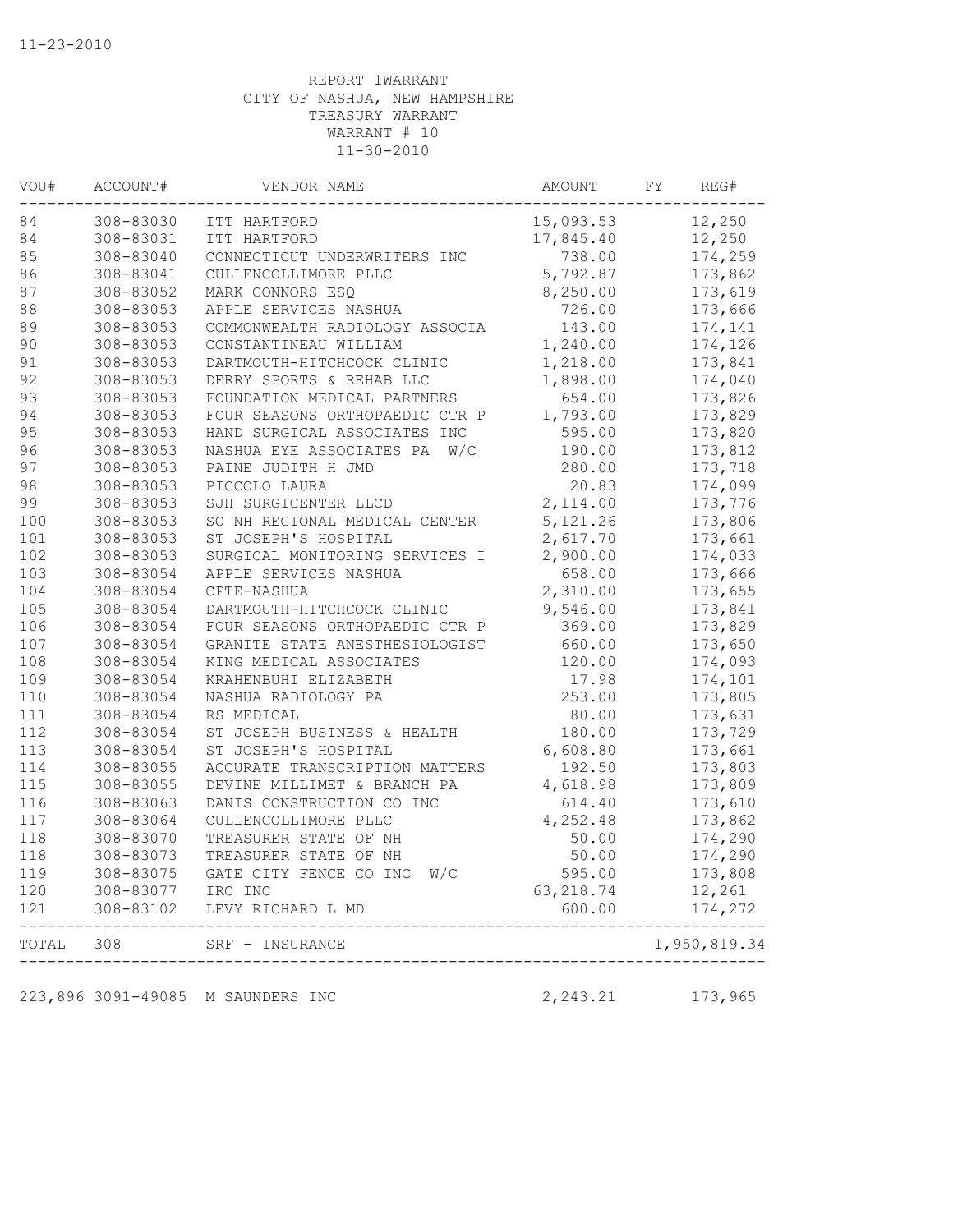|           | VOU# ACCOUNT#       |                                              |                | REG#       |
|-----------|---------------------|----------------------------------------------|----------------|------------|
|           |                     |                                              |                | 2, 243.21  |
|           |                     |                                              |                |            |
|           |                     | 223,897 3097-41015 GUSTIN KAREN              | 88.88          | 173,963    |
|           | 223,898 3097-41015  | STAPLES BUSINESS ADVANTAGE                   | 305.55         | 173,847    |
|           | 223,899 3097-43005  | LOGAN ANN                                    | 52.80          | 174,011    |
|           | 223,900 3097-43005  | UNITED PARCEL SERVICE                        | 18.63          | 173,897    |
|           | 223,901 3097-49075  | BLUE RIBBON MAINTENANCE SUPPLI               | 4,080.51       | 173,928    |
|           | 223,901 3097-49075  | BLUE RIBBON MAINTENANCE SUPPLI               | 664.67         | 173,929    |
|           | 223,902 3097-49075  | CENTRAL PAPER                                | 14,375.15      | 173,956    |
|           | 223,903 3097-49075  | CLEAN SOURCE                                 | 855.30         | 174,010    |
|           | 223,904 3097-49085  | BIMBO FOODS BAKERIES INC                     | 3,516.73       | 174,049    |
|           | 223,905 3097-49085  | BOSTON PIE INC                               | 613.00         | 174,059    |
|           | 223,906 3097-49085  | COCA-COLA BOTTLING COMPANY                   | 2,231.00       | 173,917    |
|           | 223,907 3097-49085  | COSTA FRUIT & PRODUCE CO INC                 | 32, 136.97     | 174,091    |
|           | 223,908 3097-49085  | GARELICK FARMS-LYNN                          | 27,340.32      | 173,797    |
|           | 223,909 3097-49085  | GILL'S PIZZA CO.                             | 4,659.00       | 173,976    |
|           | 223,910 3097-49085  | GREAT STATE BEVERAGES INC                    | 532.52         | 173,957    |
|           | 223, 911 3097-49085 | M SAUNDERS INC                               | 3,743.15       | 173,965    |
|           | 223, 911 3097-49085 | M SAUNDERS INC                               | 2,872.80       | 173,966    |
|           | 223, 912 3097-49085 | MCKEE FOODS CORP                             | 315.20         | 173,742    |
|           | 223, 913 3097-49085 | NEW ENGLAND ICE CREAM                        | 538.75         | 173,984    |
|           | 223, 914 3097-49085 | NUTRITION PLUS VENDING                       | 126.37         | 174,155    |
|           | 223, 915 3097-49085 | SURPLUS DISTRIBUTION SECTION                 | 1,454.75       | 173,788    |
|           | 223, 916 3097-64335 | HUBERT                                       | 237.45         | 173,969    |
|           | 223,917 3097-707    | QUINN SHEILA                                 | 155.50         | 174,186    |
|           | 223,918 3097-707    | SANDERS RENEE                                | 21.30          | 174,185    |
|           | 223,919 3097-74092  | AFFILIATED HVAC SERVICES LLC                 | 1,555.87       | 173,941    |
|           | 223,920 3097-74092  | BASSETT SERVICES CORPORATION                 | 143.50         | 173,942    |
|           | 3097-82025          | NH RETIREMENT SYSTEM                         | 6,029.17       | 12,246     |
| TOTAL 309 |                     | SRF - FOOD SERVICES<br>_____________________ |                | 108,664.84 |
|           |                     |                                              |                |            |
|           |                     | 223,921 3117-66005 LOVERING VOLVO            | 105.40         | 173,746    |
|           | 223, 921 3117-78007 | LOVERING VOLVO                               | 309.40 173,746 |            |
|           |                     | 223,922 3117-78007 MACMULKIN CHEVROLET INC   | 1,267.72       | 173,730    |
|           |                     | TOTAL 311 DRIVER'S EDUCATION                 |                | 1,682.52   |
|           |                     |                                              |                |            |
| 124       | 312-43005           | PRINTGRAPHICS OF MAINE                       | 800.00         | 12,245     |
| 123       | 312-43005           | PRINTGRAPHICS OF MAINE                       | 110.05         | 173,686    |
| 125       | 312-59182           | PRINTGRAPHICS OF MAINE                       | 282.16         | 173,686    |
| 126       | $312 - 705$         | D & R TOWING INC                             | 600.00         | 174,047    |
| 127       | $312 - 705$         | QUICK RESPONSE TOWING LLC                    | 625.00         | 173,827    |
| 128       | $312 - 705$         | TILDEN AUTOMOTIVE & TRUCK CTRS               | 695.00         | 173,793    |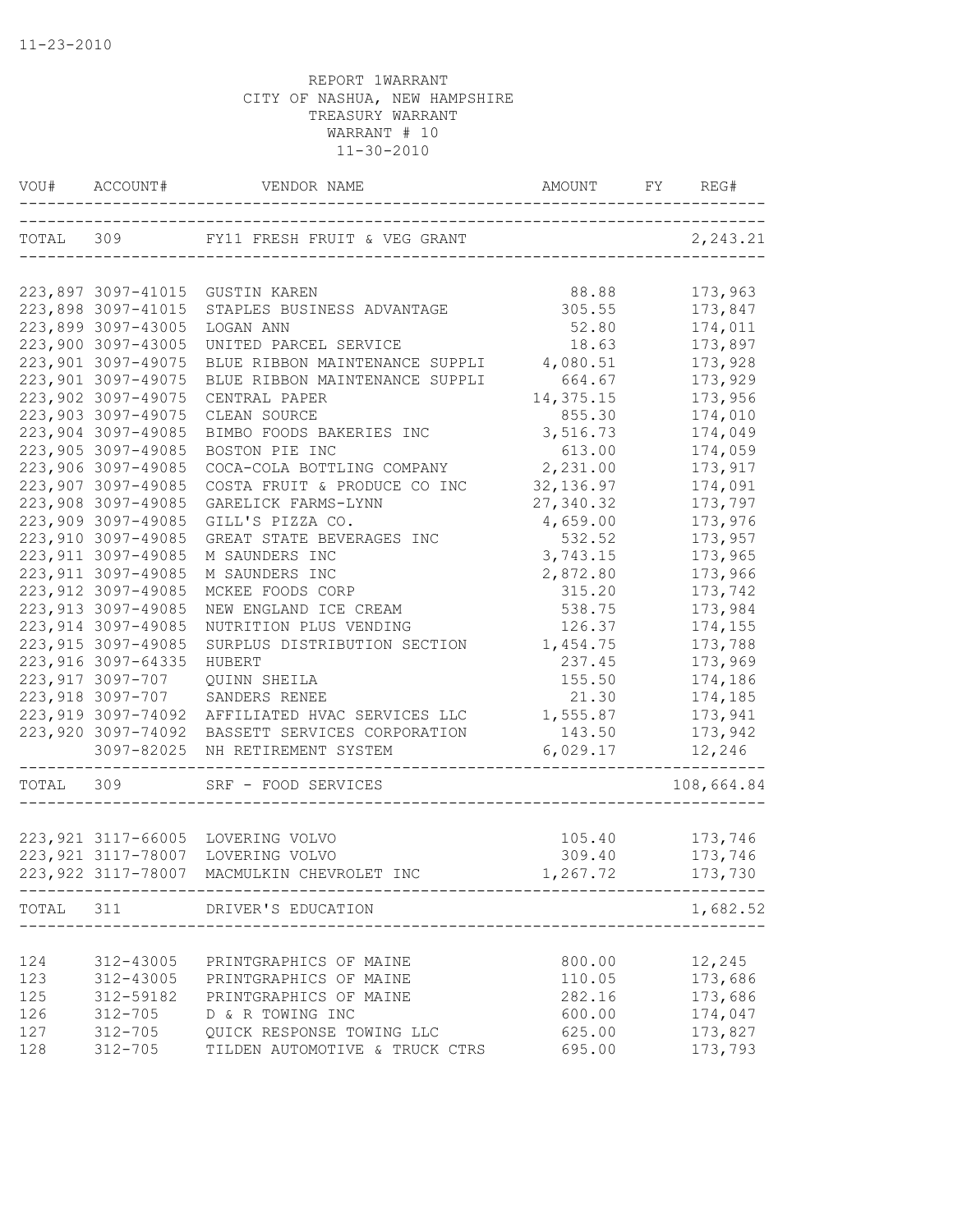| VOU#       | ACCOUNT#                                   | VENDOR NAME                                       | AMOUNT              | FY | REG#               |
|------------|--------------------------------------------|---------------------------------------------------|---------------------|----|--------------------|
| TOTAL 312  |                                            | SRF - FINANCIAL SERVICES                          | ___________________ |    | 3, 112. 21         |
|            | 223, 923 3122-49050                        | MARKET BASKET                                     | 69.52               |    | 173,764            |
|            | 223, 924 3122-49050<br>223, 925 3122-49050 | MULVEY MICHAEL<br>NASHUA HIGH SCHOOL NORTH        | 76.00<br>1,350.00   |    | 173,971<br>174,189 |
|            | 223, 926 3122-49075                        | WALMART COMMUNITY                                 | 210.77              |    | 173,883            |
|            | 223, 927 3122-705                          | COLLINS CAROLINE                                  | 100.00<br>--------- |    | 174,174            |
| TOTAL 312  |                                            | ADULT ED/CONTINUING ED                            |                     |    | 1,806.29           |
| 129        |                                            | 320-91 AUBERT YVONNE                              | 200.00              |    | 173,614            |
| 130        | $320 - 91$                                 | FODY'S GREAT AMERICAN TAVERN                      | 528.65              |    | 173,613            |
| TOTAL      | 320                                        | SRF - HUNT BUILDING                               |                     |    | 728.65             |
|            |                                            | 3245-82025 NH RETIREMENT SYSTEM                   | 251.55 12,246       |    |                    |
| TOTAL      | 324                                        | YOUTH SAFE HAVEN-PAL                              |                     |    | 251.55             |
|            |                                            | 223,928 3247-49075 HUDSON TROPHY COMPANY          |                     |    | 555.00 173,761     |
| TOTAL 324  |                                            | ATHLETICS-ENTERPRISE FUND                         |                     |    | 555.00             |
|            |                                            | 223,929 3257-705 GREATER NASHUA MENTAL HEALTH     | $67.50$ $174,264$   |    |                    |
| TOTAL      | 325                                        | SCHOOL FACILITIES RENTAL                          |                     |    | 67.50              |
|            |                                            | 3261-82025 NH RETIREMENT SYSTEM                   | 343.73 12,246       |    |                    |
|            | 223,930 3261-91040 COTE MARIE              |                                                   | 393.60              |    | 173,946            |
| TOTAL 326  |                                            | NH ALTERNATE ASSESS COACH                         |                     |    | 737.33             |
| 132        | 331-01662                                  | THE YOUTH COUNCIL                                 | 1,500.00            |    | 173,641            |
| 133        | 331-31050                                  | USA MOBILITY WIRELESS INC                         | 39.91               |    | 174,269            |
| 134        | $331 - 64045$                              | GOVCONNECTION INC                                 | 338.58              |    | 173,630            |
| 135        | 331-78007                                  | CARPARTS OF NASHUA                                | 8.19                |    | 173,635            |
| 136<br>137 | 331-78007<br>331-82030                     | GRAPPONE AUTOMOTIVE GROUP<br>NH RETIREMENT SYSTEM | 9.54<br>11,189.38   |    | 173,873<br>12,246  |
|            |                                            |                                                   |                     |    |                    |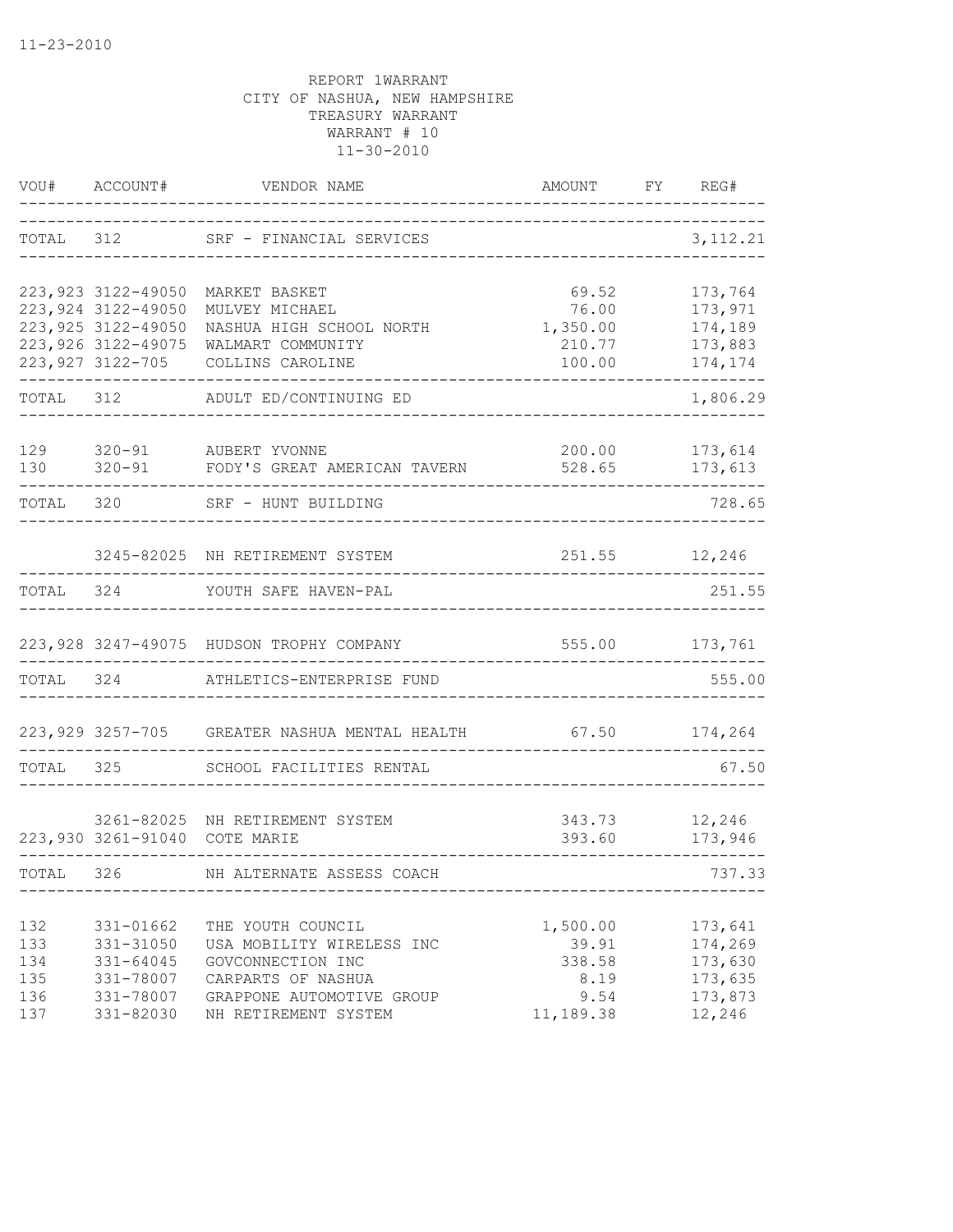|                                        | VOU# ACCOUNT#                                                                          | VENDOR NAME                                                                                                                                                                                                                                                       | AMOUNT                                                         | FY REG#                                                                                                               |
|----------------------------------------|----------------------------------------------------------------------------------------|-------------------------------------------------------------------------------------------------------------------------------------------------------------------------------------------------------------------------------------------------------------------|----------------------------------------------------------------|-----------------------------------------------------------------------------------------------------------------------|
|                                        |                                                                                        | TOTAL 331 SRF - POLICE DEPARTMENT                                                                                                                                                                                                                                 |                                                                | 13,085.60                                                                                                             |
| 138                                    |                                                                                        | 332-64192 FIREMATIC SUPPLY CO INC                                                                                                                                                                                                                                 | 432.09                                                         | 173,766                                                                                                               |
| TOTAL 332                              |                                                                                        | SRF - FIRE DEPARTMENT                                                                                                                                                                                                                                             | ____________________                                           | 432.09                                                                                                                |
|                                        |                                                                                        | 223,931 3391-49035 LEVELED READER.COM<br>223, 932 3391-49035 SCHOLASTIC INCORPORATED                                                                                                                                                                              | 459.72                                                         | 966.30 174,171<br>174,069                                                                                             |
|                                        | TOTAL 339                                                                              | TITLE I RESTRUCTURING FES                                                                                                                                                                                                                                         |                                                                | 1,426.02                                                                                                              |
| 139<br>139<br>140<br>140               | 341-31045<br>341-31050<br>341-53028                                                    | NEXTEL COMMUNICATIONS<br>NEXTEL COMMUNICATIONS<br>PETTY CASH<br>341-94014 PETTY CASH                                                                                                                                                                              | 143.26<br>79.98<br>25.54<br>43.57                              | 174,241<br>174,241<br>174,190<br>174,190                                                                              |
| TOTAL 341                              |                                                                                        | SRF - COMMUNITY SERVICES                                                                                                                                                                                                                                          |                                                                | 292.35                                                                                                                |
| 141<br>142<br>143<br>144<br>145<br>146 | 342-01966<br>342-91025<br>342-91025<br>342-91025<br>342-91025<br>342-91025             | SOUTHERN NH AHEC<br>BISSELL NANCY<br>CALOPE THERESA<br>LOSIER NICOLE<br>PORRES LUIS<br>WENDT BETTY                                                                                                                                                                | 5,895.17<br>110.00<br>6.00<br>75.80<br>246.50<br>6.50          | 174,300<br>173,849<br>174,084<br>173,857<br>173,768<br>173,853                                                        |
| TOTAL 342                              |                                                                                        | SRF - COMMUNITY HEALTH                                                                                                                                                                                                                                            |                                                                | 6,339.97                                                                                                              |
|                                        | 223, 934 3440-49075<br>223, 935 3440-49075<br>223,936 3440-49075<br>223,937 3440-49075 | 223,933 3440-49075 AC MOORE INC<br>GARELICK FARMS-LYNN<br>KUDALIS DEBRA<br>M SAUNDERS INC<br>MARKET BASKET<br>223,938 3440-49075 NEW ENGLAND ICE CREAM<br>223,939 3440-49075 SAM'S CLUB<br>223,940 3440-55020 FIRST STUDENT INC<br>TOTAL 344 AFTER SCHOOL PROGRAM | 36.98<br>272.10<br>25.00<br>68.85<br>187.49<br>636.00<br>62.95 | 173,954<br>173,798<br>173,947<br>173,966<br>173,764<br>173,984<br>176.00 174,305<br>173,936<br>----------<br>1,465.37 |
|                                        |                                                                                        | ------------------------------<br>3451-82025 NH RETIREMENT SYSTEM                                                                                                                                                                                                 | 1,338.50                                                       | 12,246                                                                                                                |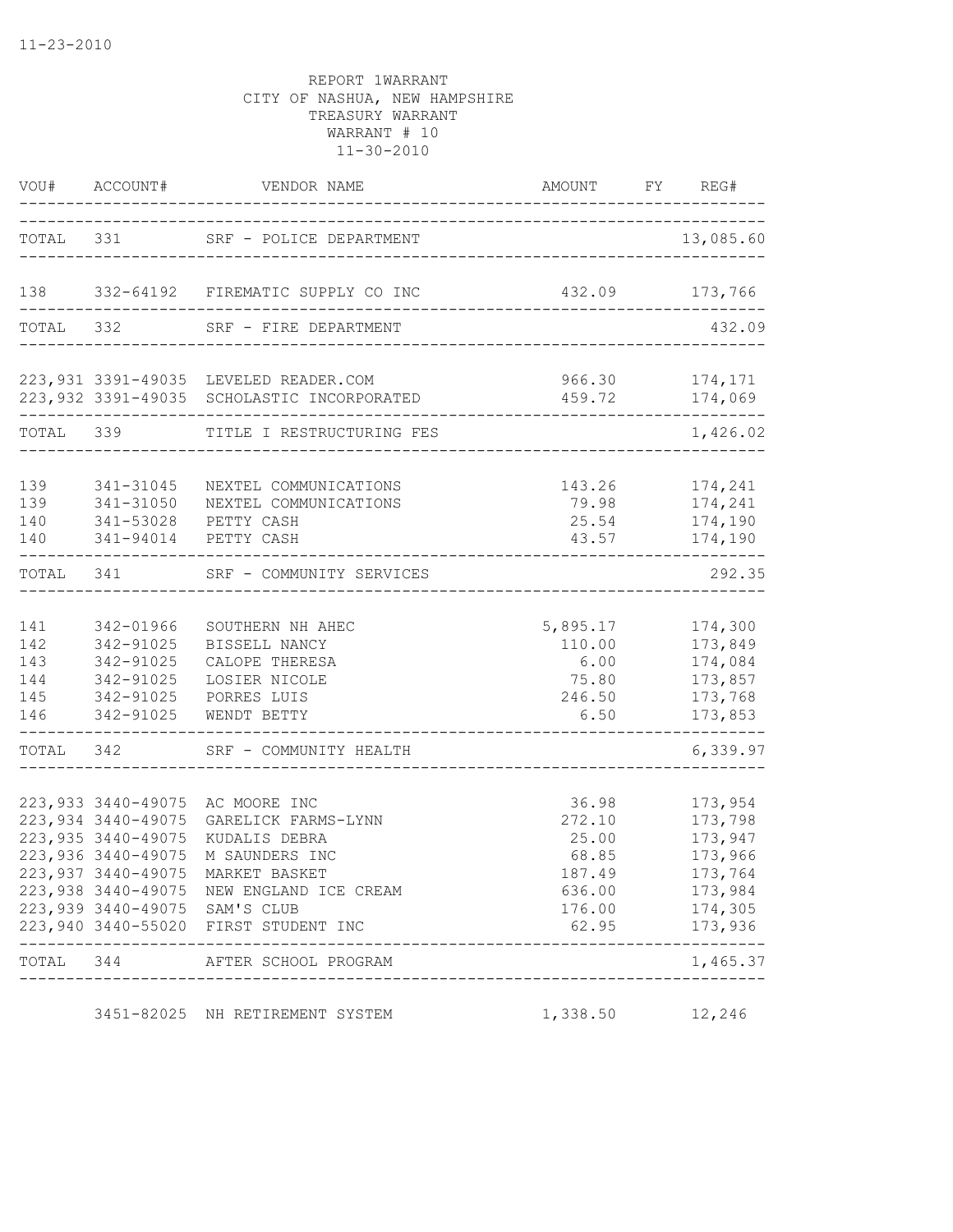| VOU#      | ACCOUNT#                          | VENDOR NAME                                                        | AMOUNT                          | FY | REG#               |
|-----------|-----------------------------------|--------------------------------------------------------------------|---------------------------------|----|--------------------|
| TOTAL 345 |                                   | TITLE IV 21ST CENT ELEM                                            |                                 |    | 1,338.50           |
|           |                                   | 223,941 3461-49075 AC MOORE INC                                    | 42.63                           |    | 173,954            |
|           | 223, 942 3461-49075               | CELATA CHRISTINE                                                   | 37.00                           |    | 174,162            |
|           | 223, 943 3461-49075               | GARELICK FARMS-LYNN                                                | 68.46                           |    | 173,798            |
|           | 223, 944 3461-49075               | MARKET BASKET                                                      | 151.35                          |    | 173,764            |
|           | 223, 945 3461-49075               | NEW ENGLAND ICE CREAM                                              | 1,006.25                        |    | 173,984            |
|           | 223, 946 3461-49075<br>3461-82025 | PARADISE ALAN<br>NH RETIREMENT SYSTEM                              | 100.87<br>183.27                |    | 173,959<br>12,246  |
| TOTAL 346 |                                   | TITLE IV 21ST CENT MIDDLE                                          |                                 |    | 1,589.83           |
|           |                                   |                                                                    |                                 |    |                    |
|           |                                   | 3468-82025 NH RETIREMENT SYSTEM<br>223,947 3468-91040 ANTON LESLIE | 753.45<br>21.00                 |    | 12,246<br>174,015  |
|           |                                   | 223,948 3468-91040 BEACH CARRIE                                    | 194.20                          |    | 174,022            |
| TOTAL 346 |                                   | SMALLER LEARNING COMMUNITY                                         |                                 |    | 968.65             |
|           |                                   |                                                                    |                                 |    |                    |
|           | 223,949 3500-49075                | EDUCATIONAL RESEARCH NEWSLETTE                                     | 204.50                          |    | 174,020            |
|           | 223,950 3500-91040                | KEELEY ERICA                                                       | 124.32                          |    | 174,175            |
|           | 223,951 3500-91040                | LALIBERTE CATHERINE                                                | 165.00                          |    | 173,934            |
|           | 223,952 3500-91040                | NATIONAL MIDDLE SCHOOL ASSOC                                       | 419.00                          |    | 173,927            |
|           | 223,953 3500-91040                | NHTM                                                               | 35.75                           |    | 173,978            |
|           | 223, 954 3500-91040               | ODONNELL DANIEL                                                    | 896.35                          |    | 174,176            |
|           | 3500-91040<br>223,955 3500-91040  | SHEAFF ALTHEA<br>SOLUTION TREE INC                                 | 545.70<br>3,474.00              |    | 173,974<br>174,041 |
| TOTAL     | 350                               | TITLE IIA HQT                                                      |                                 |    | 5,864.62           |
|           |                                   | 3501-82025 NH RETIREMENT SYSTEM                                    | 388.87                          |    | 12,246             |
| TOTAL     | 350                               | TITLE IIA QUALITY TEACHERS                                         |                                 |    | 388.87             |
|           |                                   |                                                                    | ------------------------------- |    |                    |
| 150       | 351-53075                         | COMPREHENSIVE ENVIRONMENTAL IN                                     | 1,885.00                        |    | 173,877            |
| TOTAL     | 351                               | SRF - PUBLIC WORKS                                                 |                                 |    | 1,885.00           |
|           |                                   |                                                                    |                                 |    |                    |
| 151       | 352-59020                         | THE COACH COMPANY                                                  | 1,026.00                        |    | 173,714            |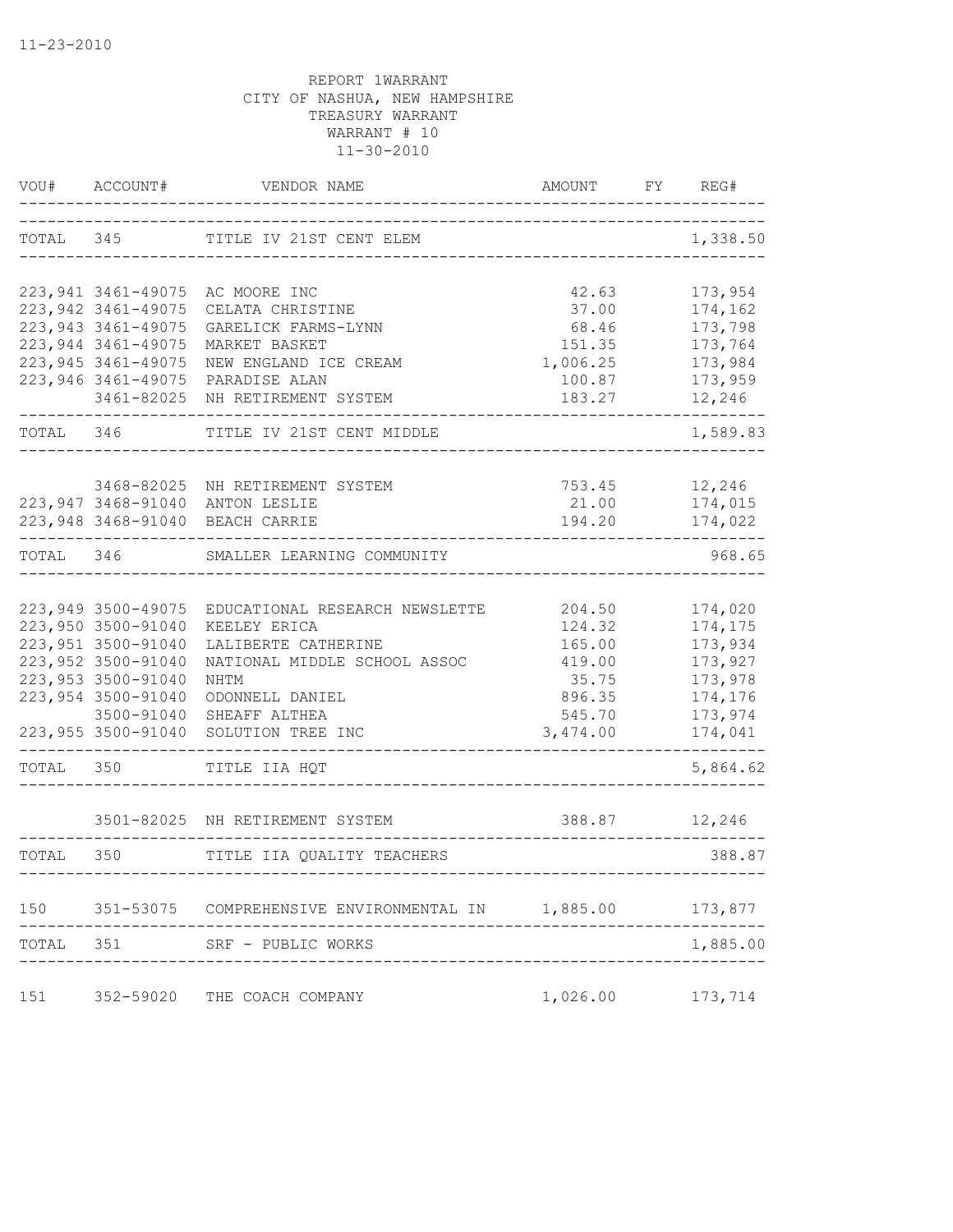|                                                                                                                            |                                                                                                                                                                                                 | VOU# ACCOUNT# VENDOR NAME AMOUNT FY RE                                                                                                                                                                                                                                                                                                                                                                                                                                                                                                     | AMOUNT FY REG#                                                                                                                                                                                                |                                                                                                                                                                                                           |
|----------------------------------------------------------------------------------------------------------------------------|-------------------------------------------------------------------------------------------------------------------------------------------------------------------------------------------------|--------------------------------------------------------------------------------------------------------------------------------------------------------------------------------------------------------------------------------------------------------------------------------------------------------------------------------------------------------------------------------------------------------------------------------------------------------------------------------------------------------------------------------------------|---------------------------------------------------------------------------------------------------------------------------------------------------------------------------------------------------------------|-----------------------------------------------------------------------------------------------------------------------------------------------------------------------------------------------------------|
|                                                                                                                            |                                                                                                                                                                                                 | TOTAL 352 SRF - PARKS AND RECREATION                                                                                                                                                                                                                                                                                                                                                                                                                                                                                                       | --------------------------------                                                                                                                                                                              | 1,026.00                                                                                                                                                                                                  |
|                                                                                                                            |                                                                                                                                                                                                 | 223,956 3531-49075 WB MASON COMPANY INC                                                                                                                                                                                                                                                                                                                                                                                                                                                                                                    | 1,374.00 173,653                                                                                                                                                                                              | -----------------                                                                                                                                                                                         |
|                                                                                                                            |                                                                                                                                                                                                 | TOTAL 353 ADULT ED/HS DIPLOMA PROGRAM                                                                                                                                                                                                                                                                                                                                                                                                                                                                                                      |                                                                                                                                                                                                               | 1,374.00                                                                                                                                                                                                  |
|                                                                                                                            |                                                                                                                                                                                                 | 223,957 3601-49050 BOUTIN STEFANIE<br>3601-82025 NH RETIREMENT SYSTEM                                                                                                                                                                                                                                                                                                                                                                                                                                                                      | 247.78<br>----------------------------                                                                                                                                                                        | $95.88$ $174,184$<br>12,246                                                                                                                                                                               |
|                                                                                                                            |                                                                                                                                                                                                 | TOTAL 360 DROPOUT PREVENTION ADULT ED<br>---------------------------                                                                                                                                                                                                                                                                                                                                                                                                                                                                       |                                                                                                                                                                                                               | 343.66                                                                                                                                                                                                    |
|                                                                                                                            |                                                                                                                                                                                                 | 153 372-01045 SOCIETY FOR THE PROTECTION OF 4,976.13 173,767                                                                                                                                                                                                                                                                                                                                                                                                                                                                               |                                                                                                                                                                                                               |                                                                                                                                                                                                           |
|                                                                                                                            | TOTAL 372                                                                                                                                                                                       | SRF - PLANNING & BUILDING DEPT                                                                                                                                                                                                                                                                                                                                                                                                                                                                                                             |                                                                                                                                                                                                               | 4,976.13                                                                                                                                                                                                  |
|                                                                                                                            |                                                                                                                                                                                                 | 154 373-53075 NASHUA REGIONAL PLANNING COMMI 3,453.75 174,074                                                                                                                                                                                                                                                                                                                                                                                                                                                                              |                                                                                                                                                                                                               | ---------------                                                                                                                                                                                           |
|                                                                                                                            |                                                                                                                                                                                                 | TOTAL 373 SRF - ECONOMIC DEVELOPMENT                                                                                                                                                                                                                                                                                                                                                                                                                                                                                                       |                                                                                                                                                                                                               | 3,453.75                                                                                                                                                                                                  |
| 155<br>156<br>157<br>158<br>159<br>160<br>161<br>162<br>163<br>164<br>165<br>166<br>167<br>168<br>169<br>170<br>171<br>172 | 374-01310<br>374-01310<br>374-01319<br>374-01966<br>374-01966<br>374-07030<br>374-07030<br>374-07188<br>374-07296<br>374-07298<br>374-07550<br>374-07600<br>374-07620<br>374-07620<br>374-45230 | A W EMBOSS LLC<br>GATE CITY FENCE CO INC<br>LAPLANTE BUILDERS INC<br>NASHUA PASTORAL CARE<br>NEIGHBORHOOD HOUSING SERVICES<br>INSTITUTE FOR ENVIRONMENTAL ED<br>MICHAEL LEBLANC AND<br>NEIGHBORHOOD HOUSING SERVICES<br>M & M ELECTRICAL SUPPLY CO INC<br>CREDERE ASSOCIATES<br>BOYS AND GIRLS CLUB OF GREATER<br>CADIEUX VINCENT AND BOISVERT R<br>GREENLEAF RENEE<br>INSTITUTE FOR ENVIRONMENTAL ED<br>NEXTEL COMMUNICATIONS<br>374-53063 NASHUA REGIONAL PLANNING COMMI<br>374-53075 ESTABROOK GRILL<br>374-59212 SIGN A RAMA OF NASHUA | 825.00<br>11,085.00<br>394.25<br>900.00<br>500.00<br>275.00<br>8,998.00<br>2,546.00<br>1,793.60<br>10,616.65<br>18,272.00<br>18,000.00<br>400.00<br>165.00<br>39.99<br>7,308.67 174,074<br>1,076.33<br>249.50 | 174,136<br>173,727<br>174,149<br>173,896<br>173,774<br>173,861<br>174,192<br>173,774<br>174,042<br>174,086<br>174,194<br>174,191<br>174,193<br>173,861<br>174,241<br>173,612<br>173,855<br>-------------- |
|                                                                                                                            | TOTAL 374                                                                                                                                                                                       | SRF - URBAN PROGRAMS<br>--------------------------------                                                                                                                                                                                                                                                                                                                                                                                                                                                                                   |                                                                                                                                                                                                               | 83, 444.99                                                                                                                                                                                                |
| 173                                                                                                                        |                                                                                                                                                                                                 | 375-45050 KEENE PUBLIC LIBRARY                                                                                                                                                                                                                                                                                                                                                                                                                                                                                                             | 7.00                                                                                                                                                                                                          | 174,279                                                                                                                                                                                                   |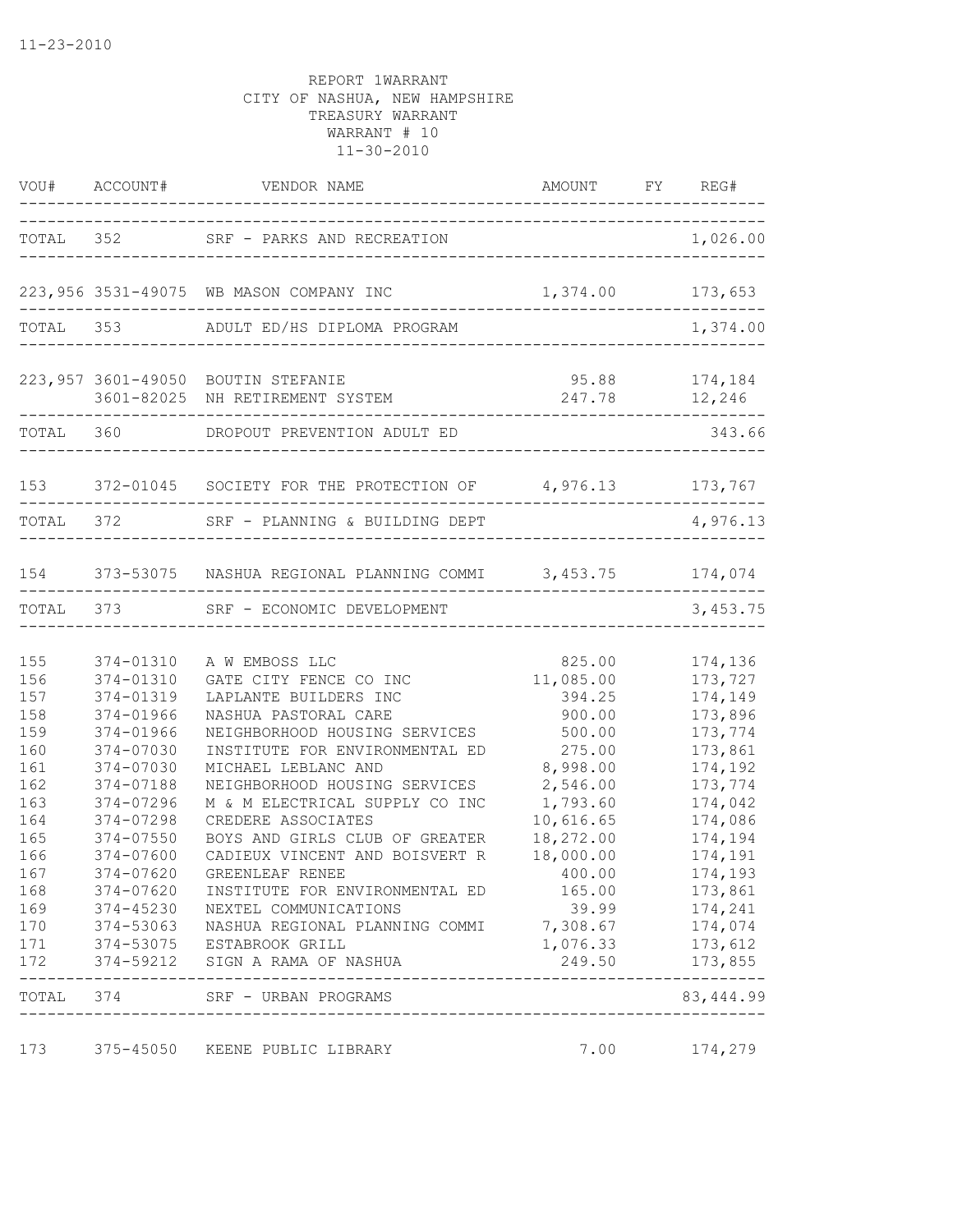| 174 375-45050 UNIQUE MANAGEMENT SERVICES INC 554.90 173,710<br>175 375-45220 SSI TECHNOLOGIES<br>2,528.96 174,273<br>375-73015<br>173,933<br>SCHOOL OUTFITTERS<br>909.80<br>TOTAL 375<br>SRF - PUBLIC LIBRARIES<br>4,000.66<br>-----------------------<br>223, 958 3751-49035<br>502.88<br>174,041<br>SOLUTION TREE INC<br>223, 959 3751-49050<br>112.98<br>173,734<br>MCGRAW HILL COMPANIES<br>223,960 3751-49050<br>REALLY GOOD STUFF INC<br>84.92<br>173,907<br>223,961 3751-49050<br>SCHOOL SPECIALTY INC<br>510.48<br>173,914<br>223,962 3751-49050<br>101.68<br>173,883<br>WALMART COMMUNITY<br>223, 963 3751-53101<br>HEINEMANN PROFESSIONAL DEVELOP<br>3,750.00<br>173,967<br>223,964 3751-53101<br>RASINSKI TIMOTHY<br>6,355.00<br>173,999<br>223, 965 3751-53101<br>1,075.00<br>173,913<br>SHEA DENISE<br>223,966 3751-64045<br>39, 212.40<br>173,706<br>HEWLETT PACKARD COMPANY<br>223,967 3751-64045<br>443.69<br>174,167<br>NEWEGG.COM<br>223,968 3751-64045<br>13,755.61<br>173,726<br>TIGER DIRECT<br>3751-82025 NH RETIREMENT SYSTEM<br>1,130.75<br>12,246<br>-----<br>TOTAL 375<br>67,035.39<br>ARRA TITLE I<br>3761-31005 FAIRPOINT COMMUNICATIONS<br>152.86<br>174,265<br>223,969 3761-31005<br>5.47<br>174,292<br>ONE COMMUNICATIONS<br>27.49<br>223,970 3761-42010<br>173,904<br>BURNS PATRICIA<br>223, 971 3761-44005<br>173,722<br>COPY SHOP<br>16.20<br>223, 972 3761-49035<br>BOZEK NANCY<br>37.30<br>173,918<br>223, 973 3761-49035<br>1,241.34<br>174,045<br>ICAT PUBLISHING LLC<br>223, 974 3761-49035<br>KEANE THERESA<br>28.57<br>173,935<br>223, 975 3761-49035<br>NATIONAL GEOGRAPHIC SCHOOL PUB<br>101.27<br>174,154<br>223,976 3761-49035<br>SCHOLASTIC BOOK CLUBS<br>45.00<br>173,986<br>173,739<br>223, 977 3761-49035<br>SCHOLASTIC BOOK CLUBS INC<br>20.00<br>223,978 3761-49035<br>WALK THE TALK.COM<br>34.69<br>174,173<br>223,979 3761-49050<br>135.00<br>174,016<br>BEAUCHAMP JOANNE<br>223,980 3761-49050<br>2,673.00<br>HEINEMANN<br>173,916<br>223,981 3761-49050<br>HM RECEIVABLES CO LLC<br>259.88<br>174,031<br>223,982 3761-49050<br>SCHOOL SPECIALTY INC<br>102.18<br>173,914<br>223,983 3761-49050<br>WALK THE TALK.COM<br>20.69<br>174,173<br>223,984 3761-49050<br>54.96<br>173,653<br>WB MASON COMPANY INC<br>223, 985 3761-49075<br>220.00<br>174,000<br>INCANDESCENT STUDIOS<br>223,986 3761-49075<br>173,914<br>SCHOOL SPECIALTY INC<br>248.80<br>223,987 3761-53101<br>8,779.09<br>174,012<br>EDWARDS EDUCATIONAL SERVICES,<br>223,988 3761-56020<br>3,455.00<br>173,697<br>FIRST CHURCH<br>3,671.79<br>3761-82025<br>12,246<br>NH RETIREMENT SYSTEM<br>223,989 3761-94030<br>232.92<br>173,997<br>GAGNON SHARON<br>223,990 3761-94030<br>557.22<br>173,935<br>KEANE THERESA<br>223,991 3761-95010<br>SCHOLASTIC MAGAZINES<br>137.23<br>173,777 |     | VOU# ACCOUNT# | VENDOR NAME | AMOUNT FY REG# |  |
|-----------------------------------------------------------------------------------------------------------------------------------------------------------------------------------------------------------------------------------------------------------------------------------------------------------------------------------------------------------------------------------------------------------------------------------------------------------------------------------------------------------------------------------------------------------------------------------------------------------------------------------------------------------------------------------------------------------------------------------------------------------------------------------------------------------------------------------------------------------------------------------------------------------------------------------------------------------------------------------------------------------------------------------------------------------------------------------------------------------------------------------------------------------------------------------------------------------------------------------------------------------------------------------------------------------------------------------------------------------------------------------------------------------------------------------------------------------------------------------------------------------------------------------------------------------------------------------------------------------------------------------------------------------------------------------------------------------------------------------------------------------------------------------------------------------------------------------------------------------------------------------------------------------------------------------------------------------------------------------------------------------------------------------------------------------------------------------------------------------------------------------------------------------------------------------------------------------------------------------------------------------------------------------------------------------------------------------------------------------------------------------------------------------------------------------------------------------------------------------------------------------------------------------------------------------------------------------------------------------------------------------------------------------------------------------------------------------------------------------------------------------------------------------------------------------|-----|---------------|-------------|----------------|--|
|                                                                                                                                                                                                                                                                                                                                                                                                                                                                                                                                                                                                                                                                                                                                                                                                                                                                                                                                                                                                                                                                                                                                                                                                                                                                                                                                                                                                                                                                                                                                                                                                                                                                                                                                                                                                                                                                                                                                                                                                                                                                                                                                                                                                                                                                                                                                                                                                                                                                                                                                                                                                                                                                                                                                                                                                           |     |               |             |                |  |
|                                                                                                                                                                                                                                                                                                                                                                                                                                                                                                                                                                                                                                                                                                                                                                                                                                                                                                                                                                                                                                                                                                                                                                                                                                                                                                                                                                                                                                                                                                                                                                                                                                                                                                                                                                                                                                                                                                                                                                                                                                                                                                                                                                                                                                                                                                                                                                                                                                                                                                                                                                                                                                                                                                                                                                                                           |     |               |             |                |  |
|                                                                                                                                                                                                                                                                                                                                                                                                                                                                                                                                                                                                                                                                                                                                                                                                                                                                                                                                                                                                                                                                                                                                                                                                                                                                                                                                                                                                                                                                                                                                                                                                                                                                                                                                                                                                                                                                                                                                                                                                                                                                                                                                                                                                                                                                                                                                                                                                                                                                                                                                                                                                                                                                                                                                                                                                           | 176 |               |             |                |  |
|                                                                                                                                                                                                                                                                                                                                                                                                                                                                                                                                                                                                                                                                                                                                                                                                                                                                                                                                                                                                                                                                                                                                                                                                                                                                                                                                                                                                                                                                                                                                                                                                                                                                                                                                                                                                                                                                                                                                                                                                                                                                                                                                                                                                                                                                                                                                                                                                                                                                                                                                                                                                                                                                                                                                                                                                           |     |               |             |                |  |
|                                                                                                                                                                                                                                                                                                                                                                                                                                                                                                                                                                                                                                                                                                                                                                                                                                                                                                                                                                                                                                                                                                                                                                                                                                                                                                                                                                                                                                                                                                                                                                                                                                                                                                                                                                                                                                                                                                                                                                                                                                                                                                                                                                                                                                                                                                                                                                                                                                                                                                                                                                                                                                                                                                                                                                                                           |     |               |             |                |  |
|                                                                                                                                                                                                                                                                                                                                                                                                                                                                                                                                                                                                                                                                                                                                                                                                                                                                                                                                                                                                                                                                                                                                                                                                                                                                                                                                                                                                                                                                                                                                                                                                                                                                                                                                                                                                                                                                                                                                                                                                                                                                                                                                                                                                                                                                                                                                                                                                                                                                                                                                                                                                                                                                                                                                                                                                           |     |               |             |                |  |
|                                                                                                                                                                                                                                                                                                                                                                                                                                                                                                                                                                                                                                                                                                                                                                                                                                                                                                                                                                                                                                                                                                                                                                                                                                                                                                                                                                                                                                                                                                                                                                                                                                                                                                                                                                                                                                                                                                                                                                                                                                                                                                                                                                                                                                                                                                                                                                                                                                                                                                                                                                                                                                                                                                                                                                                                           |     |               |             |                |  |
|                                                                                                                                                                                                                                                                                                                                                                                                                                                                                                                                                                                                                                                                                                                                                                                                                                                                                                                                                                                                                                                                                                                                                                                                                                                                                                                                                                                                                                                                                                                                                                                                                                                                                                                                                                                                                                                                                                                                                                                                                                                                                                                                                                                                                                                                                                                                                                                                                                                                                                                                                                                                                                                                                                                                                                                                           |     |               |             |                |  |
|                                                                                                                                                                                                                                                                                                                                                                                                                                                                                                                                                                                                                                                                                                                                                                                                                                                                                                                                                                                                                                                                                                                                                                                                                                                                                                                                                                                                                                                                                                                                                                                                                                                                                                                                                                                                                                                                                                                                                                                                                                                                                                                                                                                                                                                                                                                                                                                                                                                                                                                                                                                                                                                                                                                                                                                                           |     |               |             |                |  |
|                                                                                                                                                                                                                                                                                                                                                                                                                                                                                                                                                                                                                                                                                                                                                                                                                                                                                                                                                                                                                                                                                                                                                                                                                                                                                                                                                                                                                                                                                                                                                                                                                                                                                                                                                                                                                                                                                                                                                                                                                                                                                                                                                                                                                                                                                                                                                                                                                                                                                                                                                                                                                                                                                                                                                                                                           |     |               |             |                |  |
|                                                                                                                                                                                                                                                                                                                                                                                                                                                                                                                                                                                                                                                                                                                                                                                                                                                                                                                                                                                                                                                                                                                                                                                                                                                                                                                                                                                                                                                                                                                                                                                                                                                                                                                                                                                                                                                                                                                                                                                                                                                                                                                                                                                                                                                                                                                                                                                                                                                                                                                                                                                                                                                                                                                                                                                                           |     |               |             |                |  |
|                                                                                                                                                                                                                                                                                                                                                                                                                                                                                                                                                                                                                                                                                                                                                                                                                                                                                                                                                                                                                                                                                                                                                                                                                                                                                                                                                                                                                                                                                                                                                                                                                                                                                                                                                                                                                                                                                                                                                                                                                                                                                                                                                                                                                                                                                                                                                                                                                                                                                                                                                                                                                                                                                                                                                                                                           |     |               |             |                |  |
|                                                                                                                                                                                                                                                                                                                                                                                                                                                                                                                                                                                                                                                                                                                                                                                                                                                                                                                                                                                                                                                                                                                                                                                                                                                                                                                                                                                                                                                                                                                                                                                                                                                                                                                                                                                                                                                                                                                                                                                                                                                                                                                                                                                                                                                                                                                                                                                                                                                                                                                                                                                                                                                                                                                                                                                                           |     |               |             |                |  |
|                                                                                                                                                                                                                                                                                                                                                                                                                                                                                                                                                                                                                                                                                                                                                                                                                                                                                                                                                                                                                                                                                                                                                                                                                                                                                                                                                                                                                                                                                                                                                                                                                                                                                                                                                                                                                                                                                                                                                                                                                                                                                                                                                                                                                                                                                                                                                                                                                                                                                                                                                                                                                                                                                                                                                                                                           |     |               |             |                |  |
|                                                                                                                                                                                                                                                                                                                                                                                                                                                                                                                                                                                                                                                                                                                                                                                                                                                                                                                                                                                                                                                                                                                                                                                                                                                                                                                                                                                                                                                                                                                                                                                                                                                                                                                                                                                                                                                                                                                                                                                                                                                                                                                                                                                                                                                                                                                                                                                                                                                                                                                                                                                                                                                                                                                                                                                                           |     |               |             |                |  |
|                                                                                                                                                                                                                                                                                                                                                                                                                                                                                                                                                                                                                                                                                                                                                                                                                                                                                                                                                                                                                                                                                                                                                                                                                                                                                                                                                                                                                                                                                                                                                                                                                                                                                                                                                                                                                                                                                                                                                                                                                                                                                                                                                                                                                                                                                                                                                                                                                                                                                                                                                                                                                                                                                                                                                                                                           |     |               |             |                |  |
|                                                                                                                                                                                                                                                                                                                                                                                                                                                                                                                                                                                                                                                                                                                                                                                                                                                                                                                                                                                                                                                                                                                                                                                                                                                                                                                                                                                                                                                                                                                                                                                                                                                                                                                                                                                                                                                                                                                                                                                                                                                                                                                                                                                                                                                                                                                                                                                                                                                                                                                                                                                                                                                                                                                                                                                                           |     |               |             |                |  |
|                                                                                                                                                                                                                                                                                                                                                                                                                                                                                                                                                                                                                                                                                                                                                                                                                                                                                                                                                                                                                                                                                                                                                                                                                                                                                                                                                                                                                                                                                                                                                                                                                                                                                                                                                                                                                                                                                                                                                                                                                                                                                                                                                                                                                                                                                                                                                                                                                                                                                                                                                                                                                                                                                                                                                                                                           |     |               |             |                |  |
|                                                                                                                                                                                                                                                                                                                                                                                                                                                                                                                                                                                                                                                                                                                                                                                                                                                                                                                                                                                                                                                                                                                                                                                                                                                                                                                                                                                                                                                                                                                                                                                                                                                                                                                                                                                                                                                                                                                                                                                                                                                                                                                                                                                                                                                                                                                                                                                                                                                                                                                                                                                                                                                                                                                                                                                                           |     |               |             |                |  |
|                                                                                                                                                                                                                                                                                                                                                                                                                                                                                                                                                                                                                                                                                                                                                                                                                                                                                                                                                                                                                                                                                                                                                                                                                                                                                                                                                                                                                                                                                                                                                                                                                                                                                                                                                                                                                                                                                                                                                                                                                                                                                                                                                                                                                                                                                                                                                                                                                                                                                                                                                                                                                                                                                                                                                                                                           |     |               |             |                |  |
|                                                                                                                                                                                                                                                                                                                                                                                                                                                                                                                                                                                                                                                                                                                                                                                                                                                                                                                                                                                                                                                                                                                                                                                                                                                                                                                                                                                                                                                                                                                                                                                                                                                                                                                                                                                                                                                                                                                                                                                                                                                                                                                                                                                                                                                                                                                                                                                                                                                                                                                                                                                                                                                                                                                                                                                                           |     |               |             |                |  |
|                                                                                                                                                                                                                                                                                                                                                                                                                                                                                                                                                                                                                                                                                                                                                                                                                                                                                                                                                                                                                                                                                                                                                                                                                                                                                                                                                                                                                                                                                                                                                                                                                                                                                                                                                                                                                                                                                                                                                                                                                                                                                                                                                                                                                                                                                                                                                                                                                                                                                                                                                                                                                                                                                                                                                                                                           |     |               |             |                |  |
|                                                                                                                                                                                                                                                                                                                                                                                                                                                                                                                                                                                                                                                                                                                                                                                                                                                                                                                                                                                                                                                                                                                                                                                                                                                                                                                                                                                                                                                                                                                                                                                                                                                                                                                                                                                                                                                                                                                                                                                                                                                                                                                                                                                                                                                                                                                                                                                                                                                                                                                                                                                                                                                                                                                                                                                                           |     |               |             |                |  |
|                                                                                                                                                                                                                                                                                                                                                                                                                                                                                                                                                                                                                                                                                                                                                                                                                                                                                                                                                                                                                                                                                                                                                                                                                                                                                                                                                                                                                                                                                                                                                                                                                                                                                                                                                                                                                                                                                                                                                                                                                                                                                                                                                                                                                                                                                                                                                                                                                                                                                                                                                                                                                                                                                                                                                                                                           |     |               |             |                |  |
|                                                                                                                                                                                                                                                                                                                                                                                                                                                                                                                                                                                                                                                                                                                                                                                                                                                                                                                                                                                                                                                                                                                                                                                                                                                                                                                                                                                                                                                                                                                                                                                                                                                                                                                                                                                                                                                                                                                                                                                                                                                                                                                                                                                                                                                                                                                                                                                                                                                                                                                                                                                                                                                                                                                                                                                                           |     |               |             |                |  |
|                                                                                                                                                                                                                                                                                                                                                                                                                                                                                                                                                                                                                                                                                                                                                                                                                                                                                                                                                                                                                                                                                                                                                                                                                                                                                                                                                                                                                                                                                                                                                                                                                                                                                                                                                                                                                                                                                                                                                                                                                                                                                                                                                                                                                                                                                                                                                                                                                                                                                                                                                                                                                                                                                                                                                                                                           |     |               |             |                |  |
|                                                                                                                                                                                                                                                                                                                                                                                                                                                                                                                                                                                                                                                                                                                                                                                                                                                                                                                                                                                                                                                                                                                                                                                                                                                                                                                                                                                                                                                                                                                                                                                                                                                                                                                                                                                                                                                                                                                                                                                                                                                                                                                                                                                                                                                                                                                                                                                                                                                                                                                                                                                                                                                                                                                                                                                                           |     |               |             |                |  |
|                                                                                                                                                                                                                                                                                                                                                                                                                                                                                                                                                                                                                                                                                                                                                                                                                                                                                                                                                                                                                                                                                                                                                                                                                                                                                                                                                                                                                                                                                                                                                                                                                                                                                                                                                                                                                                                                                                                                                                                                                                                                                                                                                                                                                                                                                                                                                                                                                                                                                                                                                                                                                                                                                                                                                                                                           |     |               |             |                |  |
|                                                                                                                                                                                                                                                                                                                                                                                                                                                                                                                                                                                                                                                                                                                                                                                                                                                                                                                                                                                                                                                                                                                                                                                                                                                                                                                                                                                                                                                                                                                                                                                                                                                                                                                                                                                                                                                                                                                                                                                                                                                                                                                                                                                                                                                                                                                                                                                                                                                                                                                                                                                                                                                                                                                                                                                                           |     |               |             |                |  |
|                                                                                                                                                                                                                                                                                                                                                                                                                                                                                                                                                                                                                                                                                                                                                                                                                                                                                                                                                                                                                                                                                                                                                                                                                                                                                                                                                                                                                                                                                                                                                                                                                                                                                                                                                                                                                                                                                                                                                                                                                                                                                                                                                                                                                                                                                                                                                                                                                                                                                                                                                                                                                                                                                                                                                                                                           |     |               |             |                |  |
|                                                                                                                                                                                                                                                                                                                                                                                                                                                                                                                                                                                                                                                                                                                                                                                                                                                                                                                                                                                                                                                                                                                                                                                                                                                                                                                                                                                                                                                                                                                                                                                                                                                                                                                                                                                                                                                                                                                                                                                                                                                                                                                                                                                                                                                                                                                                                                                                                                                                                                                                                                                                                                                                                                                                                                                                           |     |               |             |                |  |
|                                                                                                                                                                                                                                                                                                                                                                                                                                                                                                                                                                                                                                                                                                                                                                                                                                                                                                                                                                                                                                                                                                                                                                                                                                                                                                                                                                                                                                                                                                                                                                                                                                                                                                                                                                                                                                                                                                                                                                                                                                                                                                                                                                                                                                                                                                                                                                                                                                                                                                                                                                                                                                                                                                                                                                                                           |     |               |             |                |  |
|                                                                                                                                                                                                                                                                                                                                                                                                                                                                                                                                                                                                                                                                                                                                                                                                                                                                                                                                                                                                                                                                                                                                                                                                                                                                                                                                                                                                                                                                                                                                                                                                                                                                                                                                                                                                                                                                                                                                                                                                                                                                                                                                                                                                                                                                                                                                                                                                                                                                                                                                                                                                                                                                                                                                                                                                           |     |               |             |                |  |
|                                                                                                                                                                                                                                                                                                                                                                                                                                                                                                                                                                                                                                                                                                                                                                                                                                                                                                                                                                                                                                                                                                                                                                                                                                                                                                                                                                                                                                                                                                                                                                                                                                                                                                                                                                                                                                                                                                                                                                                                                                                                                                                                                                                                                                                                                                                                                                                                                                                                                                                                                                                                                                                                                                                                                                                                           |     |               |             |                |  |
|                                                                                                                                                                                                                                                                                                                                                                                                                                                                                                                                                                                                                                                                                                                                                                                                                                                                                                                                                                                                                                                                                                                                                                                                                                                                                                                                                                                                                                                                                                                                                                                                                                                                                                                                                                                                                                                                                                                                                                                                                                                                                                                                                                                                                                                                                                                                                                                                                                                                                                                                                                                                                                                                                                                                                                                                           |     |               |             |                |  |
|                                                                                                                                                                                                                                                                                                                                                                                                                                                                                                                                                                                                                                                                                                                                                                                                                                                                                                                                                                                                                                                                                                                                                                                                                                                                                                                                                                                                                                                                                                                                                                                                                                                                                                                                                                                                                                                                                                                                                                                                                                                                                                                                                                                                                                                                                                                                                                                                                                                                                                                                                                                                                                                                                                                                                                                                           |     |               |             |                |  |
|                                                                                                                                                                                                                                                                                                                                                                                                                                                                                                                                                                                                                                                                                                                                                                                                                                                                                                                                                                                                                                                                                                                                                                                                                                                                                                                                                                                                                                                                                                                                                                                                                                                                                                                                                                                                                                                                                                                                                                                                                                                                                                                                                                                                                                                                                                                                                                                                                                                                                                                                                                                                                                                                                                                                                                                                           |     |               |             |                |  |
|                                                                                                                                                                                                                                                                                                                                                                                                                                                                                                                                                                                                                                                                                                                                                                                                                                                                                                                                                                                                                                                                                                                                                                                                                                                                                                                                                                                                                                                                                                                                                                                                                                                                                                                                                                                                                                                                                                                                                                                                                                                                                                                                                                                                                                                                                                                                                                                                                                                                                                                                                                                                                                                                                                                                                                                                           |     |               |             |                |  |
|                                                                                                                                                                                                                                                                                                                                                                                                                                                                                                                                                                                                                                                                                                                                                                                                                                                                                                                                                                                                                                                                                                                                                                                                                                                                                                                                                                                                                                                                                                                                                                                                                                                                                                                                                                                                                                                                                                                                                                                                                                                                                                                                                                                                                                                                                                                                                                                                                                                                                                                                                                                                                                                                                                                                                                                                           |     |               |             |                |  |
|                                                                                                                                                                                                                                                                                                                                                                                                                                                                                                                                                                                                                                                                                                                                                                                                                                                                                                                                                                                                                                                                                                                                                                                                                                                                                                                                                                                                                                                                                                                                                                                                                                                                                                                                                                                                                                                                                                                                                                                                                                                                                                                                                                                                                                                                                                                                                                                                                                                                                                                                                                                                                                                                                                                                                                                                           |     |               |             |                |  |
|                                                                                                                                                                                                                                                                                                                                                                                                                                                                                                                                                                                                                                                                                                                                                                                                                                                                                                                                                                                                                                                                                                                                                                                                                                                                                                                                                                                                                                                                                                                                                                                                                                                                                                                                                                                                                                                                                                                                                                                                                                                                                                                                                                                                                                                                                                                                                                                                                                                                                                                                                                                                                                                                                                                                                                                                           |     |               |             |                |  |
|                                                                                                                                                                                                                                                                                                                                                                                                                                                                                                                                                                                                                                                                                                                                                                                                                                                                                                                                                                                                                                                                                                                                                                                                                                                                                                                                                                                                                                                                                                                                                                                                                                                                                                                                                                                                                                                                                                                                                                                                                                                                                                                                                                                                                                                                                                                                                                                                                                                                                                                                                                                                                                                                                                                                                                                                           |     |               |             |                |  |
|                                                                                                                                                                                                                                                                                                                                                                                                                                                                                                                                                                                                                                                                                                                                                                                                                                                                                                                                                                                                                                                                                                                                                                                                                                                                                                                                                                                                                                                                                                                                                                                                                                                                                                                                                                                                                                                                                                                                                                                                                                                                                                                                                                                                                                                                                                                                                                                                                                                                                                                                                                                                                                                                                                                                                                                                           |     |               |             |                |  |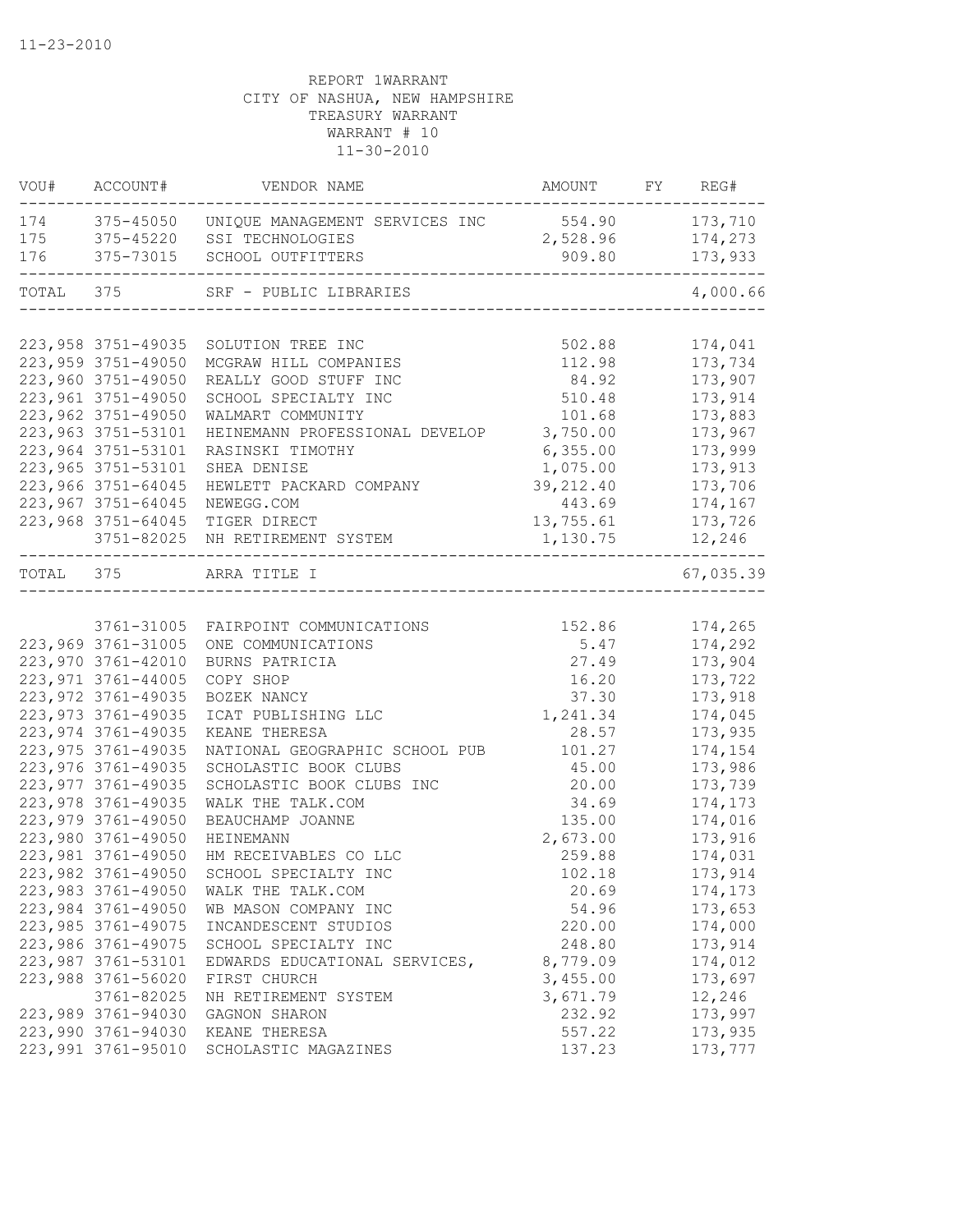|           | VOU# ACCOUNT#      | VENDOR NAME                                  | AMOUNT FY REG# |               |
|-----------|--------------------|----------------------------------------------|----------------|---------------|
|           |                    | 223,992 3761-95010 WEEKLY READER CORP        | 290.50 173,922 |               |
| TOTAL 376 |                    | TITLE IA                                     |                | 22,548.45     |
| 180       | 378-09061          | ARAMARK UNIFORM SERVICES                     | 84.58          | 173,713       |
| 181       | 378-09061          | NEXTEL COMMUNICATIONS                        | 546.21         | 174,241       |
| 182       | 378-09061          | OVERHEAD DOOR CO OF MANCHESTER               | 135.00         | 173,825       |
| 183       | 378-09081          | MAYNARD & LESIEUR INCORPORATED               | 235.00         | 174,056       |
| 184       | 378-09091          | BLUE TARP FINANCIAL, INC                     | 4.04           | 174,276       |
| 185       | 378-09091          | CUMMINS NORTHEAST INC                        | 119.75         | 173,843       |
| 186       | 378-09091          | FASTENAL COMPANY                             | 64.55          | 173,796       |
| 187       | 378-09091          | GILLIG LLC                                   | 1,107.36       | 173,811       |
| 188       | 378-09091          | HOME DEPOT CREDIT SERVICES                   | 124.77         | 174,244       |
| 189       | 378-09091          | NAPA AUTO PARTS                              | 1,162.29       | 173,830       |
| 190       | 378-09091          | OVERHEAD DOOR CO OF MANCHESTER               | 5.50           | 173,825       |
| 191       | 378-09091          | RYDER FLEET PRODUCTS.COM INC                 | 30.38          | 173,831       |
| 192       | 378-09104          | PSNH                                         | 228.65         | 174,286       |
| 193       | 378-09125          | PENNICHUCK WATER                             | 67.08          | 174,246       |
| 194       | 378-09133          | FAIRPOINT COMMUNICATIONS                     | 152.30         | 174,266       |
| 195       | 378-09133          | NEXTEL COMMUNICATIONS                        | 214.66         | 174,241       |
| TOTAL 378 |                    | TRANSPORTATION                               |                | 4,282.12      |
|           |                    |                                              |                |               |
|           | 223,993 3901-53102 | CONNOLLY DONNA                               | 312.50         | 174,165       |
|           | 223,994 3901-53102 | HASBROUCK TARA L                             | 312.50         | 174,025       |
|           | 223,995 3901-53102 | MANHEIM ZIMMERMAN AMY B                      | 312.50         | 174,006       |
|           | 223,996 3901-64045 | HEWLETT PACKARD COMPANY                      | 2,293.50       | 173,706       |
|           | 223,997 3901-64192 | UNITED STATES PLASTIC CORP                   | 449.57         | 173,637       |
|           | 3901-82025         | NH RETIREMENT SYSTEM                         | 293.23         | 12,246        |
|           | 223,998 3901-91040 | MORIN DOROTHY                                | 26.00          | 173,938       |
|           | 223,999 3901-91040 | PANESSITI EDWARD                             | 63.00          | 173,955       |
| TOTAL     | 390                | PERKINS VOCATIONAL ED                        |                | 4,062.80      |
|           |                    |                                              |                |               |
|           |                    | 224,000 3927-49050 AC MOORE INC              | 20.12          | 173,716       |
|           |                    | 224,001 3927-49050 CENTRAL PAPER PRODUCTS CO | 181.80         | 174,066       |
|           |                    | 224,002 3927-49050 GENERAL LINEN SERVICE INC | 20.00          | 174,032       |
|           | TOTAL 392          | CULINARY ARTS                                |                | 221.92        |
|           |                    | 3937-82025 NH RETIREMENT SYSTEM              |                | 154.20 12,246 |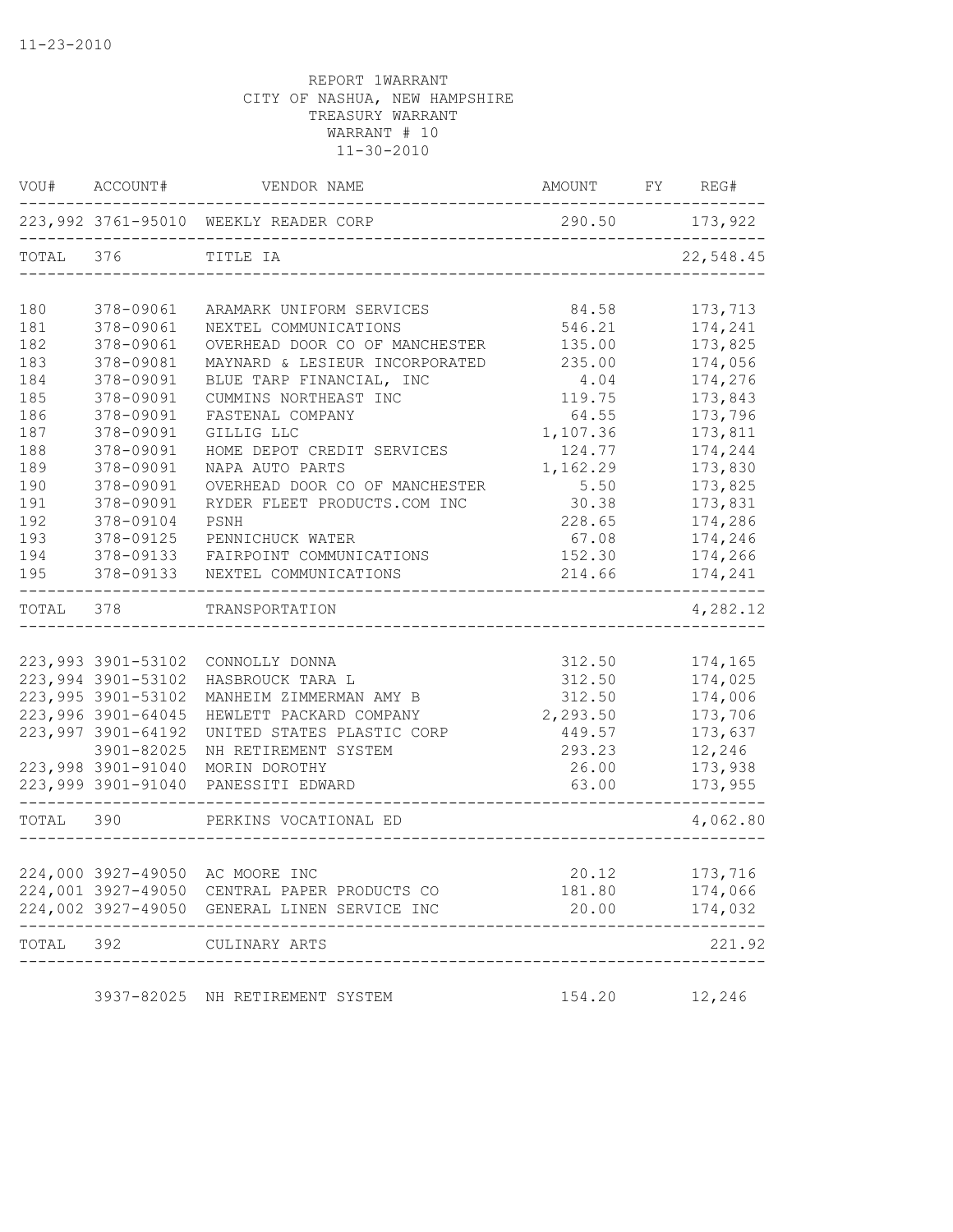|           | VOU# ACCOUNT#      | VENDOR NAME                                              | AMOUNT             | FY REG#           |
|-----------|--------------------|----------------------------------------------------------|--------------------|-------------------|
| TOTAL     | 393                | DAY CARE                                                 |                    | 154.20            |
|           | 224,003 3940-49035 | MCGRAW HILL COMPANIES                                    | 1,220.87           | 173,734           |
|           | 224,004 3940-49075 | SCHOOL SPECIALTY                                         | 229.98             | 174,157           |
|           | 3940-82025         | NH RETIREMENT SYSTEM<br>224,005 3940-91040 CRAIG MICHAEL | 2,397.11<br>395.00 | 12,246<br>174,169 |
| TOTAL     | 394                | ARRA IDEA SPEC ED                                        |                    | 4,242.96          |
|           |                    |                                                          |                    |                   |
|           | 224,006 3951-49075 | ACHIEVEMENT PRODUCTS                                     | 57.90              | 174,180           |
|           | 224,007 3951-49075 | FLAGHOUSE INC                                            | 525.40             | 173,885           |
|           | 224,008 3951-49075 | RIFTON EQUIPMENT                                         | 229.50             | 174,028           |
|           | 224,009 3951-49075 | SCHOOL SPECIALTY INC                                     | 1,929.55           | 173,914           |
|           | 224,010 3951-49075 | SOUTHPAW ENTERPRISES                                     | 323.76             | 173,638           |
|           | 224,011 3951-49075 | THERAPRO INC                                             | 151.36             | 173,633           |
|           | 224,012 3951-49075 | THERAPRO INC                                             | 1,443.91           | 173,980           |
|           | 224,013 3951-53109 | BOLICK TERESA DBA BOLICK TERES                           | 4,250.00           | 173,903           |
|           | 224,014 3951-53109 | FONDEN CAROL                                             | 131.25             | 173,940           |
|           | 224,015 3951-53109 | INTERIM HEALTH CARE                                      | 2,045.00           | 173,639           |
|           | 224,016 3951-64192 | FLAGHOUSE INC                                            | 430.00             | 173,885           |
|           | 224,017 3951-64192 | RIFTON EQUIPMENT                                         | 427.50             | 174,028           |
|           | 224,018 3951-64192 | SCHOOL SPECIALTY INC                                     | 284.39             | 173,914           |
|           | 224,019 3951-64192 | SCHOOLOUTLET.COM                                         | 164.78             | 174,181           |
|           | 3951-82025         | NH RETIREMENT SYSTEM                                     | 10,789.65          | 12,246            |
|           | 3951-83006         | NH RETIREMENT SYSTEM                                     | 300.29             | 12,246            |
| TOTAL 395 |                    | IDEA B SPECIAL EDUCATION                                 |                    | 23, 484. 24       |
|           |                    | 3961-82025 NH RETIREMENT SYSTEM                          | 272.19             | 12,246            |
|           |                    |                                                          |                    |                   |
| TOTAL 396 |                    | IDEA PRESCHOOL                                           |                    | 272.19            |
|           |                    | 224,020 3977-705 TIMBERLAND PUBLIC SCHOOLS               |                    | 199.68 174,311    |
| TOTAL 397 |                    | SPECIAL ED LOCAL                                         |                    | 199.68            |
|           |                    |                                                          |                    |                   |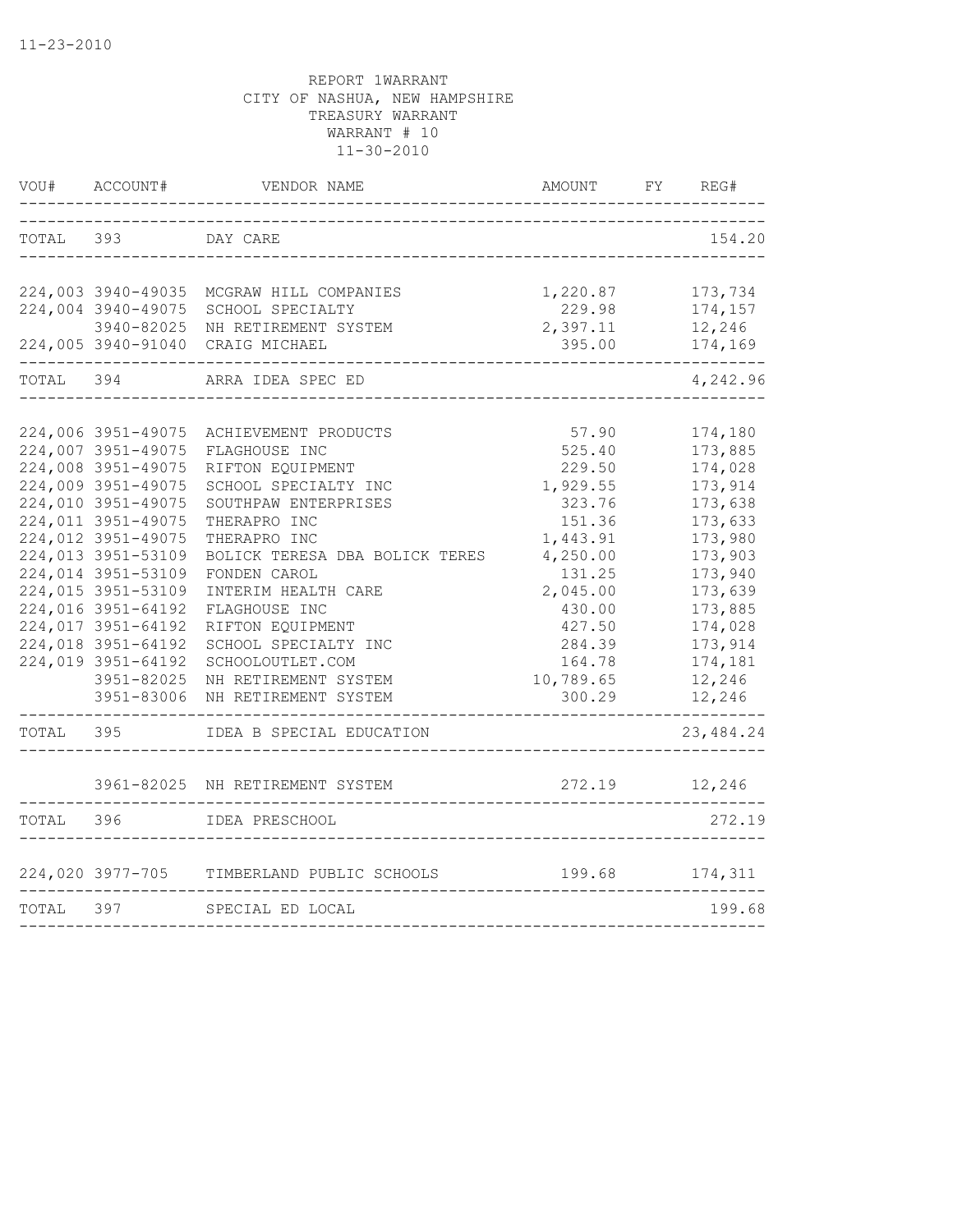| VOU#                     | ACCOUNT#    | VENDOR NAME                                                                                              | AMOUNT FY REG#                   |                                     |
|--------------------------|-------------|----------------------------------------------------------------------------------------------------------|----------------------------------|-------------------------------------|
| 197<br>198<br>199<br>200 | $412 - 180$ | 412-180 AGUDELO NANCY DE JESUS<br>412-180 BORDELEAU ANGELIQUE<br>PELLETIER BRIAN<br>412-180 ROY ALYSSA B | 56.00 174,106<br>66.00<br>193.00 | 36.00 174,107<br>174,102<br>174,104 |
|                          |             | TOTAL 412-18 FINANCIAL SERVICES<br>AUTO PERMITS                                                          | ________________________________ | 351.00                              |
|                          |             | 201  412-541  DAVIS FRANK                                                                                |                                  | 25.00 173,611                       |
|                          |             | TOTAL 412-54 FINANCIAL SERVICES<br>COLLECTION FEES BAD CHECK                                             |                                  | 25.00                               |
|                          |             | 202 413-203 TREASURER STATE OF NH                                                                        | 2,021.00 174,250                 |                                     |
|                          |             | TOTAL 413-20 CITY CLERK'S OFFICE<br>MARRIAGE LICENSES                                                    |                                  | 2,021.00                            |
|                          |             | 202 413-303 TREASURER STATE OF NH                                                                        | 10,032.00 174,250                |                                     |
|                          |             | TOTAL 413-30 CITY CLERK'S OFFICE<br>CERTIFIED COPIES                                                     |                                  | 10,032.00                           |
|                          |             | 224,021 481-624 DUBRAY ANDREW                                                                            |                                  | 65.00 174,170                       |
|                          |             | TOTAL 481-62 SCHOOL DEPARTMENT REVENUE<br>BUS TRANSPORTATION                                             |                                  | 65.00                               |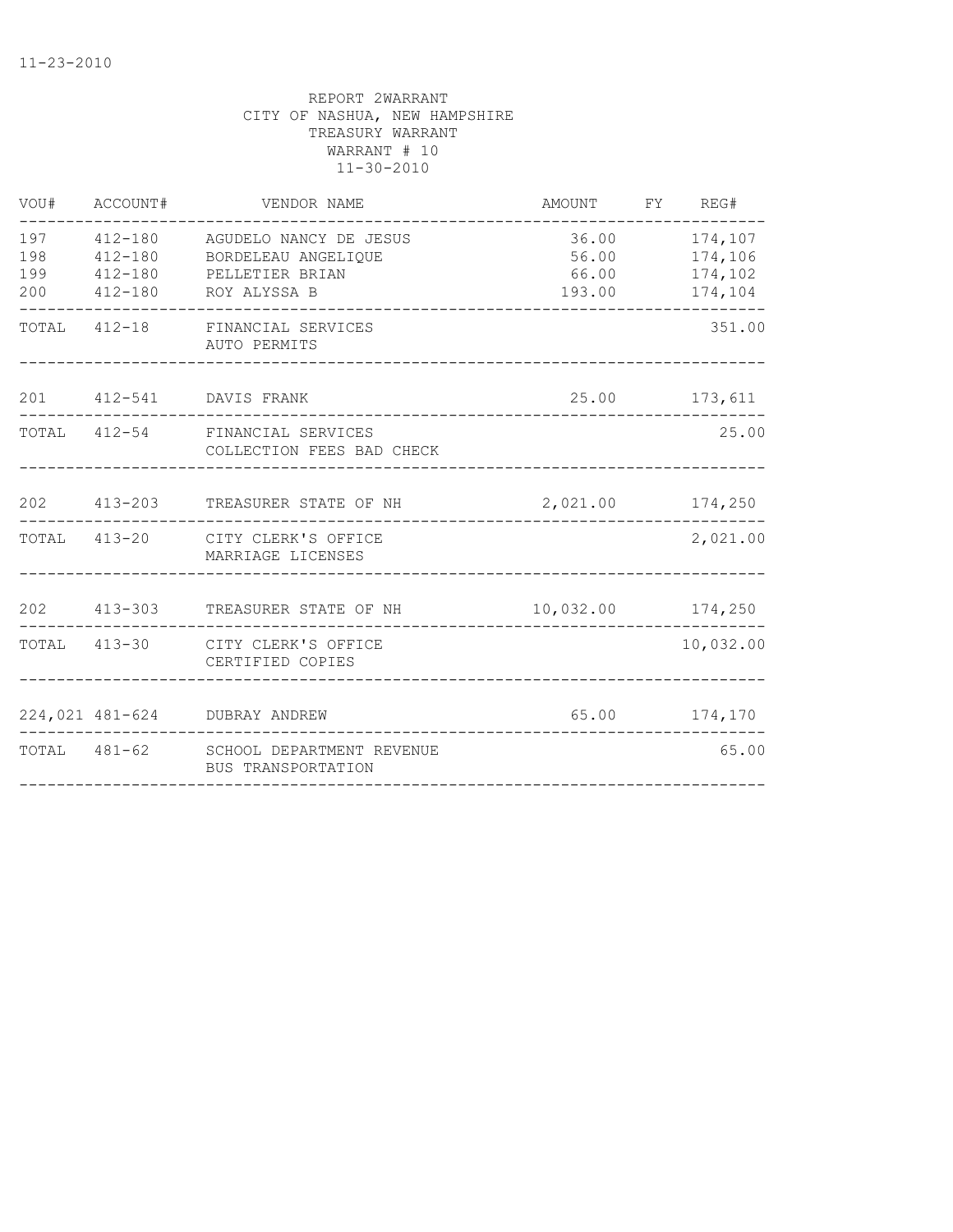| VOU#                                   | ACCOUNT#                                                                           | VENDOR NAME                                                                                                                                  | AMOUNT                                                                        | REG#<br>FY                                                    |
|----------------------------------------|------------------------------------------------------------------------------------|----------------------------------------------------------------------------------------------------------------------------------------------|-------------------------------------------------------------------------------|---------------------------------------------------------------|
| 203                                    | 501-95010                                                                          | TELEGRAPH PUBLISHING COMPANY                                                                                                                 | 182.00                                                                        | 174,314                                                       |
| TOTAL                                  | 501                                                                                | MAYOR'S OFFICE                                                                                                                               |                                                                               | 182.00                                                        |
| 204                                    | 502-41015                                                                          | STAPLES ADVANTAGE                                                                                                                            | 44.19                                                                         | 173,880                                                       |
| TOTAL                                  | 502                                                                                | LEGAL DEPARTMENT                                                                                                                             |                                                                               | 44.19                                                         |
| 205                                    | 505-81128                                                                          | PARENT INFORMATION CENTER                                                                                                                    | 2,432.50                                                                      | 174,096                                                       |
| TOTAL                                  | 505                                                                                | CIVIC & COMM. ACTIVITIES                                                                                                                     |                                                                               | 2,432.50                                                      |
| 206<br>207<br>208<br>209               | 506-31005<br>506-31005<br>506-31005<br>506-31005                                   | FAIRPOINT COMMUNICATIONS<br>FAIRPOINT COMMUNICATIONS<br>GHA TECHNOLOGIES INC<br>NEXTEL COMMUNICATIONS                                        | 645.26<br>40.03<br>1,517.26<br>6.95                                           | 174,265<br>174,266<br>173,719<br>174,241                      |
| TOTAL                                  | 506                                                                                | TELECOMMUNICATIONS                                                                                                                           |                                                                               | 2,209.50                                                      |
| 210<br>210<br>210<br>210<br>210<br>211 | $507 - 82020$<br>507-82025<br>507-82030<br>507-82035<br>507-82040<br>$507 - 82040$ | NH RETIREMENT SYSTEM<br>NH RETIREMENT SYSTEM<br>NH RETIREMENT SYSTEM<br>NH RETIREMENT SYSTEM<br>NH RETIREMENT SYSTEM<br>NH RETIREMENT SYSTEM | 183, 934.16<br>95,581.00<br>154,814.17<br>345,544.22<br>80,623.43<br>1,148.12 | 12,246<br>12,246<br>12,246<br>12,246<br>12,246<br>173,615     |
| TOTAL                                  | 507                                                                                | PENSIONS                                                                                                                                     |                                                                               | 861,645.10                                                    |
| 212<br>212                             | 508-83100<br>508-83101                                                             | STATE OF NH UC<br>STATE OF NH UC                                                                                                             | 712.65<br>9,678.21                                                            | 174,293<br>174,293                                            |
| TOTAL                                  | 508                                                                                | INSURANCE-EMPLOYEE BENEFITS                                                                                                                  |                                                                               | 10,390.86                                                     |
| 213<br>214<br>215<br>217<br>216<br>218 | 512-72035<br>512-59095<br>512-41010<br>512-43005<br>512-43005<br>512-59182         | DATACAL<br>DOCULYNX INC<br>FREEDOM PRINTERS LLC<br>PRINTGRAPHICS OF MAINE<br>PRINTGRAPHICS OF MAINE<br>PRINTGRAPHICS OF MAINE                | 607.00<br>362.35<br>2,079.42<br>800.00<br>110.05<br>1,598.90                  | 174,120<br>174,100<br>174,007<br>12,245<br>173,686<br>173,686 |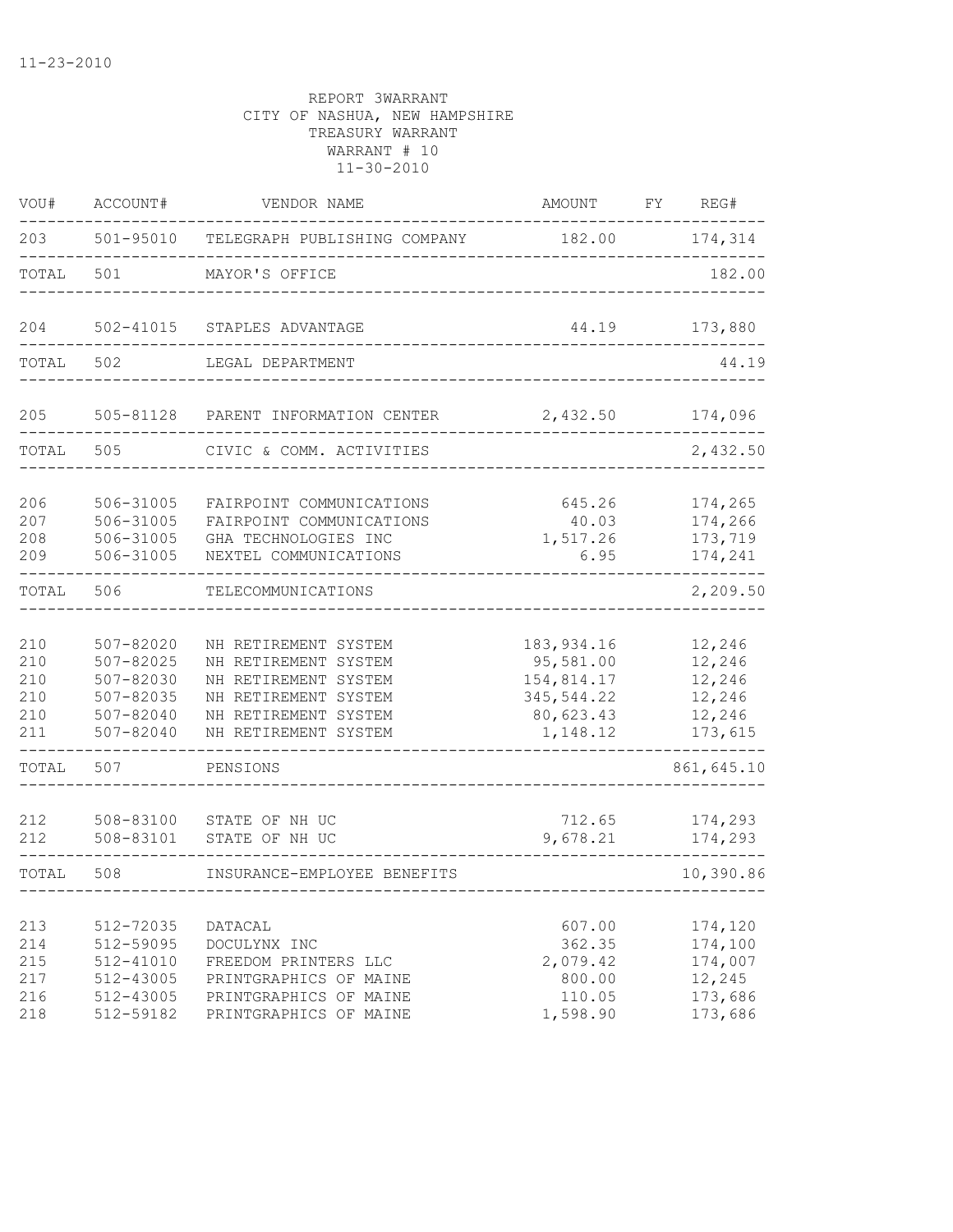| WOU#  | ACCOUNT#               | VENDOR NAME                               | AMOUNT          | FY. | REG#                       |
|-------|------------------------|-------------------------------------------|-----------------|-----|----------------------------|
| TOTAL | 512                    | FINANCIAL SERVICES                        |                 |     | 5,557.72                   |
| 219   |                        | BERGERON PAUL                             |                 |     |                            |
| 219   | 513-91005<br>513-94005 | BERGERON PAUL                             | 468.00<br>64.40 |     | 174,195<br>174,195         |
| 220   | 513-43005              | LHS ASSOCIATES INC                        | 18.85           |     | 173,747                    |
| 220   | 513-59115              | LHS ASSOCIATES INC                        | 1,887.00        |     | 173,747                    |
| 221   | 513-43005              | TREASURER STATE OF NH                     | 4.00            |     | 174,275                    |
| 221   | 513-49075              | TREASURER STATE OF NH                     | 135.00          |     | 174,275                    |
| TOTAL | 513                    | CITY CLERK'S OFFICE                       |                 |     | 2,577.25                   |
| 222   | 516-74125              | NESMITH RICHARD                           | 28.00           |     | 173,882                    |
| 223   | 516-54011              | TELEGRAPH PUBLISHING COMPANY              | 1,302.85        |     | 174,062                    |
| 223   | 516-54016              | TELEGRAPH PUBLISHING COMPANY              | 2, 144.62       |     | 174,062                    |
| 224   | 516-54016              | THE LOWELL PUBLISHING CO                  | 921.60          |     | 174,243                    |
| TOTAL | 516                    | PURCHASING DEPARTMENT                     |                 |     | 4,397.07                   |
|       |                        |                                           |                 |     |                            |
| 225   | 517-75901              | B & S LOCKSMITH INC                       | 63.20           |     | 173,789                    |
| 226   | 517-59135              | BAIN PEST CONTROL SERVICE INC             | 75.00           |     | 174,067                    |
| 227   | 517-75023              | BLUE TARP FINANCIAL, INC                  | 8.07            |     | 174,276                    |
| 228   | 517-75160              | DRAIN-MEDIC/ROBERT SILVA                  | 550.00          |     | 173,795                    |
| 229   | 517-75023              | HOME DEPOT CREDIT SERVICES                | 120.75          |     | 174,244                    |
| 230   | 517-75105              | HUFF & GAUTHIER INC                       | 95.50           |     | 173,866                    |
| 231   | 517-31050              | NEXTEL COMMUNICATIONS                     | 210.95          |     | 174,241                    |
| 232   | 517-34015              | PENNICHUCK WATER                          | 258.72          |     | 174,246                    |
| 233   | 517-32005              | PSNH                                      | 37.86           |     | 174,286                    |
| 234   | 517-32005              | PUBLIC SERVICE OF NEW HAMPSHIR            | 5,541.92        |     | 174,294                    |
| 235   | 517-75130              | SHATTUCK MALONE OIL CO                    | 697.34          |     | 174,236                    |
| 236   | $517 - 42020$          | THE WIPER CONNECTION                      | 109.05          |     | 173,644                    |
| TOTAL | 517                    | BUILDING MAINT - CITY ADMIN               |                 |     | 7,768.36                   |
| 237   | 519-95005              | GREATER MANCHESTER/NASHUA                 | 228.34          |     | 174,061                    |
| 238   | 519-95005              | <b>IAAO</b>                               | 175.00          |     | 174,297                    |
| 239   | 519-94005              | MARINO ANGELO                             | 812.78          |     | 174,197                    |
| 240   | 519-95010              | MATTHEW BENDER & CO INC                   | 33.47           |     | 173,850                    |
| 241   | 519-95005              | NRAAO                                     | 30.00           |     | 174,298                    |
| 242   | 519-91005              | SCHRADER BECKY                            | 29.00           |     | 174,196                    |
| TOTAL | 519                    | ----------------------------<br>ASSESSORS |                 |     | --------------<br>1,308.59 |
|       |                        |                                           |                 |     |                            |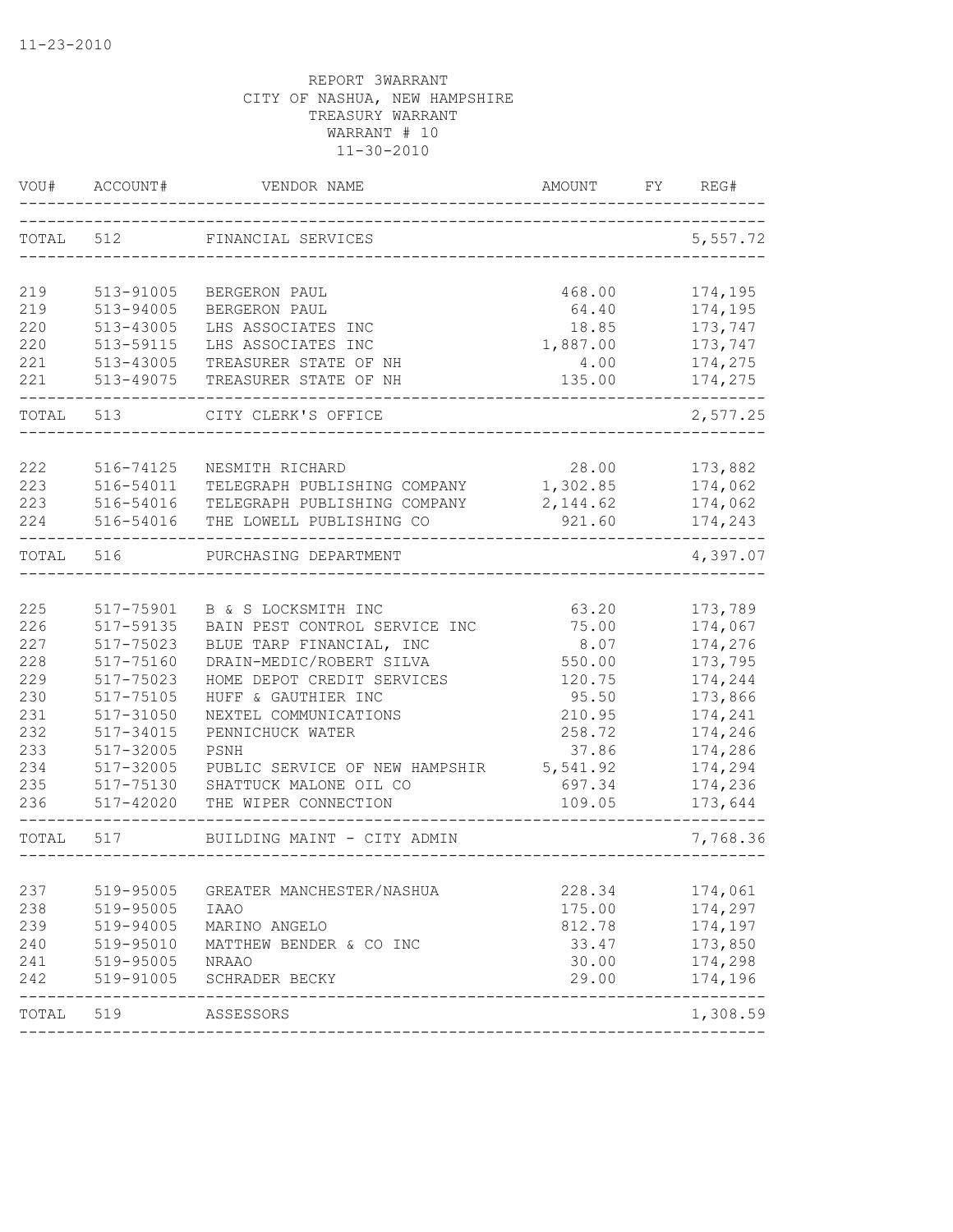| VOU#       | ACCOUNT#                       | VENDOR NAME                                                      | AMOUNT             | FY | REG#               |
|------------|--------------------------------|------------------------------------------------------------------|--------------------|----|--------------------|
| 243        | 520-59100                      | ERICKSON CLEANING SERVICES LLC                                   | 380.00             |    | 173,728            |
| 244        | $520 - 33005$                  | PENNICHUCK WATER                                                 | 178.29             |    | 174,246            |
| 245        | 520-32005                      | PSNH                                                             | 362.38             |    | 174,286            |
| TOTAL      | 520                            | HUNT BUILDING                                                    |                    |    | 920.67             |
|            |                                |                                                                  |                    |    |                    |
| 246<br>247 | 522-43015<br>$522 - 94045$     | LEMELIN ENVIRONMENTAL SERVICES<br>NEW HORIZONS COMPUTER LEARNING | 23.92<br>440.00    |    | 174,034<br>173,818 |
| 248        | 522-31050                      | NEXTEL COMMUNICATIONS                                            | 100.22             |    | 174,241            |
|            |                                |                                                                  |                    |    |                    |
| TOTAL      | 522                            | INFORMATION TECHNOLOGY                                           |                    |    | 564.14             |
|            |                                |                                                                  |                    |    |                    |
| 249<br>250 | 523-94005<br>523-53032         | ANDRUSKEVICH PAMELA<br>PICTOMETRY                                | 676.11<br>7,578.16 |    | 174,198<br>173,703 |
|            |                                |                                                                  |                    |    |                    |
| TOTAL      | 523                            | GIS                                                              |                    |    | 8,254.27           |
|            |                                |                                                                  |                    |    |                    |
| 251        | $524 - 64057$                  | COMPUTER HUT OF N E INC                                          | 1,799.60           |    | 174,071            |
| 252        | $524 - 64045$                  | DATACAL                                                          | 578.00             |    | 174,120            |
| 253        | $524 - 64045$                  | DELL MARKETING LP                                                | 629.38             |    | 173,702            |
| TOTAL      | 524                            | COMPUTERS - CITYWIDE                                             |                    |    | 3,006.98           |
|            |                                |                                                                  |                    |    |                    |
| 254        | $531 - 46040$                  | ALEC'S SHOE STORE INC                                            | 2,044.86           |    | 173,740            |
| 254        | $531 - 46045$                  | ALEC'S SHOE STORE INC                                            | 84.95              |    | 173,740            |
| 255        | $531 - 46040$                  | ALL SPORTS HEROES UNIFORMS,                                      | 256.98             |    | 173,711            |
| 256        | 531-74092                      | ATLANTIC SIGNAL                                                  | 205.00             |    | 173,872            |
| 257        | 531-49075                      | BATTERIES PLUS                                                   | 175.74             |    | 173,854            |
| 258        | 531-91025                      | BAXTER KERRY                                                     | 40.00              |    | 174,200            |
| 259        | $531 - 46030$<br>$531 - 46040$ | BEN'S UNIFORMS                                                   | 2,718.97           |    | 174,073            |
| 259        |                                | BEN'S UNIFORMS                                                   | 768.99             |    | 174,073            |
| 260        | 531-94005<br>531-94010         | BOLTON THOMAS                                                    | 175.00             |    | 174,202            |
| 261        |                                | CARIGNAN MICHAEL                                                 | 670.50             |    | 173,618            |
| 262        | 531-42000                      | CENTRAL PAPER PRODUCTS CO                                        | 196.05             |    | 173,871            |
| 263        | 531-94005                      | CROSSHAIRS INC                                                   | 595.00             |    | 174,295            |
| 264        | 531-91025                      | DELANEY KEVIN                                                    | 40.00              |    | 174,208            |
| 265        | 531-31025                      | FAIRPOINT COMMUNICATIONS                                         | 201.46             |    | 174,265            |
| 266        | 531-31025                      | FAIRPOINT COMMUNICATIONS                                         | 462.03             |    | 174,266            |
| 267        | $531 - 46040$                  | GEORGE'S APPAREL                                                 | 421.00             |    | 173,676            |
| 268        | $531 - 46040$                  | GILBERT CALEB                                                    | 200.00             |    | 174,207            |
| 269        | 531-41015                      | GRANITE STATE STAMPS INC                                         | 28.74              |    | 173,842            |
| 270        | $531 - 46040$                  | HAMMOND SCOTT                                                    | 338.00             |    | 174,211            |
| 271        | 531-46040                      | HANSEN BRUCE                                                     | 145.00             |    | 174,201            |
| 272        | 531-42000                      | HOME DEPOT CREDIT SERVICES                                       | 67.72              |    | 174,244            |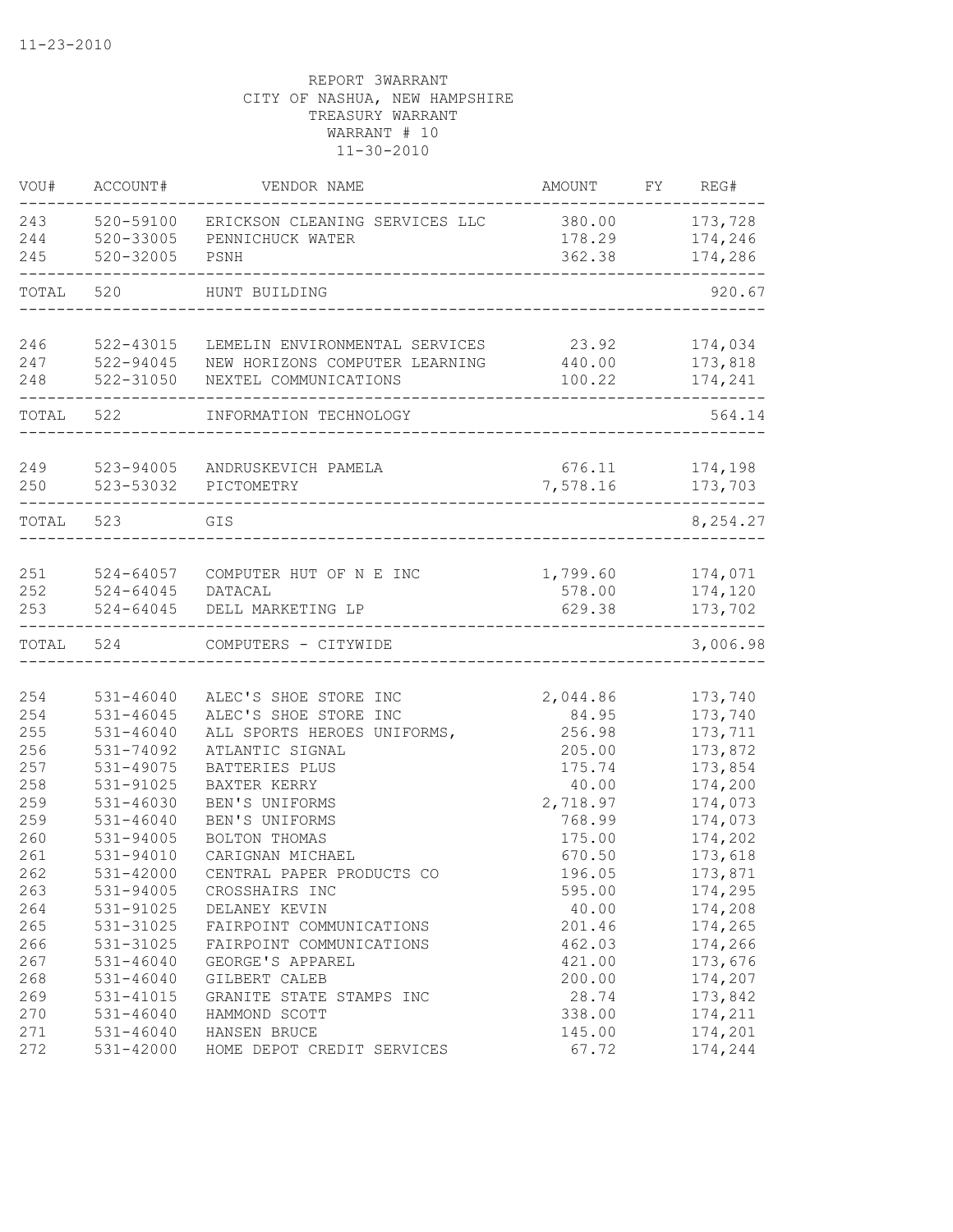| VOU#  | ACCOUNT#      | VENDOR NAME                              | AMOUNT    | FY | REG#      |
|-------|---------------|------------------------------------------|-----------|----|-----------|
| 273   | 531-94005     | MACGREGOR CHARLES                        | 54.35     |    | 174,205   |
| 274   | $531 - 46040$ | MARQUIS JACLYN                           | 65.00     |    | 174,209   |
| 275   | 531-49025     | MATTHEW BENDER & CO INC                  | 96.71     |    | 173,850   |
| 276   | 531-94005     | MORIARTY TODD                            | 234.15    |    | 174,206   |
| 277   | 531-75023     | NASHUA WALLPAPER & PAINT CO              | 316.80    |    | 173,763   |
| 278   | 531-34015     | NATIONAL GRID                            | 78.75     |    | 174,260   |
| 279   | 531-31050     | NEXTEL COMMUNICATIONS                    | 36.63     |    | 174,241   |
| 280   | 531-75023     | NORMAN E DAY INC                         | 470.00    |    | 173,625   |
| 281   | 531-53045     | OCCUPATIONAL DRUG TESTING LLC            | 120.00    |    | 173,800   |
| 282   | 531-33005     | PENNICHUCK WATER                         | 40.28     |    | 174,246   |
| 283   | 531-66030     | PITNEY BOWES INCORPORATED                | 317.73    |    | 174,070   |
| 284   | 531-32035     | PSNH                                     | 131.98    |    | 174,286   |
| 285   | 531-45005     | RILEY'S SPORT SHOP INC                   | 48,014.44 |    | 173,632   |
| 285   | $531 - 46040$ | RILEY'S SPORT SHOP INC                   | 159.75    |    | 173,632   |
| 286   | 531-91025     | ROACH TIMOTHY                            | 40.00     |    | 174,210   |
| 287   | 531-94005     | ROGER WILLIAMS UNIVERSITY                | 360.00    |    | 174,248   |
| 288   | 531-42000     | SAM'S CLUB DIRECT                        | 7.78      |    | 174,249   |
| 289   | $531 - 46040$ | SANTIAGO JOSUE                           | 284.29    |    | 174,204   |
| 290   | 531-34015     | SHATTUCK MALONE OIL CO                   | 456.52    |    | 174,236   |
| 291   | 531-53045     | ST JOSEPH BUSINESS & HEALTH              | 448.70    |    | 173,729   |
| 292   | 531-41015     | STAPLES ADVANTAGE                        | 1,452.88  |    | 173,880   |
| 293   | 531-78075     | STATEWIDE COLLISION LLC                  | 424.87    |    | 173,736   |
| 294   | $531 - 46040$ | SULLIVAN FRANCIS                         | 25.00     |    | 174,212   |
| 295   | 531-94005     | SWEENEY STEPHEN                          | 140.00    |    | 174,203   |
| 296   | 531-41015     | TAB PRODUCTS CO LLC                      | 61.32     |    | 173,690   |
| 297   | 531-45125     | TESSCO INC                               | 389.87    |    | 174,035   |
| 298   | 531-46040     | TESTAVERDE JAMES                         | 268.89    |    | 174,199   |
| 299   | $531 - 42000$ | THE DURKIN CO INC                        | 242.69    |    | 173,775   |
| 300   | 531-74145     | TREASURER STATE OF NH                    | 45.00     |    | 173,712   |
| 301   | 531-49025     | WEST PAYMENT CENTER                      | 311.50    |    | 173,696   |
| 301   | 531-74035     | WEST PAYMENT CENTER                      | 254.87    |    | 173,696   |
| TOTAL | 531           | POLICE DEPARTMENT                        |           |    | 65,186.74 |
|       |               |                                          |           |    |           |
| 302   |               | 532-78075 A SIGN OF THINGS TO COME/KEITH | 40.00     |    | 173,679   |
| 303   |               | 532-75130 AE MECHANICAL INC              | 1,072.10  |    | 174,021   |
| 304   | 532-75023     | AIR CLEANING SPECIALISTS OF NE           | 80.55     |    | 173,840   |
| 305   | 532-69010     | ALL STATE FIRE EQUIPMENT                 | 364.00    |    | 173,989   |
| 306   | 532-78100     | ARCSOURCE INC                            | 58.50     |    | 173,757   |
| 307   | 532-46030     | AUDETTE JEREMY                           | 99.95     |    | 174,213   |
| 308   | 532-78100     | BATTERIES PLUS                           | 79.98     |    | 173,854   |
| 309   | 532-78100     | BELLETETES INC                           | 9.23      |    | 173,752   |
| 310   | 532-46030     | BERGERON PROTECTIVE CLOTHING             | 309.00    |    | 173,874   |
| 311   | 532-78100     | C & M DISTRIBUTING CO                    | 46.00     |    | 173,953   |
| 312   | 532-78100     | CAMPERS INN INC                          | 51.90     |    | 173,699   |
| 313   | 532-73010     | CASCO                                    | 82.00     |    | 173,636   |
| 314   | 532-49025     | CHALK'S TRUCK PARTS, INC                 | 1,930.00  |    | 174,089   |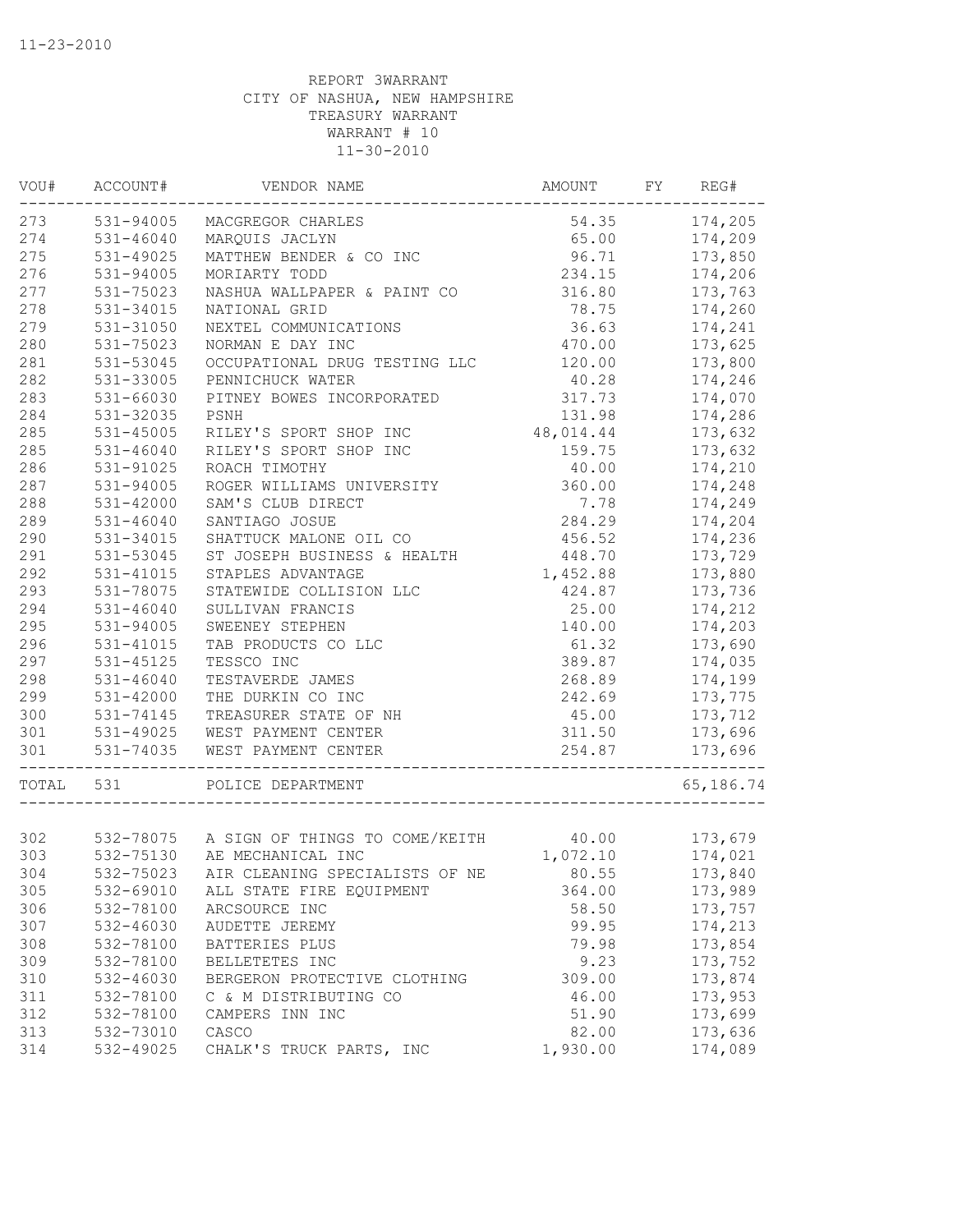| VOU#       | ACCOUNT#               | VENDOR NAME                         | AMOUNT                             | FY | REG#               |
|------------|------------------------|-------------------------------------|------------------------------------|----|--------------------|
| 315        | 532-75180              | CHICK BEAULIEU, INC                 | 1,500.00                           |    | 173,875            |
| 316        | 532-64192              | EAST COAST SECURITY SERVICES I      | 1,745.00                           |    | 173,937            |
| 317        | 532-78100              | FASTENAL COMPANY                    | 19.01                              |    | 173,796            |
| 318        | 532-64094              | FIRE TECH & SAFETY OF NEW ENGL      | 384.00                             |    | 173,838            |
| 319        | 532-74038              | GLOBAL TRAFFIC TECHNOLOGIES LL      | 475.00                             |    | 173,860            |
| 320        | 532-78075              | GREENFIELD INDUSTRIES INC           | 80.00                              |    | 173,660            |
| 321        | 532-94010              | HILL-FILTEAU SHARYN                 | 209.00                             |    | 173,943            |
| 322        | 532-75023              | HOME DEPOT CREDIT SERVICES          | 36.66                              |    | 174,244            |
| 323        | 532-46030              | INDUSTRIAL PROTECTION SERVICES      | 509.39                             |    | 173,668            |
| 324        | 532-59135              | J P PEST SERVICES                   | 170.00                             |    | 173,783            |
| 325        | 532-78007              | JACK YOUNG COMPANY, INC             | 89.93                              |    | 173,863            |
| 326        | 532-75160              | KERRY FIRE PROTECTION INC           | 1,200.00                           |    | 173,759            |
| 327        | 532-78100              | MINUTEMAN TRUCKS INC                | 52.88                              |    | 173,781            |
| 328        | 532-47005              | MOORE MEDICAL LLC                   | 196.81                             |    | 173,837            |
| 329        | 532-34015              | NATIONAL GRID                       | 959.44                             |    | 174,260            |
| 330        | 532-95005              | <b>NEAFM</b>                        | 25.00                              |    | 174,251            |
| 331        | 532-31040              | NEXTEL COMMUNICATIONS               | 419.89                             |    | 174,241            |
| 332        | 532-33005              | PENNICHUCK WATER                    | 825.88                             |    | 174,246            |
| 333        | 532-32005              | PSNH                                | 1,120.10                           |    | 174,286            |
| 334        | 532-78007              | SANEL AUTO PARTS CO                 | 161.22                             |    | 173,755            |
| 334        | 532-78100              | SANEL AUTO PARTS CO                 | 53.51                              |    | 173,755            |
| 335        | 532-44005              | SIGNS & PRINTS                      | 55.00                              |    | 173,786            |
| 336        | 532-41005              | STAPLES ADVANTAGE                   | 68.56                              |    | 173,880            |
| 337        | 532-59100              | TRUE BLUE CLEANERS                  | 229.38                             |    | 173,780            |
| 338        | 532-74038              | WD PERKINS FIRE PUMP SPECIALIS      | 1,250.00                           |    | 173,814            |
| 339        | 532-78080              | YANKEE TRUCKS                       | 10.64                              |    | 173,648            |
| TOTAL      | 532                    | FIRE DEPARTMENT                     |                                    |    | 16,069.51          |
| 340        | 534-32020              | PSNH                                | 1,007.34                           |    | 174,268            |
| 341        | 534-32020              | PSNH                                | 194.45                             |    | 174,286            |
|            |                        |                                     |                                    |    |                    |
| TOTAL 534  |                        | STREET LIGHTING                     |                                    |    | 1,201.79           |
|            | 536-53065              | MANSFIELD WILLIAM                   |                                    |    |                    |
| 342<br>343 |                        | PSNH                                | 772.59                             |    | 174,214            |
|            | 536-32035              |                                     | 303.41                             |    | 174,286            |
| 344        | 536-78007              | SULLIVAN TIRE INC                   | 125.60                             |    | 173,646            |
| 344        | 536-78065              | SULLIVAN TIRE INC                   | 250.00                             |    | 173,646            |
| 345<br>346 | 536-49075<br>536-43005 | TESSCO INC<br>UNITED PARCEL SERVICE | 114.85<br>26.34                    |    | 174,035<br>174,301 |
| TOTAL      | 536                    | CITYWIDE COMMUNICATIONS             |                                    |    | 1,592.79           |
|            |                        |                                     | __________________________________ |    |                    |
| 347        |                        | 541-53165 LANGUAGE LINE SERVICES    | 93.08                              |    | 173,692            |
| 348        | 541-34005              | SHATTUCK MALONE OIL CO              | 1,288.17                           |    | 174,236            |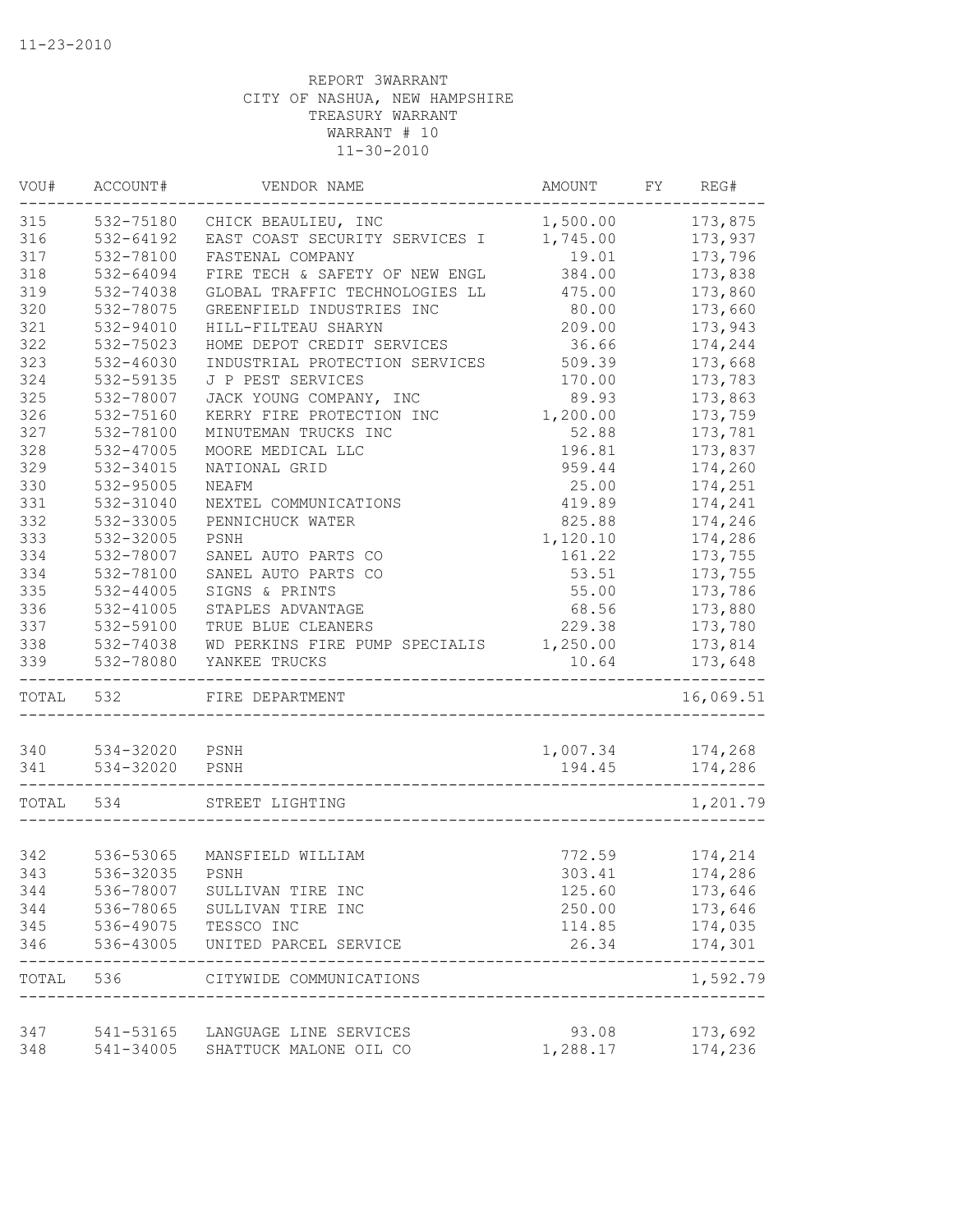| VOU#  | ACCOUNT#      | VENDOR NAME                                                     | AMOUNT FY REG#                   |                      |
|-------|---------------|-----------------------------------------------------------------|----------------------------------|----------------------|
|       |               | 349 541-91015 VIGROUX KERRAN<br>_______________________________ | 64.00 173,865                    |                      |
| TOTAL |               | 541 COMMUNITY SERVICES DIVISION                                 |                                  | 1,445.25             |
| 350   | 542-91005     | BISSELL NANCY                                                   | 25.50                            | 173,849              |
| 351   | 542-91005     | CALOPE THERESA                                                  | 12.45                            | 174,084              |
| 352   | 542-91005     | LOSIER NICOLE                                                   | 13.25                            | 173,857              |
| 353   | 542-31050     | NEXTEL COMMUNICATIONS                                           | 102.87                           | 174,241              |
|       | 354 542-91005 | WENDT BETTY                                                     | 14.00                            | 173,853              |
|       | TOTAL 542     | COMMUNITY HEALTH                                                |                                  | 168.07               |
|       |               |                                                                 |                                  |                      |
| 355   | 543-49050     | EMBROIDME OF LONDONDERRY                                        | 365.00                           | 174,072              |
| 356   | 543-49070     | ENVIRONMENTAL RESOURCE ASSOCIA                                  | 256.50                           | 173,662              |
| 357   | 543-91005     | LYONS MEREDITH                                                  | 82.00                            | 173,858              |
| 358   | 543-31050     | NEXTEL COMMUNICATIONS                                           | 12.61                            | 174,241              |
| 359   | 543-78100     | SANEL AUTO PARTS CO                                             | 74.99                            | 173,755              |
| 360   | 543-41015     | STAPLES ADVANTAGE                                               | 263.23                           | 173,880              |
| 361   | 543-53025     | TREASURER STATE OF NH                                           | 235.00                           | 174,247<br>--------- |
|       |               | TOTAL 543 ENVIRONMENTAL HEALTH DEPT.                            |                                  | 1,289.33             |
|       |               | 362 544-94005 LOCAL GOVERNMENT CENTER                           | 130.00 174,270                   |                      |
|       | TOTAL 544     | WELFARE ADMINISTRATION                                          | -------------------------------- | 130.00               |
|       |               |                                                                 |                                  |                      |
| 363   | 545-97020     | 12-18 HIGHLAND ST LLC                                           | 292.23                           | 173,878              |
| 364   | 545-97020     | 188 CONCORD ST LLC DBA LILLIAN                                  | 504.00                           | 173,802              |
| 365   | 545-97020     | 23-25 TEMPLE ST REALTY LLC                                      | 580.00                           | 173,810              |
| 366   | 545-97020     | 32 B REAL ESTATE LLC                                            | 570.00                           | 173,888              |
| 367   | 545-97020     | ACKERMAN BETTY E                                                | 131.40                           | 173,622              |
| 368   | 545-97020     | ADOLPH MARKIEL M                                                | 540.00                           | 174,142              |
| 369   | 545-97020     | BANKOWSKI LYNN                                                  | 320.81                           | 173,887              |
| 370   | 545-97020     | BISHOP REAL ESTATE MGMT INC                                     | 249.81                           | 173,741              |
| 371   | 545-97020     | BLANCHARD BLDG INVESTS/KENNETH                                  | 550.00                           | 173,687              |
| 372   | 545-97020     | CANTERBURY APARTMENTS                                           | 246.00                           | 173,634              |
| 373   | 545-97020     | CONSTANT NORMAND                                                | 600.00                           | 173,627              |
| 374   | 545-97020     | COUNTRY BARN MOTEL                                              | 462.00                           | 173,753              |
| 375   | 545-97020     | CROWLEY PAUL                                                    | 800.00                           | 173,717              |
| 376   | 545-97020     | DAKIN TERRY                                                     | 600.48                           | 173,819              |
| 377   | 545-97020     | DOWNTOWNER NELSON/DAVID A GREG                                  | 199.56                           | 173,643              |
| 378   | 545-97020     | DULAC NOEL                                                      | 575.00                           | 174,133              |
| 379   | 545-97020     | GAUTHIER REALTY/CONNIE GAUTHIE                                  | 2,442.32                         | 173,869              |
| 380   | 545-97020     | GEORGE RIVET FUNERAL HOME                                       | 750.00                           | 174,135              |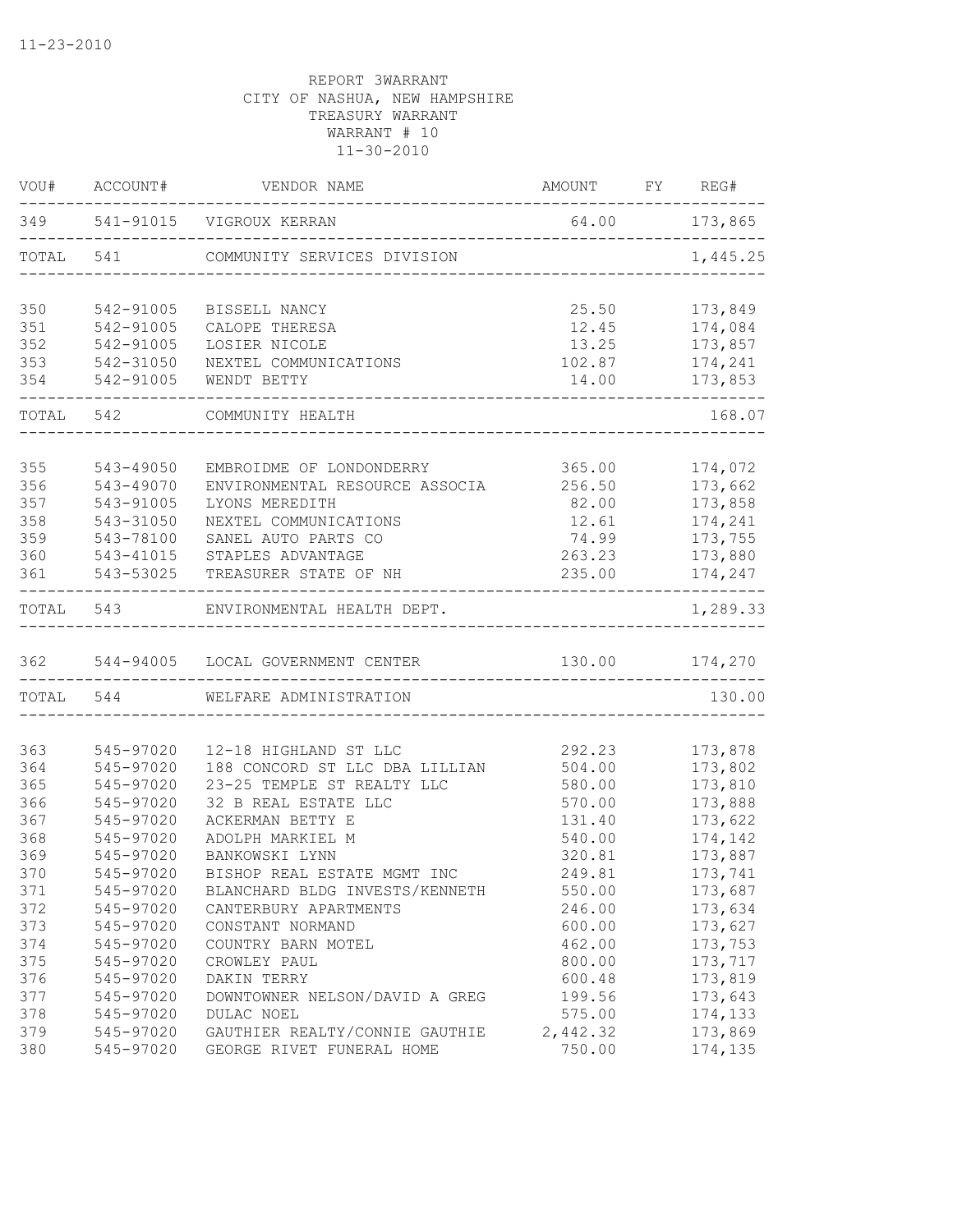| VOU#      | ACCOUNT#      | VENDOR NAME                                     | AMOUNT   | FY | REG#      |
|-----------|---------------|-------------------------------------------------|----------|----|-----------|
| 381       | 545-97020     | ICA PROPERTIES LLC/DAVID LAVOI 284.92           |          |    | 173,720   |
| 382       | 545-97020     | ISAKOV ITAMAR                                   | 1,010.00 |    | 173,886   |
| 383       | 545-97020     | KIRKMAN RODNEY                                  | 404.04   |    | 173,665   |
| 384       | 545-97020     | LAVOIE HERVE E                                  | 334.46   |    | 173,816   |
| 385       | 545-97020     | LSB ASSOCIATES I LTD PRC                        | 232.15   |    | 173,684   |
| 386       | 545-97020     | MCCHANDLER LLC                                  | 238.00   |    | 173,751   |
| 387       | 545-97020     | MOTEL 6                                         | 2,793.50 |    | 173,833   |
| 388       | 545-97015     | NATIONAL GRID                                   | 147.00   |    | 174,303   |
| 389       | 545-97020     | NEIGHBORHOOD HOUSING SERVICES                   | 640.00   |    | 173,677   |
| 390       | 545-97020     | PIPER ALAN                                      | 877.33   |    | 173,733   |
| 391       | 545-97015     | PSNH                                            | 771.59   |    | 174,288   |
| 392       | 545-97020     | QUARATIELLO NICHOLAS                            | 700.00   |    | 173,624   |
| 393       | 545-97020     | RAWDING NEIL                                    | 740.00   |    | 173,792   |
| 394       | 545-97020     | RHODES DAVID                                    | 248.59   |    | 173,654   |
| 395       | 545-97020     | RJ REAL ESTATE PARTNERSHIP                      | 141.00   |    | 173,738   |
| 396       | 545-97020     | SBKA PROPERTIES, LLC                            | 388.00   |    | 174,139   |
| 397       | 545-97015     | WINGATE'S PHARMACY INC                          | 5,313.56 |    | 174,237   |
| TOTAL 545 |               | WELFARE COSTS<br>______________________________ |          |    | 25,677.75 |
|           |               |                                                 |          |    |           |
| 398       | 551-49025     | AASHTO                                          | 63.00    |    | 174,252   |
| 399       | 551-91005     | DOOKRAN STEPHEN                                 | 52.00    |    | 174,215   |
| 400       | 551-31050     | NEXTEL COMMUNICATIONS                           | 299.08   |    | 174,241   |
| 401       | 551-33005     | PENNICHUCK WATER                                | 67.08    |    | 174,246   |
| 402       | $551 - 49025$ | SKILLPATH SEMINARS                              | 44.90    |    | 174,296   |
| 403       | 551-41015     | STAPLES ADVANTAGE                               | 221.95   |    | 173,880   |
| 404       | 551-49025     | TREASURER STATE OF NH                           | 110.00   |    | 174,245   |
| 405       | 551-91005     | WOODS MARY                                      | 17.50    |    | 173,669   |
| TOTAL     | 551           | PUBLIC WORKS DIV & ENGINEERING                  |          |    | 875.51    |
|           |               |                                                 |          |    |           |
| 406       | 552-75135     | AFFILIATED HVAC SERVICES LLC                    | 168.00   |    | 173,737   |
| 407       | 552-78100     | AUTO ELECTRIC WAREHOUSE INC                     | 240.00   |    | 173,621   |
| 408       | 552-75022     | B & S LOCKSMITH INC                             | 85.50    |    | 173,789   |
| 409       | 552-75021     | BELLETETES INC                                  | 34.19    |    | 173,752   |
| 409       | 552-75022     | BELLETETES INC                                  | 119.30   |    | 173,752   |
| 410       | 552-78007     | CARPARTS OF NASHUA                              | 927.13   |    | 173,635   |
| 410       | 552-78100     | CARPARTS OF NASHUA                              | 57.27    |    | 173,635   |
| 411       | 552-78007     | CHAPPELL TRACTOR SALES, INC                     | 225.66   |    | 174,097   |
| 412       | 552-75022     | CORBETT CLEANING CO/STEPHEN CO                  | 300.00   |    | 173,765   |
| 413       | 552-78007     | CUES INC                                        | 104.00   |    | 173,828   |
| 414       | 552-78100     | D & R TOWING INC                                | 300.00   |    | 174,047   |
| 415       | 552-78100     | DICK RAYMOND INC                                | 74.95    |    | 174,060   |
| 416       | 552-78100     | DONOVAN EQUIPMENT CO INC                        | 2,273.61 |    | 173,656   |
| 417       | 552-75135     | ERICKSON CLEANING SERVICES LLC                  | 750.00   |    | 173,728   |
| 418       | 552-75021     | F W WEBB COMPANY                                | 272.40   |    | 173,691   |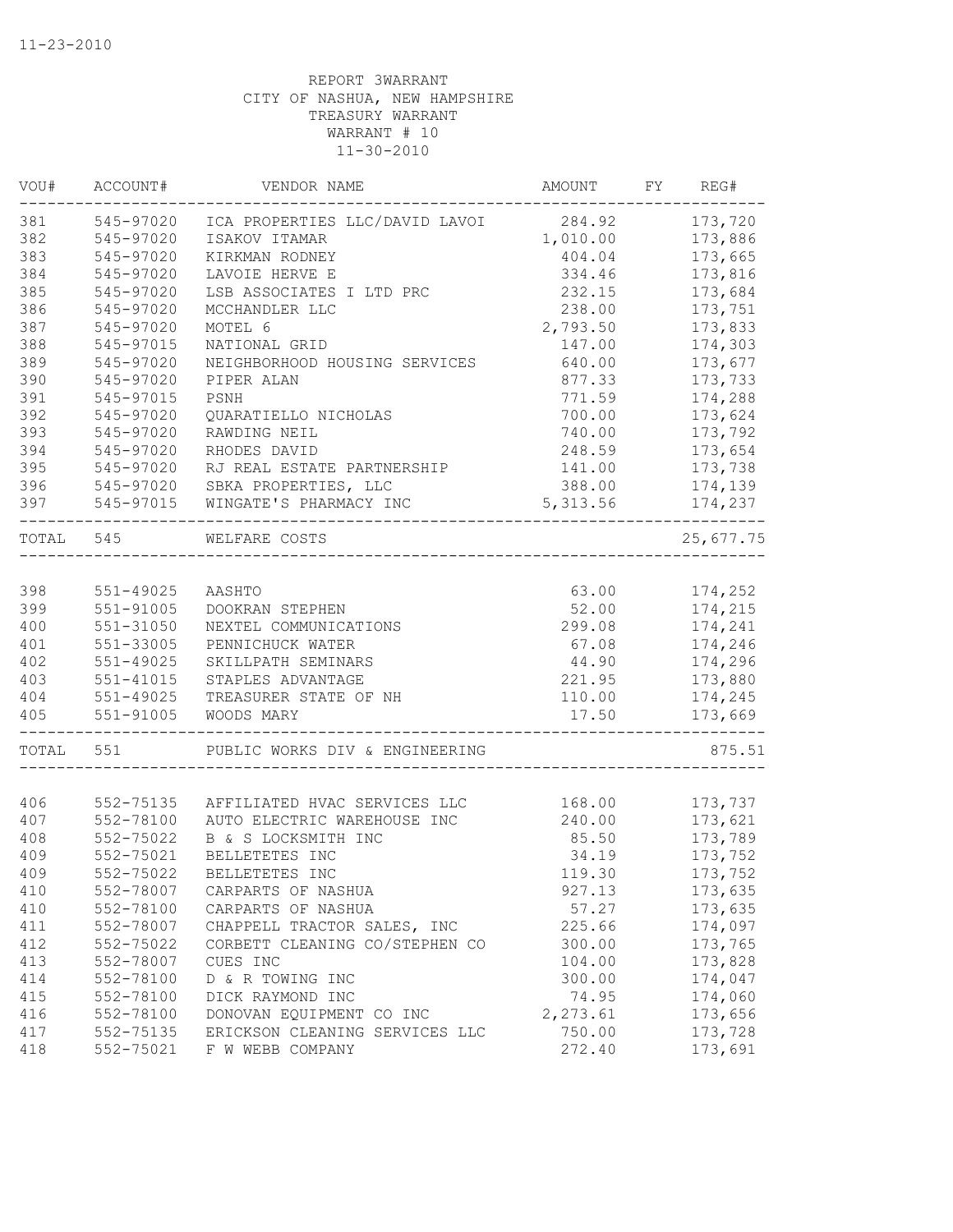| VOU#  | ACCOUNT#      | VENDOR NAME                    | AMOUNT   | FY | REG#      |
|-------|---------------|--------------------------------|----------|----|-----------|
| 419   | 552-75021     | FASTENAL CO                    | 27.23    |    | 173,649   |
| 420   | 552-75040     | GRANITE STATE GLASS            | 1,300.00 |    | 173,801   |
| 421   | 552-53075     | GT RUSSELL INC                 | 3,152.50 |    | 174,038   |
| 422   | 552-45196     | HOME DEPOT CREDIT SERVICES     | 19.92    |    | 174,244   |
| 422   | 552-46030     | HOME DEPOT CREDIT SERVICES     | 38.96    |    | 174,244   |
| 422   | 552-75021     | HOME DEPOT CREDIT SERVICES     | 201.33   |    | 174,244   |
| 422   | 552-75022     | HOME DEPOT CREDIT SERVICES     | 300.96   |    | 174,244   |
| 422   | 552-75135     | HOME DEPOT CREDIT SERVICES     | 119.00   |    | 174,244   |
| 423   | 552-81095     | HUDSON POST #48 AMERICAN       | 600.00   |    | 173,721   |
| 424   | 552-75021     | JOHN DEERE LANDSCAPES/LESCO    | 3,450.96 |    | 173,930   |
| 425   | 552-75022     | JOHNSON'S ELECTRIC INC         | 70.50    |    | 173,695   |
| 425   | 552-75040     | JOHNSON'S ELECTRIC INC         | 592.07   |    | 173,695   |
| 425   | 552-75135     | JOHNSON'S ELECTRIC INC         | 239.06   |    | 173,695   |
| 426   | 552-78100     | LIBERTY INTN'L TRUCKS OF NH LL | 207.78   |    | 174,052   |
| 427   | 552-78100     | LIONELS WHEEL ALIGNMENT        | 95.95    |    | 173,732   |
| 428   | 552-75022     | LOWE'S                         | 38.62    |    | 174,258   |
| 429   | 552-45290     | M & N SPORTS LLC               | 2,038.00 |    | 173,754   |
| 430   | 552-78007     | MAYNARD & LESIEUR INCORPORATED | 578.00   |    | 174,056   |
| 430   | 552-78065     | MAYNARD & LESIEUR INCORPORATED | 205.80   |    | 174,056   |
| 431   | $552 - 46045$ | MAZUR EDWARD                   | 82.00    |    | 174,216   |
| 432   | 552-78007     | NAPA AUTO PARTS                | 151.75   |    | 173,830   |
| 433   | $552 - 45250$ | NASHUA FARMERS EXCHANGE INC    | 34.80    |    | 174,068   |
| 434   | 552-75022     | NASHUA WALLPAPER & PAINT CO    | 38.17    |    | 173,763   |
| 435   | 552-34015     | NATIONAL GRID                  | 162.54   |    | 174,260   |
| 436   | 552-31050     | NEXTEL COMMUNICATIONS          | 111.43   |    | 174,241   |
| 436   | 552-59178     | NEXTEL COMMUNICATIONS          | 243.05   |    | 174,241   |
| 437   | 552-33005     | PENNICHUCK WATER               | 697.61   |    | 174,246   |
| 437   | 552-33045     | PENNICHUCK WATER               | 702.50   |    | 174,246   |
| 438   | 552-78007     | PINE MOTOR PARTS               | 536.40   |    | 174,057   |
| 439   | 552-32005     | PSNH                           | 1,510.79 |    | 174,286   |
| 440   | 552-59020     | RIBAUDO ANNA                   | 100.00   |    | 174,103   |
| 441   | 552-78100     | ROLLY'S LOCKSMITH SHOP         | 96.00    |    | 173,791   |
| 442   | 552-78007     | SANEL AUTO PARTS CO            | 225.39   |    | 173,755   |
| 442   | 552-78100     | SANEL AUTO PARTS CO            | 7.74     |    | 173,755   |
| 443   | 552-75021     | UNITED SITE SERVICES NORTHEAST | 164.87   |    | 174,267   |
| 444   | 552-94005     | VERMONT GREENSCAPE ASSOC       | 420.00   |    | 174,255   |
| TOTAL | 552           | PARKS AND RECREATION           |          |    | 24,493.69 |
|       |               |                                |          |    |           |
| 445   | 553-78060     | B-B CHAIN                      | 983.00   |    | 173,652   |
| 446   | 553-47010     | BASS FIRST AID SERVICE COMPANY | 43.15    |    | 173,685   |
| 447   | 553-59150     | BCM CONTROLS CORPORATION       | 1,213.58 |    | 173,782   |
| 448   | 553-49075     | BELLETETES INC                 | 152.57   |    | 173,752   |
| 448   | 553-69025     | BELLETETES INC                 | 25.35    |    | 173,752   |
| 449   | 553-45015     | BROX INDUSTRIES INC            | 2,722.56 |    | 173,659   |
| 449   | 553-45190     | BROX INDUSTRIES INC            | 53.19    |    | 173,659   |
| 450   | 553-78100     | CHAPPELL TRACTOR SALES, INC    | 114.31   |    | 174,097   |
|       |               |                                |          |    |           |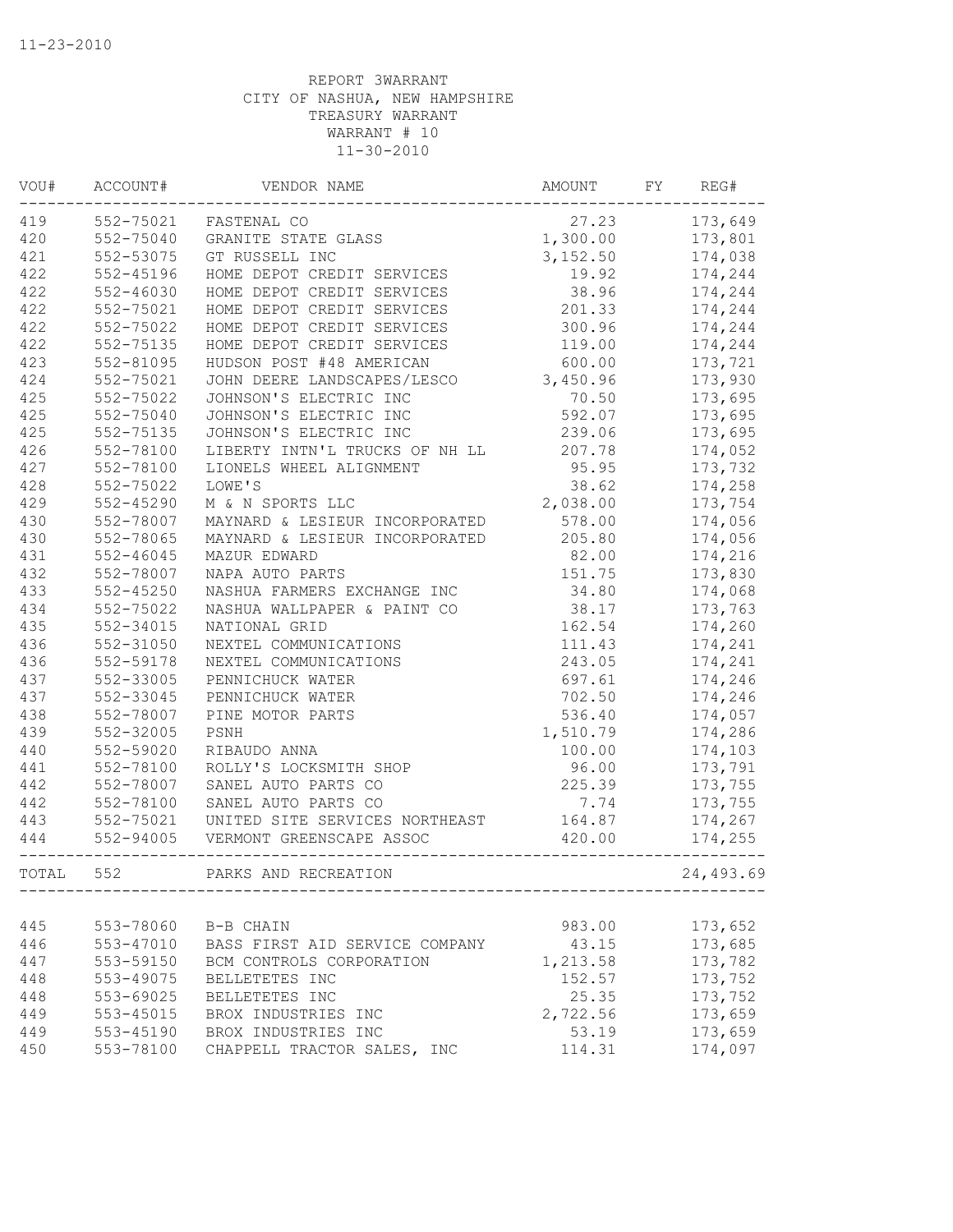| VOU#  | ACCOUNT#      | VENDOR NAME                    | AMOUNT    | FY | REG#      |
|-------|---------------|--------------------------------|-----------|----|-----------|
| 451   | $553 - 45015$ | CONTINENTAL PAVING INC         | 1,303.61  |    | 174,064   |
| 452   | 553-45060     | CORRIVEAU ROUTHIER INC         | 831.10    |    | 174,046   |
| 453   | 553-48015     | DENNIS K BURKE INC             | 15,083.27 |    | 174,302   |
| 454   | 553-49075     | DONOVAN EQUIPMENT CO INC       | 87.55     |    | 173,656   |
| 454   | 553-64192     | DONOVAN EQUIPMENT CO INC       | 5,800.00  |    | 173,656   |
| 455   | 553-78100     | E W SLEEPER CO                 | 518.54    |    | 173,879   |
| 456   | 553-59135     | J P PEST SERVICES              | 65.00     |    | 173,783   |
| 457   | 553-49075     | LIBERTY INTN'L TRUCKS OF NH LL | 36.95     |    | 174,052   |
| 458   | 553-69030     | MARBLE AND GRANITE, INC        | 400.00    |    | 174,138   |
| 459   | 553-49075     | MCDEVITT TRUCKS INC            | 71.72     |    | 173,856   |
| 459   | 553-78100     | MCDEVITT TRUCKS INC            | 1,778.95  |    | 173,856   |
| 460   | 553-49075     | NAPA AUTO PARTS                | 86.69     |    | 173,830   |
| 460   | 553-69025     | NAPA AUTO PARTS                | 230.51    |    | 173,830   |
| 460   | 553-78100     | NAPA AUTO PARTS                | 780.93    |    | 173,830   |
| 461   | 553-45060     | NEW ENGLAND POSITIONING SYSTEM | 1,394.00  |    | 173,745   |
| 462   | 553-31050     | NEXTEL COMMUNICATIONS          | 198.80    |    | 174,241   |
| 462   | 553-59178     | NEXTEL COMMUNICATIONS          | 754.62    |    | 174,241   |
| 463   | 553-75023     | NH SAFE & LOCK CO INC          | 212.90    |    | 173,804   |
| 464   | 553-49075     | R WHITE EQUIPMENT CENTER INC   | 12.00     |    | 174,058   |
| 465   | 553-45060     | REDIMIX COMPANIES INC          | 1,852.00  |    | 173,769   |
| 466   | 553-59100     | SAFETY-KLEEN SYSTEMS INC       | 220.24    |    | 173,657   |
| 467   | 553-49075     | SANEL AUTO PARTS CO            | 77.24     |    | 173,755   |
| 467   | 553-69025     | SANEL AUTO PARTS CO            | 78.95     |    | 173,755   |
| 467   | 553-78100     | SANEL AUTO PARTS CO            | 535.72    |    | 173,755   |
| 468   | 553-48005     | SHATTUCK MALONE OIL CO         | 3,863.78  |    | 174,236   |
| 469   | 553-69025     | SNAP ON TOOLS                  | 72.50     |    | 173,658   |
| 470   | 553-78100     | SOUTHWORTH MILTON INC          | 128.96    |    | 173,651   |
| 471   | 553-64318     | TRAFFIC PARTS INC              | 224.90    |    | 173,620   |
| 472   | 553-46045     | UNIFIRST CORPORATION           | 980.99    |    | 173,845   |
| TOTAL | 553           | STREET DEPARTMENT              |           |    | 42,990.13 |
|       |               |                                |           |    |           |
| 473   | 555-47010     | BASS FIRST AID SERVICE COMPANY | 58.10     |    | 173,685   |
| 474   | 555-49075     | HOME DEPOT CREDIT SERVICES     | 16.75     |    | 174,244   |
| 475   | 555-95005     | IMSA                           | 300.00    |    | 174,284   |
| 476   | 555-95005     | INSTITUTE OF TRANSPORTATION EN | 520.00    |    | 174,285   |
| 477   | 555-91005     | KENNAMER JEAN MARIE            | 107.00    |    | 174,217   |
| 478   | 555-74170     | MARLIN CONTROLS INC            | 420.00    |    | 173,693   |
| 479   | 555-31050     | NEXTEL COMMUNICATIONS          | 218.70    |    | 174,241   |
| 479   | 555-59178     | NEXTEL COMMUNICATIONS          | 25.87     |    | 174,241   |
| 480   | 555-45285     | PERMA-LINE CORP OF NEW ENGLAND | 167.21    |    | 173,645   |
| 481   | 555-32025     | PSNH                           | 825.66    |    | 174,286   |
| 481   | 555-32025     | PSNH                           | 1,325.69  |    | 174,287   |
| 482   | 555-43005     | UNITED PARCEL SERVICE          | 8.24      |    | 174,301   |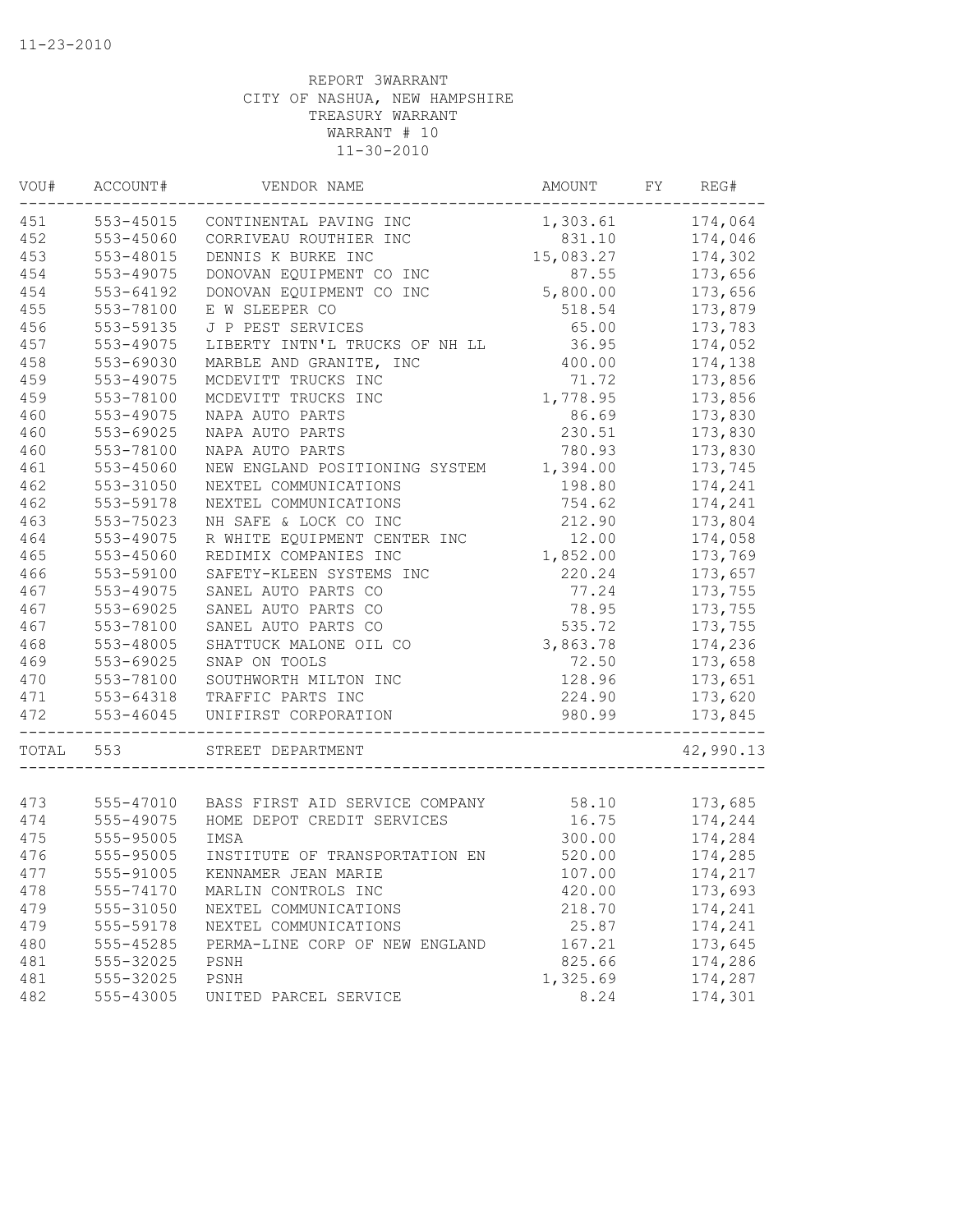| VOU#  | ACCOUNT#      | VENDOR NAME                    | AMOUNT   | FY. | REG#     |
|-------|---------------|--------------------------------|----------|-----|----------|
| TOTAL | 555           | TRAFFIC DEPARTMENT             |          |     | 3,993.22 |
| 483   | 557-49075     | BLUE TARP FINANCIAL, INC       | 7.29     |     | 174,276  |
| 484   | 557-49075     | HOME DEPOT CREDIT SERVICES     | 63.83    |     | 174,244  |
| 485   | 557-59178     | NEXTEL COMMUNICATIONS          | 6.95     |     | 174,241  |
| 486   | 557-64035     | POM INCORPORATED               | 290.52   |     | 174,105  |
| 487   | 557-32005     | PSNH                           | 310.06   |     | 174,287  |
| 488   | 557-32005     | PUBLIC SERVICE OF NEW HAMPSHIR | 2,227.84 |     | 174,294  |
| 489   | 557-59100     | UNITED SITE SERVICES NORTHEAST | 54.97    |     | 174,267  |
| TOTAL | 557           | PARKING LOTS                   |          |     | 2,961.46 |
| 490   | $561 - 46045$ | CCP INDUSTRIES INC             | 182.97   |     | 173,760  |
| 491   | 561-48015     | DENNIS K BURKE INC             | 667.32   |     | 174,302  |
| 492   | 561-75023     | HOME DEPOT CREDIT SERVICES     | 25.30    |     | 174,244  |
| 493   | 561-33005     | PENNICHUCK WATER               | 155.17   |     | 174,246  |
|       |               |                                |          |     |          |
| TOTAL | 561           | EDGEWOOD CEMETERY              |          |     | 1,030.76 |
|       |               |                                |          |     |          |
| 494   | 563-75023     | HOME DEPOT CREDIT SERVICES     | 129.11   |     | 174,244  |
| 495   | 563-34015     | NATIONAL GRID                  | 54.20    |     | 174,260  |
| TOTAL | 563           | WOODLAWN CEMETERY              |          |     | 183.31   |
| 496   | 571-41015     | STAPLES ADVANTAGE              | 85.95    |     | 173,880  |
| TOTAL | 571           | COMMUNITY DEVELOPMENT          |          |     | 85.95    |
| 497   | 572-31050     | NEXTEL COMMUNICATIONS          | 12.18    |     | 174,241  |
|       |               |                                |          |     |          |
| TOTAL | 572           | PLANNING DEPARTMENT            |          |     | 12.18    |
| 498   | 575-45090     | AC MOORE INC                   | 32.67    |     | 173,772  |
| 498   | 575-45150     | AC MOORE INC                   | 24.34    |     | 173,772  |
| 499   | 575-45050     | ACTRACE                        | 660.00   |     | 173,704  |
| 500   | 575-41015     | ANCO SIGNS & STAMPS INC        | 8.80     |     | 173,815  |
| 501   | 575-45050     | BAKER & TAYLOR                 | 3,050.13 |     | 173,681  |
| 501   | 575-45050     | BAKER & TAYLOR                 | 1,672.90 |     | 173,682  |
| 501   | 575-45050     | BAKER & TAYLOR                 | 885.84   |     | 173,683  |
| 502   | 575-45085     | BAKER & TAYLOR ENTERTAINMENT   | 289.07   |     | 173,673  |
| 502   | 575-45315     | BAKER & TAYLOR ENTERTAINMENT   | 385.43   |     | 173,673  |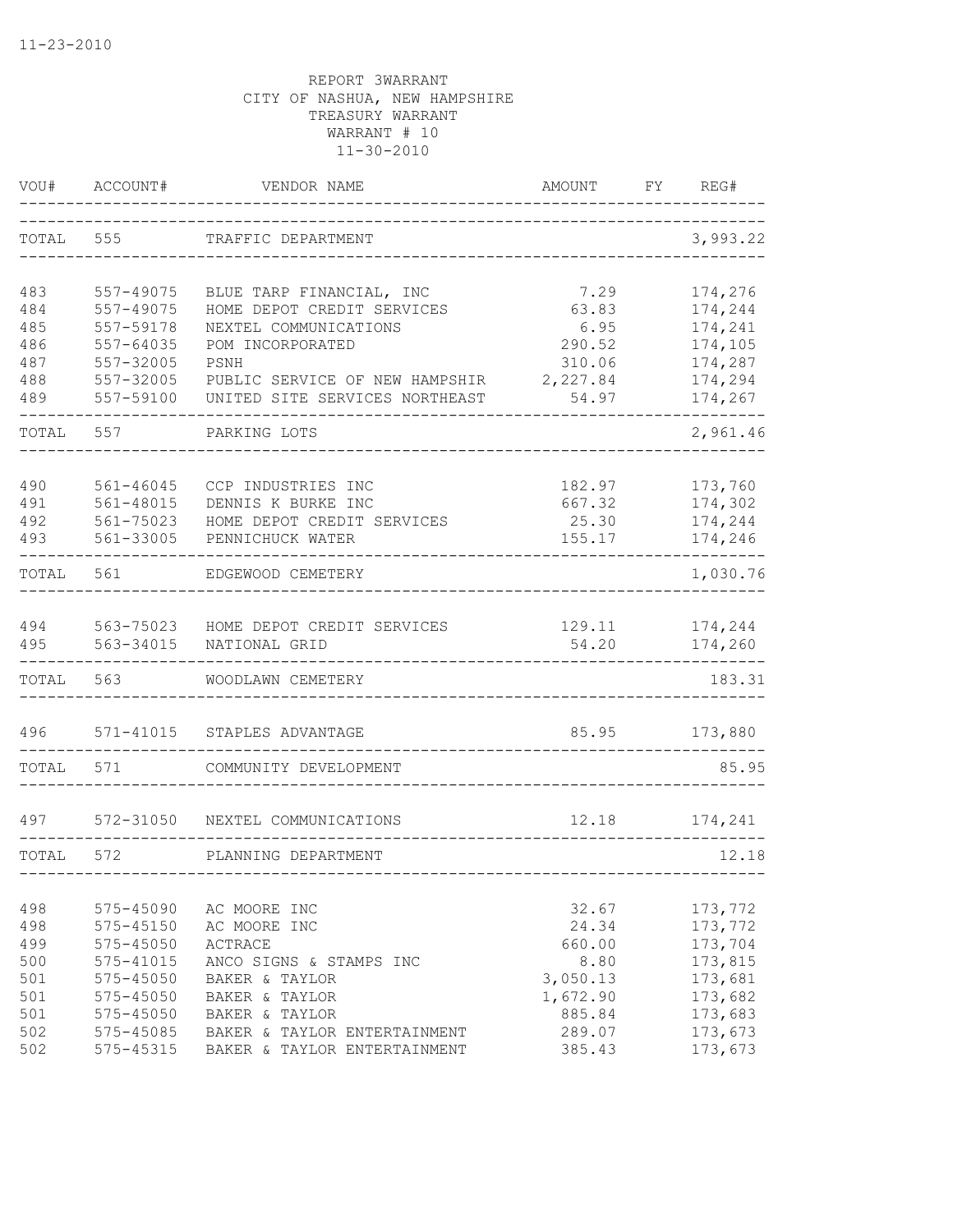| VOU#  | ACCOUNT#          | VENDOR NAME                    | AMOUNT    | FY | REG#      |
|-------|-------------------|--------------------------------|-----------|----|-----------|
| 503   | 575-45904         | EBSCO INFORMATION SERVICES     | 20,484.05 |    | 174,065   |
| 504   | $575 - 45050$     | <b>GALE</b>                    | 282.32    |    | 173,836   |
| 505   | 575-42010         | HOME DEPOT CREDIT SERVICES     | 139.91    |    | 174,244   |
| 506   | 575-45903         | INFO USA MARKETING INC         | 8,335.00  |    | 173,832   |
| 507   | $575 - 45050$     | INGRAM LIBRARY SERVICES        | 1,916.85  |    | 173,870   |
| 508   | 575-45085         | MICROMARKETING LLC             | 387.76    |    | 173,748   |
| 509   | 575-34015         | NATIONAL GRID                  | 129.80    |    | 174,260   |
| 510   | 575-59100         | NEW HAMPSHIRE PUBLIC TELEVISIO | 29.83     |    | 174,280   |
| 511   | 575-31040         | NEXTEL COMMUNICATIONS          | 63.62     |    | 174,241   |
| 512   | 575-45315         | ON THE WATER                   | 47.95     |    | 174,282   |
| 513   | 575-33005         | PENNICHUCK WATER               | 309.43    |    | 174,246   |
| 514   | 575-45085         | RANDOM HOUSE INC               | 76.46     |    | 173,884   |
| 515   | 575-75023         | SCOTT LAWSON GROUP LTD (THE)   | 770.00    |    | 173,921   |
| 516   | $575 - 45050$     | SIMON & SCHUSTER               | 30.14     |    | 173,674   |
| 517   | 575-41005         | STAPLES ADVANTAGE              | 63.95     |    | 173,880   |
| 518   | 575-57010         | SURVEYGIZMO                    | 205.20    |    | 174,147   |
| 519   | 575-75160         | THE GRANITE GROUP              | 315.00    |    | 174,242   |
| 520   | 575-46045         | WORK'N GEAR LLC                | 135.00    |    | 173,689   |
| TOTAL | 575               | PUBLIC LIBRARIES               |           |    | 40,731.45 |
| 521   | 576-94005         | FINDLEY MICHAEL                | 60.00     |    | 174,218   |
| 522   | 576-94005         | MICHAUD DAWN                   | 50.00     |    | 174,220   |
| 523   | 576-95005         | THE AMERICAN INSTITUTE OF ARCH | 431.00    |    | 174,262   |
| 524   | 576-91005         | TRACY WILLIAM                  | 133.50    |    | 174,219   |
| TOTAL | 576               | BUILDING DEPARTMENT            |           |    | 674.50    |
|       |                   |                                |           |    |           |
| 525   | 577-31050         | NEXTEL COMMUNICATIONS          | 44.29     |    | 174,241   |
| 525   | 577-31065         | NEXTEL COMMUNICATIONS          | 79.98     |    | 174,241   |
| 526   | 577-94005         | SOUSA ROBERT                   | 370.05    |    | 174,221   |
| TOTAL | 577               | CODE ENFORCEMENT               |           |    | 494.32    |
|       |                   |                                |           |    |           |
|       | 224,022 581-94010 | AARTHUN KAY                    | 1,056.00  |    | 173,973   |
|       | 224,023 581-49050 | AC MOORE INC                   | 28.15     |    | 173,716   |
|       | 224,024 581-49050 | ACP DIRECT                     | 295.95    |    | 174,009   |
|       | 224,025 581-53101 | ADULT LEARNING CENTER          | 26,500.00 |    | 173,846   |
|       | 224,026 581-49050 | ALL METALS INDUSTRIES INC      | 409.50    |    | 174,168   |
|       | 224,027 581-44005 | ALPHAGRAPHICS                  | 409.08    |    | 173,758   |
|       | 224,028 581-49050 | AMAZON                         | 224.10    |    | 174,299   |
|       | 224,029 581-42110 | AMERICAN TIME AND SIGNAL CO.   | 744.55    |    | 174,050   |
|       | 224,030 581-91005 | ANASTAS ROBERT                 | 22.00     |    | 174,055   |
|       | 224,031 581-94010 | ARBOGAST JAIME                 | 1,056.00  |    | 173,962   |
|       | 224,032 581-59130 | AREL ANDRE                     | 80.00     |    | 173,821   |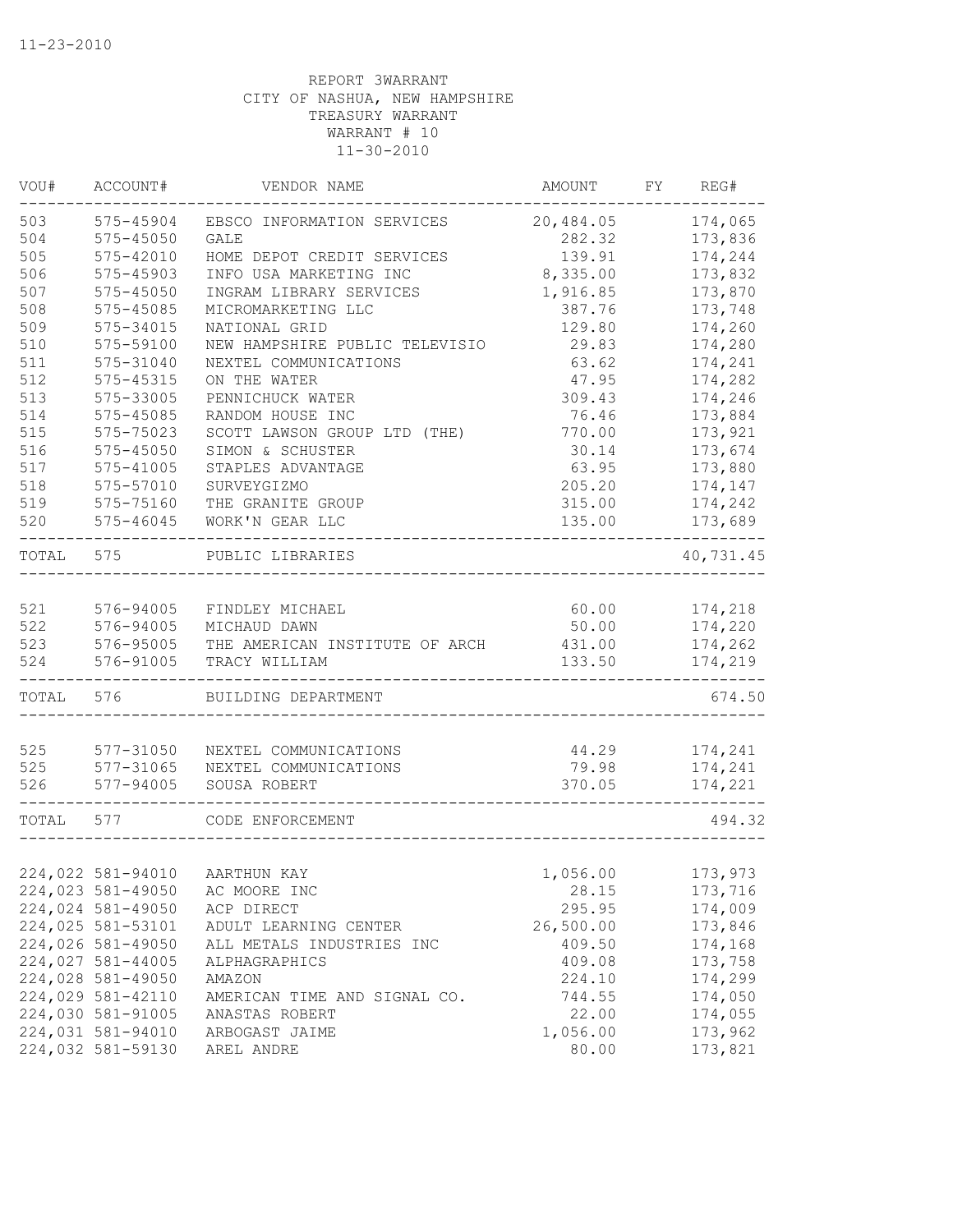| VOU# | ACCOUNT#          | VENDOR NAME                    | AMOUNT     | FY | REG#    |
|------|-------------------|--------------------------------|------------|----|---------|
|      | 224,033 581-49050 | ART IMAGE PUBLICATIONS         | 48.50      |    | 173,949 |
|      | 224,034 581-75023 | B & S LOCKSMITH INC            | 62.61      |    | 173,789 |
|      | 224,035 581-74092 | BAILEY DAVID                   | 70.00      |    | 173,671 |
|      | 224,036 581-49050 | BAILEY POTTERY EQUIP CORP      | 2,086.08   |    | 173,972 |
|      | 224,037 581-49035 | BARNES & NOBLE INC             | 1,084.00   |    | 173,623 |
|      | 224,038 581-59130 | BEAN SHAWN                     | 80.00      |    | 173,834 |
|      | 224,039 581-49050 | BELLETETES INC                 | 141.49     |    | 173,752 |
|      | 224,039 581-75023 | BELLETETES INC                 | 425.05     |    | 173,752 |
|      | 224,040 581-91005 | BERRY KATHLEEN                 | 9.75       |    | 173,698 |
|      | 224,041 581-49075 | BLUETARP FINANCIAL INC         | 28.84      |    | 174,159 |
|      | 224,042 581-53100 | BRANNEN BECKIE                 | 210.00     |    | 174,166 |
|      | 224,043 581-55010 | BUDGET CAR & TRUCK RENTAL      | 454.76     |    | 173,951 |
|      | 224,044 581-49050 | C B SULLIVAN COMPANY INC       | 411.56     |    | 173,970 |
|      | 224,045 581-91005 | CALHOUN RANDY                  | 121.00     |    | 173,908 |
|      | 224,046 581-42130 | CAPP INC                       | 3,384.00   |    | 173,889 |
|      | 224,047 581-49035 | CAROLINA BIOLOGICAL SUPPLY CO  | 452.49     |    | 174,063 |
|      | 224,048 581-49050 | CARPARTS OF NASHUA             | 7.56       |    | 174,043 |
|      | 224,049 581-49050 | CARSON-DELLOSA PUBLISHING CO L | 19.99      |    | 173,715 |
|      | 224,050 581-41040 | CARTRIDGE WORLD NASHUA         | 68.99      |    | 173,992 |
|      | 224,050 581-49050 | CARTRIDGE WORLD NASHUA         | 265.88     |    | 173,992 |
|      | 224,051 581-49050 | CASEY'S WOOD PRODUCTS INC      | 29.13      |    | 174,024 |
|      | 224,052 581-49050 | CASTONGUAY HENRY               | 54.57      |    | 173,924 |
|      | 224,053 581-42110 | <b>CED</b>                     | 184.00     |    | 173,675 |
|      | 224,054 581-49035 | CENGAGE LEARNING               | 802.77     |    | 174,019 |
|      | 224,055 581-42010 | CENTRAL PAPER PRODUCTS CO      | 13,906.72  |    | 174,066 |
|      | 224,055 581-42020 | CENTRAL PAPER PRODUCTS CO      | 3,284.90   |    | 174,066 |
|      | 224,056 581-59130 | CHERBONNEAU MARK               | 80.00      |    | 173,749 |
|      | 224,057 581-53103 | CLARK ASSOCIATES/DEBBIE CLARK  | 28, 242.75 |    | 173,663 |
|      | 224,058 581-91005 | COCHRANE DONALD                | 115.00     |    | 174,014 |
|      | 224,059 581-49110 | COMPUTER HUT OF N E INC        | 129.00     |    | 174,071 |
|      | 224,059 581-64045 | COMPUTER HUT OF N E INC        | 719.95     |    | 174,071 |
|      | 224,059 581-74092 | COMPUTER HUT OF N E INC        | 3,400.20   |    | 174,071 |
|      | 224,060 581-49075 | CONTAINER COMPONENTS INC       | 197.99     |    | 174,179 |
|      | 224,061 581-49035 | CONTINENTAL PRESS INC          | 1,158.30   |    | 173,667 |
|      | 224,062 581-42130 | CONTROL TECHNOLOGIES INC       | 154.84     |    | 173,891 |
|      | 224,063 581-49050 | CONWAY OFFICE PRODUCTS LLC     | 75.20      |    | 173,725 |
|      | 224,064 581-84030 | CROTCHED MOUNTAIN REHAB CTR    | 12,787.96  |    | 173,905 |
|      | 224,065 581-49050 | CRYSTAL ROCK BOTTLED WATER     | 109.90     |    | 174,004 |
|      | 224,066 581-53101 | DAILEANES MARK                 | 160.00     |    | 173,906 |
|      | 224,067 581-49050 | DELTA EDUCATION                | 34.37      |    | 173,932 |
|      | 224,068 581-59130 | DICKSON DAVID                  | 80.00      |    | 173,852 |
|      | 224,069 581-91005 | DILIDDO KATHRYN M              | 56.88      |    | 174,164 |
| 527  | 581-53100         | DOCULYNX INC                   | 78.33      |    | 174,100 |
|      | 224,070 581-91005 | DONOVAN DANIEL                 | 65.20      |    | 174,153 |
|      | 224,071 581-78007 | DONOVAN EQUIPMENT CO INC       | 617.50     |    | 173,656 |
|      | 224,072 581-91040 | DROLET KATHLEEN                | 45.00      |    | 173,911 |
|      | 224,073 581-84055 | EASTER SEALS NEW HAMPSHIRE     | 7,748.42   |    | 173,851 |
|      | 224,074 581-49050 | EGAN JESSE                     | 24.44      |    | 174,152 |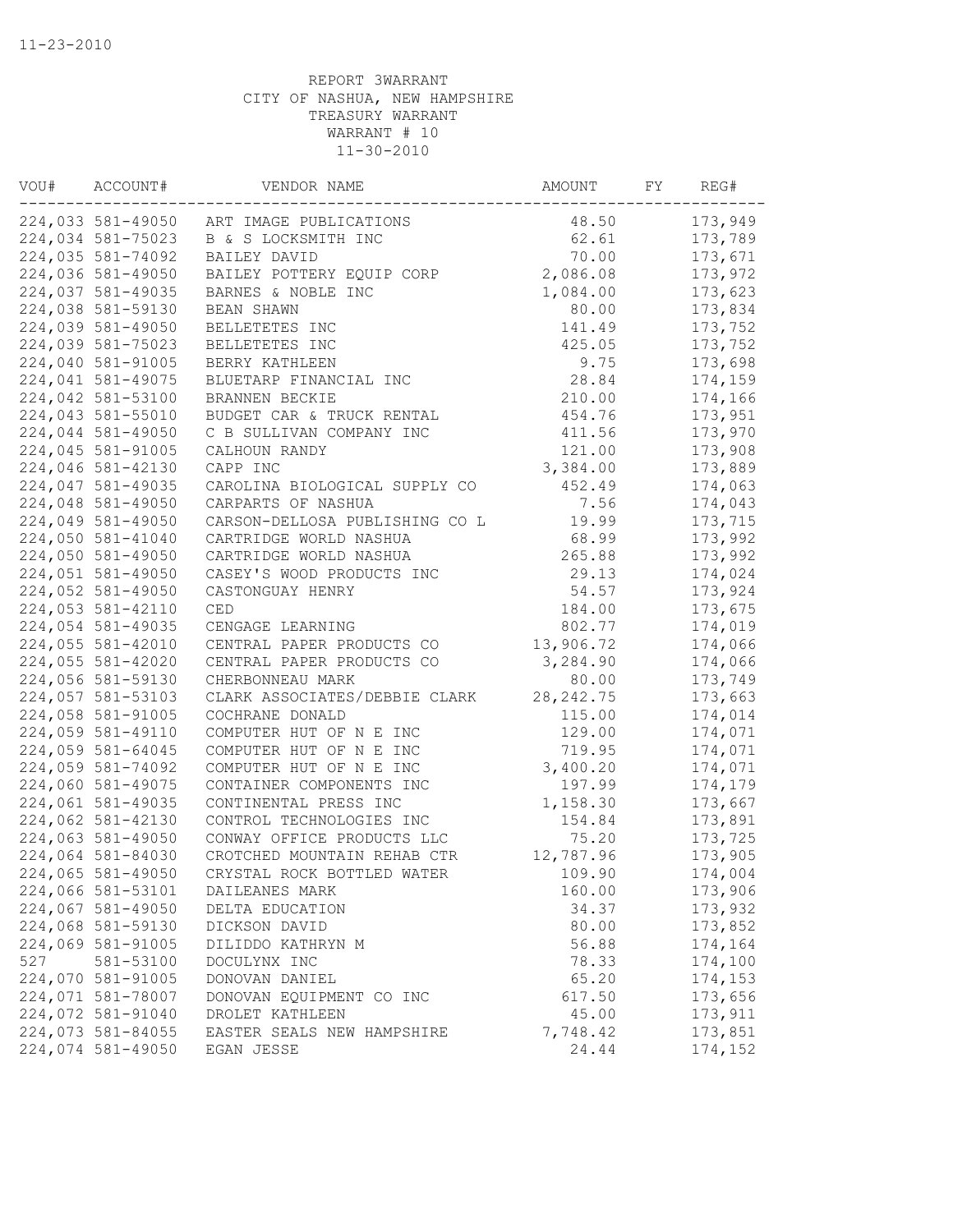| VOU# | ACCOUNT#           | VENDOR NAME                    | AMOUNT     | FY | REG#    |
|------|--------------------|--------------------------------|------------|----|---------|
|      | 224,075 581-59130  | EGAN JOHN                      | 80.00      |    | 173,822 |
|      | 224,076 581-47010  | EMERGENCY MEDICAL PRODUCTS INC | 210.90     |    | 174,163 |
|      | 224,077 581-49050  | EPS/SCHOOL SPECIALTY INTERVENT | 43.25      |    | 174,158 |
|      | 224,078 581-42130  | F W WEBB COMPANY               | 1,416.10   |    | 173,691 |
| 528  | 581-31005          | FAIRPOINT COMMUNICATIONS       | 774.14     |    | 174,265 |
|      | 224,079 581-31005  | FAIRPOINT COMMUNICATIONS INC   | 36.12      |    | 174,307 |
|      | 224,080 581-31005  | FAIRPOINT COMMUNICATIONS INC   | 28.38      |    | 174,308 |
|      | 224,081 581-49075  | FASTENAL COMPANY               | 6.65       |    | 173,796 |
|      | 224,082 581-55005  | FIRST STUDENT INC              | 3,152.63   |    | 173,936 |
|      | 224,082 581-55015  | FIRST STUDENT INC              | 126,576.00 |    | 173,936 |
|      | 224,082 581-55018  | FIRST STUDENT INC              | 1,575.54   |    | 173,936 |
|      | 224,082 581-55025  | FIRST STUDENT INC              | 205,686.00 |    | 173,936 |
|      | 224,082 581-55035  | FIRST STUDENT INC              | 224.50     |    | 173,936 |
|      | 224,083 581-49050  | FLAGHOUSE INC                  | 13.68      |    | 173,885 |
|      | 224,084 581-49050  | FOCUSED TECHNOLOGY             | 115.00     |    | 173,979 |
|      | 224,085 581-59130  | FOLEY RONALD                   | 80.00      |    | 174,017 |
|      | 224,086 581-49030  | FOLLETT LIBRARY RESOURCES      | 101.10     |    | 173,642 |
|      | 224,087 581-49050  | FREY SCIENTIFIC                | 237.00     |    | 173,723 |
|      | 224,088 581-75023  | G H PHILBRICK SONS INC         | 400.00     |    | 173,770 |
|      | 224,089 581-59130  | GALLEY-QUINN BARBARA           | 60.00      |    | 173,990 |
|      | 224,090 581-91005  | GAMMON JESSICA E               | 19.80      |    | 174,178 |
|      | 224,091 581-74092  | GLOBAL SIGNAL ACQUISITIONS II  | 776.00     |    | 173,864 |
|      | 224,092 581-49050  | GOPHER                         | 3,257.50   |    | 173,900 |
|      | 224,093 581-94010  | GOSSELIN JENNIFER              | 1,280.00   |    | 174,182 |
|      | 224,094 581-42130  | GRAINGER                       | 325.20     |    | 173,705 |
|      | 224,095 581-94010  | GUNNULFSEN CATHERINE           | 1,280.00   |    | 174,183 |
|      | 224,096 581-75023  | HAMPDEN ENGINEERING CORP       | 438.83     |    | 173,952 |
|      | 224,097 581-59130  | HARRINGTON KENNETH             | 60.00      |    | 174,054 |
|      | 224,098 581-42130  | HEATING SPECIALTIES OF NH INC  | 26.70      |    | 174,048 |
|      | 224,099 581-53100  | HEWLETT PACKARD COMPANY        | 2,025.80   |    | 173,706 |
|      | 224,099 581-74092  | HEWLETT PACKARD COMPANY        | 300.00     |    | 173,706 |
|      | 224,100 581-49075  | HOME DEPOT CREDIT SERVICES     | 94.75      |    | 173,926 |
|      | 224,101 581-49050  | HOME DEPOT CREDIT SERVICES     | 202.08     |    | 173,960 |
|      | 224,102 581-55018  | HUDSON SCHOOL DISTRICT         | 221.40     |    | 173,626 |
|      | 224,103 581-91005  | INSINGA SCOTT                  | 130.25     |    | 174,083 |
|      | 224,104 581-49050  | J W PEPPER & SON INC           | 70.99      |    | 173,708 |
|      | 224,105 581-51015  | JACKSON LEWIS LLP              | 2,533.00   |    | 174,088 |
|      | 224,106 581-49910  | JOHN DEERE LANDSCAPES INC      | 1,056.00   |    | 173,688 |
|      | 224,107 581-49050  | KLOCKIT                        | 324.10     |    | 173,895 |
|      | 224,108 581-49030  | KNOWBUDDY RESOURCES            | 134.70     |    | 173,958 |
|      | 224,109 581-91005  | KOSOW CARMEN                   | 29.37      |    | 173,925 |
|      | 224,110 581-94010  | LAKANEN KELLY                  | 1,120.00   |    | 174,018 |
|      | 224, 111 581-64192 | LEGO EDUCATION                 | 678.14     |    | 173,981 |
|      | 224, 112 581-74092 | LEVESQUES SEW & VAC INC        | 39.00      |    | 174,156 |
|      | 224, 113 581-91005 | LEWIS SUSAN A                  | 6.38       |    | 173,961 |
|      | 224, 114 581-49030 | LIBRARIAN'S BOOK EXPRESS       | 217.36     |    | 174,023 |
|      | 224, 115 581-49030 | LIBRARY VIDEO COMPANY          | 368.45     |    | 173,902 |
|      | 224,116 581-49050  | LINDENMEYR MUNROE              | 363.24     |    | 174,075 |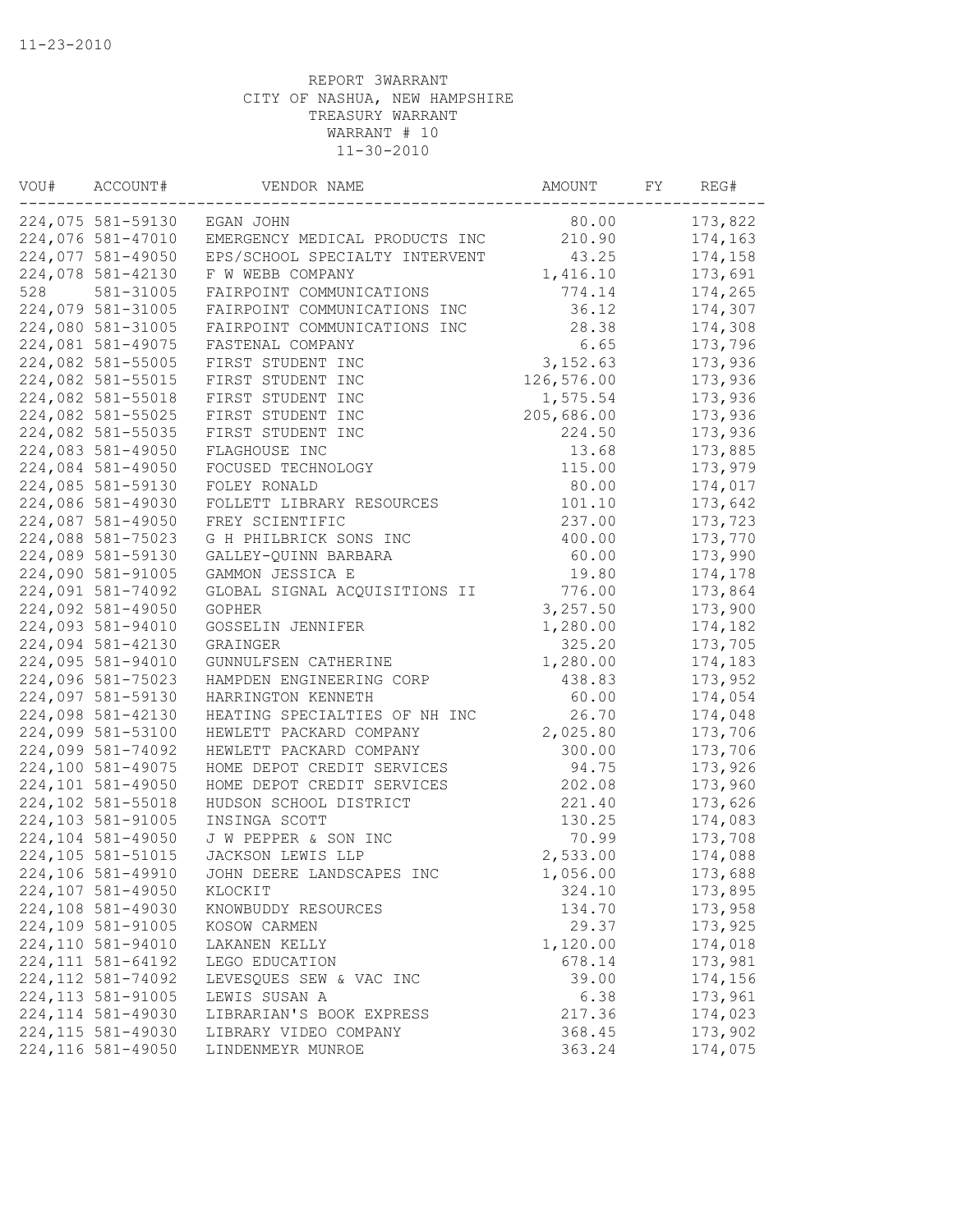| VOU# | ACCOUNT#           | VENDOR NAME                    | AMOUNT    | FY | REG#    |
|------|--------------------|--------------------------------|-----------|----|---------|
|      | 224, 117 581-49075 | LINEN & SHADE BIN INC          | 279.00    |    | 173,894 |
|      | 224,118 581-94010  | LITZ CAITLIN                   | 1,260.00  |    | 173,707 |
|      | 224,119 581-66005  | MAILFINANCE                    | 145.22    |    | 174,160 |
|      | 224,120 581-49050  | MAINE OXY                      | 75.24     |    | 173,807 |
|      | 224, 121 581-49050 | MARKET BASKET                  | 643.18    |    | 173,764 |
|      | 224, 122 581-78007 | MAYNARD & LESIEUR INCORPORATED | 124.25    |    | 174,056 |
|      | 224, 123 581-53103 | MCCARTNEY AMY                  | 6,612.00  |    | 174,005 |
|      | 224, 124 581-59130 | MCGUIGAN DONALD                | 80.00     |    | 173,991 |
|      | 224, 125 581-42120 | MCMASTER-CARR SUPPLY CO        | 51.23     |    | 173,744 |
|      | 224,126 581-84030  | MERRIMACK SPECIAL EDUCATION    | 52,824.94 |    | 174,003 |
|      | 224, 127 581-49050 | MODERN SCHOOL SUPPLIES INC     | 408.95    |    | 173,750 |
|      | 224,128 581-59130  | MORRILL ROBERT                 | 120.00    |    | 174,172 |
|      | 224,129 581-49050  | MSC INDUSTRIAL SUPPLY CO INC   | 1,372.82  |    | 173,923 |
|      | 224,130 581-53100  | MULTI-STATE BILLING SERVICES L | 772.91    |    | 174,008 |
|      | 224,131 581-59130  | MUNCE BUTCH                    | 80.00     |    | 174,051 |
|      | 224,132 581-59130  | MURPHY MICHAEL                 | 80.00     |    | 173,993 |
|      | 224,133 581-49050  | MUSIC & ART CENTERS            | 292.14    |    | 174,037 |
|      | 224,134 581-49910  | NARDONE SAND & GRAVEL CO INC   | 2,638.23  |    | 173,743 |
|      | 224,135 581-75090  | NASHUA GLASS                   | 25.50     |    | 174,044 |
|      | 224,136 581-44005  | NASHUA HIGH SCHOOL NORTH       | 75.00     |    | 174,227 |
|      | 224,136 581-49050  | NASHUA HIGH SCHOOL NORTH       | 25.00     |    | 174,227 |
|      | 224,137 581-49910  | NASHUA OUTDOOR POWER EQUIPMENT | 279.04    |    | 173,762 |
|      | 224,138 581-49075  | NASHUA WALLPAPER & PAINT CO    | 119.96    |    | 173,763 |
|      | 224,139 581-78007  | NASHUA WHOLESALE TIRE INC      | 68.00     |    | 173,731 |
|      | 224,140 581-95005  | NATIONAL ACADEMY FOUNDATION    | 1,000.00  |    | 173,948 |
|      | 224, 141 581-34015 | NATIONAL GRID                  | 10,508.51 |    | 174,313 |
|      | 224, 142 581-64192 | NATIONAL MUSIC INC             | 706.00    |    | 174,079 |
|      | 224, 143 581-42010 | NATIONWIDE SALES & SERVICE     | 852.99    |    | 173,912 |
|      | 224,144 581-45410  | NAWGJ                          | 30.00     |    | 174,177 |
|      | 224, 145 581-49095 | NCS PEARSON INC                | 82.00     |    | 173,939 |
|      | 224,146 581-84030  | NFI NORTH INC                  | 1,686.08  |    | 173,892 |
|      | 224,147 581-94030  | NHASEA                         | 1,725.00  |    | 173,977 |
|      | 224,148 581-95005  | NHASP                          | 685.00    |    | 174,239 |
|      | 224,149 581-53100  | NORTHEAST DEAF AND HARD OF     | 40.00     |    | 173,968 |
|      | 224,150 581-31005  | ONE COMMUNICATIONS             | 5,294.99  |    | 174,292 |
|      | 224,150 581-31040  | ONE COMMUNICATIONS             | 722.00    |    | 174,292 |
|      | 224, 151 581-31005 | ONE COMMUNICATIONS             | 4,902.92  |    | 174,312 |
|      | 224,152 581-59130  | PARSLOW RICHARD                | 80.00     |    | 173,824 |
|      | 224, 153 581-49075 | PASEK CORP                     | 1,399.37  |    | 173,893 |
|      | 224, 154 581-42120 | PEABODY SUPPLY CO INC          | 302.29    |    | 174,161 |
|      | 224,155 581-59130  | PELLETIER TOM                  | 60.00     |    | 173,995 |
|      | 224,156 581-49050  | PENN STATE INDUSTRIES          | 414.90    |    | 173,994 |
|      | 224,157 581-33005  | PENNICHUCK WATER WORKS INC     | 6,847.89  |    | 174,240 |
|      | 224, 158 581-41015 | PETTY CASH                     | 6.98      |    | 174,222 |
|      | 224,158 581-43005  | PETTY CASH                     | 49.00     |    | 174,222 |
|      | 224,158 581-49050  | PETTY CASH                     | 77.08     |    | 174,222 |
|      | 224,159 581-43005  | PETTY CASH                     | 17.13     |    | 174,223 |
|      | 224,159 581-49050  | PETTY CASH                     | 37.25     |    | 174,223 |
|      |                    |                                |           |    |         |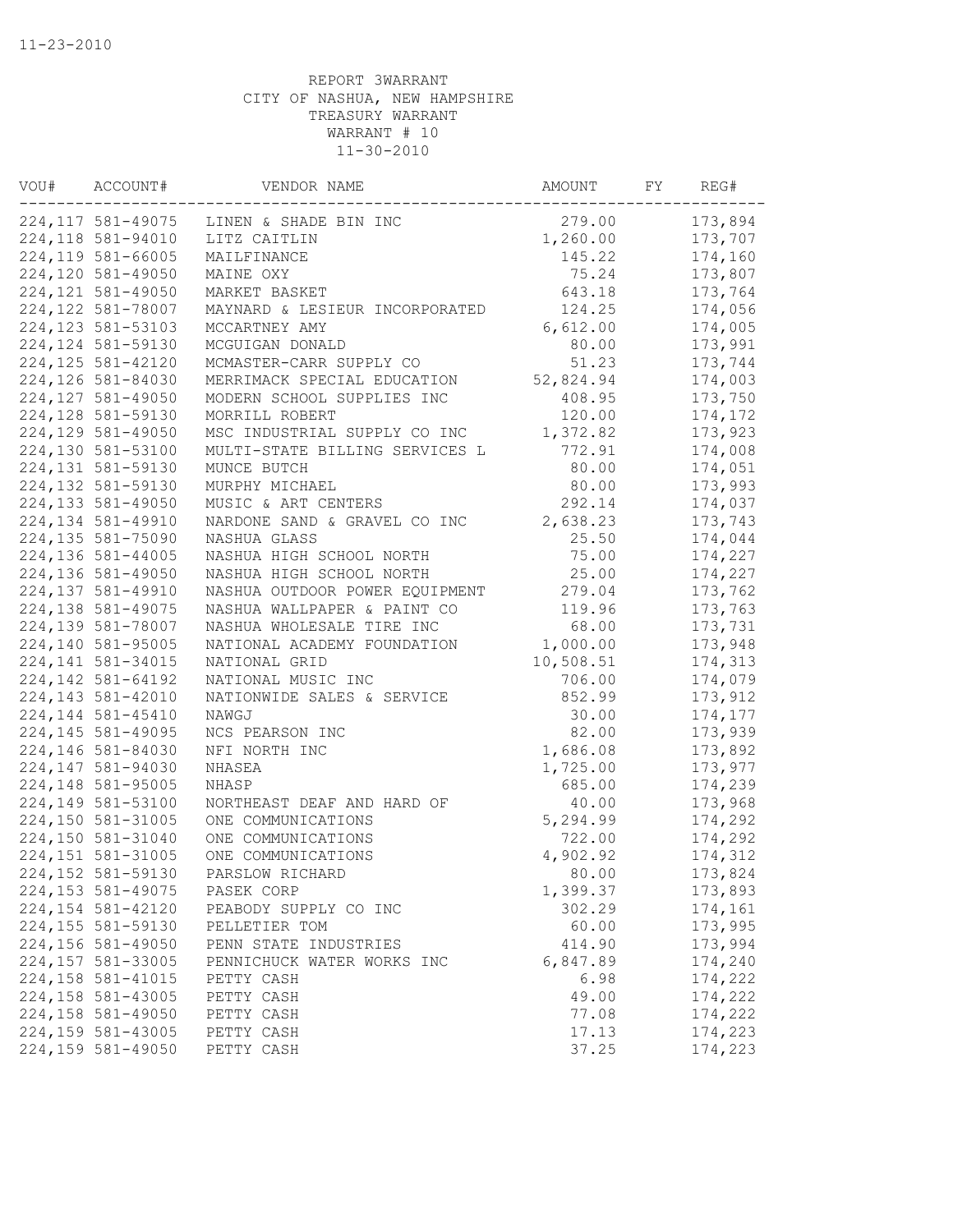| VOU# | ACCOUNT#           | VENDOR NAME                    | AMOUNT           | FY | REG#               |
|------|--------------------|--------------------------------|------------------|----|--------------------|
|      | 224,160 581-49095  | PINEY MOUNTAIN PRESS INC       | 209.00           |    | 173,735            |
|      | 224,161 581-94010  | POULIN CATHERINE               | 1,040.00         |    | 173,931            |
|      | 224,162 581-59130  | PRESHER JAMES                  | 92.00            |    | 173,823            |
|      | 224,163 581-64192  | PRO AV SYSTEMS INC             | 609.00           |    | 173,996            |
|      | 224,164 581-84030  | PROTESTANT GUILD FOR HUMAN SVC | 7,059.40         |    | 174,036            |
|      | 224,165 581-32005  | PSNH                           | 861.93           |    | 174,291            |
|      | 224,166 581-32005  | PUBLIC SERVICE OF NH           | 51,455.11        |    | 174,289            |
|      | 224,167 581-75023  | REDIMIX COMPANIES INC          | 280.00           |    | 173,769            |
|      | 224,168 581-42010  | REDLON & JOHNSON               | 32.05            |    | 173,868            |
|      | 224,169 581-42110  | REXEL CLS                      | 126.37           |    | 174,001            |
|      | 224,170 581-41015  | RICOH AMERICAS CORPORATION     | 77.50            |    | 173,920            |
|      | 224,170 581-49050  | RICOH AMERICAS CORPORATION     | 155.00           |    | 173,920            |
|      | 224,171 581-49050  | ROSS STEPHANIE                 | 14.97            |    | 173,988            |
|      | 224,172 581-95005  | SAM'S CLUB                     | 35.00            |    | 174,226            |
|      | 224, 173 581-78007 | SANEL AUTO PARTS CO            | 100.25           |    | 173,755            |
|      | 224,173 581-78007  | SANEL AUTO PARTS CO            | 64.96            |    | 173,756            |
|      | 224,174 581-49050  | SARGENT-WELCH                  | 466.99           |    | 173,672            |
|      | 224,175 581-91005  | SAUNDERS SHARON                | 57.50            |    | 174,027            |
|      | 224,175 581-91040  | SAUNDERS SHARON                | 140.00           |    | 174,027            |
|      | 224,176 581-49035  | SCHOLASTIC BOOK CLUBS INC      | 90.00            |    | 174,304            |
|      | 224,177 581-49050  | SCHOLASTIC INCORPORATED        | 505.61           |    | 174,069            |
|      | 224,178 581-49050  | SCHOLASTIC MAGAZINES           | 92.17            |    | 173,777            |
|      | 224,179 581-91040  | SCHOOL CLIMATE CONSULTING SERV | 275.00           |    | 174,281            |
|      | 224,180 581-47010  | SCHOOL HEALTH CORP             | 413.72           |    | 173,640            |
|      | 224,180 581-49050  | SCHOOL HEALTH CORP             | 33.57            |    | 173,640            |
|      | 224,181 581-47010  | SCHOOL NURSE SUPPLY INC        | 78.86            |    | 173,901            |
|      | 224,181 581-49050  | SCHOOL NURSE SUPPLY INC        | 88.75            |    | 173,901            |
|      | 224,182 581-49050  | SCHOOL SPECIALTY INC           | 6, 121.42        |    | 173,914            |
|      | 224,182 581-49050  | SCHOOL SPECIALTY INC           | 5,298.74         |    | 173,915            |
|      | 224,183 581-34015  | SHATTUCK MALONE OIL CO         | 4,131.60         |    | 174,236            |
|      |                    |                                |                  |    |                    |
|      | 224,184 581-49075  | SHIFFLER EQUIPMENT SALES INC   | 355.58<br>739.80 |    | 173,898            |
|      | 224,185 581-53100  | SIEMENS INDUSTRY, INC          |                  |    | 173,975<br>173,910 |
|      | 224,186 581-49030  | SMART APPLE MEDIA              | 158.37           |    |                    |
|      | 224,187 581-91005  | SNOW PATRICIA                  | 28.50            |    | 173,909            |
|      | 224,188 581-95005  | SOCIETY OF MANUFACTURING ENGIN | 375.00           |    | 174,310            |
|      | 224,189 581-49050  | SOLUTION TREE INC              | 502.88           |    | 174,041            |
|      | 224,190 581-84030  | SPAULDING YOUTH CENTER         | 1,062.20         |    | 173,629            |
|      | 224, 191 581-41015 | STAPLES BUSINESS ADVANTAGE     | 334.49           |    | 173,817            |
|      | 224,191 581-49050  | STAPLES BUSINESS ADVANTAGE     | 1,051.56         |    | 173,817            |
|      | 224,192 581-53100  | STATE OF NH CRIMINAL RECORDS   | 738.75           |    | 174,224            |
|      | 224,193 581-55010  | STEVENS MARK                   | 27.00            |    | 174,151            |
|      | 224,194 581-74092  | SWIFT KEVIN                    | 118.00           |    | 173,998            |
|      | 224,195 581-53100  | TERMINIX PROCESSING CENTER     | 117.00           |    | 173,983            |
|      | 224,196 581-78007  | TOWERS MOTOR PARTS CORP        | 1.24             |    | 173,835            |
|      | 224,197 581-49050  | TROMBLY DENISE                 | 10.95            |    | 173,785            |
|      | 224,198 581-43005  | U S POSTAL SERVICES            | 668.80           |    | 174,225            |
|      | 224,199 581-53100  | UNIVERSAL RECYCLING TECH LLC   | 301.08           |    | 174,080            |
|      | 224,200 581-83102  | UNUM LIFE INSURANCE CO OF AMER | 1,470.78         |    | 174,029            |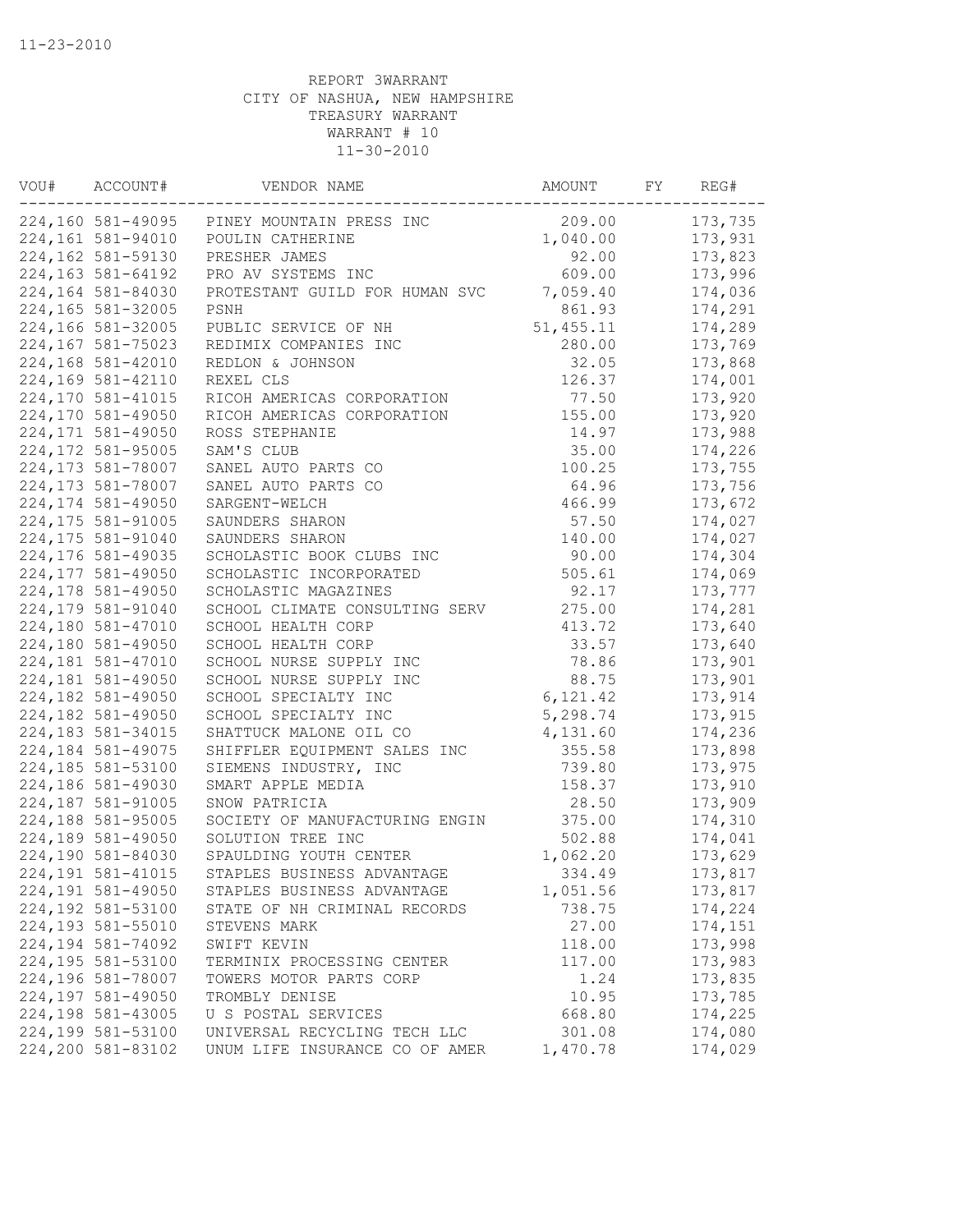|       | VOU# ACCOUNT#      | VENDOR NAME                              | AMOUNT FY REG#    |                |
|-------|--------------------|------------------------------------------|-------------------|----------------|
|       | 224,200 581-83103  | UNUM LIFE INSURANCE CO OF AMER           | 1,870.34          | 174,029        |
|       | 224, 201 581-91005 | VERLEY MICHELE                           | 63.50             | 174,026        |
|       | 224,202 581-84030  | VERMONT CTR FOR THE DEAF &               | 445.00            | 174,013        |
|       | 224, 203 581-75180 | VIKING ROOFING, INC.                     | 390.00            | 173,982        |
|       | 224,204 581-49050  | WALMART COMMUNITY                        | 120.78            | 173,883        |
|       | 224, 205 581-41015 | WB MASON COMPANY INC                     | 170.67            | 173,653        |
|       | 224, 205 581-41045 | WB MASON COMPANY INC                     | 4,122.00          | 173,653        |
|       | 224,206 581-49910  | WD MATTHEWS MACHINERY CO                 | 371.69            | 173,987        |
|       | 224,207 581-95010  | WEEKLY READER CORP                       | 1,110.00          | 174,081        |
|       | 224,208 581-84055  | WHITNEY ACADEMY INC (THE)                | 7,908.54          | 174,030        |
|       | 224,209 581-49050  | WHOLESOME BOOKS WHOLESALE                | 110.98            | 174,309        |
|       | 224, 210 581-94010 | WINANS ANN                               | 1,260.80          | 173,944        |
|       | 224, 211 581-49050 | WORTHINGTON DIRECT INC                   | 401.49            | 173,919        |
|       |                    | TOTAL 581 SCHOOL DEPARTMENT              |                   | 685,191.46     |
|       |                    |                                          |                   |                |
|       |                    | 529 590-23552 PM MACKAY & SONS INC       | 18,398.00 173,664 |                |
|       |                    | 224,212 590-24581 PLODZIK & SANDERSON PA | 1,451.50          | 173,670        |
| TOTAL |                    | 590 PRIOR YEAR OBLIGATIONS               |                   | 19,849.50      |
|       |                    |                                          |                   |                |
|       |                    | 530 595-22025 LAW OFFICE OF              |                   | 211.11 174,090 |
|       | TOTAL 595 OVERLAY  |                                          |                   | 211.11         |
|       |                    |                                          |                   |                |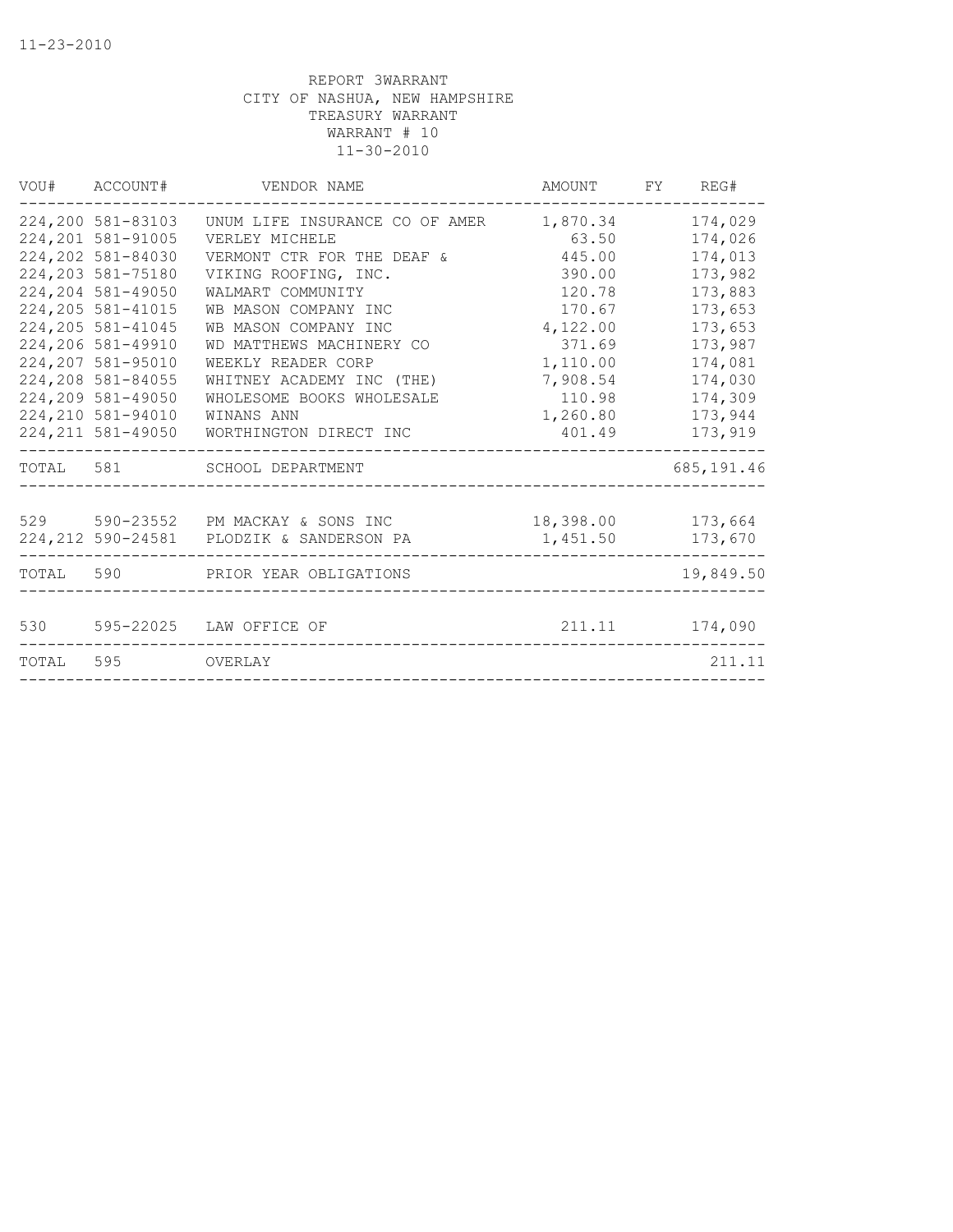| VOU#  | ACCOUNT#   | VENDOR NAME                                            | AMOUNT   | FY. | REG#     |
|-------|------------|--------------------------------------------------------|----------|-----|----------|
| 531   |            | 653-20 MILL CITY LANDSCAPING                           | 5,592.41 |     | 174,039  |
| TOTAL | 653-20     | CAP IMP - STREET DEPT<br>SIDEWALK CONSTR & REPLACEMENT |          |     | 5,592.41 |
| 532   | 653-22     | BROX INDUSTRIES INC                                    | 9,846.32 |     | 173,659  |
| TOTAL | 653-22     | CAP IMP - STREET DEPT<br>SIDEWALK PROGRAM FY09         |          |     | 9,846.32 |
| 533   | $653 - 23$ | SUNSHINE PAVING CORPORATION                            | 1,913.07 |     | 174,094  |
| TOTAL | $653 - 23$ | CAP IMP - STREET DEPT<br>STREET PAVING PROGRAM FY10    |          |     | 1,913.07 |
|       |            |                                                        |          |     |          |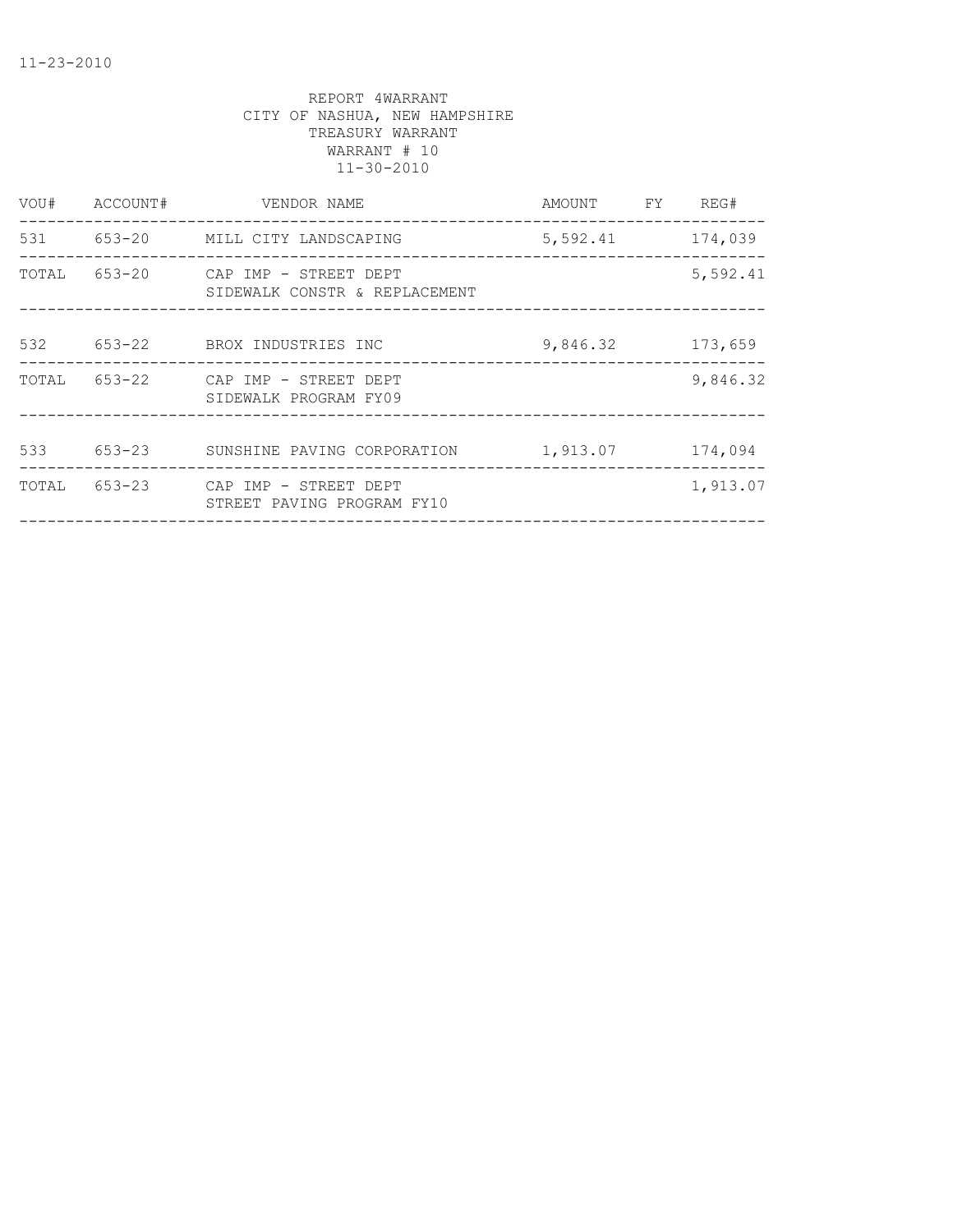| WOU#       | ACCOUNT#               | PROGRAM<br>VENDOR NAME                              | AMOUNT           | FY REG#               |
|------------|------------------------|-----------------------------------------------------|------------------|-----------------------|
| 534        | 722-53140              | 3735 CAREER CONNECTIONS                             |                  | 1,486.80 173,724<br>. |
| TOTAL      | 722                    | CPF-INFORMATION TECHNOLOGY                          | 1,486.80         |                       |
| 535        |                        | 753-53075 3740 NASHUA REGIONAL PLANNING COMMI       | 9,565.17         | 174,074               |
| 536        | 753-53075              | 3740 VANASSE HANGEN BRUSTLIN INC                    | 2,878.66         | 173,628               |
| TOTAL      | 753                    | CPF-STREET DEPT                                     | 12,443.83        |                       |
| 537<br>537 | 757-53030<br>757-53030 | 3736 DESMAN ASSOCIATES<br>3737 DESMAN ASSOCIATES    | 672.39<br>672.39 | 174,254<br>174,254    |
| TOTAL      | 757                    | CPF-PARKING LOTS                                    | 1,344.78         |                       |
|            |                        |                                                     |                  |                       |
|            |                        | 224, 213 781-53095 3775 TURNER BUILDING SCIENCE LLC | 14,955.00        | 174,002               |
| TOTAL      | 781                    | CPF-SCHOOL DEPARTMENT                               | 14,955.00        |                       |
| 538        | 792-01310              | 3749 KINSMEN CORPORATION                            | 361,090.00       | 174,119               |
| 539        | 792-01310              | 3752 PARK CONSTRUCTION CORP                         | 150, 312.00      | 173,701               |
| 540        | 792-53030              | 3746 FAY SPOFFORD & THORNDIKE LLC                   | 76,369.46        | 173,647               |
| 541        | 792-53030              | 3747 WOODARD & CURRAN                               | 4,198.49         | 174,095               |
| 542        | 792-53181              | 3794 DBU CONSTRUCTION INC                           | 81,553.43        | 173,700               |
| 543        | 792-59100              | 3748 TREASURER STATE OF NH                          | 2,250.00         | 174,228               |
| 544        | 792-59231              | 3795 E J PRESCOTT INC                               | 9,340.00         | 174,137               |
| 545        | 792-59231              | 3744 SUNSHINE PAVING CORPORATION                    | 130.81           | 174,094               |
| TOTAL      | 792                    | CPF-WASTEWATER USER FUND                            | 685, 244.19      |                       |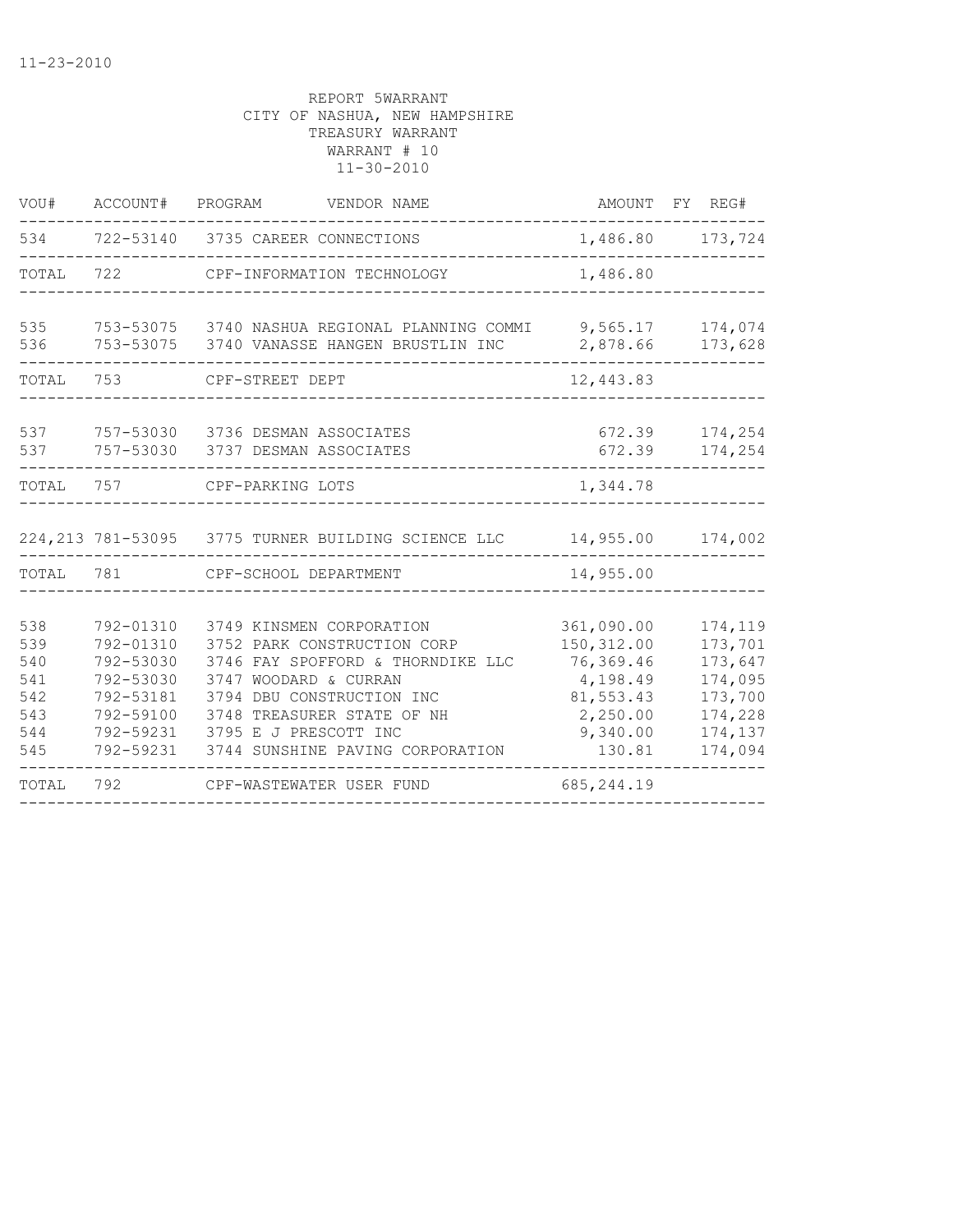| VOU#  | ACCOUNT#  | VENDOR NAME                          | AMOUNT      | FY | REG#      |
|-------|-----------|--------------------------------------|-------------|----|-----------|
| 546   | 801-31005 | FAIRPOINT COMMUNICATIONS             | 28.37       |    | 174,266   |
| 547   | 801-31050 | NEXTEL COMMUNICATIONS                | 785.35      |    | 174,241   |
| 548   | 801-42000 | NEW ENGLAND PAPER & SUPPLY           | 97.68       |    | 173,771   |
| 549   | 801-43005 | FEDEX                                | 387.88      |    | 174,283   |
| 550   | 801-46045 | PATRICIAN ANDREW                     | 82.00       |    | 173,839   |
| 551   | 801-48005 | LAFLEUR JEFF                         | 60.00       |    | 174,229   |
| 552   | 801-48005 | SHATTUCK MALONE OIL CO               | 8,600.20    |    | 174,236   |
| 552   | 801-48005 | SHATTUCK MALONE OIL CO               | 9,424.56    |    | 174,236   |
| 552   | 801-48005 | SHATTUCK MALONE OIL CO               | 2,934.26    |    | 174,236   |
| 553   | 801-49040 | BCM CONTROLS CORPORATION             | 2,370.42    |    | 173,782   |
| 554   | 801-49040 | TEXAS AMERICA SAFETY COMPANY         | 1,393.00    |    | 173,680   |
| 555   | 801-53030 | TREASURER STATE OF NH                | 250.00      |    | 174,261   |
| 556   | 801-53082 | ENDYNE INC                           | 507.00      |    | 173,779   |
| 556   | 801-53087 | ENDYNE INC                           | 568.00      |    | 173,779   |
| 556   | 801-53088 | ENDYNE INC                           | 1,457.90    |    | 173,779   |
| 557   | 801-59100 | A SIGN OF THINGS TO COME/KEITH       | 100.00      |    | 173,679   |
| 558   | 801-59100 | AMHERST APPLIANCE REPAIR/STEVE       | 2,254.00    |    | 173,778   |
| 559   | 801-59100 | UNIVERSAL RECYCLING TECH LLC         | 3,527.08    |    | 174,080   |
| 560   | 801-59238 | DOCULYNX INC                         | 15.90       |    | 174,100   |
| 561   | 801-75023 | BELLETETES INC                       | 37.19       |    | 173,752   |
| 562   | 801-77020 | LIBERTY INTN'L TRUCKS OF NH LL       | 1,793.89    |    | 174,052   |
| 562   | 801-77020 | LIBERTY INTN'L TRUCKS OF NH LL       | $-1,639.85$ |    | 174,052   |
| 563   | 801-77020 | SOUTHWORTH MILTON INC                | 810.94      |    | 174,238   |
| 564   | 801-78065 | MAYNARD & LESIEUR INCORPORATED       | 3,071.71    |    | 174,056   |
| 565   | 801-78100 | FREIGHTLINER OF NH INC               | 33.32       |    | 173,844   |
| 566   | 801-78100 | SANEL AUTO PARTS CO                  | 9.93        |    | 173,756   |
| 567   | 801-82025 | NH RETIREMENT SYSTEM                 | 70.88       |    | 12,246    |
| 567   | 801-82025 | NH RETIREMENT SYSTEM                 | 422.13      |    | 12,246    |
| 568   | 801-91005 | NTELLAS ROSELYN                      | 82.00       |    | 174,230   |
| 569   | 801-94005 | LAFLEUR JEFF                         | 100.97      |    | 174,229   |
| 570   | 801-95005 | TREASURER STATE OF NH                | 100.00      |    | 174,261   |
| TOTAL | 801       | SOLID WASTE DISPOSAL                 |             |    | 39,736.71 |
|       |           |                                      |             |    |           |
| 571   |           | 802-215-00 AIMES JENNIFER            | 76.80       |    | 174,144   |
| 572   |           | 802-215-00 CENTURY 21 DUMONT & ASSOC | 53.55       |    | 174,143   |
| 573   |           | 802-31005 FAIRPOINT COMMUNICATIONS   | 672.57      |    | 174,265   |
| 574   | 802-31005 | NEXTEL COMMUNICATIONS                | 327.40      |    | 174,241   |
| 574   | 802-31005 | NEXTEL COMMUNICATIONS                | 99.39       |    | 174,241   |
| 575   | 802-31005 | WIRELESS ZONE                        | 60.00       |    | 174,253   |
| 576   | 802-32005 | PSNH                                 | 569.89      |    | 174,287   |
| 577   | 802-33005 | PENNICHUCK WATER                     | 252.37      |    | 174,246   |
| 578   | 802-34015 | NATIONAL GRID                        | 3,519.99    |    | 174,260   |
| 579   | 802-45101 | BASF CORPORATION                     | 4,519.08    |    | 174,092   |
| 580   | 802-45103 | JCI JONES                            | 8,686.80    |    | 174,111   |
| 581   | 802-45105 | HOLLAND COMPANY INC                  | 5,760.00    |    | 173,709   |
| 582   | 802-46045 | OSBORNE NOELLE                       | 69.99       |    | 173,876   |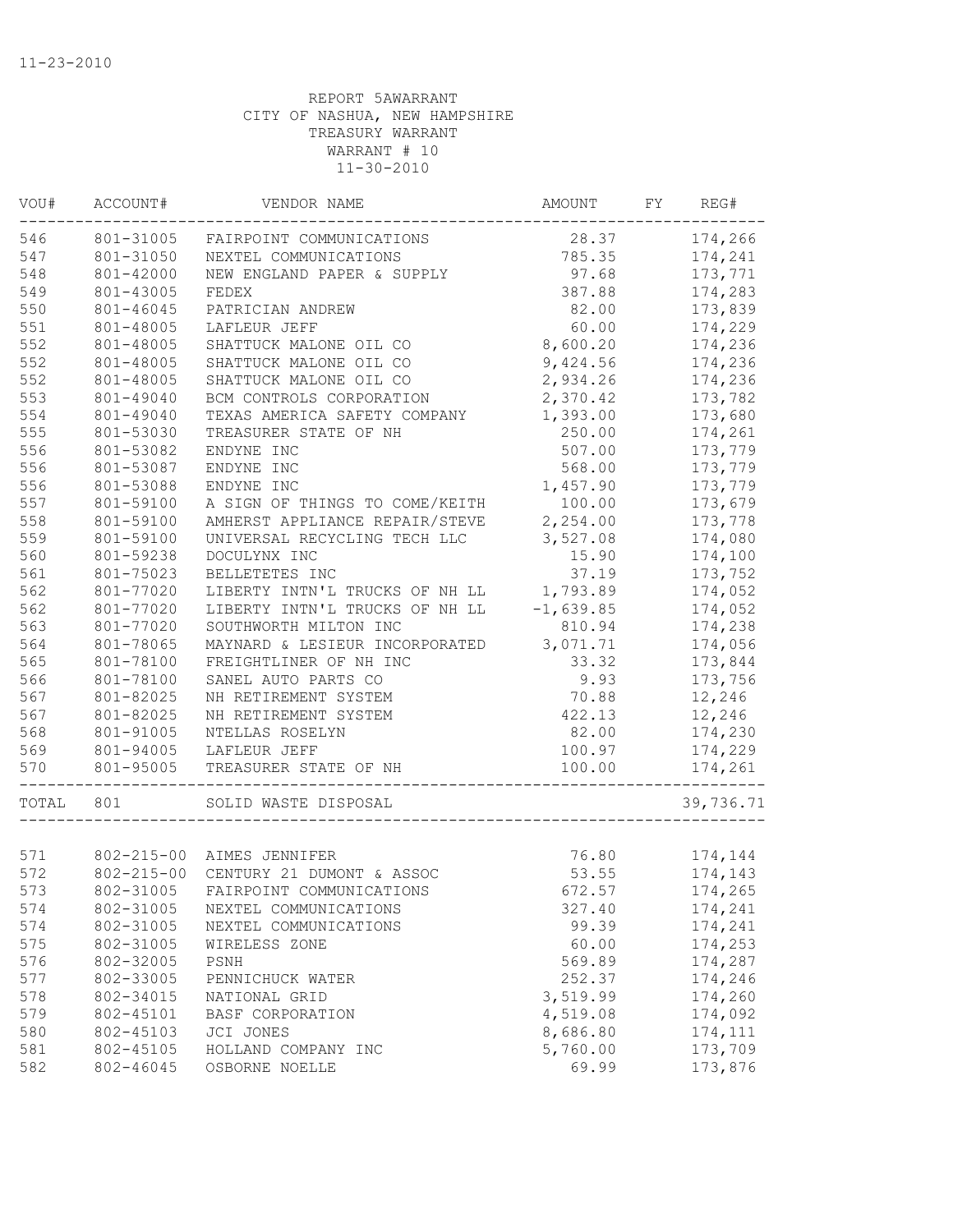| VOU# | ACCOUNT#  | VENDOR NAME                    | AMOUNT    | FY | REG#    |
|------|-----------|--------------------------------|-----------|----|---------|
| 583  | 802-46045 | UNIFIRST CORPORATION           | 55.50     |    | 173,845 |
| 583  | 802-46045 | UNIFIRST CORPORATION           | 343.37    |    | 173,845 |
| 584  | 802-49070 | VWR INTERNATIONAL INC          | 96.82     |    | 173,881 |
| 585  | 802-53030 | WOODARD & CURRAN               | 383.31    |    | 174,095 |
| 586  | 802-59100 | CRITTER CONTROL OF NASHUA      | 99.00     |    | 173,950 |
| 587  | 802-59105 | GREENLEAF WILLIAM              | 850.00    |    | 173,794 |
| 588  | 802-59220 | PRINTGRAPHICS OF MAINE         | 743.46    |    | 173,686 |
| 589  | 802-59225 | RESOURCE MANAGEMENT INC        | 16,445.44 |    | 174,087 |
| 590  | 802-59230 | BROX INDUSTRIES INC            | 946.08    |    | 173,659 |
| 591  | 802-59230 | CONCRETE SYSTEMS INC           | 2,880.00  |    | 174,082 |
| 592  | 802-59230 | CORRIVEAU ROUTHIER INC         | 649.50    |    | 174,046 |
| 593  | 802-59230 | EVERETT J PRESCOTT INC         | 298.43    |    | 173,694 |
| 594  | 802-59230 | NEW ENGLAND POSITIONING SYSTEM | 2,666.00  |    | 173,745 |
| 595  | 802-59238 | DOCULYNX INC                   | 237.02    |    | 174,100 |
| 596  | 802-59265 | CITIZENS BANK                  | 459.56    |    | 12,267  |
| 597  | 802-59275 | CITIZENS BANK                  | 902.28    |    | 12,266  |
| 598  | 802-64095 | FASTENAL COMPANY               | 231.28    |    | 173,796 |
| 599  | 802-64192 | GRAINGER                       | 1,436.06  |    | 173,705 |
| 600  | 802-64192 | MCMASTER-CARR SUPPLY CO        | 254.65    |    | 173,744 |
| 601  | 802-64192 | PEABODY SUPPLY COMPANY         | 6.19      |    | 174,098 |
| 602  | 802-64192 | PINE MOTOR PARTS               | 50.40     |    | 174,057 |
| 603  | 802-77045 | MCMASTER-CARR SUPPLY CO        | 158.59    |    | 173,744 |
| 604  | 802-77050 | PINE MOTOR PARTS               | 157.05    |    | 174,057 |
| 605  | 802-77055 | ABBA PARTS                     | 78.00     |    | 173,790 |
| 605  | 802-77055 | ABBA PARTS                     | 50.00     |    | 173,790 |
| 606  | 802-77062 | PEABODY SUPPLY COMPANY         | 133.25    |    | 174,098 |
| 607  | 802-77065 | EASTERN INDUSTRIAL AUTOMATION  | 635.77    |    | 174,123 |
| 608  | 802-77065 | PEABODY SUPPLY COMPANY         | 711.59    |    | 174,098 |
| 609  | 802-77066 | FASTENAL COMPANY               | 305.94    |    | 173,796 |
| 610  | 802-77066 | M & B MACHINING AND WELDING    | 501.00    |    | 174,053 |
| 611  | 802-77067 | GRAINGER                       | 1,092.66  |    | 173,705 |
| 612  | 802-77067 | PEABODY SUPPLY COMPANY         | 6.70      |    | 174,098 |
| 613  | 802-77067 | SIEMENS INDUSTRY INC           | 1,801.90  |    | 174,146 |
| 614  | 802-77069 | F W WEBB COMPANY               | 100.80    |    | 173,691 |
| 615  | 802-77069 | GRAINGER                       | 290.59    |    | 173,705 |
| 616  | 802-77069 | MCMASTER-CARR SUPPLY CO        | 8.74      |    | 173,744 |
| 617  | 802-77070 | SOUTHWORTH MILTON INC          | 395.40    |    | 173,651 |
| 618  | 802-77072 | G H PHILBRICK SONS INC         | 2,687.10  |    | 173,770 |
| 619  | 802-77072 | HIGHLAND POWER                 | 3,828.70  |    | 173,867 |
| 620  | 802-77072 | MCMASTER-CARR SUPPLY CO        | 382.29    |    | 173,744 |
| 621  | 802-82025 | NH RETIREMENT SYSTEM           | 123.88    |    | 12,246  |
| 621  | 802-82025 | NH RETIREMENT SYSTEM           | 700.88    |    | 12,246  |
| 622  | 802-91010 | DOOKRAN STEPHEN                | 40.00     |    | 174,231 |
| 623  | 802-94005 | NHWPCA                         | 180.00    |    | 174,257 |
| 624  | 802-94005 | TREASURER STATE OF NH          | 900.00    |    | 174,277 |
| 625  | 802-94005 | UNH TECHNOLOGY TRANSFER CENTER | 240.00    |    | 174,274 |
| 626  | 802-95005 | NHWPCA                         | 800.00    |    | 174,278 |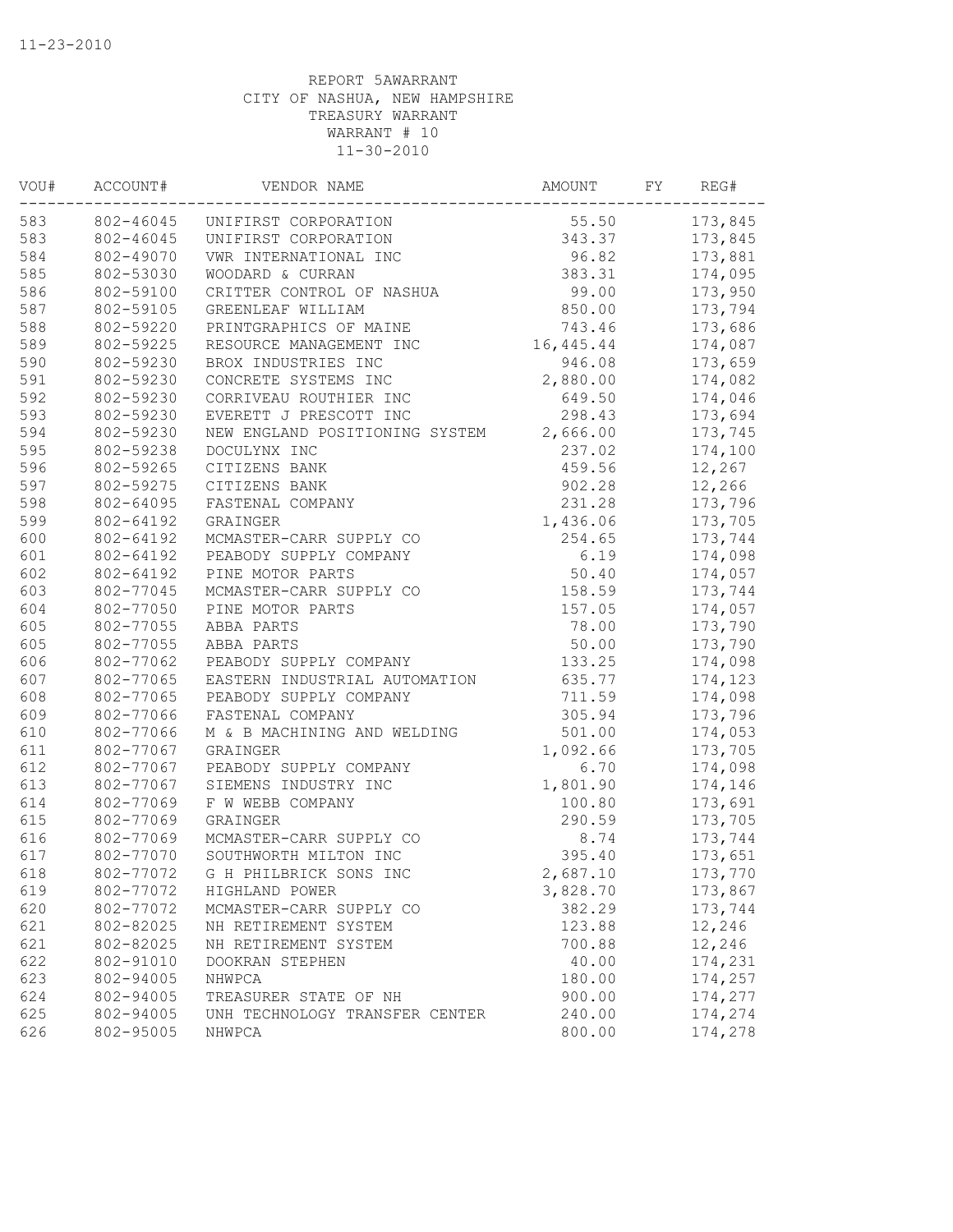| VOU#               | ACCOUNT# | VENDOR NAME              | AMOUNT | FY - | REG#      |
|--------------------|----------|--------------------------|--------|------|-----------|
|                    |          |                          |        |      |           |
| ТОТАІ. 80 <i>2</i> |          | SEWERAGE DISPOSAL SYSTEM |        |      | 71,013.01 |
|                    |          |                          |        |      |           |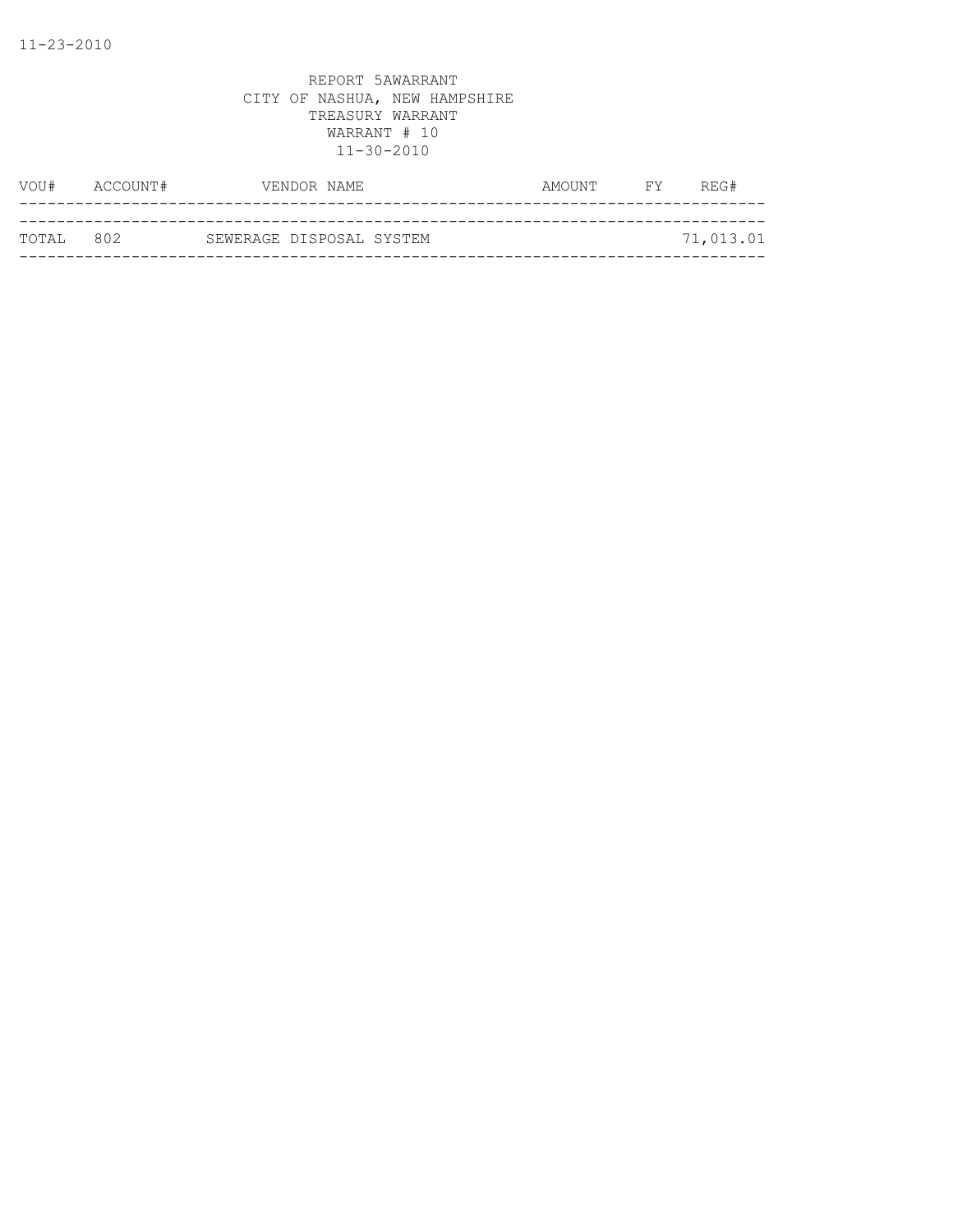| VOU#                     | ACCOUNT#                             | VENDOR NAME                                                                                    | AMOUNT                                      | FY REG#                                  |
|--------------------------|--------------------------------------|------------------------------------------------------------------------------------------------|---------------------------------------------|------------------------------------------|
|                          |                                      | 627 941-98029 PETTY CASH                                                                       |                                             | 81.00 174,232                            |
| TOTAL                    | 941                                  | HEALTH & COMM SVCS TRUST FUND                                                                  |                                             | 81.00                                    |
| 628                      |                                      | 951-36 AGENCY FUNDS                                                                            | 110,549.01 12,257                           |                                          |
| TOTAL                    | 951                                  | PWD & ENG TRUST FUND                                                                           |                                             | 110,549.01                               |
| 629<br>630               |                                      | 952-05058 KEYS TO LEARNING<br>952-75021 HOME DEPOT CREDIT SERVICES                             | 500.00<br>20.93                             | 173,945<br>174,244                       |
| TOTAL                    | 952 and the set of $\sim$            | PARK & RECREATION TRUST FUND                                                                   |                                             | 520.93                                   |
| 631<br>632<br>633<br>634 | 961-05069<br>961-05069<br>$961 - 36$ | AMERICAN ALARM<br>BEDARD JERRY<br>961-36 EDGEWOOD FLOWER FUND<br>EDGEWOOD PERPETUAL CARE       | 1,237.16<br>1,200.00<br>900.00<br>57,210.00 | 173,985<br>174,085<br>174,234<br>174,233 |
| TOTAL                    |                                      | 961 EDGEWOOD CEMETERY TRUST FUND                                                               |                                             | 60,547.16                                |
| 635                      |                                      | 962-36 SUBURBAN PERPETUAL CARE                                                                 | 1,000.00                                    | 174,235                                  |
| TOTAL                    | 962                                  | SUBURBAN CEMETERY TRUST FUND                                                                   |                                             | 1,000.00                                 |
| 636 1                    |                                      | 963-239 WING FRANK                                                                             | 1,952.00                                    | 174,148                                  |
| TOTAL                    | 963 — 10                             | WOODLAWN CEMETERY TRUST FUND                                                                   |                                             | 1,952.00                                 |
| 637                      |                                      | 974-36 AGENCY FUNDS                                                                            | $-8,844.42$ 12,257                          |                                          |
| TOTAL                    |                                      | 974 URBAN PROGRAM TRUST FUND                                                                   |                                             | $-8,844.42$                              |
| 638 — 10<br>639<br>641   | 975-32005<br>975-45085<br>975-53160  | PSNH<br>RANDOM HOUSE INC<br>640 975-45085 RECORDED BOOKS LLC<br>TENNANT/WALLACE ARCHITECTS AIA | 53.22<br>102.00<br>161.20<br>5,849.00       | 174,287<br>173,884<br>173,848<br>173,859 |
| TOTAL 975                |                                      | LIBRARY TRUST FUND                                                                             |                                             | 6, 165.42                                |
| 642                      | 981-36                               | IMPACT FEES                                                                                    | 54,840.50                                   | 12,258                                   |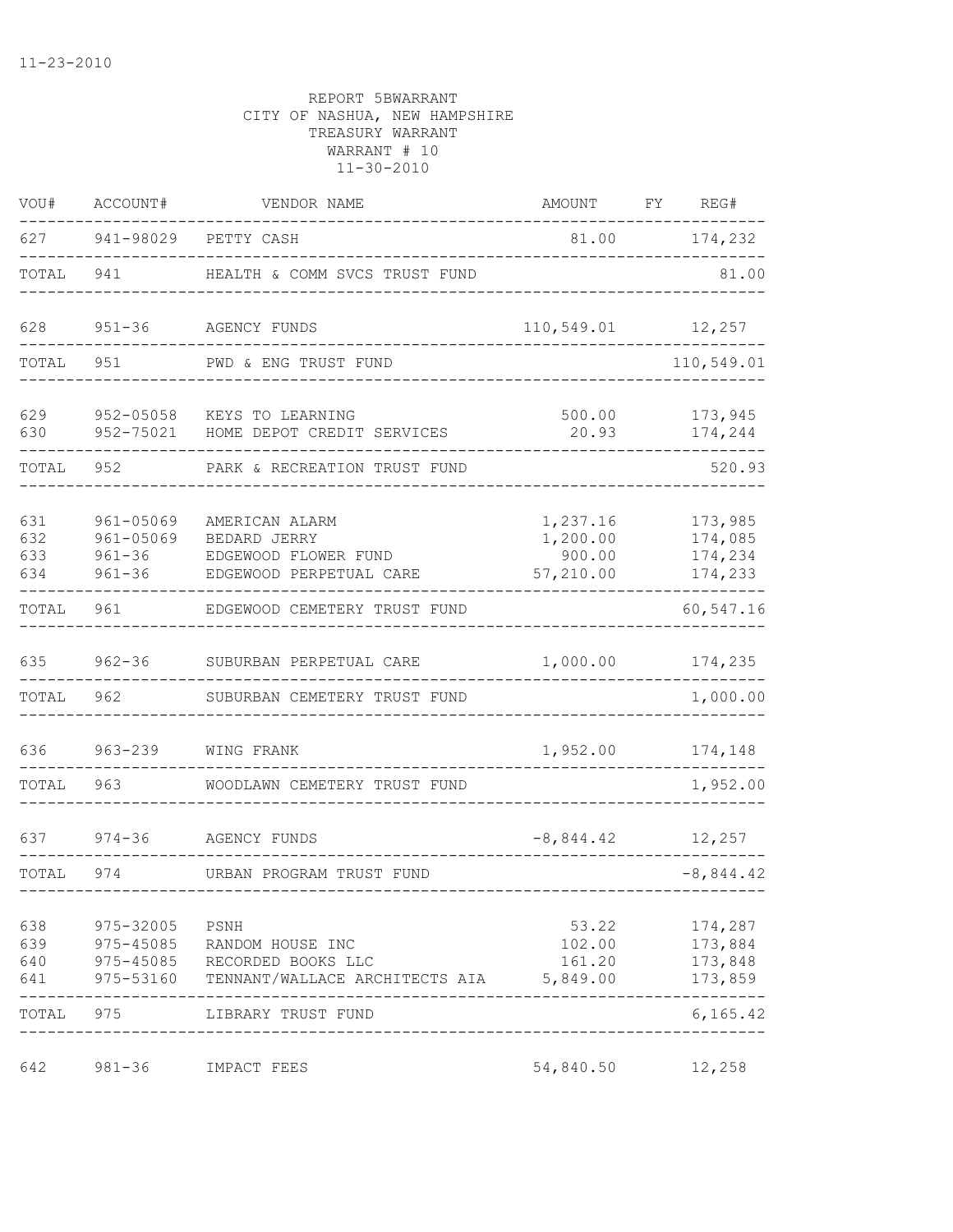| VOU#  | ACCOUNT# | VENDOR NAME                         | AMOUNT | FY | REG#      |
|-------|----------|-------------------------------------|--------|----|-----------|
|       |          | 224, 21 981-49075 O'CONNOR MARIANNE | 73.59  |    | 173,964   |
| TOTAL | 981      | SCHOOL TRUST FUND                   |        |    | 54,914.09 |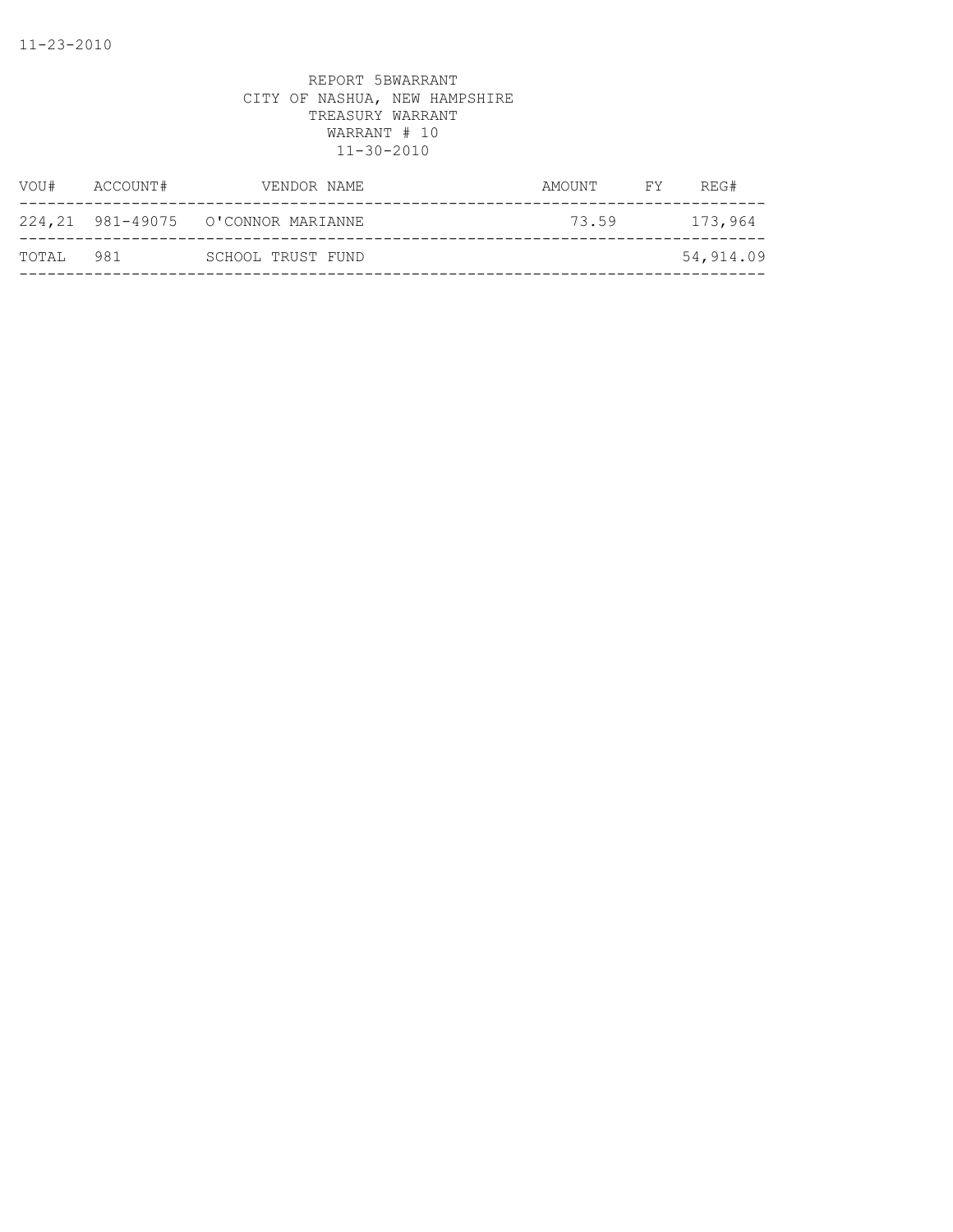|           | ACCOUNT# PAYROLL WEEK ENDING |  |  | AMOUNT |
|-----------|------------------------------|--|--|--------|
|           |                              |  |  |        |
| TOTAL 951 |                              |  |  |        |
|           |                              |  |  |        |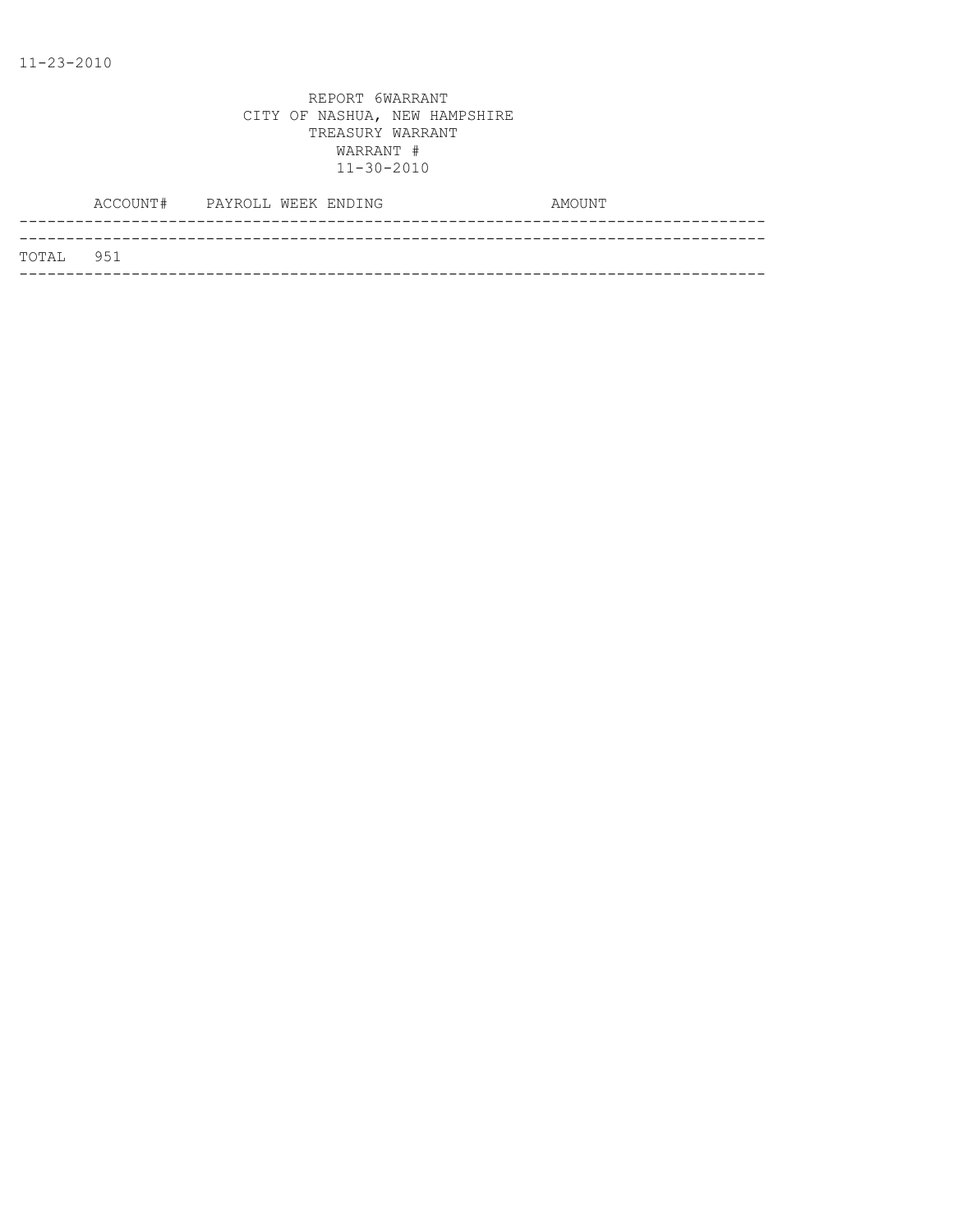|           | ACCOUNT#   | PAYROLL WEEK ENDING                    | <b>AMOUNT</b> |           |
|-----------|------------|----------------------------------------|---------------|-----------|
|           | 305-11125  | 13-NOV-2010                            | 957.28        |           |
|           | 305-11125  | 20-NOV-2010                            | 957.28        |           |
|           | 305-11239  | 13-NOV-2010                            | 1,075.15      |           |
|           | 305-11239  | 20-NOV-2010                            | 1,075.14      |           |
|           | 305-31050  | 20-NOV-2010                            | 80.00         |           |
|           | 305-59100  | 20-NOV-2010                            | 50.00         |           |
| TOTAL     | 305        | SRF - CIVIC & COMM ACTIVITIES          |               | 4,194.85  |
|           |            |                                        |               |           |
|           | 308-11130  | 13-NOV-2010                            | 858.44        |           |
|           | 308-11130  | 20-NOV-2010                            | 858.44        |           |
|           | 308-11418  | 13-NOV-2010                            | 493.54        |           |
|           | 308-11418  | 20-NOV-2010                            | 493.53        |           |
|           | 308-11441  | 13-NOV-2010                            | 1,446.40      |           |
|           | 308-11441  | 20-NOV-2010                            | 1,446.40      |           |
|           | 308-11446  | 13-NOV-2010                            | 1,150.52      |           |
|           | 308-11446  | 20-NOV-2010                            | 1,150.52      |           |
|           | 308-11540  | 13-NOV-2010                            | 1,078.51      |           |
|           | 308-11540  | 20-NOV-2010                            | 1,078.51      |           |
|           | 308-11578  | 13-NOV-2010                            | 992.86        |           |
|           | 308-11578  | 20-NOV-2010                            | 992.87        |           |
|           | 308-11589  | 13-NOV-2010                            | 1,075.14      |           |
|           | 308-11589  | 20-NOV-2010                            | 1,075.15      |           |
|           | 308-11608  | 13-NOV-2010                            | 976.17        |           |
|           | 308-11608  | 20-NOV-2010                            | 976.17        |           |
|           | 308-83051  | 13-NOV-2010                            | 4,416.29      |           |
|           | 308-83051  | 20-NOV-2010                            | 3,337.70      |           |
|           | 308-83052  | 13-NOV-2010                            | 1,682.34      |           |
|           | 308-83052  | 20-NOV-2010                            | 1,682.34      |           |
|           | 308-83102  | 13-NOV-2010                            | 3,105.54      |           |
|           |            | 308-83102 20-NOV-2010                  | 3,600.04      |           |
| TOTAL 308 |            | SRF - INSURANCE                        |               | 33,967.42 |
|           |            |                                        |               |           |
|           |            | 3091-13004 13-NOV-2010                 | 449.87        |           |
|           |            | 3091-13004 20-NOV-2010                 | 892.86        |           |
|           |            | TOTAL 309 FY11 FRESH FRUIT & VEG GRANT |               | 1,342.73  |
|           |            |                                        |               |           |
|           |            | 3097-11162  13-NOV-2010                | 644.25        |           |
|           |            | 3097-11162 20-NOV-2010                 | 644.25        |           |
|           | 3097-12112 | 13-NOV-2010                            | 547.75        |           |
|           | 3097-12112 | 20-NOV-2010                            | 586.26        |           |
|           |            | 3097-12830 20-NOV-2010                 | 60.16         |           |
|           |            | 3097-19138 20-NOV-2010                 | 3,011.20      |           |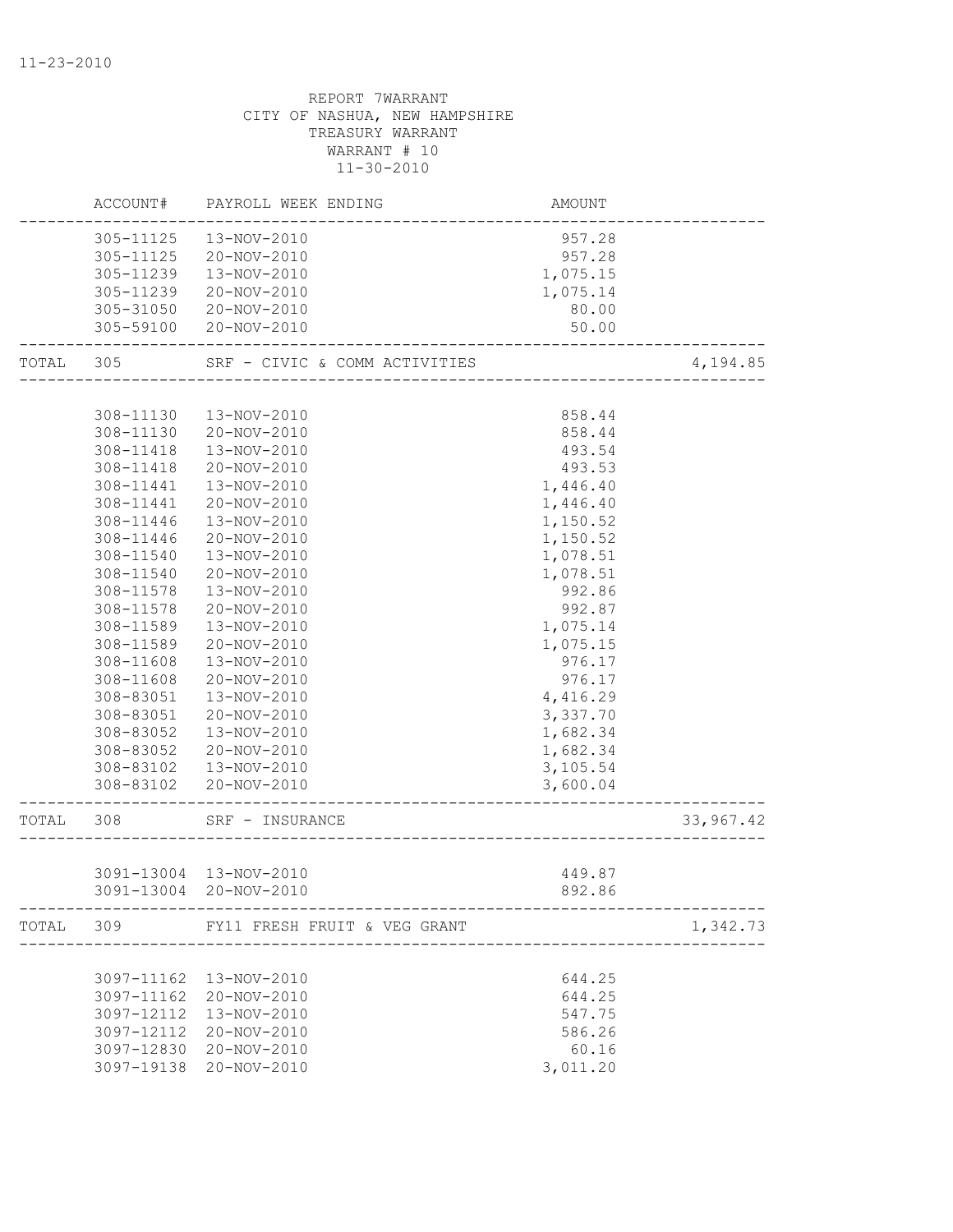|           | ACCOUNT#   | PAYROLL WEEK ENDING      | AMOUNT                              |            |
|-----------|------------|--------------------------|-------------------------------------|------------|
|           |            | 3097-19139 20-NOV-2010   | 13,063.74                           |            |
|           | 3097-19140 | 13-NOV-2010              | 8,861.49                            |            |
|           | 3097-19140 | 20-NOV-2010              | 8,855.21                            |            |
|           | 3097-19540 | 13-NOV-2010              | 24,375.76                           |            |
|           | 3097-19540 | 20-NOV-2010              | 25, 210.11                          |            |
|           | 3097-19544 | 13-NOV-2010              | 522.82                              |            |
|           |            | 3097-19544 20-NOV-2010   | 646.88                              |            |
|           |            | 3097-19545 13-NOV-2010   | 1,978.24                            |            |
|           |            | 3097-19545 20-NOV-2010   | 2,180.94                            |            |
| TOTAL 309 |            | SRF - FOOD SERVICES      |                                     | 91,189.06  |
|           |            |                          |                                     |            |
|           |            | 3117-12006 13-NOV-2010   | 350.00                              |            |
|           |            | 3117-12006 20-NOV-2010   | 2,175.00                            |            |
|           |            | 3117-13032  13-NOV-2010  | 54.06                               |            |
|           |            | 3117-13032 20-NOV-2010   | 81.09                               |            |
| TOTAL     | 311        | DRIVER'S EDUCATION       | -------------------------           | 2,660.15   |
|           |            |                          |                                     |            |
|           | 312-11165  | 13-NOV-2010              | 757.99                              |            |
|           | 312-11165  | 20-NOV-2010              | 992.04                              |            |
|           | 312-11167  | 13-NOV-2010              | 290.45                              |            |
|           | 312-11167  | 20-NOV-2010              | 290.45                              |            |
|           | 312-11191  | 13-NOV-2010              | 827.26                              |            |
|           | 312-11191  | 20-NOV-2010              | 827.27                              |            |
|           | 312-11445  | 13-NOV-2010              | 109.36                              |            |
|           | 312-11445  | 20-NOV-2010              | 109.36                              |            |
|           | 312-11547  | 13-NOV-2010              | 2,224.35                            |            |
|           | 312-11547  | 20-NOV-2010              | 2,224.36                            |            |
|           | 312-12116  | 13-NOV-2010              | 630.24                              |            |
|           | 312-12116  | 20-NOV-2010              | 630.24                              |            |
|           | 312-13004  | 13-NOV-2010              | 1,166.94                            |            |
|           | 312-13004  | 20-NOV-2010              | 74.96                               |            |
| TOTAL     | 312        | SRF - FINANCIAL SERVICES | ----------------------------------- | 11, 155.27 |
|           |            |                          |                                     |            |
|           |            | 3122-12006 13-NOV-2010   | 75.00                               |            |
|           |            | 3122-12006 20-NOV-2010   | 575.00                              |            |
| TOTAL     | 312        | ADULT ED/CONTINUING ED   |                                     | 650.00     |

3211-12006 20-NOV-2010 150.00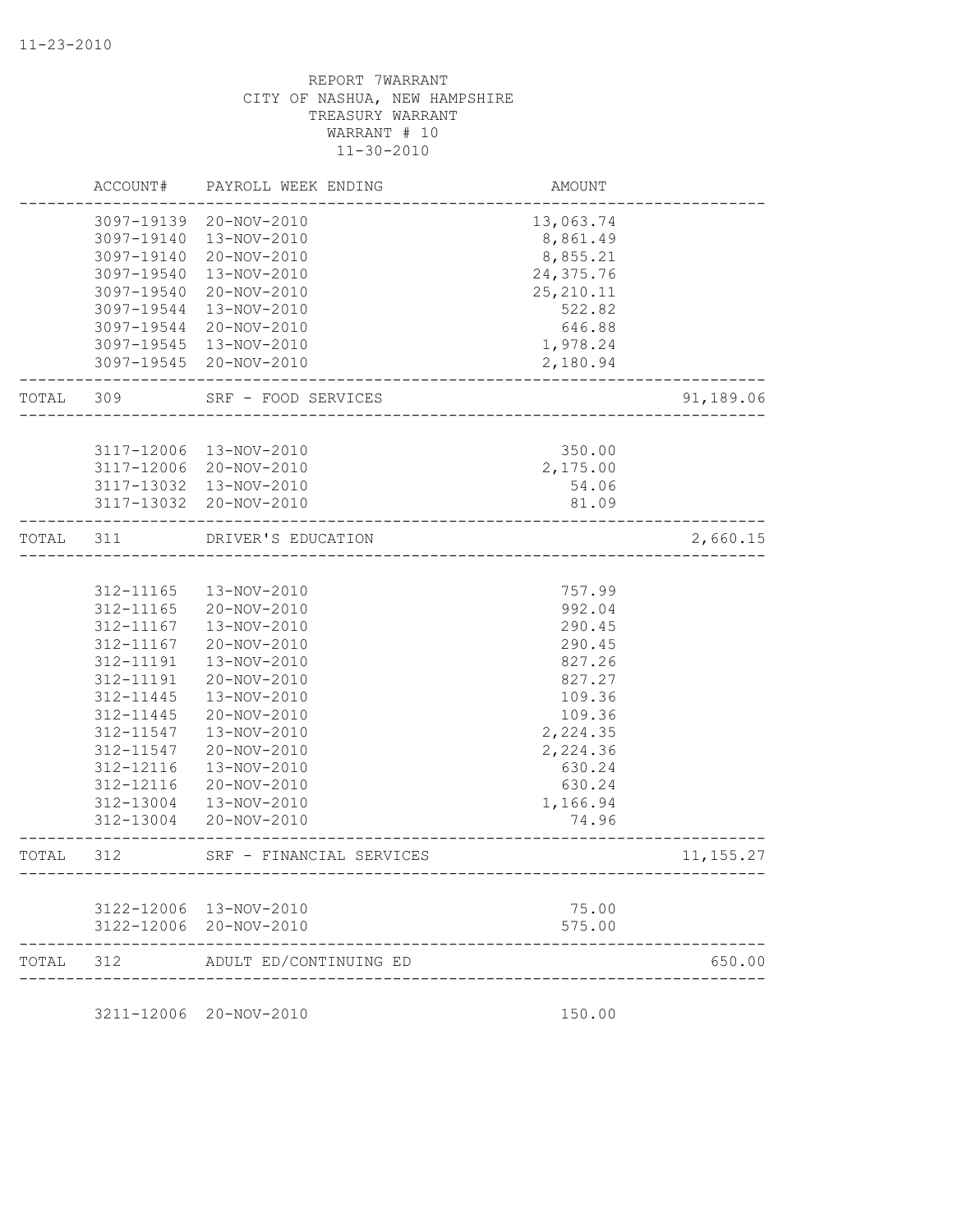|                                                                                                      | ACCOUNT# PAYROLL WEEK ENDING                                                                                                                                                                                                                         | AMOUNT                                                                                                                                       |           |
|------------------------------------------------------------------------------------------------------|------------------------------------------------------------------------------------------------------------------------------------------------------------------------------------------------------------------------------------------------------|----------------------------------------------------------------------------------------------------------------------------------------------|-----------|
|                                                                                                      | TOTAL 321 ADULT ED/COLLEGE TRANSITIONS                                                                                                                                                                                                               |                                                                                                                                              | 150.00    |
|                                                                                                      | 3231-11870 20-NOV-2010                                                                                                                                                                                                                               | 700.00                                                                                                                                       |           |
|                                                                                                      | TOTAL 323 ADULT ED/HS ALTERNATIVE ED                                                                                                                                                                                                                 |                                                                                                                                              | 700.00    |
|                                                                                                      | 3245-11860 20-NOV-2010                                                                                                                                                                                                                               | 1,373.08                                                                                                                                     |           |
|                                                                                                      | TOTAL 324 YOUTH SAFE HAVEN-PAL                                                                                                                                                                                                                       |                                                                                                                                              | 1,373.08  |
|                                                                                                      | 3261-11860 20-NOV-2010                                                                                                                                                                                                                               | 2,211.46                                                                                                                                     |           |
|                                                                                                      | TOTAL 326 NH ALTERNATE ASSESS COACH<br>-------------------------                                                                                                                                                                                     |                                                                                                                                              | 2,211.46  |
| 331-11561<br>331-12115<br>331-12115<br>331-13038<br>331-13038<br>331-13044<br>331-13044<br>331-15002 | 331-11250  13-NOV-2010<br>331-11250 20-NOV-2010<br>331-11561  13-NOV-2010<br>20-NOV-2010<br>13-NOV-2010<br>20-NOV-2010<br>13-NOV-2010<br>20-NOV-2010<br>13-NOV-2010<br>20-NOV-2010<br>13-NOV-2010<br>331-18036  13-NOV-2010<br>331-18036 20-NOV-2010 | 717.45<br>717.44<br>1,173.90<br>1,173.90<br>590.21<br>590.21<br>141.63<br>141.63<br>5,654.60<br>3,096.64<br>234.78<br>20,721.43<br>12,592.37 |           |
|                                                                                                      | TOTAL 331 SRF - POLICE DEPARTMENT                                                                                                                                                                                                                    |                                                                                                                                              | 47,546.19 |
|                                                                                                      | 332-13004  13-NOV-2010<br>332-13004 20-NOV-2010<br>332-18084  13-NOV-2010                                                                                                                                                                            | 105.21<br>108.32<br>$-79.70$                                                                                                                 |           |
| TOTAL 332                                                                                            | SRF - FIRE DEPARTMENT                                                                                                                                                                                                                                |                                                                                                                                              | 133.83    |
| 341-01210<br>341-01210<br>341-11024                                                                  | 13-NOV-2010<br>20-NOV-2010<br>13-NOV-2010<br>341-11024 20-NOV-2010<br>341-11235  13-NOV-2010                                                                                                                                                         | 435.31<br>435.31<br>394.55<br>394.55<br>1,211.11                                                                                             |           |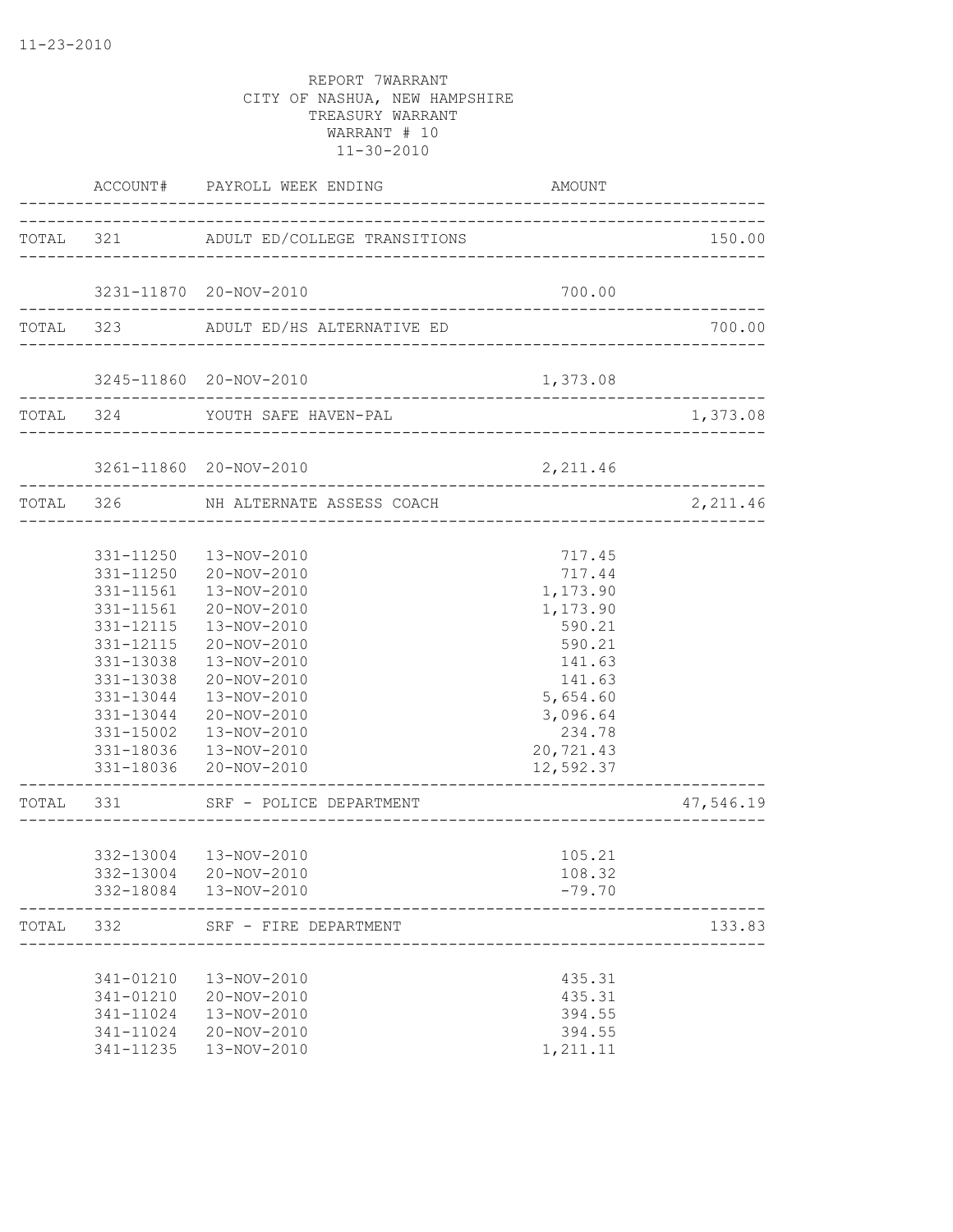|           | ACCOUNT#   | PAYROLL WEEK ENDING                              | AMOUNT                               |           |
|-----------|------------|--------------------------------------------------|--------------------------------------|-----------|
|           | 341-11235  | 20-NOV-2010                                      | 1,211.11                             |           |
|           | 341-11563  | 13-NOV-2010                                      | 1,014.26                             |           |
|           | 341-11563  | 20-NOV-2010                                      | 1,014.26                             |           |
|           | 341-12037  | 13-NOV-2010                                      | 176.62                               |           |
|           | 341-12037  | 20-NOV-2010                                      | 176.62                               |           |
|           | 341-12101  | 13-NOV-2010                                      | 199.52                               |           |
|           | 341-12101  | 20-NOV-2010                                      | 199.52                               |           |
|           | 341-31050  | 20-NOV-2010                                      | 80.00                                |           |
| TOTAL 341 |            | SRF - COMMUNITY SERVICES                         |                                      | 6,942.74  |
|           |            |                                                  |                                      |           |
|           | 342-11499  | 13-NOV-2010                                      | 1,036.26                             |           |
|           | 342-11499  | 20-NOV-2010                                      | 1,036.26                             |           |
|           | 342-11584  | 13-NOV-2010                                      | 1,577.58                             |           |
|           | 342-11584  | 20-NOV-2010                                      | 1,577.59                             |           |
|           | 342-12000  | 13-NOV-2010                                      | 764.23                               |           |
|           | 342-12000  | 20-NOV-2010                                      | 764.23                               |           |
| TOTAL     | 342        | SRF - COMMUNITY HEALTH                           | ____________________________________ | 6,756.15  |
|           |            |                                                  |                                      |           |
|           |            | 3440-12078 20-NOV-2010<br>__________________     | 150.00                               |           |
| TOTAL 344 |            | AFTER SCHOOL PROGRAM                             |                                      | 150.00    |
|           |            |                                                  |                                      |           |
|           |            | 3451-11162  13-NOV-2010                          | 709.50                               |           |
|           | 3451-11162 | 20-NOV-2010                                      | 709.50                               |           |
|           | 3451-11860 | 20-NOV-2010                                      | 6,598.37                             |           |
|           |            | 3451-12006 13-NOV-2010                           | 3,072.30                             |           |
|           |            | 3451-12006 20-NOV-2010                           | 4,594.78                             |           |
| TOTAL 345 |            | TITLE IV 21ST CENT ELEM                          |                                      | 15,684.45 |
|           |            |                                                  |                                      |           |
|           |            | 3461-11860 20-NOV-2010                           | 4,210.84                             |           |
|           |            | 3461-12006 13-NOV-2010<br>3461-12006 20-NOV-2010 | 805.90<br>5,223.26                   |           |
|           |            |                                                  |                                      |           |
| TOTAL     | 346        | 21 ST CENTURY AFTER SCH MIDDLE                   |                                      | 10,240.00 |
|           |            |                                                  |                                      |           |
|           | 3468-11162 | 13-NOV-2010                                      | 644.25                               |           |
|           | 3468-11162 | 20-NOV-2010                                      | 644.25                               |           |
|           | 3468-11870 | 20-NOV-2010                                      | 4,461.44                             |           |
|           | 3468-19230 | 20-NOV-2010                                      | 5,103.50                             |           |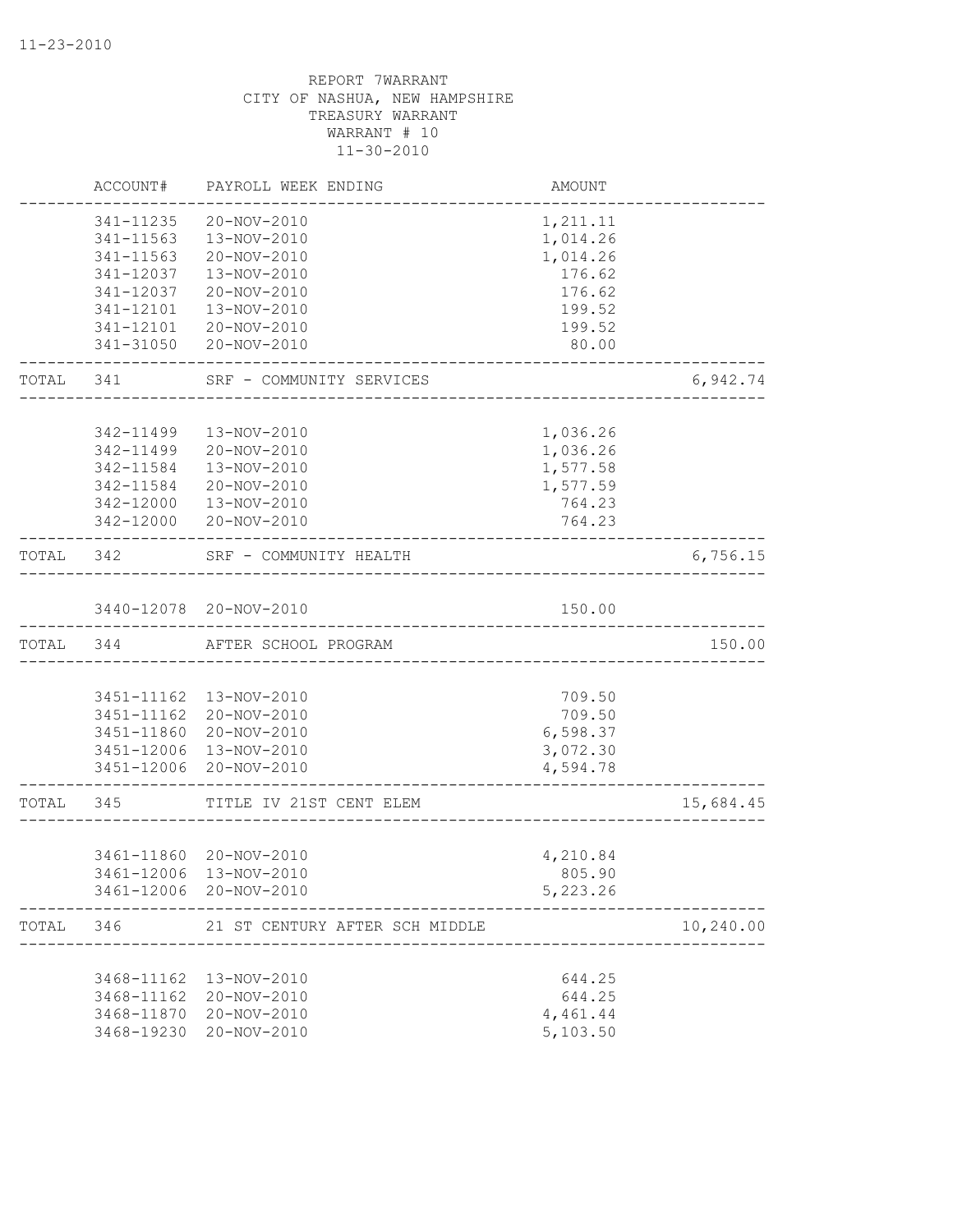|       | ACCOUNT#                                                                   | PAYROLL WEEK ENDING                                                                    | <b>AMOUNT</b>                                                  |           |
|-------|----------------------------------------------------------------------------|----------------------------------------------------------------------------------------|----------------------------------------------------------------|-----------|
| TOTAL | 346                                                                        | SMALLER LEARNING COMMUNITY                                                             |                                                                | 10,853.44 |
|       |                                                                            | 3501-11726 20-NOV-2010                                                                 | 24,646.01                                                      |           |
|       |                                                                            | 3501-12201 13-NOV-2010<br>3501-12201 20-NOV-2010                                       | 248.00<br>62.00                                                |           |
| TOTAL | 350                                                                        | TITLE IIA QUALITY TEACHERS                                                             |                                                                | 24,956.01 |
|       |                                                                            | 352-11562  13-NOV-2010<br>352-11562 20-NOV-2010                                        | 420.52<br>420.52                                               |           |
| TOTAL | 352                                                                        | SRF - PARKS AND RECREATION                                                             |                                                                | 841.04    |
|       |                                                                            | 3520-11402 20-NOV-2010                                                                 | 530.00                                                         |           |
| TOTAL | 352                                                                        | ARRA TITLE IID 21C CLASSROOMS                                                          |                                                                | 530.00    |
|       |                                                                            | 3531-12006 13-NOV-2010                                                                 | 600.00                                                         |           |
|       |                                                                            | 3531-12006 20-NOV-2010<br>3531-13032 13-NOV-2010                                       | 3,062.50<br>36.64                                              |           |
| TOTAL | 353                                                                        | ADULT ED/HS DIPLOMA PROGRAM                                                            |                                                                | 3,699.14  |
|       |                                                                            | 3601-11515 20-NOV-2010<br>3601-11870 20-NOV-2010<br>3601-13133 20-NOV-2010             | 4,158.00<br>500.00<br>4,400.00                                 |           |
| TOTAL | 360                                                                        | DROPOUT PREVENTION ADULT ED                                                            |                                                                | 9,058.00  |
|       | 373-53075<br>373-53075                                                     | 13-NOV-2010<br>20-NOV-2010                                                             | 55.29<br>294.88                                                |           |
|       |                                                                            | TOTAL 373 SRF - ECONOMIC DEVELOPMENT                                                   |                                                                | 350.17    |
|       | 374-0705M<br>374-0705P<br>374-0705P<br>374-07235<br>374-07235<br>374-0734P | 20-NOV-2010<br>13-NOV-2010<br>20-NOV-2010<br>13-NOV-2010<br>20-NOV-2010<br>13-NOV-2010 | 390.00<br>1,391.37<br>1,727.37<br>505.21<br>505.21<br>1,658.69 |           |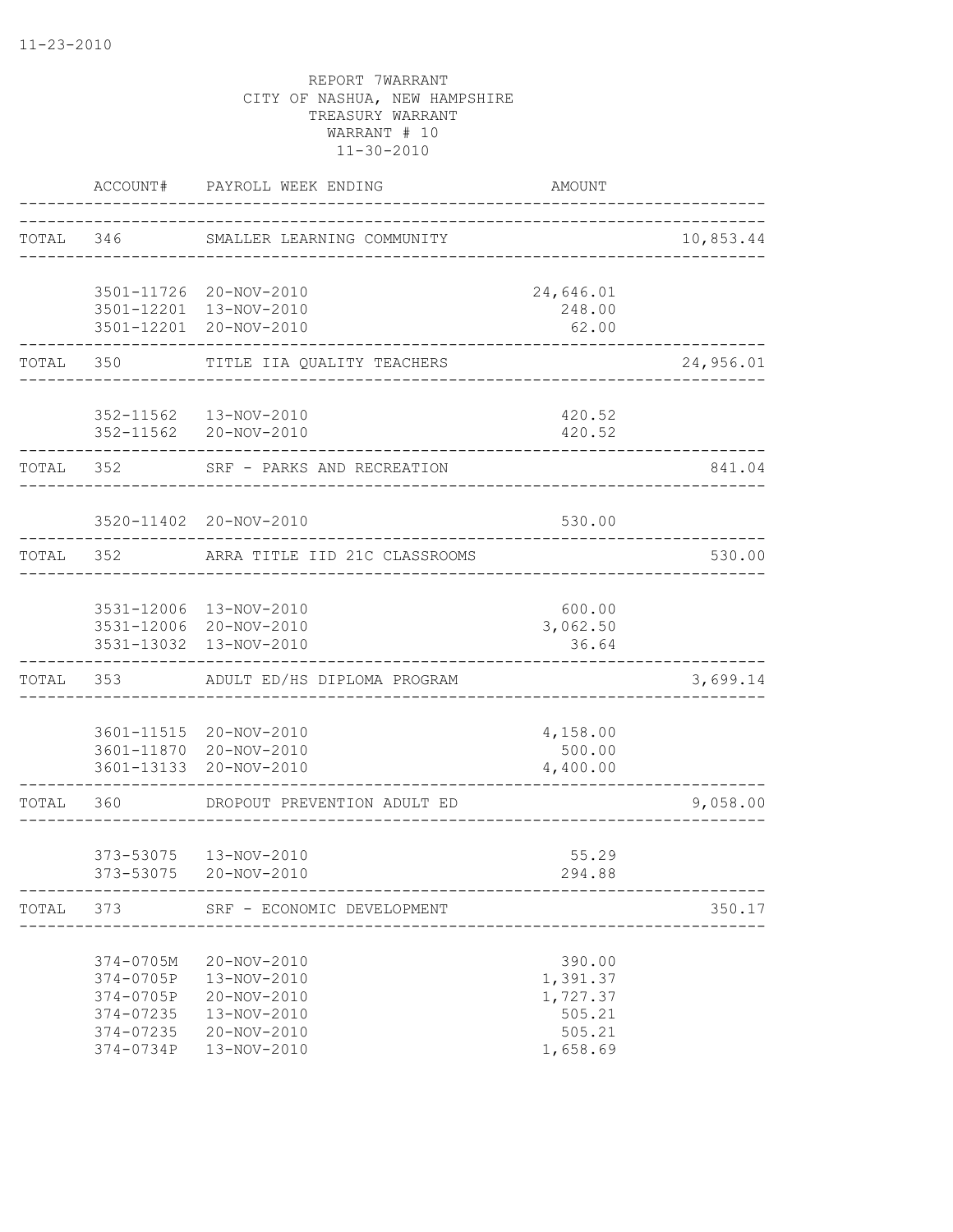|           | ACCOUNT#                     | PAYROLL WEEK ENDING    | AMOUNT           |           |
|-----------|------------------------------|------------------------|------------------|-----------|
|           | 374-0734P                    | 20-NOV-2010            | 1,658.69         |           |
|           | 374-0734R                    | 13-NOV-2010            | 49.28            |           |
|           | 374-0734R                    | 20-NOV-2010            | 49.28            |           |
|           | 374-11149                    | 13-NOV-2010            | 1,932.52         |           |
|           | 374-11149                    | 20-NOV-2010            | 1,932.54         |           |
|           | 374-11168                    | 13-NOV-2010            | 976.16           |           |
|           | 374-11168                    | 20-NOV-2010            | 976.17           |           |
|           | 374-31050<br>_______________ | 20-NOV-2010            | 34.00            |           |
| TOTAL 374 |                              | SRF - URBAN PROGRAMS   | ________________ | 13,786.49 |
|           | 3751-11726                   | 20-NOV-2010            | 5,627.76         |           |
|           | 3751-11870                   | 13-NOV-2010            | 600.00           |           |
|           | 3751-11870                   | 20-NOV-2010            | 750.00           |           |
|           | 3751-12111                   | 13-NOV-2010            | 1,600.00         |           |
|           | 3751-12111                   | 20-NOV-2010            | 1,997.50         |           |
|           | 3751-12198                   | 20-NOV-2010            | 16,509.11        |           |
|           | 3751-13133                   | 13-NOV-2010            | 50.00            |           |
|           | 3751-13133                   | 20-NOV-2010            | 1,887.50         |           |
|           | 3751-19000                   | 13-NOV-2010            | 171.24           |           |
|           | 3751-19000                   | 20-NOV-2010            | 1,854.44         |           |
|           |                              |                        |                  |           |
| TOTAL     | 375                          | ARRA TITLE I           |                  | 31,047.55 |
|           |                              |                        |                  |           |
|           |                              | 3761-11726 20-NOV-2010 | 10,248.25        |           |
|           | 3761-11802                   | 20-NOV-2010            | 2,051.77         |           |
|           | 3761-11805                   | 20-NOV-2010            | 1,294.56         |           |
|           | 3761-11870                   | 20-NOV-2010            | 2,843.02         |           |
|           | 3761-12111                   | 13-NOV-2010            | 4,952.77         |           |
|           | 3761-12111                   | 20-NOV-2010            | 5,964.66         |           |
|           | 3761-12112                   | 13-NOV-2010            | $-280.30$        |           |
|           | 3761-12126                   | 13-NOV-2010            | 491.92           |           |
|           | 3761-12126                   | 20-NOV-2010            | 614.90           |           |
|           | 3761-12138                   | 13-NOV-2010            | 191.68           |           |
|           | 3761-12138                   | 20-NOV-2010            | 239.60           |           |
|           | 3761-12198                   | 20-NOV-2010            | 53,103.91        |           |
|           | 3761-12201                   | 13-NOV-2010            | 608.50           |           |
|           | 3761-12201                   | 20-NOV-2010            | 300.70           |           |
|           | 3761-13133                   | 13-NOV-2010            | 162.50           |           |
|           | 3761-13133                   | 20-NOV-2010            | 1,256.25         |           |
|           | 3761-13137                   | 13-NOV-2010            | 615.06           |           |
|           | 3761-19000                   | 13-NOV-2010            | 3,914.18         |           |
|           | 3761-19000                   | $20 - NOV - 2010$      | 4,320.38         |           |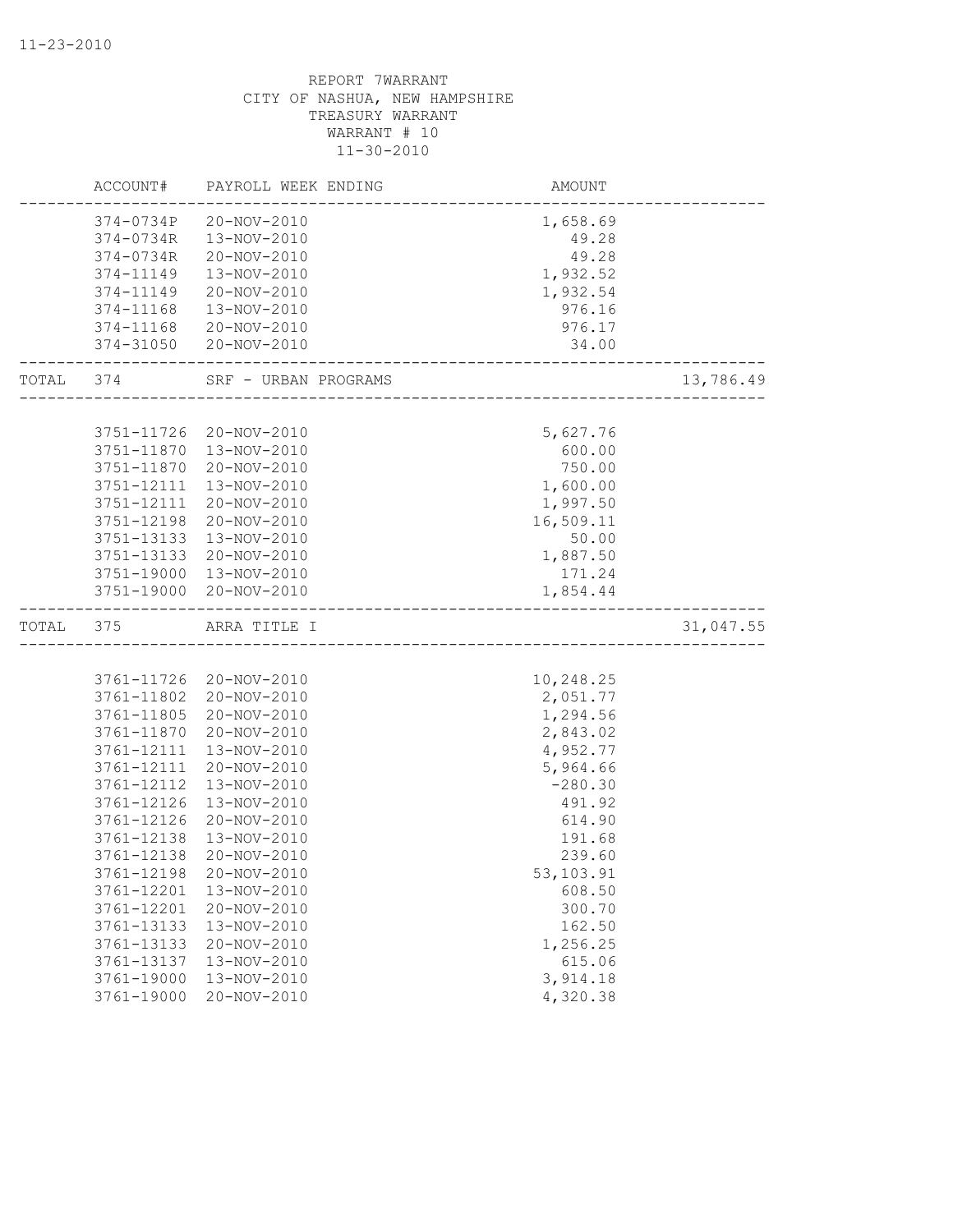|           |                    | ACCOUNT# PAYROLL WEEK ENDING                                        | AMOUNT             |           |
|-----------|--------------------|---------------------------------------------------------------------|--------------------|-----------|
|           | TOTAL 376          | TITLE IA                                                            |                    | 92,894.31 |
|           |                    | 3771-13133  13-NOV-2010<br>3771-13133 20-NOV-2010                   | 433.75<br>1,070.00 |           |
| TOTAL 377 |                    | -----------------------------------<br>TITLE III ENHANCING ENG LANG |                    | 1,503.75  |
|           |                    |                                                                     |                    |           |
|           | 378-01210          | 13-NOV-2010                                                         | 550.37             |           |
|           |                    | 378-01210 20-NOV-2010                                               | 550.36             |           |
|           | 378-09003          | 13-NOV-2010                                                         | 550.37             |           |
|           | 378-09003          | 20-NOV-2010                                                         | 550.37             |           |
|           | 378-11676          | 13-NOV-2010                                                         | 929.41             |           |
|           | 378-11676          | 20-NOV-2010                                                         | 929.42             |           |
|           | 378-11677          | 13-NOV-2010                                                         | 783.71             |           |
|           | 378-11677          | 20-NOV-2010                                                         | 783.71             |           |
|           | 378-11679          | 13-NOV-2010                                                         | 928.76             |           |
|           | 378-11679          | 20-NOV-2010                                                         | 928.77             |           |
|           | 378-11680          | 13-NOV-2010                                                         | 833.90             |           |
|           | 378-11680          | 20-NOV-2010                                                         | 833.90             |           |
|           | 378-11683          | 13-NOV-2010                                                         | 1,753.19           |           |
|           | 378-11683          | 20-NOV-2010                                                         | 1,753.20           |           |
|           | 378-11688          | 13-NOV-2010                                                         | 620.55             |           |
|           | 378-11688          | 20-NOV-2010                                                         | 620.56             |           |
|           | 378-11751          | 13-NOV-2010                                                         | 1,337.78           |           |
|           | 378-11751          | 20-NOV-2010                                                         | 1,337.77           |           |
|           |                    |                                                                     |                    |           |
|           | 378-12188          | 20-NOV-2010<br>378-13004  13-NOV-2010                               | 151.84<br>372.34   |           |
| TOTAL 378 |                    | TRANSPORTATION                                                      |                    | 17,100.28 |
|           |                    |                                                                     |                    |           |
|           |                    | 3901-12111 13-NOV-2010                                              | 342.90             |           |
|           |                    | 3901-12111 20-NOV-2010                                              | 428.63             |           |
|           |                    | 3901-19000 20-NOV-2010                                              | 1,600.62           |           |
| TOTAL     | 390                | PERKINS VOCATIONAL ED                                               |                    | 2,372.15  |
|           |                    | 3937-12201 13-NOV-2010                                              | 62.00              |           |
|           |                    | 3937-19000 20-NOV-2010                                              | 841.70             |           |
|           | TOTAL 393 DAY CARE |                                                                     |                    | 903.70    |
|           |                    |                                                                     |                    |           |
|           |                    | 3940-11726 20-NOV-2010                                              | 19,571.83          |           |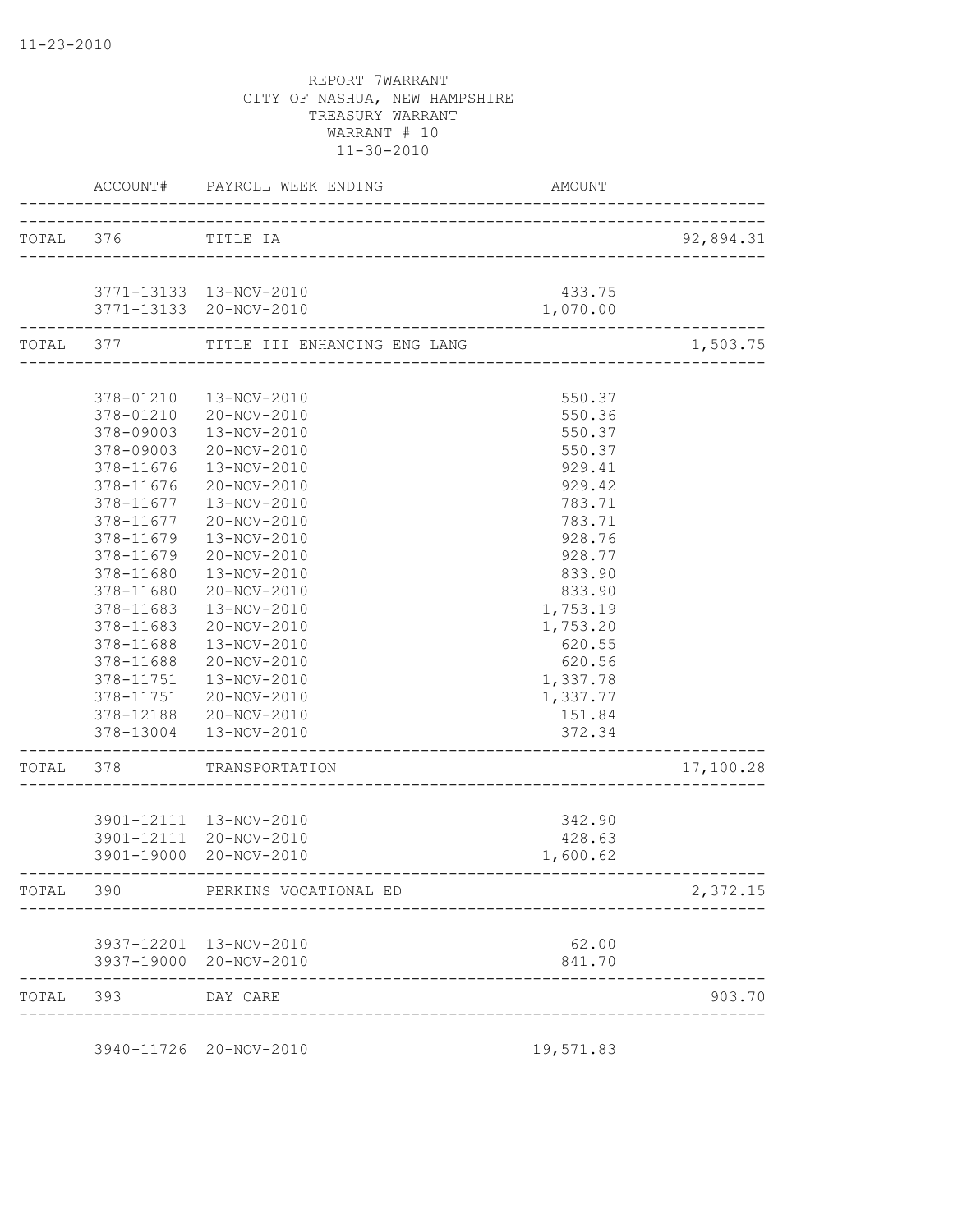| ACCOUNT#                 | PAYROLL WEEK ENDING                                                                                                                                          | AMOUNT                                                            |              |
|--------------------------|--------------------------------------------------------------------------------------------------------------------------------------------------------------|-------------------------------------------------------------------|--------------|
| 3940-12198<br>3940-12201 | 3940-11803 20-NOV-2010<br>3940-12111 13-NOV-2010<br>3940-12111 20-NOV-2010<br>20-NOV-2010<br>20-NOV-2010<br>3940-13137 13-NOV-2010<br>3940-13137 20-NOV-2010 | 1,318.15<br>11,897.05<br>14,728.47<br>1,603.90<br>62.00<br>547.03 |              |
|                          | TOTAL 394 ARRA IDEA SPEC ED                                                                                                                                  |                                                                   | 49,728.43    |
|                          | 3950-11726 20-NOV-2010<br>_________________________                                                                                                          | $-9,515.22$                                                       |              |
|                          | TOTAL 395 IDEA BASIC SPEC ED                                                                                                                                 |                                                                   | $-9, 515.22$ |
|                          | 3951-11726 20-NOV-2010<br>3951-12201 13-NOV-2010<br>3951-12201 20-NOV-2010                                                                                   | 75,188.37<br>217.00<br>310.00                                     |              |
|                          | TOTAL 395 IDEA B SPECIAL EDUCATION                                                                                                                           |                                                                   | 75,715.37    |
|                          | 3961-11726 20-NOV-2010<br>_______________________________                                                                                                    | 1,696.93                                                          |              |
|                          | TOTAL 396 IDEA PRESCHOOL                                                                                                                                     |                                                                   | 1,696.93     |
|                          | 3971-11803 20-NOV-2010                                                                                                                                       | 459.49                                                            |              |
|                          | TOTAL 397 SPEC ED FOCUS MONITOR ELEM2                                                                                                                        |                                                                   | 459.49       |
|                          |                                                                                                                                                              |                                                                   |              |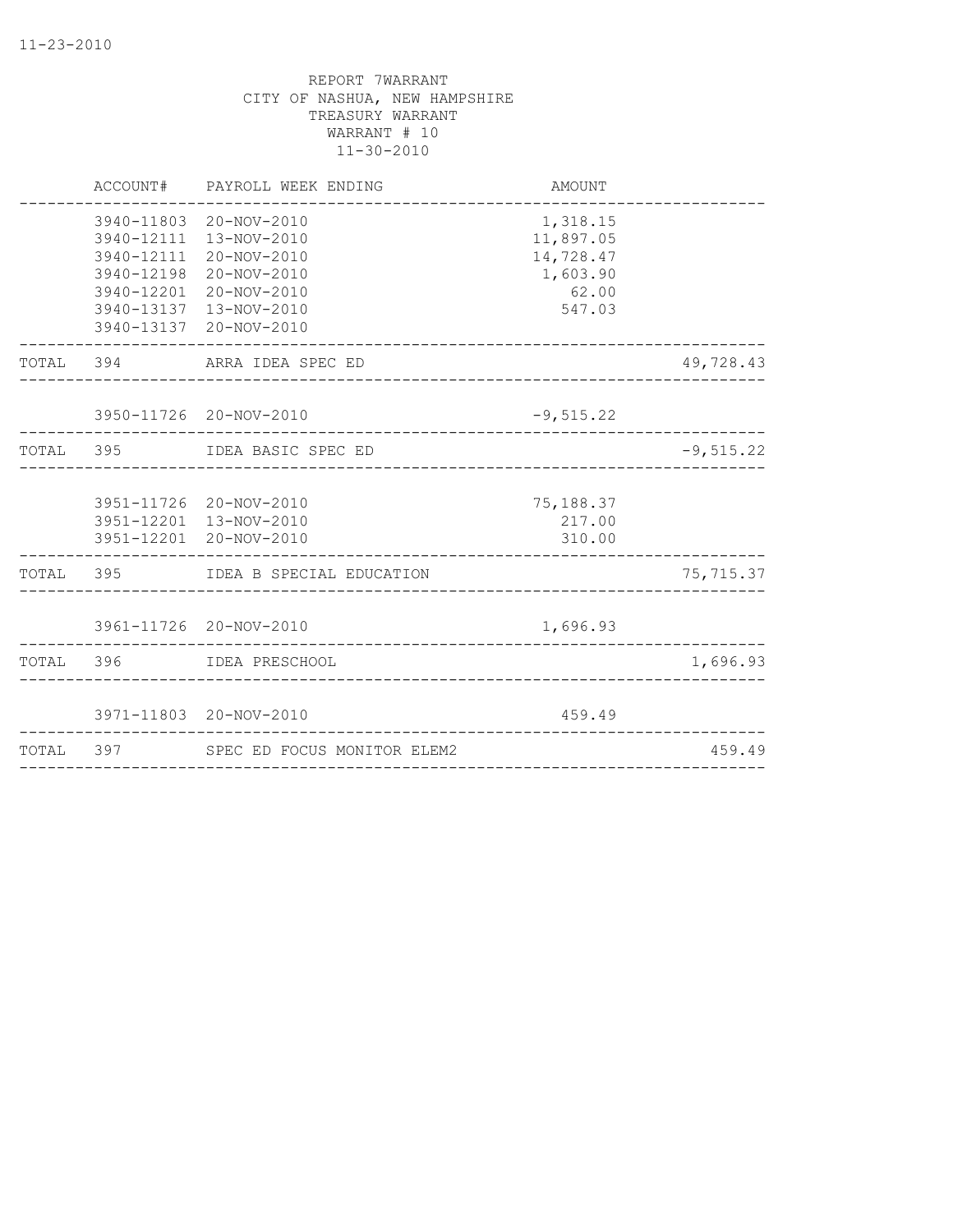|       | ACCOUNT#      | PAYROLL WEEK ENDING    | AMOUNT               |           |
|-------|---------------|------------------------|----------------------|-----------|
|       | 501-11033     | 13-NOV-2010            | 827.74               |           |
|       | 501-11033     | 20-NOV-2010            | 827.74               |           |
|       | 501-11445     | 13-NOV-2010            | 437.44               |           |
|       | $501 - 11445$ | 20-NOV-2010            | 437.44               |           |
|       | $501 - 11463$ | 13-NOV-2010            | 598.73               |           |
|       | 501-11463     | 20-NOV-2010            | 768.37               |           |
|       | 501-11470     | 13-NOV-2010            | 852.14               |           |
|       | 501-11470     | 20-NOV-2010            | 852.14               |           |
|       | 501-11471     | 13-NOV-2010            | 1,990.00             |           |
|       | 501-11471     | 20-NOV-2010            | 1,990.00             |           |
|       | 501-11611     | 13-NOV-2010            | 546.80               |           |
|       | 501-11611     | 20-NOV-2010            | 546.80               |           |
|       | 501-31050     | 20-NOV-2010            | 80.00                |           |
| TOTAL | 501           | MAYOR'S OFFICE         |                      | 10,755.34 |
|       |               |                        |                      |           |
|       | 502-11113     | 13-NOV-2010            | 1,618.06             |           |
|       | 502-11113     | 20-NOV-2010            | 1,618.06             |           |
|       | 502-11195     | 13-NOV-2010            | 2,059.24             |           |
|       | 502-11195     | 20-NOV-2010            | 2,059.24             |           |
|       | 502-11219     | 13-NOV-2010            | 1,873.49             |           |
|       | 502-11219     | 20-NOV-2010            | 1,873.48             |           |
|       | 502-11518     | 13-NOV-2010            | 1,767.52             |           |
|       | $502 - 11518$ | 20-NOV-2010            | 1,767.52             |           |
| TOTAL | 502           | LEGAL DEPARTMENT       |                      | 14,636.61 |
|       |               |                        |                      |           |
|       | 503-11071     | 13-NOV-2010            | 1,286.71             |           |
|       | 503-11071     | 20-NOV-2010            | 1,286.71             |           |
|       | 503-12092     | 13-NOV-2010            | 519.85               |           |
|       | 503-12092     | 20-NOV-2010            | 519.85               |           |
| TOTAL | 503           | BOARD OF ALDERMEN      |                      | 3,613.12  |
|       |               |                        |                      |           |
|       |               | 507-82010 20-NOV-2010  | 381.59               |           |
| TOTAL | 507           | PENSIONS               |                      | 381.59    |
|       |               | 511-11248  13-NOV-2010 |                      |           |
|       | 511-11248     | 20-NOV-2010            | 1,401.24<br>1,401.23 |           |
| TOTAL | 511           | CITI-STAT              |                      | 2,802.47  |
|       |               |                        |                      |           |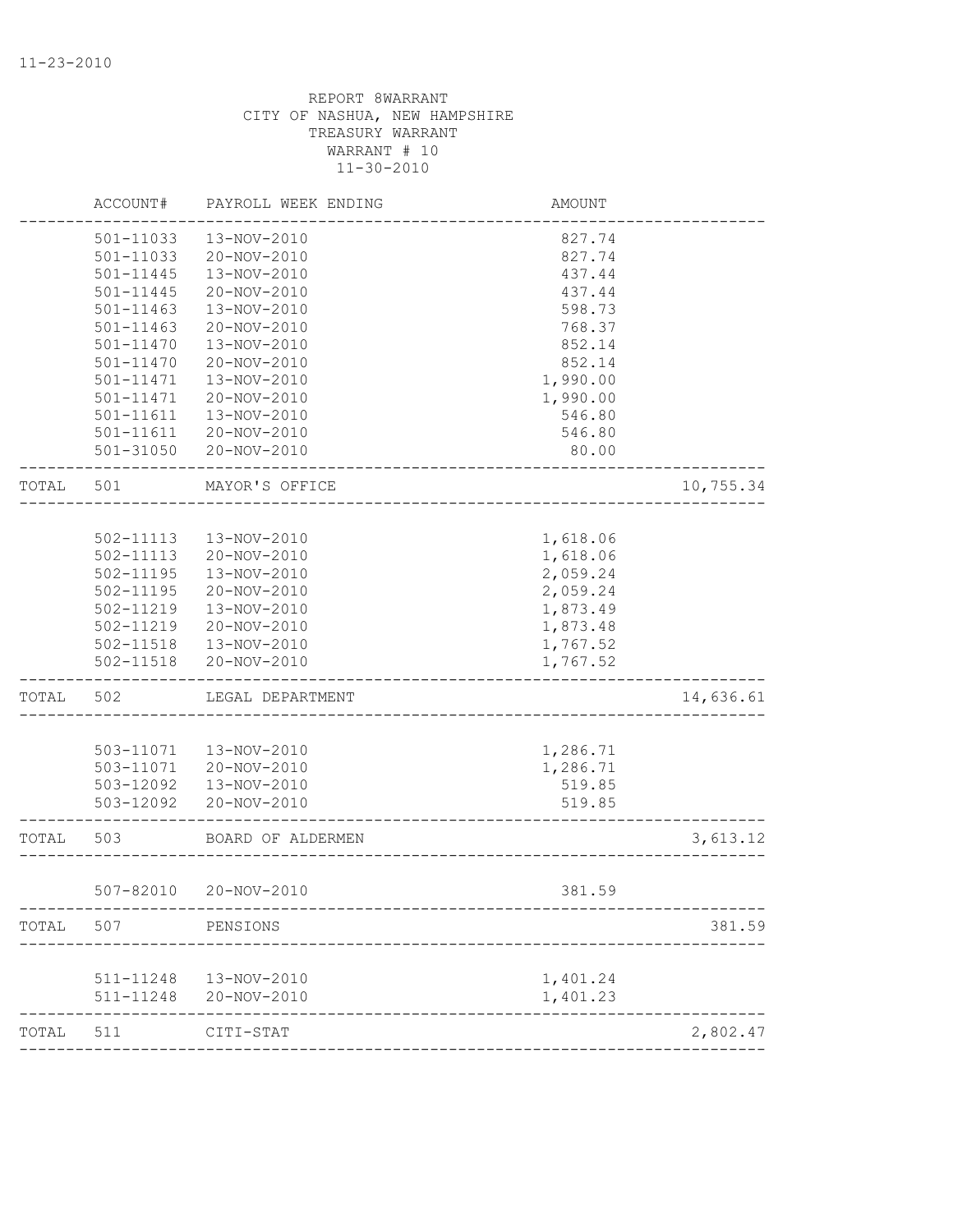| ACCOUNT#               | PAYROLL WEEK ENDING        | AMOUNT           |  |
|------------------------|----------------------------|------------------|--|
| 512-11005              | 13-NOV-2010                | 250.00           |  |
| 512-11005              | 20-NOV-2010                | 343.75           |  |
| 512-11050              | 13-NOV-2010                | 742.05           |  |
| 512-11050              | 20-NOV-2010                | 742.05           |  |
| 512-11064              | 13-NOV-2010                | 1,012.48         |  |
| 512-11064              | 20-NOV-2010                | 1,012.48         |  |
| 512-11073              | 13-NOV-2010                | 1,627.85         |  |
| 512-11073              | 20-NOV-2010                | 1,627.85         |  |
| 512-11134              | 13-NOV-2010                | 796.65           |  |
| 512-11134              | 20-NOV-2010                | 796.66           |  |
| 512-11165              | 13-NOV-2010                | 1,495.08         |  |
| 512-11165              | 20-NOV-2010                | 1,383.01         |  |
| 512-11167              | 13-NOV-2010                | 290.45           |  |
| 512-11167              | 20-NOV-2010                | 290.45           |  |
| 512-11173              | 13-NOV-2010                | 1,446.40         |  |
| 512-11173              | 20-NOV-2010                | 1,446.40         |  |
| 512-11177              | 13-NOV-2010                | 1,885.71         |  |
| 512-11177              | 20-NOV-2010                | 1,885.72         |  |
| 512-11222              | 13-NOV-2010                | 1,015.00         |  |
| 512-11222              | 20-NOV-2010                | 1,015.00         |  |
| 512-11224              | 13-NOV-2010                | 1,005.33         |  |
| 512-11224              | 20-NOV-2010                | 1,005.32         |  |
| 512-11232              | 13-NOV-2010                | 1,062.20         |  |
| 512-11232              | 20-NOV-2010                | 1,062.19         |  |
| 512-11265              | 13-NOV-2010                | 883.76           |  |
| 512-11265              | 20-NOV-2010                | 883.76           |  |
| 512-11431              | 13-NOV-2010                | 2,192.84         |  |
| 512-11431              | 20-NOV-2010                | 2,192.84         |  |
| 512-11531              | 13-NOV-2010                | 1,798.21         |  |
| 512-11531              | 20-NOV-2010                | 1,798.22         |  |
| 512-11684              | 13-NOV-2010                | 877.26           |  |
| 512-11684              | 20-NOV-2010                | 877.26           |  |
| 512-11714              | 13-NOV-2010                | 957.28           |  |
| 512-11714              | 20-NOV-2010                | 957.28           |  |
| 512-11740              | 13-NOV-2010                | 1,670.35         |  |
| 512-11740              | 20-NOV-2010                | 1,670.34         |  |
| 512-12033              | 13-NOV-2010                | 615.99           |  |
| 512-12033              | 20-NOV-2010                | 615.98           |  |
| 512-12052<br>512-12052 | 13-NOV-2010                | 792.44           |  |
|                        | 20-NOV-2010                | 573.99           |  |
| 512-12056<br>512-12056 | 13-NOV-2010<br>20-NOV-2010 | 363.06<br>428.42 |  |
| 512-12749              | 13-NOV-2010                | 622.71           |  |
| 512-12749              | 20-NOV-2010                | 622.72           |  |
| 512-13004              | 13-NOV-2010                | 63.75            |  |
|                        | 20-NOV-2010                |                  |  |
| 512-13004              |                            | 187.42           |  |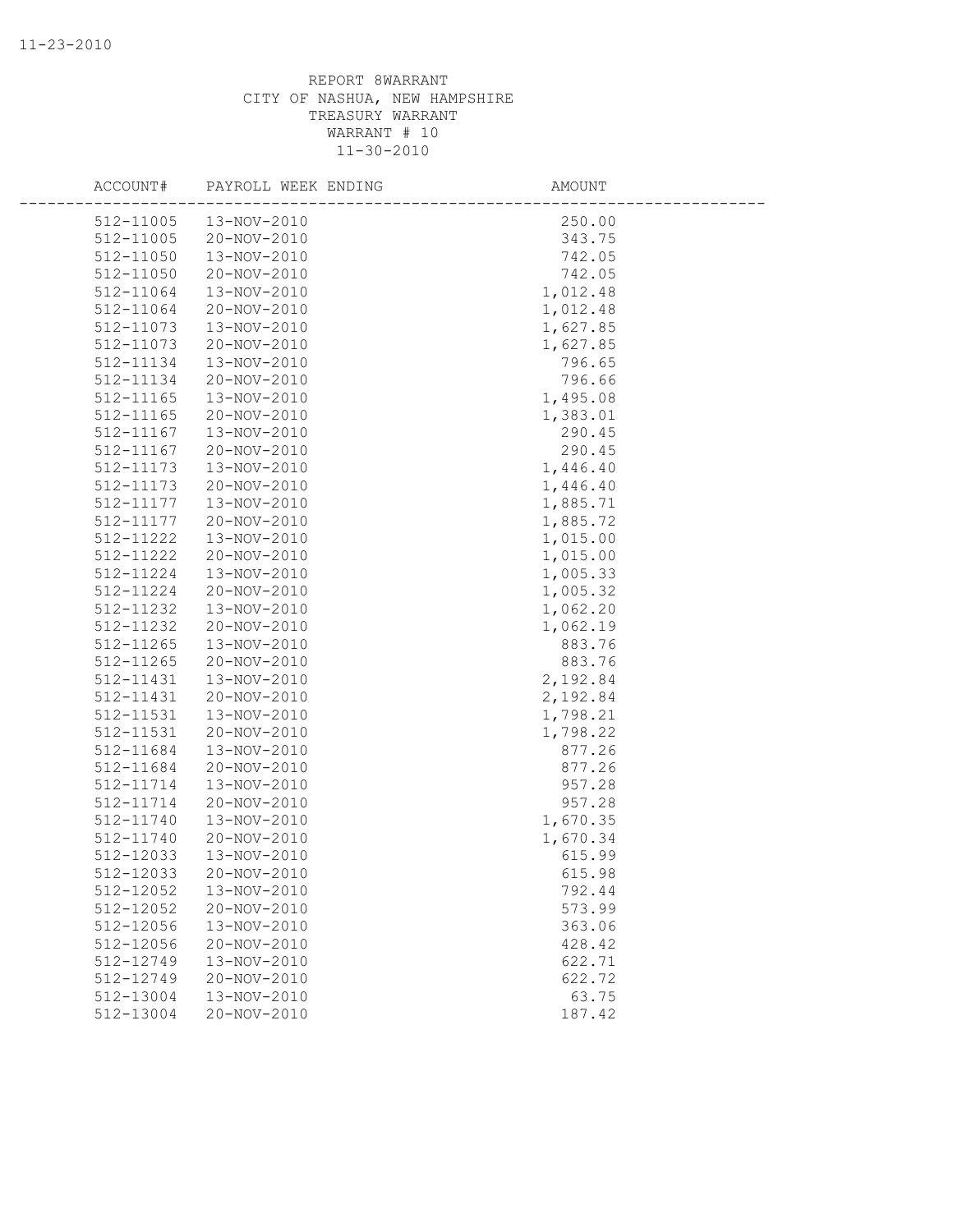|           | ACCOUNT#               | PAYROLL WEEK ENDING        | AMOUNT               |             |
|-----------|------------------------|----------------------------|----------------------|-------------|
| TOTAL 512 |                        | FINANCIAL SERVICES         |                      | 46,885.96   |
|           |                        |                            |                      |             |
|           | 513-11117              | 13-NOV-2010                | 1,579.19             |             |
|           |                        |                            |                      |             |
|           | 513-11117              | 20-NOV-2010                | 1,579.18             |             |
|           | 513-11171<br>513-11171 | 13-NOV-2010<br>20-NOV-2010 | 2,056.01<br>2,825.68 |             |
|           | 513-11213              | 13-NOV-2010                | 1,293.11             |             |
|           | 513-11213              | 20-NOV-2010                | 1,293.11             |             |
|           | 513-11223              | 13-NOV-2010                | 774.95               |             |
|           |                        | 513-11223 20-NOV-2010      | 774.94               |             |
|           |                        |                            |                      |             |
| TOTAL     | 513                    | CITY CLERK'S OFFICE        |                      | 12, 176. 17 |
|           |                        |                            |                      |             |
|           | 515-11031              | 13-NOV-2010                | 69.68                |             |
|           | 515-11031              | 20-NOV-2010                | 69.68                |             |
|           | 515-11350              | 13-NOV-2010                | 957.28               |             |
|           | 515-11350              | 20-NOV-2010                | 957.28               |             |
|           | 515-11447              | 13-NOV-2010                | 711.02               |             |
|           | 515-11447              | 20-NOV-2010                | 711.02               |             |
|           | 515-12028              | 13-NOV-2010                | 609.66               |             |
|           | 515-12028              | 20-NOV-2010                | 609.67               |             |
| TOTAL     | 515                    | HUMAN RESOURCES            |                      | 4,695.29    |
|           |                        |                            |                      |             |
|           | 516-11147              | 13-NOV-2010                | 637.19               |             |
|           | 516-11147              | 20-NOV-2010                | 637.19               |             |
|           | 516-11148              | 13-NOV-2010                | 985.60               |             |
|           | 516-11148              | 20-NOV-2010                | 985.60               |             |
|           | 516-11459              | 13-NOV-2010                | 1,286.71             |             |
|           | 516-11459              | 20-NOV-2010                | 1,286.72             |             |
|           | 516-11573              | 13-NOV-2010                | 939.11               |             |
|           | 516-11573              | 20-NOV-2010                | 939.12               |             |
| TOTAL     | 516                    | PURCHASING DEPARTMENT      |                      | 7,697.24    |
|           |                        |                            |                      |             |
|           | 517-11198              | 13-NOV-2010                | 1,127.96             |             |
|           | 517-11198              | 20-NOV-2010                | 1,127.96             |             |
|           | 517-11266              | 13-NOV-2010                | 641.15               |             |
|           | 517-11266              | 20-NOV-2010                | 641.15               |             |
|           | 517-11420              | 13-NOV-2010                | 744.15               |             |
|           | 517-11420              | 20-NOV-2010                | 744.15               |             |
|           | 517-12063              | 13-NOV-2010                | 296.86               |             |
|           | 517-12063              | 20-NOV-2010                | 296.86               |             |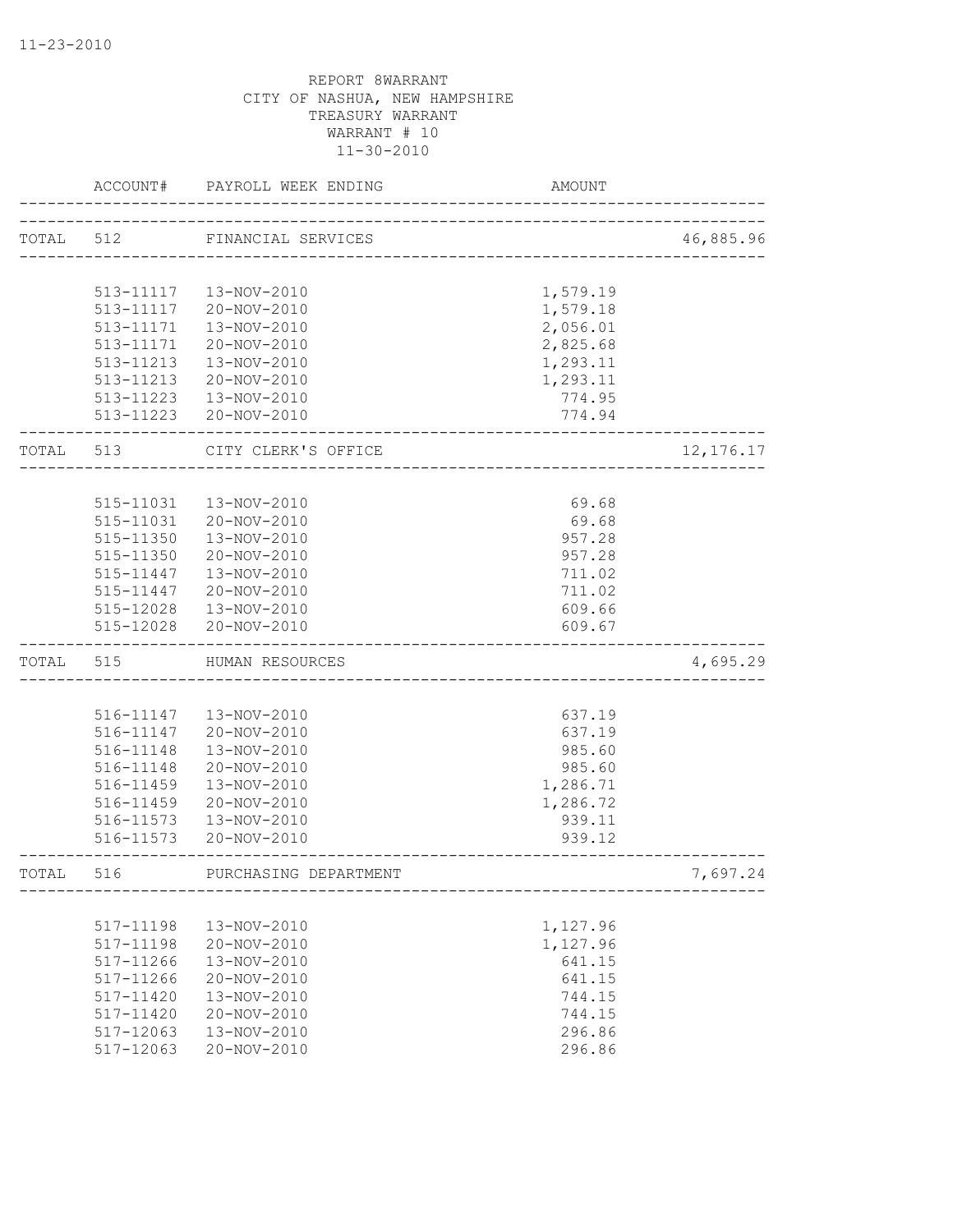|                          | ACCOUNT# PAYROLL WEEK ENDING          | AMOUNT                               |           |
|--------------------------|---------------------------------------|--------------------------------------|-----------|
|                          | 517-13020  13-NOV-2010                | 306.97                               |           |
| ------------------       | 517-13020 20-NOV-2010                 | 89.06                                |           |
|                          | TOTAL 517 BUILDING MAINT - CITY ADMIN |                                      | 6,016.27  |
|                          |                                       |                                      |           |
|                          | 519-11014  13-NOV-2010                | 1,122.76                             |           |
|                          | 519-11014 20-NOV-2010                 | 1,122.77                             |           |
| 519-11016                | 13-NOV-2010                           | 985.60                               |           |
| 519-11016                | 20-NOV-2010                           | 985.60                               |           |
| 519-11017                | 13-NOV-2010                           | 824.00                               |           |
|                          | 519-11017  20-NOV-2010                | 824.00                               |           |
|                          | 519-11115  13-NOV-2010                | 1,986.69                             |           |
|                          | 519-11115 20-NOV-2010                 | 1,986.69                             |           |
| 519-11146                | 13-NOV-2010                           | 858.42                               |           |
| 519-11146                | 20-NOV-2010                           | 858.42                               |           |
| 519-11153                | 13-NOV-2010                           | 620.55                               |           |
| 519-11153                | 20-NOV-2010                           | 620.55                               |           |
| 519-11154                | 13-NOV-2010                           | 652.11                               |           |
| 519-11154                | 20-NOV-2010                           | 652.12                               |           |
| 519-11205                | 13-NOV-2010                           | 815.21                               |           |
|                          | 519-11205 20-NOV-2010                 | 815.21                               |           |
|                          | 519-18006 20-NOV-2010                 | 375.00                               |           |
| TOTAL 519 ASSESSORS      |                                       |                                      | 16,105.70 |
|                          |                                       |                                      |           |
|                          | 520-12077  13-NOV-2010                | 275.65                               |           |
| ------------------------ | 520-12077 20-NOV-2010                 | 275.65<br>__________________________ |           |
|                          | TOTAL 520 HUNT BUILDING               |                                      | 551.30    |
|                          |                                       |                                      |           |
|                          | 522-11127  13-NOV-2010                | 1,709.64                             |           |
|                          | 522-11127 20-NOV-2010                 | 1,709.64                             |           |
|                          | 522-11128  13-NOV-2010                | 1,152.83                             |           |
| 522-11128                | 20-NOV-2010                           | 1,152.83                             |           |
|                          | 522-11286  13-NOV-2010                | 608.85                               |           |
| 522-11286                | 20-NOV-2010                           | 608.85                               |           |
| $522 - 11429$            | 13-NOV-2010                           | 1,819.34                             |           |
| 522-11429                | 20-NOV-2010                           | 1,819.33                             |           |
| 522-11641                | 13-NOV-2010                           | 1,409.39                             |           |
| 522-11641                | 20-NOV-2010                           | 1,409.39                             |           |
| 522-11652                | 13-NOV-2010                           | 1,489.36                             |           |
| $522 - 11652$            | 20-NOV-2010                           | 1,489.36                             |           |
| 522-11721                | 13-NOV-2010                           | 1,556.11                             |           |
| 522-11721                | 20-NOV-2010                           | 1,556.12                             |           |
| 522-11724                | 13-NOV-2010                           | 1,370.99                             |           |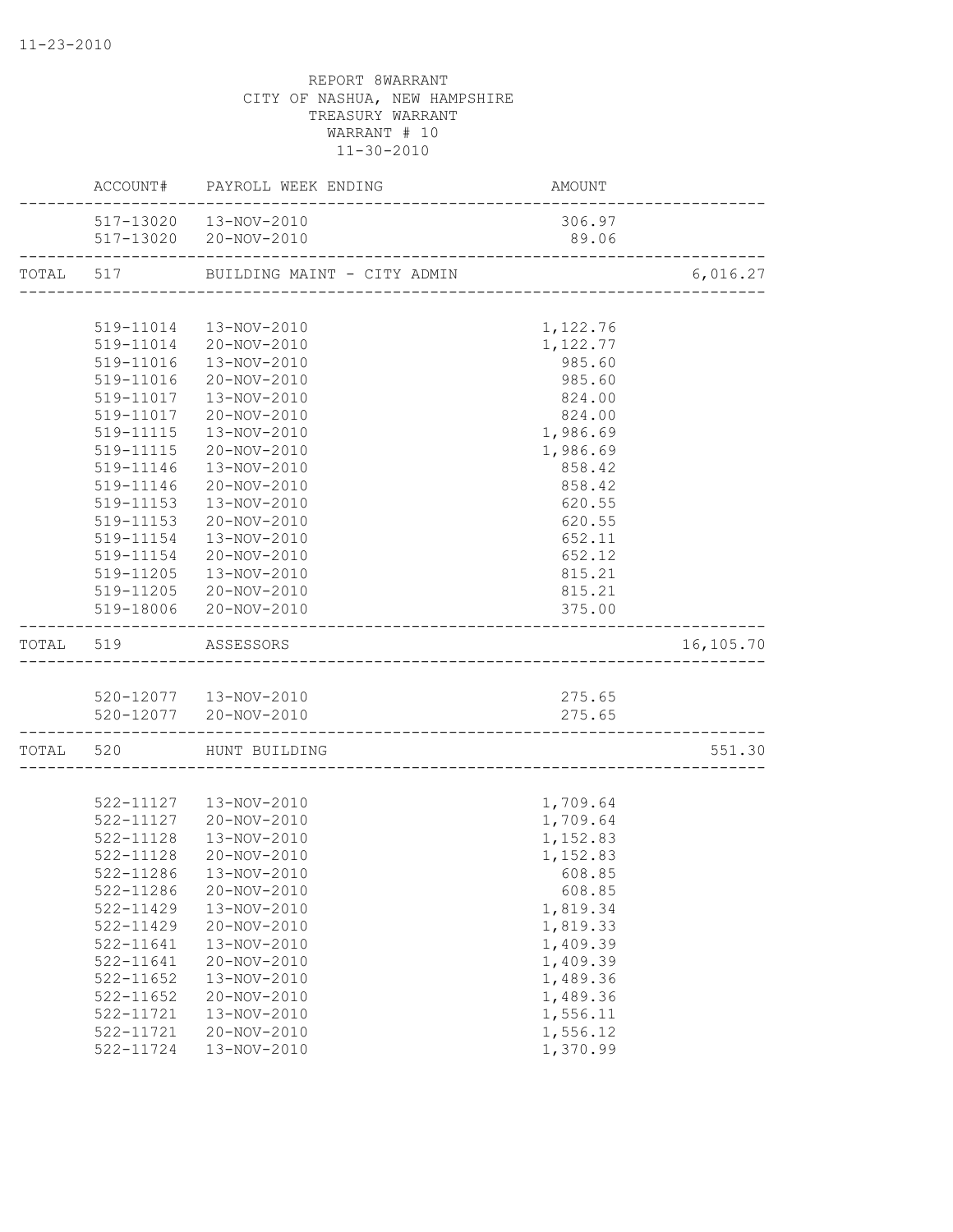|           | ACCOUNT#      | PAYROLL WEEK ENDING                 | AMOUNT                  |            |
|-----------|---------------|-------------------------------------|-------------------------|------------|
|           | 522-11724     | 20-NOV-2010                         | 1,370.98                |            |
|           | 522-11725     | 13-NOV-2010                         | 998.11                  |            |
|           | $522 - 11725$ | 20-NOV-2010                         | 998.12                  |            |
|           | 522-11729     | 13-NOV-2010                         | 2,231.10                |            |
|           | 522-11729     | 20-NOV-2010                         | 2,231.12                |            |
|           | 522-13004     | 13-NOV-2010                         | 39.31                   |            |
|           | 522-13004     | 20-NOV-2010                         | 19.66                   |            |
|           | 522-31050     | 20-NOV-2010                         | 177.00<br>_____________ |            |
| TOTAL 522 |               | INFORMATION TECHNOLOGY              | ____________            | 28, 927.43 |
|           |               |                                     |                         |            |
|           |               | 523-11332  13-NOV-2010              | 1,006.33                |            |
|           |               | 523-11332 20-NOV-2010               | 1,006.33                |            |
| TOTAL 523 |               | GIS<br>____________________________ |                         | 2,012.66   |
|           |               |                                     |                         |            |
|           | 531-11065     | 13-NOV-2010                         | 1,143.31                |            |
|           | 531-11065     | 20-NOV-2010                         | 1,143.31                |            |
|           | 531-11085     | 13-NOV-2010                         | 922.04                  |            |
|           | 531-11085     | 20-NOV-2010                         | 922.04                  |            |
|           | 531-11114     | 13-NOV-2010                         | 2,355.27                |            |
|           | 531-11114     | 20-NOV-2010                         | 2,355.27                |            |
|           | 531-11129     | 13-NOV-2010                         | 1,998.79                |            |
|           | 531-11129     | 20-NOV-2010                         | 1,998.79                |            |
|           | 531-11164     | 13-NOV-2010                         | 1,178.65                |            |
|           | 531-11164     | 20-NOV-2010                         | 1,178.65                |            |
|           | 531-11166     | 13-NOV-2010                         | 2,603.53                |            |
|           | 531-11166     | 20-NOV-2010                         | 2,603.53                |            |
|           | 531-11170     | 13-NOV-2010                         | 1,526.03                |            |
|           | 531-11170     | 20-NOV-2010                         | 1,526.04                |            |
|           | 531-11201     | 13-NOV-2010                         | 682.41                  |            |
|           | 531-11201     | 20-NOV-2010                         | 682.41                  |            |
|           | 531-11203     | 13-NOV-2010                         | 1,349.54                |            |
|           | 531-11203     | 20-NOV-2010                         | 1,349.54                |            |
|           | 531-11226     | 13-NOV-2010                         | 776.25                  |            |
|           | 531-11226     | 20-NOV-2010                         | 776.25                  |            |
|           | 531-11242     | 13-NOV-2010                         | 1,158.79                |            |
|           | 531-11242     | 20-NOV-2010                         | 1,158.79                |            |
|           | 531-11245     | 13-NOV-2010                         | 643.00                  |            |
|           | 531-11245     | 20-NOV-2010                         | 643.00                  |            |
|           | 531-11257     | 13-NOV-2010                         | 4,336.25                |            |
|           | 531-11257     | 20-NOV-2010                         | 3,490.10                |            |
|           | 531-11287     | 13-NOV-2010                         | 846.15                  |            |
|           | 531-11287     | 20-NOV-2010                         | 846.15                  |            |
|           | 531-11398     | 13-NOV-2010                         | 646.25                  |            |
|           | 531-11398     | 20-NOV-2010                         | 646.25                  |            |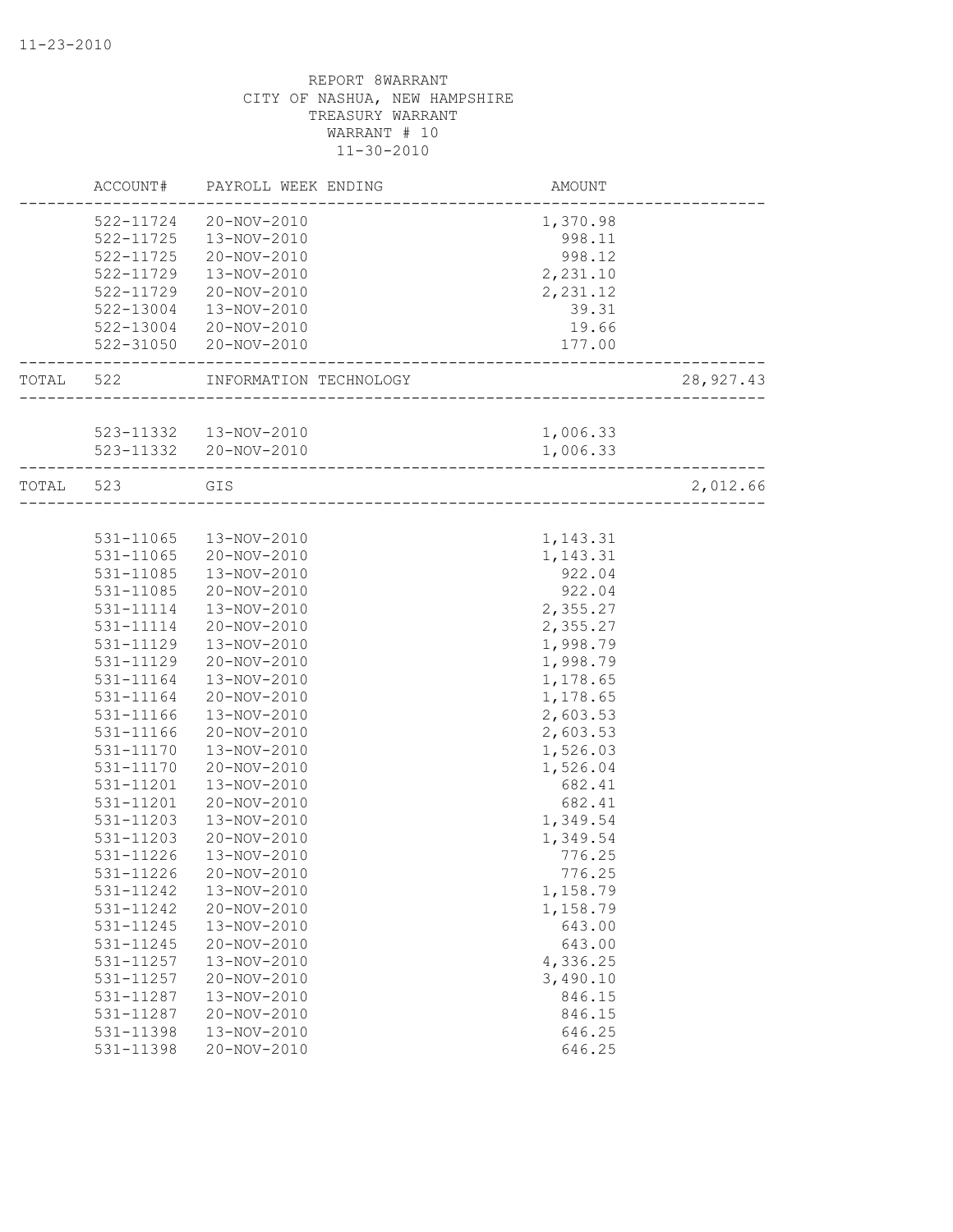| ACCOUNT#  | PAYROLL WEEK ENDING | AMOUNT      |  |
|-----------|---------------------|-------------|--|
| 531-11477 | 13-NOV-2010         | 796.06      |  |
| 531-11477 | 20-NOV-2010         | 648.93      |  |
| 531-11487 | 13-NOV-2010         | 1,400.35    |  |
| 531-11487 | 20-NOV-2010         | 1,400.35    |  |
| 531-11495 | 13-NOV-2010         | 1,037.26    |  |
| 531-11495 | 20-NOV-2010         | 1,037.26    |  |
| 531-11498 | 13-NOV-2010         | 878.18      |  |
| 531-11498 | 20-NOV-2010         | 878.18      |  |
| 531-11516 | 13-NOV-2010         | 884.56      |  |
| 531-11516 | 20-NOV-2010         | 884.58      |  |
| 531-11534 | 13-NOV-2010         | 1,496.61    |  |
| 531-11534 | 20-NOV-2010         | 1,496.62    |  |
| 531-11535 | 13-NOV-2010         | 13,763.23   |  |
| 531-11535 | 20-NOV-2010         | 13,380.91   |  |
| 531-11537 | 13-NOV-2010         | 14,485.35   |  |
| 531-11537 | 20-NOV-2010         | 14,485.35   |  |
| 531-11538 | 13-NOV-2010         | 922.04      |  |
| 531-11538 | 20-NOV-2010         | 922.04      |  |
| 531-11539 | 13-NOV-2010         | 1,579.19    |  |
| 531-11539 | 20-NOV-2010         | 1,579.18    |  |
| 531-11544 | 13-NOV-2010         | 4,695.47    |  |
| 531-11544 | 20-NOV-2010         | 4,268.61    |  |
| 531-11549 | 13-NOV-2010         | 7,328.04    |  |
| 531-11549 | 20-NOV-2010         | 7,328.04    |  |
| 531-11550 | 13-NOV-2010         | 957.35      |  |
| 531-11550 | 20-NOV-2010         | 574.40      |  |
| 531-11552 | 13-NOV-2010         | 10,362.00   |  |
| 531-11552 | 20-NOV-2010         | 11,350.89   |  |
| 531-11555 | 13-NOV-2010         | 41,940.01   |  |
| 531-11555 | 20-NOV-2010         | 41,940.01   |  |
| 531-11558 | 13-NOV-2010         | 74,702.27   |  |
| 531-11558 | 20-NOV-2010         | 74,768.93   |  |
| 531-11561 | 13-NOV-2010         | 11,756.55   |  |
| 531-11561 | 20-NOV-2010         | 11,756.55   |  |
| 531-11567 | 13-NOV-2010         | 34, 187. 13 |  |
| 531-11567 | 20-NOV-2010         | 34, 187. 12 |  |
| 531-11569 | 13-NOV-2010         | 1,214.02    |  |
| 531-11569 | 20-NOV-2010         | 1,214.02    |  |
| 531-11618 | 13-NOV-2010         | 2,713.46    |  |
| 531-11618 | 20-NOV-2010         | 2,713.46    |  |
| 531-11622 | 13-NOV-2010         | 3,081.19    |  |
| 531-11622 | 20-NOV-2010         | 3,081.17    |  |
| 531-11634 | 13-NOV-2010         | 789.98      |  |
| 531-11634 | 20-NOV-2010         | 720.10      |  |
| 531-11636 | 13-NOV-2010         | 1,116.34    |  |
| 531-11636 | 20-NOV-2010         | 990.91      |  |
| 531-11664 | 13-NOV-2010         | 1,171.17    |  |
| 531-11664 | 20-NOV-2010         | 1,171.16    |  |
|           |                     |             |  |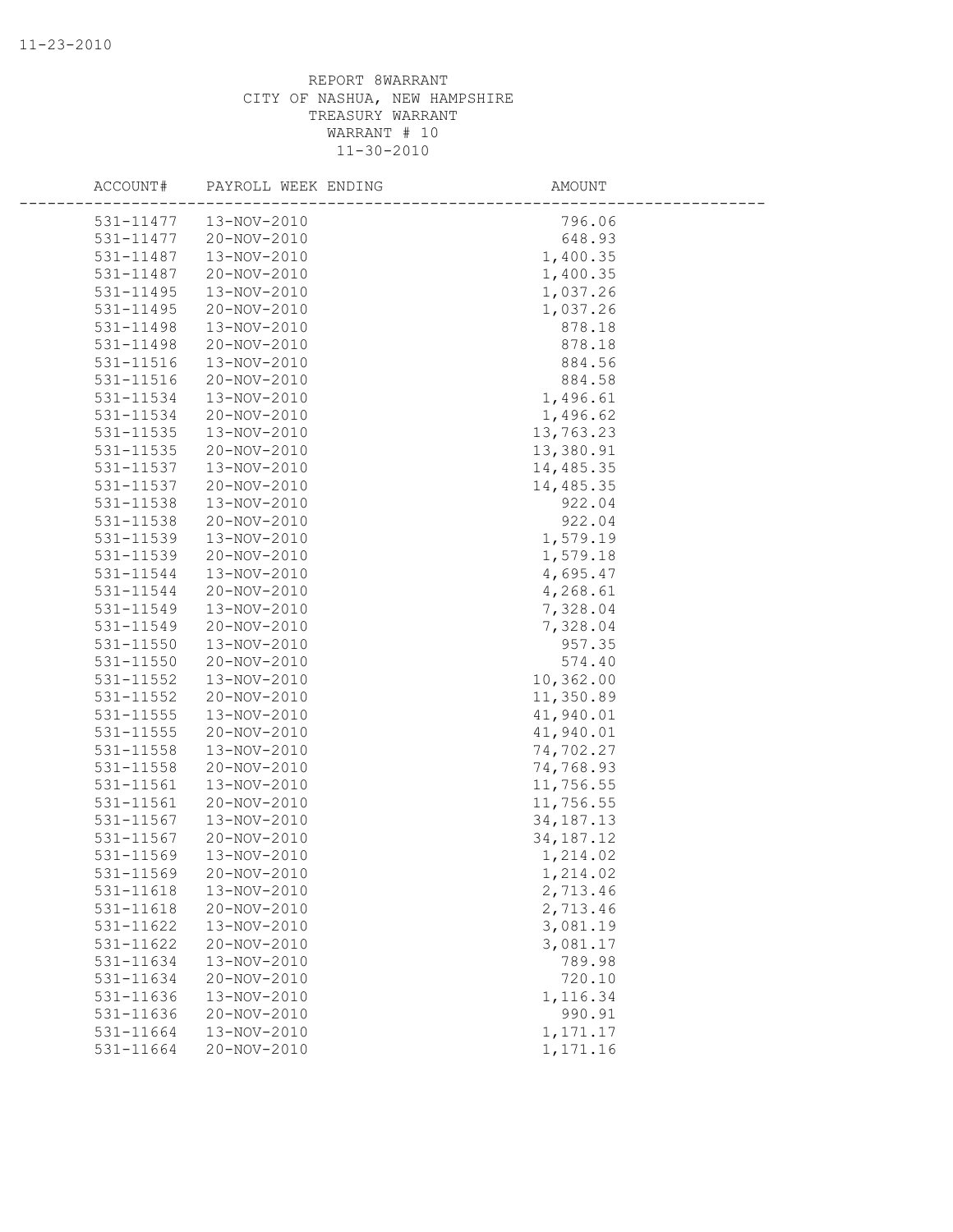|       | ACCOUNT#               | PAYROLL WEEK ENDING        | AMOUNT                |
|-------|------------------------|----------------------------|-----------------------|
|       | 531-11665              | 13-NOV-2010                | 809.40                |
|       | 531-11665              | 20-NOV-2010                | 809.40                |
|       | 531-11719              | 13-NOV-2010                | 949.25                |
|       | 531-11719              | 20-NOV-2010                | 949.27                |
|       | 531-11722              | 13-NOV-2010                | 611.85                |
|       | 531-11722              | 20-NOV-2010                | 611.85                |
|       | 531-11732              | 13-NOV-2010                | 6,529.19              |
|       | 531-11732              | 20-NOV-2010                | 6,034.25              |
|       | 531-12020              | 13-NOV-2010                | 984.98                |
|       | 531-12020              | 20-NOV-2010                | 984.98                |
|       | 531-12042              | 13-NOV-2010                | 2,485.88              |
|       | 531-12042              | 20-NOV-2010                | 732.19                |
|       | 531-12066              | 13-NOV-2010                | 708.06                |
|       | 531-12066              | 20-NOV-2010                | 708.06                |
|       | 531-12068              | 13-NOV-2010                | 771.36                |
|       | 531-12068              | 20-NOV-2010                | 771.36                |
|       | 531-12071              | 13-NOV-2010                | 266.52                |
|       | 531-12071              | 20-NOV-2010                | 266.52                |
|       | 531-12119              | 13-NOV-2010                | 1,158.52              |
|       | 531-12119              | 20-NOV-2010                | 1,158.52              |
|       | 531-13004              | 13-NOV-2010                | 3,262.40              |
|       | 531-13004              | 20-NOV-2010                | 2,633.33              |
|       | 531-13038              | 13-NOV-2010                | 1,087.29              |
|       | 531-13040              | 13-NOV-2010                | 2,209.69              |
|       | 531-13040              | 20-NOV-2010                | 5,295.10              |
|       | 531-13044              | 13-NOV-2010                | 5,258.51              |
|       | 531-13044              | 20-NOV-2010                | 1,057.83              |
|       | 531-13047              | 13-NOV-2010                | 17,740.47             |
|       | 531-13047              | 20-NOV-2010                | 1,733.94              |
|       | 531-13048              | 13-NOV-2010                | 5,065.05              |
|       | 531-13048              | 20-NOV-2010<br>13-NOV-2010 | 3,467.01              |
|       | 531-15002<br>531-17006 | 20-NOV-2010                | 46,166.96<br>2,350.00 |
|       |                        |                            |                       |
| TOTAL | 531                    | POLICE DEPARTMENT          | 635, 151.95           |
|       |                        |                            |                       |
|       |                        | 532-11024  13-NOV-2010     | 2,120.48              |
|       | 532-11024              | 20-NOV-2010                | 2,120.49              |
|       | 532-11036              | 13-NOV-2010                | 1,929.25              |
|       | 532-11036              | 20-NOV-2010                | 1,929.25              |
|       | 532-11063              | 13-NOV-2010                | 1,356.86              |
|       | 532-11063              | 20-NOV-2010                | 1,356.86              |
|       | 532-11066              | 13-NOV-2010                | 1,330.14              |
|       | 532-11066              | 20-NOV-2010                | 1,330.14              |
|       | 532-11069              | 13-NOV-2010                | 2,713.88              |
|       | 532-11069              | 20-NOV-2010                | 2,713.88              |
|       | 532-11111              | 13-NOV-2010                | 2,229.62              |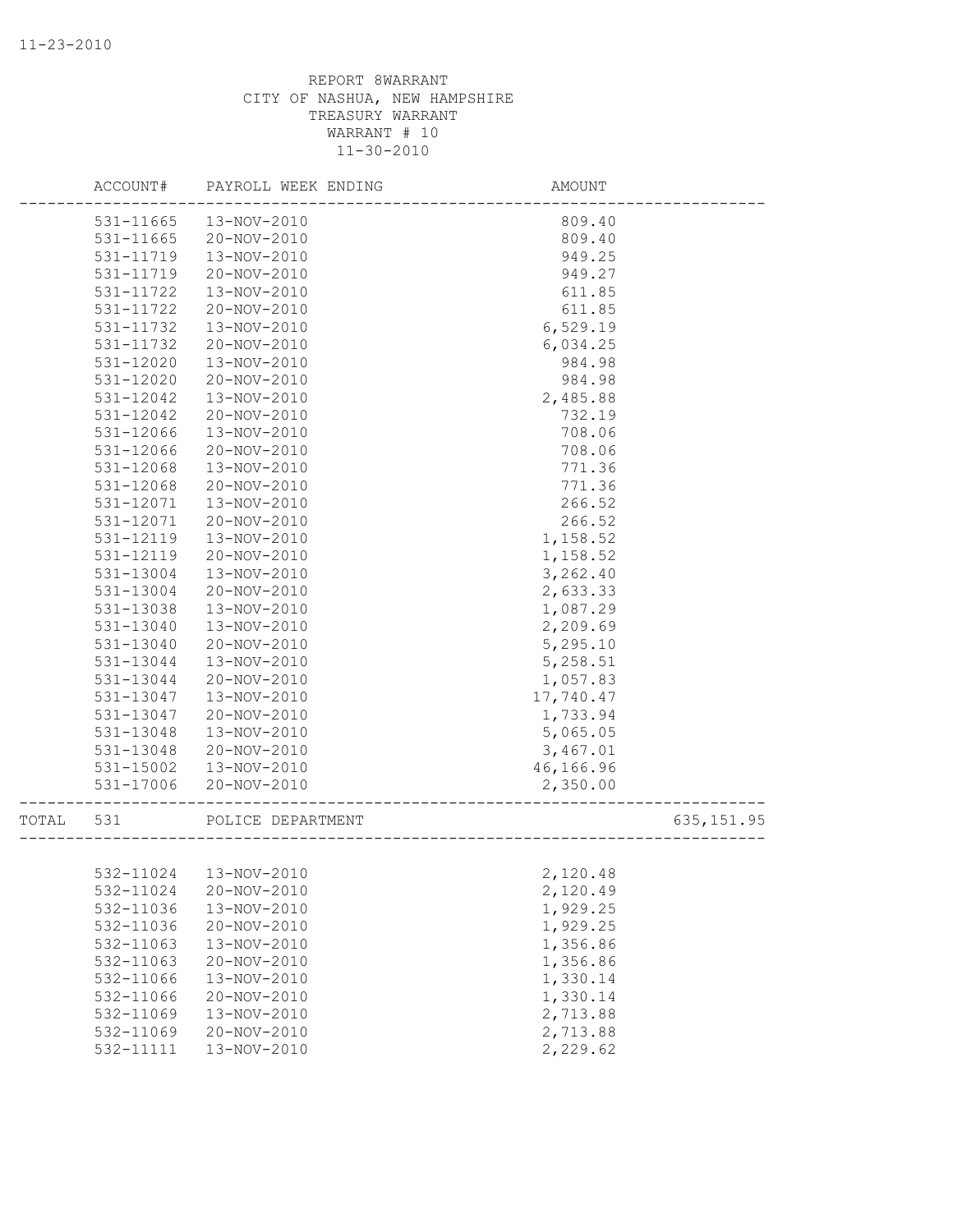| ACCOUNT#  | PAYROLL WEEK ENDING | AMOUNT     |  |
|-----------|---------------------|------------|--|
| 532-11111 | 20-NOV-2010         | 2,229.62   |  |
| 532-11207 | 13-NOV-2010         | 6,838.59   |  |
| 532-11207 | 20-NOV-2010         | 6,838.59   |  |
| 532-11281 | 13-NOV-2010         | 1,005.79   |  |
| 532-11281 | 20-NOV-2010         | 1,005.79   |  |
| 532-11285 | 13-NOV-2010         | 8,222.77   |  |
| 532-11285 | 20-NOV-2010         | 8,222.77   |  |
| 532-11291 | 13-NOV-2010         | 6,635.36   |  |
| 532-11291 | 20-NOV-2010         | 6, 259.06  |  |
| 532-11298 | 13-NOV-2010         | 964.20     |  |
| 532-11298 | 20-NOV-2010         | 1,077.63   |  |
| 532-11300 | 13-NOV-2010         | 36,829.83  |  |
| 532-11300 | 20-NOV-2010         | 36,829.83  |  |
| 532-11303 | 13-NOV-2010         | 1,203.00   |  |
| 532-11303 | 20-NOV-2010         | 1,203.00   |  |
| 532-11305 | 13-NOV-2010         | 4,788.14   |  |
| 532-11305 | 20-NOV-2010         | 4,788.14   |  |
| 532-11309 | 13-NOV-2010         | 108,426.61 |  |
| 532-11309 | 20-NOV-2010         | 108,055.79 |  |
| 532-11660 | 13-NOV-2010         | 1,528.56   |  |
| 532-11660 | 20-NOV-2010         | 1,528.54   |  |
| 532-11663 | 13-NOV-2010         | 1,498.40   |  |
| 532-11663 | 20-NOV-2010         | 1,498.40   |  |
| 532-11666 | 13-NOV-2010         | 1,498.40   |  |
| 532-11666 | 20-NOV-2010         | 1,498.40   |  |
| 532-11669 | 13-NOV-2010         | 1,513.38   |  |
| 532-11669 | 20-NOV-2010         | 1,513.38   |  |
| 532-12070 | 13-NOV-2010         | 15, 373.92 |  |
| 532-12070 | 20-NOV-2010         | 16,300.50  |  |
| 532-13003 | 13-NOV-2010         | 997.01     |  |
| 532-13003 | 20-NOV-2010         | 460.56     |  |
| 532-13004 | 13-NOV-2010         | 969.52     |  |
| 532-13004 | 20-NOV-2010         | 664.41     |  |
| 532-13018 | 13-NOV-2010         | 2,000.58   |  |
| 532-13018 | 20-NOV-2010         | 2,581.43   |  |
| 532-13024 | 20-NOV-2010         | 117.35     |  |
| 532-13050 | 13-NOV-2010         | 5,065.06   |  |
| 532-13050 | 20-NOV-2010         | 5,678.41   |  |
| 532-15002 | 13-NOV-2010         | 47,688.91  |  |
| 532-17020 | 20-NOV-2010         | 148,765.95 |  |
| 532-19231 | 13-NOV-2010         | 1,359.67   |  |
| 532-19231 | 20-NOV-2010         | 1,359.67   |  |
| 532-19232 | 13-NOV-2010         | 2,008.67   |  |
| 532-19232 | 20-NOV-2010         | 2,008.67   |  |
| 532-19233 | 13-NOV-2010         | 2,956.65   |  |
| 532-19233 | 20-NOV-2010         | 2,956.77   |  |
| 532-19234 | 13-NOV-2010         | 1,873.73   |  |
| 532-19234 | 20-NOV-2010         | 1,886.09   |  |
|           |                     |            |  |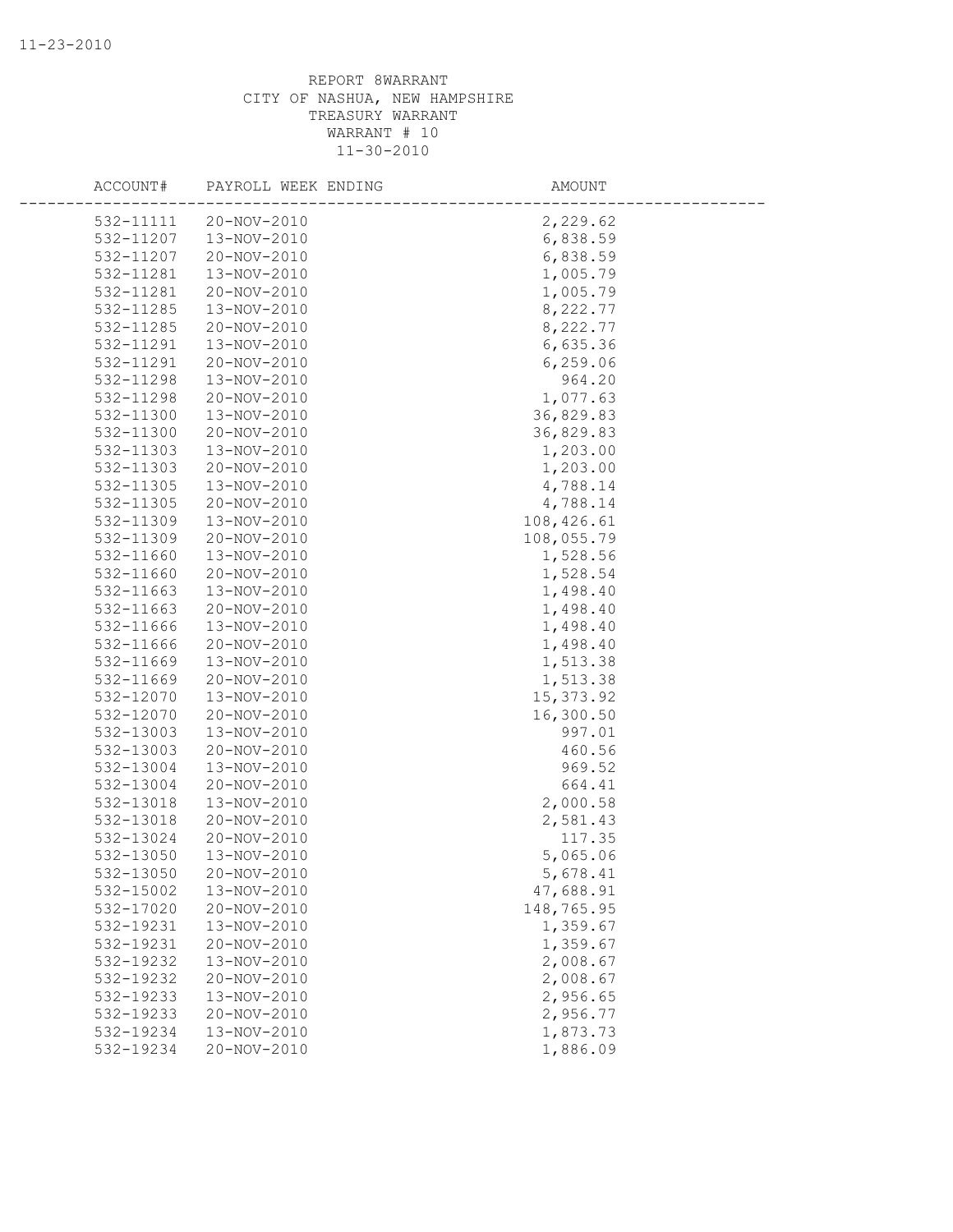|       | ACCOUNT#  | PAYROLL WEEK ENDING                             | <b>AMOUNT</b>                         |            |
|-------|-----------|-------------------------------------------------|---------------------------------------|------------|
|       |           | 532-31050 20-NOV-2010                           | 17.00                                 |            |
| TOTAL | 532       | FIRE DEPARTMENT                                 | _____________________________________ | 647,723.35 |
|       |           |                                                 |                                       |            |
|       |           | 533-19233 20-NOV-2010                           | 12.24                                 |            |
| TOTAL | 533       |                                                 |                                       | 12.24      |
|       |           |                                                 |                                       |            |
|       |           | 535-11980  13-NOV-2010<br>535-11980 20-NOV-2010 | 96.15<br>96.15                        |            |
|       |           | 535-31050 20-NOV-2010                           | 80.00                                 |            |
|       | TOTAL 535 | EMERGENCY MANAGEMENT                            |                                       | 272.30     |
|       |           |                                                 |                                       |            |
|       | 536-11200 | 13-NOV-2010                                     | 1,449.60                              |            |
|       | 536-11200 | 20-NOV-2010                                     | 1,449.60                              |            |
|       | 536-12137 | 13-NOV-2010                                     | 1,230.12                              |            |
|       |           | 536-12137 20-NOV-2010                           | 1,230.12                              |            |
|       |           | 536-31050 20-NOV-2010                           | 80.00                                 |            |
| TOTAL | 536       | CITYWIDE COMMUNICATIONS                         |                                       | 5,439.44   |
|       |           |                                                 |                                       |            |
|       | 541-11024 | 13-NOV-2010                                     | 263.04                                |            |
|       | 541-11024 | 20-NOV-2010                                     | 263.04                                |            |
|       | 541-11104 | 13-NOV-2010                                     | 1,044.25                              |            |
|       | 541-11104 | 20-NOV-2010                                     | 1,044.26                              |            |
|       | 541-11240 | 13-NOV-2010                                     | 1,503.01                              |            |
|       | 541-11240 | 20-NOV-2010                                     | 1,503.01                              |            |
|       | 541-11346 | 13-NOV-2010                                     | 435.31                                |            |
|       | 541-11346 | 20-NOV-2010                                     | 435.31                                |            |
|       | 541-31050 | 20-NOV-2010                                     | 80.00                                 |            |
| TOTAL | 541       | COMMUNITY SERVICES DIVISION<br>--------         |                                       | 6,571.23   |
|       |           |                                                 |                                       |            |
|       | 542-11024 | 13-NOV-2010                                     | 657.60                                |            |
|       | 542-11024 | 20-NOV-2010                                     | 657.59                                |            |
|       | 542-11426 | 13-NOV-2010                                     | 1,404.69                              |            |
|       | 542-11426 | 20-NOV-2010                                     | 1,404.69                              |            |
|       | 542-11584 | 13-NOV-2010                                     | 3,787.06                              |            |
|       | 542-11584 | 20-NOV-2010                                     | 3,787.06                              |            |
|       | 542-12109 | 13-NOV-2010                                     | 68.00                                 |            |
|       | 542-12109 | 20-NOV-2010                                     | 136.00                                |            |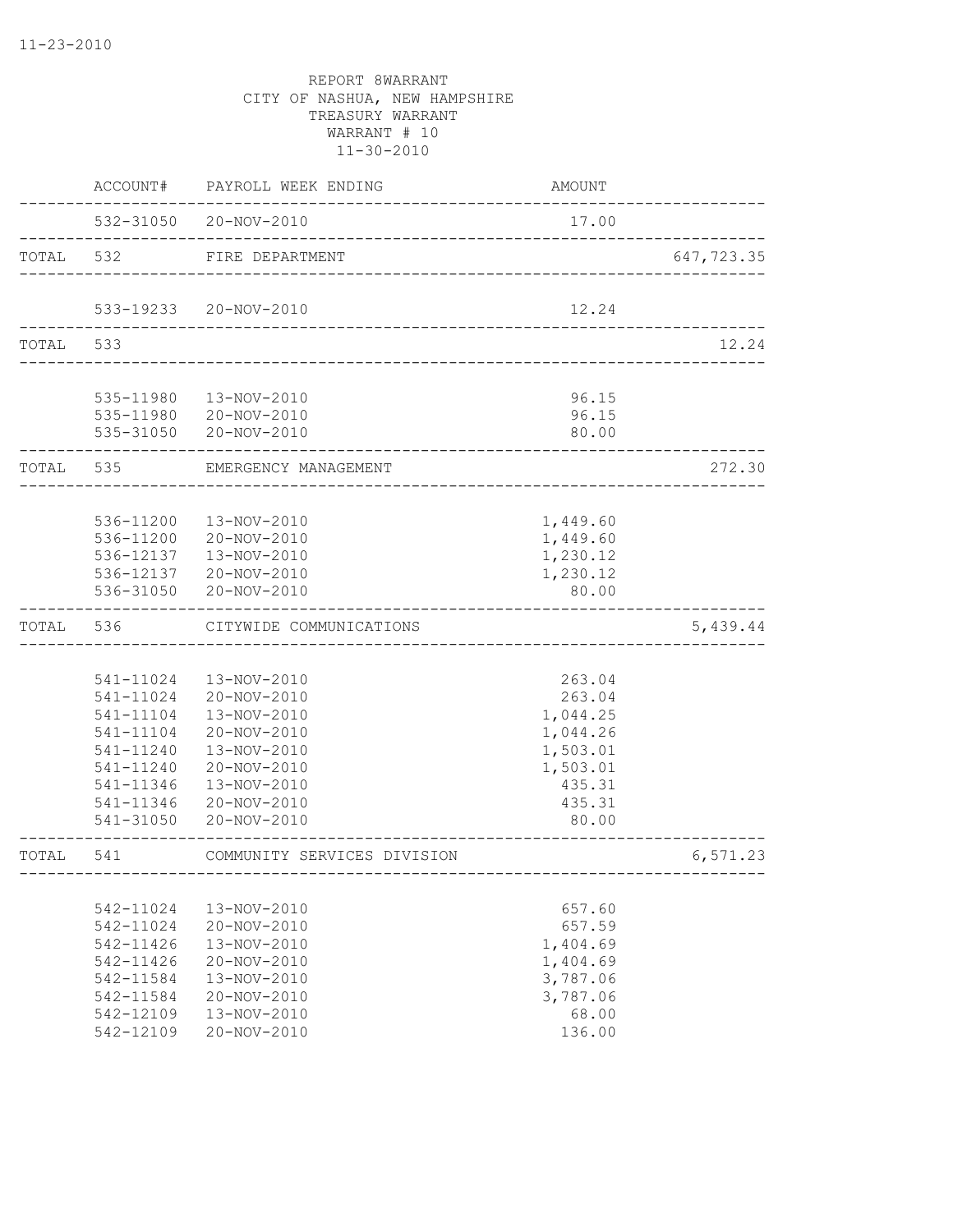|           | ACCOUNT#               | PAYROLL WEEK ENDING           | AMOUNT                |           |
|-----------|------------------------|-------------------------------|-----------------------|-----------|
| TOTAL 542 |                        | COMMUNITY HEALTH              |                       | 11,902.69 |
|           |                        | ----------------------------- |                       |           |
|           | 543-11380              | 13-NOV-2010                   | 988.21                |           |
|           | 543-11380              | 20-NOV-2010                   |                       |           |
|           |                        |                               | 988.21                |           |
|           | 543-11438<br>543-11438 | 13-NOV-2010                   | 1,324.89              |           |
|           |                        | 20-NOV-2010                   | 1,324.88              |           |
|           | 543-11602              | 13-NOV-2010                   | 909.84                |           |
|           | 543-11602              | 20-NOV-2010                   | 909.84                |           |
|           | 543-11604              | 13-NOV-2010                   | 1,573.62              |           |
|           | 543-11604              | 20-NOV-2010                   | 1,573.64              |           |
|           | 543-11605              | 13-NOV-2010                   | 985.14                |           |
|           | 543-11605              | 20-NOV-2010                   | 985.14                |           |
|           |                        | 543-31050 20-NOV-2010         | 114.00<br>___________ |           |
| TOTAL     | 543                    | ENVIRONMENTAL HEALTH DEPT.    |                       | 11,677.41 |
|           |                        |                               |                       |           |
|           | 544-11008              | 13-NOV-2010                   | 766.45                |           |
|           | 544-11008              | 20-NOV-2010                   | 766.46                |           |
|           | 544-11099              | 13-NOV-2010                   | 2,161.16              |           |
|           | 544-11099              | 20-NOV-2010                   | 2,161.15              |           |
|           | 544-11112              | 13-NOV-2010                   | 877.26                |           |
|           | 544-11112              | 20-NOV-2010                   | 877.27                |           |
|           | 544-11367              | 13-NOV-2010                   | 858.44                |           |
|           | 544-11367              | 20-NOV-2010                   | 858.44                |           |
|           | 544-11777              | 13-NOV-2010                   | 1,328.18              |           |
|           | 544-11777              | 20-NOV-2010                   | 1,328.18              |           |
|           | 544-12101              | 13-NOV-2010                   | 441.56                |           |
|           |                        | 544-12101 20-NOV-2010         | 441.56                |           |
|           |                        |                               |                       |           |
|           |                        | 544-31050 20-NOV-2010         | 80.00                 |           |
| TOTAL     | 544                    | WELFARE ADMINISTRATION        |                       | 12,946.11 |
|           |                        |                               |                       |           |
|           |                        | 551-11024  13-NOV-2010        | 639.71                |           |
|           |                        | 551-11024 20-NOV-2010         | 639.71                |           |
|           | 551-11028              | 13-NOV-2010                   | 557.82                |           |
|           | 551-11028              | 20-NOV-2010                   | 557.82                |           |
|           | $551 - 11057$          | 13-NOV-2010                   | 920.69                |           |
|           | $551 - 11057$          | 20-NOV-2010                   | 920.69                |           |
|           | 551-11094              | 13-NOV-2010                   | 313.79                |           |
|           | 551-11094              | 20-NOV-2010                   | 313.79                |           |
|           | 551-11097              | 13-NOV-2010                   | 1,101.98              |           |
|           | 551-11097              | 20-NOV-2010                   | 1,101.98              |           |
|           | 551-11211              | 13-NOV-2010                   | 632.11                |           |
|           | 551-11211              | 20-NOV-2010                   | 632.11                |           |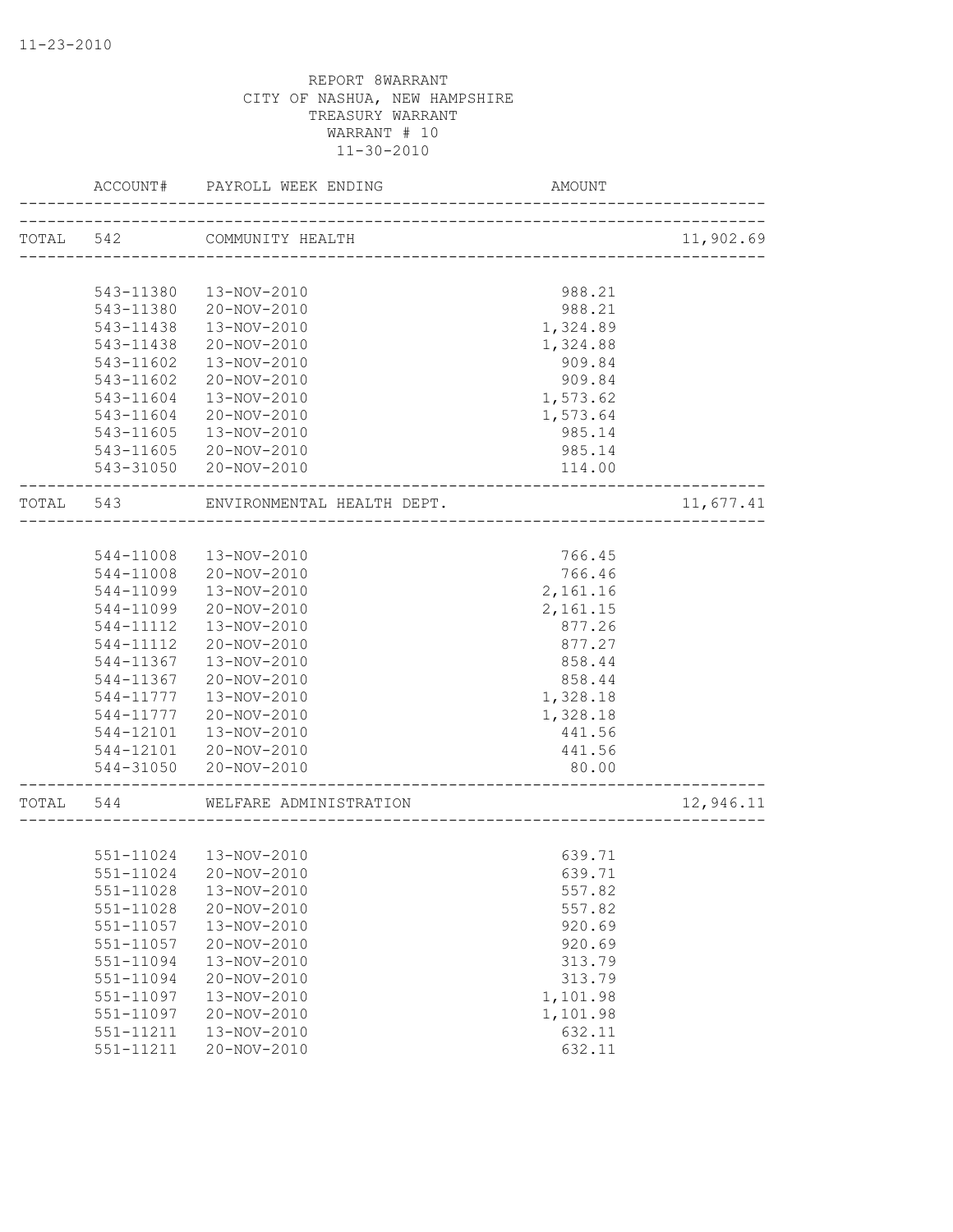|           | ACCOUNT#      | PAYROLL WEEK ENDING            | AMOUNT   |           |
|-----------|---------------|--------------------------------|----------|-----------|
|           | 551-11249     | 13-NOV-2010                    | 1,320.00 |           |
|           | 551-11249     | 20-NOV-2010                    | 1,320.00 |           |
|           | 551-11268     | 13-NOV-2010                    | 650.13   |           |
|           | 551-11268     | 20-NOV-2010                    | 650.13   |           |
|           | 551-11273     | 13-NOV-2010                    | 1,735.80 |           |
|           | 551-11273     | 20-NOV-2010                    | 1,735.80 |           |
|           | 551-11435     | 13-NOV-2010                    | 936.74   |           |
|           | $551 - 11435$ | 20-NOV-2010                    | 936.74   |           |
|           | 551-11462     | 13-NOV-2010                    | 1,059.21 |           |
|           | $551 - 11462$ | 20-NOV-2010                    | 1,059.21 |           |
|           | 551-11638     | 13-NOV-2010                    | 1,212.06 |           |
|           | 551-11638     | 20-NOV-2010                    | 1,212.06 |           |
|           | 551-13004     | 13-NOV-2010                    | 401.86   |           |
|           | 551-13004     | 20-NOV-2010                    | 32.15    |           |
|           | 551-91010     | 20-NOV-2010                    | 1,390.00 |           |
| TOTAL 551 |               | PUBLIC WORKS DIV & ENGINEERING |          | 23,984.09 |
|           |               |                                |          |           |
|           | 552-11024     | 13-NOV-2010                    | 706.26   |           |
|           | 552-11024     | 20-NOV-2010                    | 706.26   |           |
|           | 552-11077     | 13-NOV-2010                    | 1,331.46 |           |
|           | 552-11077     | 20-NOV-2010                    | 1,331.47 |           |
|           | 552-11087     | 13-NOV-2010                    | 840.40   |           |
|           | 552-11087     | 20-NOV-2010                    | 840.40   |           |
|           | 552-11143     | 13-NOV-2010                    | 878.00   |           |
|           | 552-11143     | 20-NOV-2010                    | 878.00   |           |
|           | 552-11324     | 13-NOV-2010                    | 4,236.84 |           |
|           | 552-11324     | 20-NOV-2010                    | 5,296.05 |           |
|           | 552-11339     | 13-NOV-2010                    | 2,410.24 |           |
|           | 552-11339     | 20-NOV-2010                    | 2,259.60 |           |
|           | 552-11342     | 13-NOV-2010                    | 790.80   |           |
|           | 552-11342     | 20-NOV-2010                    | 790.80   |           |
|           | 552-11343     | 13-NOV-2010                    | 2,665.20 |           |
|           | 552-11343     | 20-NOV-2010                    | 1,776.80 |           |
|           | 552-11407     | 13-NOV-2010                    | 4,011.04 |           |
|           | 552-11407     | 20-NOV-2010                    | 3,828.72 |           |
|           | 552-11492     | 13-NOV-2010                    | 836.40   |           |
|           | 552-11492     | 20-NOV-2010                    | 836.40   |           |
|           | 552-11562     | 13-NOV-2010                    | 420.53   |           |
|           | 552-11562     | 20-NOV-2010                    | 420.52   |           |
|           | 552-11580     | 13-NOV-2010                    | 1,014.70 |           |
|           | 552-11580     | 20-NOV-2010                    | 1,014.70 |           |
|           | 552-11595     | 13-NOV-2010                    | 3,281.76 |           |
|           | 552-11595     | 20-NOV-2010                    | 1,640.88 |           |
|           | 552-11672     | 13-NOV-2010                    | 1,489.36 |           |
|           | 552-11672     | 20-NOV-2010                    | 1,489.36 |           |
|           | 552-11750     | 13-NOV-2010                    | 806.80   |           |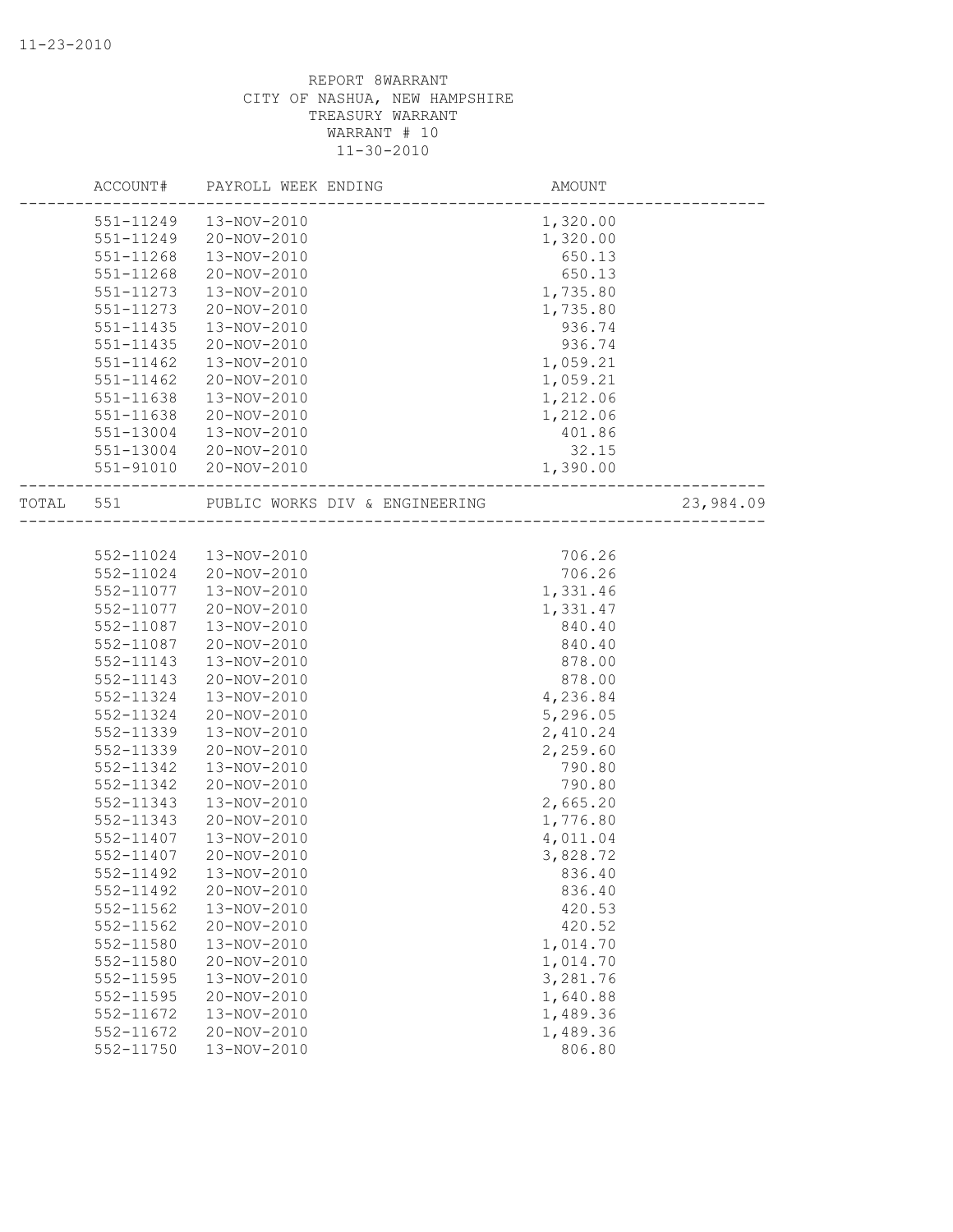| 552-11750<br>20-NOV-2010<br>810.00<br>552-13004<br>13-NOV-2010<br>2,180.09<br>552-13004<br>20-NOV-2010<br>933.13<br>552-13067<br>13-NOV-2010<br>2,751.09<br>552-13067<br>20-NOV-2010<br>3,255.01<br>552-17002<br>500.00<br>20-NOV-2010<br>552-17008<br>20-NOV-2010<br>900.00<br>1,100.00<br>552-17010<br>13-NOV-2010<br>552-31050 20-NOV-2010<br>34.00<br>61,293.07<br>552<br>PARKS AND RECREATION<br>TOTAL<br>-----------------------<br>553-11024<br>13-NOV-2010<br>344.49<br>344.49<br>553-11024<br>20-NOV-2010<br>1,533.32<br>553-11078<br>13-NOV-2010<br>1,533.32<br>553-11078<br>20-NOV-2010<br>1,038.42<br>553-11098<br>13-NOV-2010<br>1,038.42<br>553-11098<br>20-NOV-2010<br>553-11169<br>13-NOV-2010<br>1,071.45<br>553-11169<br>20-NOV-2010<br>1,071.44<br>553-11192<br>13-NOV-2010<br>977.05<br>553-11192<br>20-NOV-2010<br>977.06<br>6,074.32<br>553-11279<br>13-NOV-2010<br>553-11279<br>6,039.68<br>20-NOV-2010<br>3,389.46<br>553-11327<br>13-NOV-2010<br>553-11327<br>20-NOV-2010<br>4,236.84<br>553-11375<br>13-NOV-2010<br>1,591.14<br>20-NOV-2010<br>1,591.14<br>553-11375<br>553-11465<br>3,345.60<br>13-NOV-2010<br>553-11465<br>20-NOV-2010<br>2,676.48<br>553-11474<br>13-NOV-2010<br>3,856.80<br>553-11474<br>20-NOV-2010<br>3,856.80<br>2,919.60<br>553-11475<br>13-NOV-2010<br>2,919.60<br>553-11475<br>20-NOV-2010<br>553-11630<br>13-NOV-2010<br>1,616.00<br>553-11630<br>20-NOV-2010<br>1,616.00<br>13-NOV-2010<br>901.13<br>553-11648<br>20-NOV-2010<br>860.56<br>553-11648<br>1,485.69<br>553-11678<br>13-NOV-2010<br>553-11678<br>20-NOV-2010<br>1,485.69<br>13,973.53<br>553-11759<br>13-NOV-2010<br>14,652.80<br>553-11759<br>20-NOV-2010<br>1,901.60<br>553-11771<br>13-NOV-2010<br>1,901.60<br>553-11771<br>20-NOV-2010<br>3,120.89<br>553-13004<br>13-NOV-2010<br>4,548.33<br>553-13004<br>20-NOV-2010 | ACCOUNT#  | PAYROLL WEEK ENDING | AMOUNT     |  |
|----------------------------------------------------------------------------------------------------------------------------------------------------------------------------------------------------------------------------------------------------------------------------------------------------------------------------------------------------------------------------------------------------------------------------------------------------------------------------------------------------------------------------------------------------------------------------------------------------------------------------------------------------------------------------------------------------------------------------------------------------------------------------------------------------------------------------------------------------------------------------------------------------------------------------------------------------------------------------------------------------------------------------------------------------------------------------------------------------------------------------------------------------------------------------------------------------------------------------------------------------------------------------------------------------------------------------------------------------------------------------------------------------------------------------------------------------------------------------------------------------------------------------------------------------------------------------------------------------------------------------------------------------------------------------------------------------------------------------------------------------------------------------------------------------------------------------------------------|-----------|---------------------|------------|--|
|                                                                                                                                                                                                                                                                                                                                                                                                                                                                                                                                                                                                                                                                                                                                                                                                                                                                                                                                                                                                                                                                                                                                                                                                                                                                                                                                                                                                                                                                                                                                                                                                                                                                                                                                                                                                                                              |           |                     |            |  |
|                                                                                                                                                                                                                                                                                                                                                                                                                                                                                                                                                                                                                                                                                                                                                                                                                                                                                                                                                                                                                                                                                                                                                                                                                                                                                                                                                                                                                                                                                                                                                                                                                                                                                                                                                                                                                                              |           |                     |            |  |
|                                                                                                                                                                                                                                                                                                                                                                                                                                                                                                                                                                                                                                                                                                                                                                                                                                                                                                                                                                                                                                                                                                                                                                                                                                                                                                                                                                                                                                                                                                                                                                                                                                                                                                                                                                                                                                              |           |                     |            |  |
|                                                                                                                                                                                                                                                                                                                                                                                                                                                                                                                                                                                                                                                                                                                                                                                                                                                                                                                                                                                                                                                                                                                                                                                                                                                                                                                                                                                                                                                                                                                                                                                                                                                                                                                                                                                                                                              |           |                     |            |  |
|                                                                                                                                                                                                                                                                                                                                                                                                                                                                                                                                                                                                                                                                                                                                                                                                                                                                                                                                                                                                                                                                                                                                                                                                                                                                                                                                                                                                                                                                                                                                                                                                                                                                                                                                                                                                                                              |           |                     |            |  |
|                                                                                                                                                                                                                                                                                                                                                                                                                                                                                                                                                                                                                                                                                                                                                                                                                                                                                                                                                                                                                                                                                                                                                                                                                                                                                                                                                                                                                                                                                                                                                                                                                                                                                                                                                                                                                                              |           |                     |            |  |
|                                                                                                                                                                                                                                                                                                                                                                                                                                                                                                                                                                                                                                                                                                                                                                                                                                                                                                                                                                                                                                                                                                                                                                                                                                                                                                                                                                                                                                                                                                                                                                                                                                                                                                                                                                                                                                              |           |                     |            |  |
|                                                                                                                                                                                                                                                                                                                                                                                                                                                                                                                                                                                                                                                                                                                                                                                                                                                                                                                                                                                                                                                                                                                                                                                                                                                                                                                                                                                                                                                                                                                                                                                                                                                                                                                                                                                                                                              |           |                     |            |  |
|                                                                                                                                                                                                                                                                                                                                                                                                                                                                                                                                                                                                                                                                                                                                                                                                                                                                                                                                                                                                                                                                                                                                                                                                                                                                                                                                                                                                                                                                                                                                                                                                                                                                                                                                                                                                                                              |           |                     |            |  |
|                                                                                                                                                                                                                                                                                                                                                                                                                                                                                                                                                                                                                                                                                                                                                                                                                                                                                                                                                                                                                                                                                                                                                                                                                                                                                                                                                                                                                                                                                                                                                                                                                                                                                                                                                                                                                                              |           |                     |            |  |
|                                                                                                                                                                                                                                                                                                                                                                                                                                                                                                                                                                                                                                                                                                                                                                                                                                                                                                                                                                                                                                                                                                                                                                                                                                                                                                                                                                                                                                                                                                                                                                                                                                                                                                                                                                                                                                              |           |                     |            |  |
|                                                                                                                                                                                                                                                                                                                                                                                                                                                                                                                                                                                                                                                                                                                                                                                                                                                                                                                                                                                                                                                                                                                                                                                                                                                                                                                                                                                                                                                                                                                                                                                                                                                                                                                                                                                                                                              |           |                     |            |  |
|                                                                                                                                                                                                                                                                                                                                                                                                                                                                                                                                                                                                                                                                                                                                                                                                                                                                                                                                                                                                                                                                                                                                                                                                                                                                                                                                                                                                                                                                                                                                                                                                                                                                                                                                                                                                                                              |           |                     |            |  |
|                                                                                                                                                                                                                                                                                                                                                                                                                                                                                                                                                                                                                                                                                                                                                                                                                                                                                                                                                                                                                                                                                                                                                                                                                                                                                                                                                                                                                                                                                                                                                                                                                                                                                                                                                                                                                                              |           |                     |            |  |
|                                                                                                                                                                                                                                                                                                                                                                                                                                                                                                                                                                                                                                                                                                                                                                                                                                                                                                                                                                                                                                                                                                                                                                                                                                                                                                                                                                                                                                                                                                                                                                                                                                                                                                                                                                                                                                              |           |                     |            |  |
|                                                                                                                                                                                                                                                                                                                                                                                                                                                                                                                                                                                                                                                                                                                                                                                                                                                                                                                                                                                                                                                                                                                                                                                                                                                                                                                                                                                                                                                                                                                                                                                                                                                                                                                                                                                                                                              |           |                     |            |  |
|                                                                                                                                                                                                                                                                                                                                                                                                                                                                                                                                                                                                                                                                                                                                                                                                                                                                                                                                                                                                                                                                                                                                                                                                                                                                                                                                                                                                                                                                                                                                                                                                                                                                                                                                                                                                                                              |           |                     |            |  |
|                                                                                                                                                                                                                                                                                                                                                                                                                                                                                                                                                                                                                                                                                                                                                                                                                                                                                                                                                                                                                                                                                                                                                                                                                                                                                                                                                                                                                                                                                                                                                                                                                                                                                                                                                                                                                                              |           |                     |            |  |
|                                                                                                                                                                                                                                                                                                                                                                                                                                                                                                                                                                                                                                                                                                                                                                                                                                                                                                                                                                                                                                                                                                                                                                                                                                                                                                                                                                                                                                                                                                                                                                                                                                                                                                                                                                                                                                              |           |                     |            |  |
|                                                                                                                                                                                                                                                                                                                                                                                                                                                                                                                                                                                                                                                                                                                                                                                                                                                                                                                                                                                                                                                                                                                                                                                                                                                                                                                                                                                                                                                                                                                                                                                                                                                                                                                                                                                                                                              |           |                     |            |  |
|                                                                                                                                                                                                                                                                                                                                                                                                                                                                                                                                                                                                                                                                                                                                                                                                                                                                                                                                                                                                                                                                                                                                                                                                                                                                                                                                                                                                                                                                                                                                                                                                                                                                                                                                                                                                                                              |           |                     |            |  |
|                                                                                                                                                                                                                                                                                                                                                                                                                                                                                                                                                                                                                                                                                                                                                                                                                                                                                                                                                                                                                                                                                                                                                                                                                                                                                                                                                                                                                                                                                                                                                                                                                                                                                                                                                                                                                                              |           |                     |            |  |
|                                                                                                                                                                                                                                                                                                                                                                                                                                                                                                                                                                                                                                                                                                                                                                                                                                                                                                                                                                                                                                                                                                                                                                                                                                                                                                                                                                                                                                                                                                                                                                                                                                                                                                                                                                                                                                              |           |                     |            |  |
|                                                                                                                                                                                                                                                                                                                                                                                                                                                                                                                                                                                                                                                                                                                                                                                                                                                                                                                                                                                                                                                                                                                                                                                                                                                                                                                                                                                                                                                                                                                                                                                                                                                                                                                                                                                                                                              |           |                     |            |  |
|                                                                                                                                                                                                                                                                                                                                                                                                                                                                                                                                                                                                                                                                                                                                                                                                                                                                                                                                                                                                                                                                                                                                                                                                                                                                                                                                                                                                                                                                                                                                                                                                                                                                                                                                                                                                                                              |           |                     |            |  |
|                                                                                                                                                                                                                                                                                                                                                                                                                                                                                                                                                                                                                                                                                                                                                                                                                                                                                                                                                                                                                                                                                                                                                                                                                                                                                                                                                                                                                                                                                                                                                                                                                                                                                                                                                                                                                                              |           |                     |            |  |
|                                                                                                                                                                                                                                                                                                                                                                                                                                                                                                                                                                                                                                                                                                                                                                                                                                                                                                                                                                                                                                                                                                                                                                                                                                                                                                                                                                                                                                                                                                                                                                                                                                                                                                                                                                                                                                              |           |                     |            |  |
|                                                                                                                                                                                                                                                                                                                                                                                                                                                                                                                                                                                                                                                                                                                                                                                                                                                                                                                                                                                                                                                                                                                                                                                                                                                                                                                                                                                                                                                                                                                                                                                                                                                                                                                                                                                                                                              |           |                     |            |  |
|                                                                                                                                                                                                                                                                                                                                                                                                                                                                                                                                                                                                                                                                                                                                                                                                                                                                                                                                                                                                                                                                                                                                                                                                                                                                                                                                                                                                                                                                                                                                                                                                                                                                                                                                                                                                                                              |           |                     |            |  |
|                                                                                                                                                                                                                                                                                                                                                                                                                                                                                                                                                                                                                                                                                                                                                                                                                                                                                                                                                                                                                                                                                                                                                                                                                                                                                                                                                                                                                                                                                                                                                                                                                                                                                                                                                                                                                                              |           |                     |            |  |
|                                                                                                                                                                                                                                                                                                                                                                                                                                                                                                                                                                                                                                                                                                                                                                                                                                                                                                                                                                                                                                                                                                                                                                                                                                                                                                                                                                                                                                                                                                                                                                                                                                                                                                                                                                                                                                              |           |                     |            |  |
|                                                                                                                                                                                                                                                                                                                                                                                                                                                                                                                                                                                                                                                                                                                                                                                                                                                                                                                                                                                                                                                                                                                                                                                                                                                                                                                                                                                                                                                                                                                                                                                                                                                                                                                                                                                                                                              |           |                     |            |  |
|                                                                                                                                                                                                                                                                                                                                                                                                                                                                                                                                                                                                                                                                                                                                                                                                                                                                                                                                                                                                                                                                                                                                                                                                                                                                                                                                                                                                                                                                                                                                                                                                                                                                                                                                                                                                                                              |           |                     |            |  |
|                                                                                                                                                                                                                                                                                                                                                                                                                                                                                                                                                                                                                                                                                                                                                                                                                                                                                                                                                                                                                                                                                                                                                                                                                                                                                                                                                                                                                                                                                                                                                                                                                                                                                                                                                                                                                                              |           |                     |            |  |
|                                                                                                                                                                                                                                                                                                                                                                                                                                                                                                                                                                                                                                                                                                                                                                                                                                                                                                                                                                                                                                                                                                                                                                                                                                                                                                                                                                                                                                                                                                                                                                                                                                                                                                                                                                                                                                              |           |                     |            |  |
|                                                                                                                                                                                                                                                                                                                                                                                                                                                                                                                                                                                                                                                                                                                                                                                                                                                                                                                                                                                                                                                                                                                                                                                                                                                                                                                                                                                                                                                                                                                                                                                                                                                                                                                                                                                                                                              |           |                     |            |  |
|                                                                                                                                                                                                                                                                                                                                                                                                                                                                                                                                                                                                                                                                                                                                                                                                                                                                                                                                                                                                                                                                                                                                                                                                                                                                                                                                                                                                                                                                                                                                                                                                                                                                                                                                                                                                                                              |           |                     |            |  |
|                                                                                                                                                                                                                                                                                                                                                                                                                                                                                                                                                                                                                                                                                                                                                                                                                                                                                                                                                                                                                                                                                                                                                                                                                                                                                                                                                                                                                                                                                                                                                                                                                                                                                                                                                                                                                                              |           |                     |            |  |
|                                                                                                                                                                                                                                                                                                                                                                                                                                                                                                                                                                                                                                                                                                                                                                                                                                                                                                                                                                                                                                                                                                                                                                                                                                                                                                                                                                                                                                                                                                                                                                                                                                                                                                                                                                                                                                              |           |                     |            |  |
|                                                                                                                                                                                                                                                                                                                                                                                                                                                                                                                                                                                                                                                                                                                                                                                                                                                                                                                                                                                                                                                                                                                                                                                                                                                                                                                                                                                                                                                                                                                                                                                                                                                                                                                                                                                                                                              |           |                     |            |  |
|                                                                                                                                                                                                                                                                                                                                                                                                                                                                                                                                                                                                                                                                                                                                                                                                                                                                                                                                                                                                                                                                                                                                                                                                                                                                                                                                                                                                                                                                                                                                                                                                                                                                                                                                                                                                                                              |           |                     |            |  |
|                                                                                                                                                                                                                                                                                                                                                                                                                                                                                                                                                                                                                                                                                                                                                                                                                                                                                                                                                                                                                                                                                                                                                                                                                                                                                                                                                                                                                                                                                                                                                                                                                                                                                                                                                                                                                                              |           |                     |            |  |
|                                                                                                                                                                                                                                                                                                                                                                                                                                                                                                                                                                                                                                                                                                                                                                                                                                                                                                                                                                                                                                                                                                                                                                                                                                                                                                                                                                                                                                                                                                                                                                                                                                                                                                                                                                                                                                              |           |                     |            |  |
|                                                                                                                                                                                                                                                                                                                                                                                                                                                                                                                                                                                                                                                                                                                                                                                                                                                                                                                                                                                                                                                                                                                                                                                                                                                                                                                                                                                                                                                                                                                                                                                                                                                                                                                                                                                                                                              |           |                     |            |  |
|                                                                                                                                                                                                                                                                                                                                                                                                                                                                                                                                                                                                                                                                                                                                                                                                                                                                                                                                                                                                                                                                                                                                                                                                                                                                                                                                                                                                                                                                                                                                                                                                                                                                                                                                                                                                                                              |           |                     |            |  |
|                                                                                                                                                                                                                                                                                                                                                                                                                                                                                                                                                                                                                                                                                                                                                                                                                                                                                                                                                                                                                                                                                                                                                                                                                                                                                                                                                                                                                                                                                                                                                                                                                                                                                                                                                                                                                                              |           |                     |            |  |
|                                                                                                                                                                                                                                                                                                                                                                                                                                                                                                                                                                                                                                                                                                                                                                                                                                                                                                                                                                                                                                                                                                                                                                                                                                                                                                                                                                                                                                                                                                                                                                                                                                                                                                                                                                                                                                              | 553-13901 | 20-NOV-2010         | 11, 312.36 |  |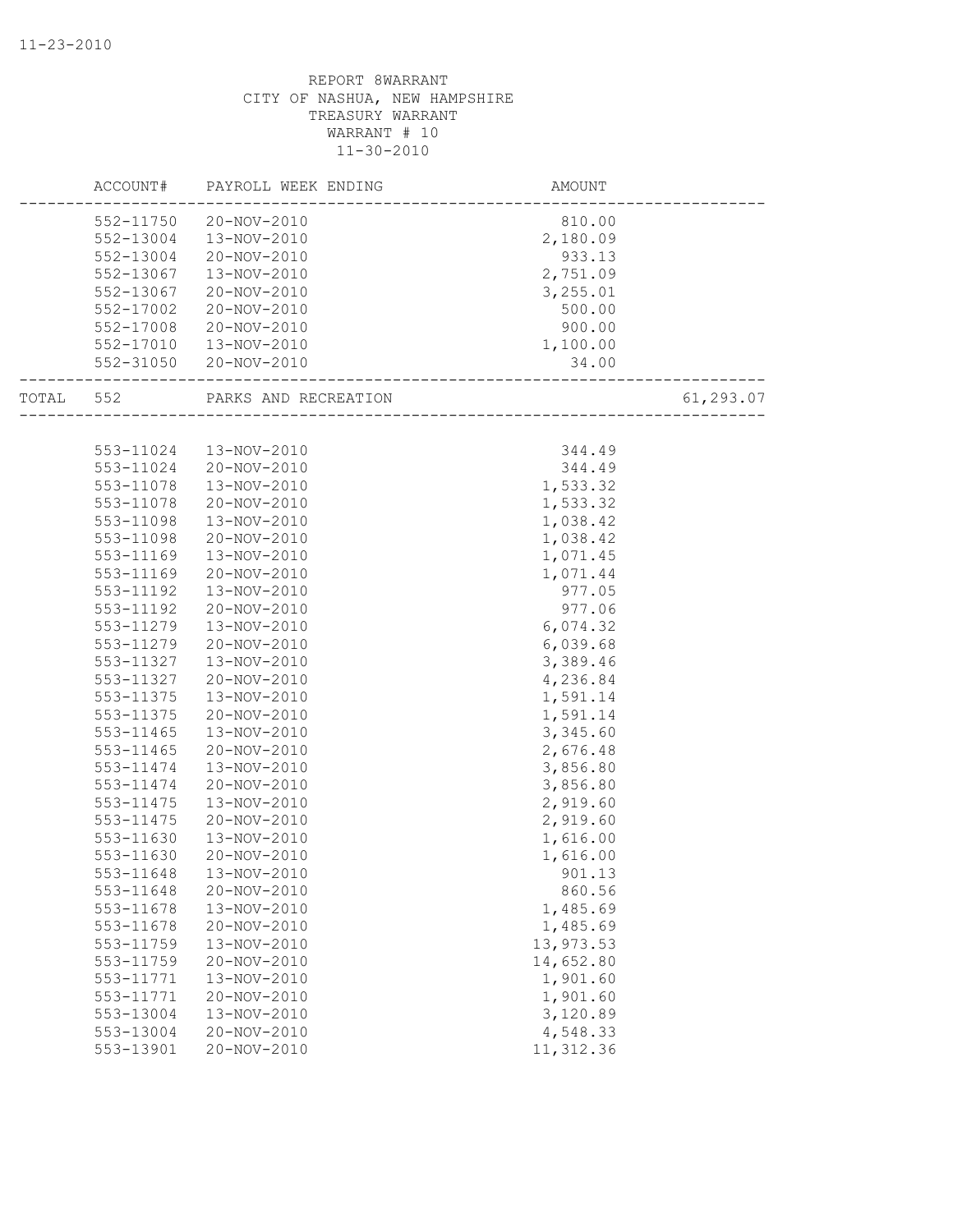|           | ACCOUNT#  | PAYROLL WEEK ENDING          | AMOUNT                   |            |
|-----------|-----------|------------------------------|--------------------------|------------|
|           |           | 553-17008 20-NOV-2010        | 900.00                   |            |
| TOTAL 553 |           | STREET DEPARTMENT            | ------------------------ | 112,703.10 |
|           |           |                              |                          |            |
|           | 555-11024 | 13-NOV-2010                  | 344.50                   |            |
|           | 555-11024 | 20-NOV-2010                  | 344.49                   |            |
|           | 555-11058 | 13-NOV-2010                  | 1,014.70                 |            |
|           | 555-11058 | 20-NOV-2010                  | 1,014.70                 |            |
|           | 555-11461 | 13-NOV-2010                  | 1,533.61                 |            |
|           | 555-11461 | 20-NOV-2010                  | 1,533.61                 |            |
|           | 555-11505 | 13-NOV-2010                  | 1,219.71                 |            |
|           | 555-11505 | 20-NOV-2010                  | 1,219.71                 |            |
|           | 555-11639 | 13-NOV-2010                  | 836.40                   |            |
|           | 555-11639 | 20-NOV-2010                  | 836.40                   |            |
|           | 555-11640 | 13-NOV-2010                  | 802.08                   |            |
|           | 555-11640 | 20-NOV-2010                  | 779.20                   |            |
|           | 555-11738 | 13-NOV-2010                  | 2,000.00                 |            |
|           | 555-11738 | 20-NOV-2010                  | 2,000.00                 |            |
|           | 555-11745 | 13-NOV-2010                  | 831.60                   |            |
|           | 555-11745 | 20-NOV-2010                  | 831.60                   |            |
|           | 555-11746 | 13-NOV-2010                  | 1,173.50                 |            |
|           | 555-11746 | 20-NOV-2010                  | 1,173.51                 |            |
|           | 555-13004 | 13-NOV-2010                  | 225.65                   |            |
|           | 555-13004 | 20-NOV-2010                  | 96.04                    |            |
|           | 555-13068 | 13-NOV-2010                  | 263.15                   |            |
|           | 555-13068 | 20-NOV-2010                  | 263.37                   |            |
|           |           | TOTAL 555 TRAFFIC DEPARTMENT |                          | 20,337.53  |
|           |           |                              |                          |            |
|           | 557-11024 | 13-NOV-2010                  | 639.71                   |            |
|           | 557-11024 | 20-NOV-2010                  | 639.71                   |            |
|           | 557-11161 | 13-NOV-2010                  | 1,268.17                 |            |
|           | 557-11161 | 20-NOV-2010                  | 1,268.16                 |            |
|           | 557-11751 | 13-NOV-2010                  | 70.41                    |            |
|           | 557-11751 | 20-NOV-2010                  | 70.41                    |            |
| TOTAL     | 557       | PARKING LOTS                 |                          | 3,956.57   |
|           |           |                              |                          |            |
|           | 561-11345 | 13-NOV-2010                  | 1,240.90                 |            |
|           | 561-11345 | 20-NOV-2010                  | 1,240.90                 |            |
|           | 561-11651 | 13-NOV-2010                  | 885.76                   |            |
|           | 561-11651 | 20-NOV-2010                  | 885.76                   |            |
|           | 561-11658 | 13-NOV-2010                  | 1,075.61                 |            |
|           | 561-11658 | 20-NOV-2010                  | 1,075.61                 |            |
|           | 561-12153 | 13-NOV-2010                  | 320.00                   |            |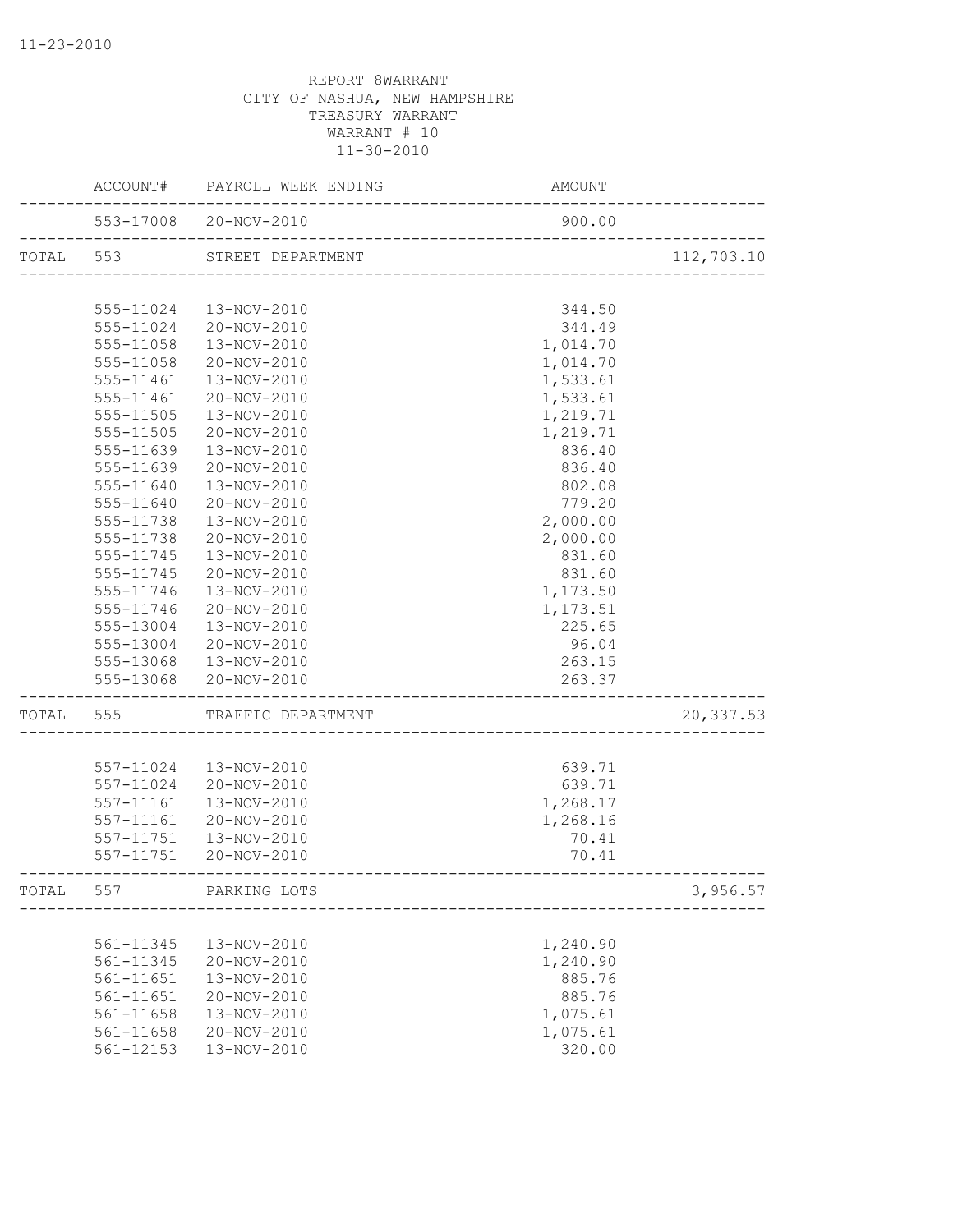|           |                        | ACCOUNT# PAYROLL WEEK ENDING                    | AMOUNT                       |           |
|-----------|------------------------|-------------------------------------------------|------------------------------|-----------|
|           |                        | 561-12153 20-NOV-2010<br>561-91010 20-NOV-2010  | 400.00<br>100.00             |           |
| TOTAL 561 |                        | EDGEWOOD CEMETERY                               |                              | 7,224.54  |
|           |                        |                                                 |                              |           |
|           | 563-11345              | 13-NOV-2010                                     | 1,193.49                     |           |
|           |                        | 563-11345 20-NOV-2010                           | 1,193.49                     |           |
|           |                        | 563-11651  13-NOV-2010                          | 788.60                       |           |
|           |                        | 563-11651 20-NOV-2010<br>563-11657  13-NOV-2010 | 828.60<br>985.56             |           |
|           |                        | 563-11657 20-NOV-2010                           | 985.56                       |           |
|           |                        | 563-12153  13-NOV-2010                          | 240.00                       |           |
|           |                        | 563-12153 20-NOV-2010                           | 400.00                       |           |
|           | TOTAL 563              | WOODLAWN CEMETERY                               | -----------------------      | 6,615.30  |
|           |                        |                                                 |                              |           |
|           |                        | 571-11174  13-NOV-2010                          | 639.71                       |           |
|           |                        | 571-11174 20-NOV-2010                           | 639.71                       |           |
|           |                        | 571-11237  13-NOV-2010                          | 1,999.68                     |           |
|           |                        | 571-11237 20-NOV-2010                           | 1,999.68<br>________________ |           |
| TOTAL 571 |                        | COMMUNITY DEVELOPMENT                           |                              | 5,278.78  |
|           |                        |                                                 |                              |           |
|           |                        | 572-11024  13-NOV-2010                          | 672.17                       |           |
|           |                        | 572-11024 20-NOV-2010                           | 672.17                       |           |
|           | 572-11215<br>572-11215 | 13-NOV-2010<br>20-NOV-2010                      | 3,727.02                     |           |
|           | 572-11238              | 13-NOV-2010                                     | 3,727.01<br>882.39           |           |
|           | 572-11238              | 20-NOV-2010                                     | 882.38                       |           |
|           | 572-11450              | 13-NOV-2010                                     | 1,771.19                     |           |
|           | 572-11450              | 20-NOV-2010                                     | 1,771.19                     |           |
|           | 572-11522              | 13-NOV-2010                                     | 858.41                       |           |
|           | 572-11522              | 20-NOV-2010                                     | 858.42                       |           |
|           | 572-11525              | 13-NOV-2010                                     | 1,058.00                     |           |
|           | 572-11525              | 20-NOV-2010                                     | 1,058.00                     |           |
|           | 572-58005              | 13-NOV-2010                                     | 100.00                       |           |
|           | 572-58005              | 20-NOV-2010                                     | 200.00                       |           |
| TOTAL     | 572                    | PLANNING DEPARTMENT                             |                              | 18,238.35 |
|           |                        |                                                 |                              |           |
|           | 573-11444              | 13-NOV-2010                                     | 1,666.16                     |           |
|           | 573-11444              | 20-NOV-2010                                     | 1,666.17                     |           |
|           | 573-12029              | 13-NOV-2010                                     | 368.59                       |           |
|           | 573-12029              | 20-NOV-2010                                     | 368.59                       |           |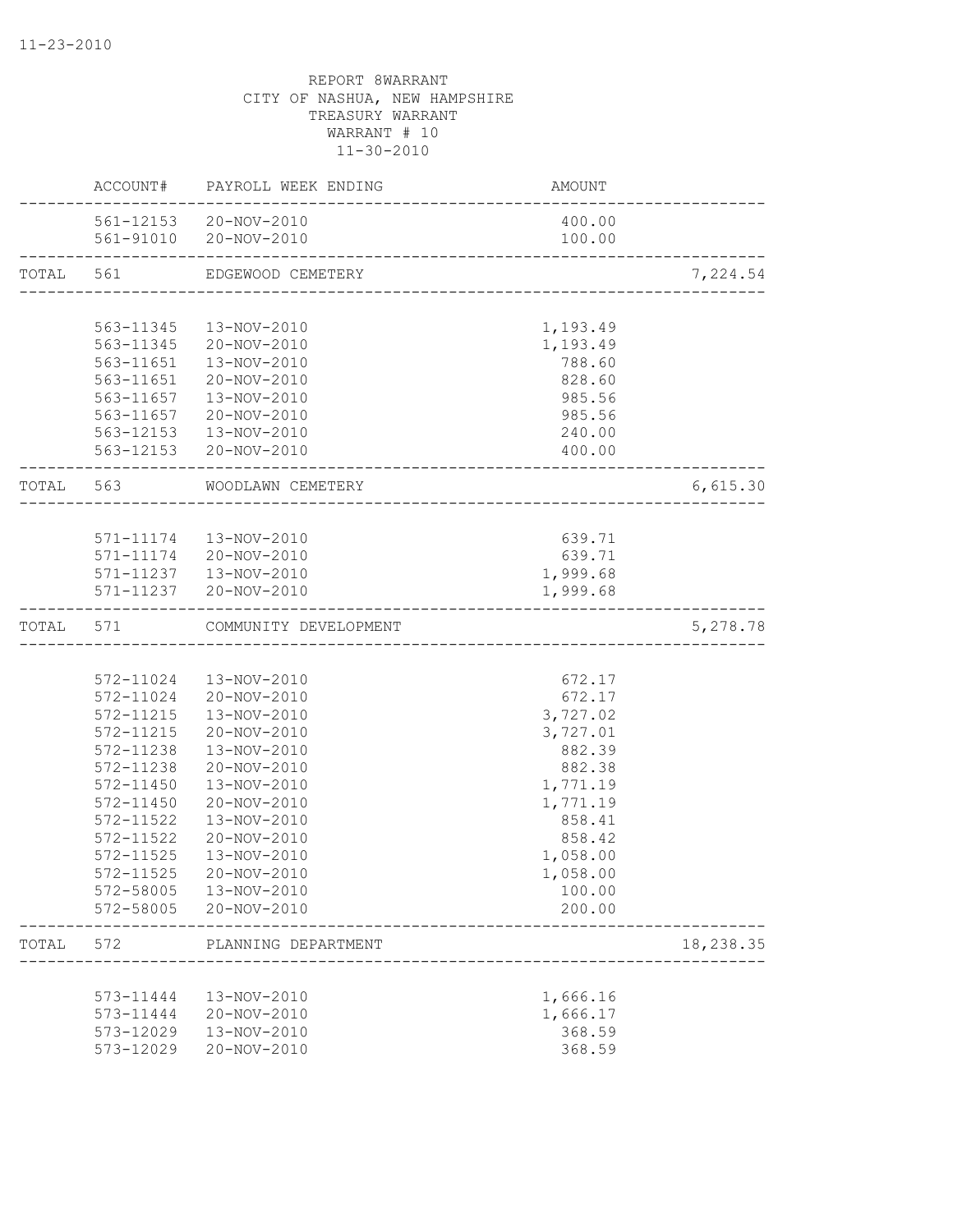|           |           | ACCOUNT# PAYROLL WEEK ENDING | AMOUNT                          |           |
|-----------|-----------|------------------------------|---------------------------------|-----------|
|           |           | 573-31050 20-NOV-2010        | 80.00                           |           |
| TOTAL 573 |           | ECONOMIC DEVELOPMENT         | _______________________________ | 4,149.51  |
|           |           |                              |                                 |           |
|           | 575-11032 | 13-NOV-2010                  | 738.31                          |           |
|           | 575-11032 | 20-NOV-2010                  | 738.32                          |           |
|           | 575-11042 | 13-NOV-2010                  | 1,471.30                        |           |
|           | 575-11042 | 20-NOV-2010                  | 1,471.30                        |           |
|           | 575-11189 | 13-NOV-2010                  | 1,130.10                        |           |
|           | 575-11189 | 20-NOV-2010                  | 1,130.09                        |           |
|           | 575-11246 | 13-NOV-2010                  | 1,726.92                        |           |
|           | 575-11246 | 20-NOV-2010                  | 1,726.92                        |           |
|           | 575-11365 | 13-NOV-2010                  | 460.00                          |           |
|           | 575-11365 | 20-NOV-2010                  | 460.00                          |           |
|           | 575-11387 | 13-NOV-2010                  | 7,026.43                        |           |
|           | 575-11387 | 20-NOV-2010                  | 7,026.42                        |           |
|           | 575-11393 | 13-NOV-2010                  | 3,715.07                        |           |
|           | 575-11393 | 20-NOV-2010                  | 3,715.05                        |           |
|           | 575-11400 | 13-NOV-2010                  | 8,312.25                        |           |
|           | 575-11400 | 20-NOV-2010                  | 8,312.27                        |           |
|           | 575-11401 | 13-NOV-2010                  | 4,099.82                        |           |
|           | 575-11401 | 20-NOV-2010                  | 4,099.81                        |           |
|           | 575-11403 | 13-NOV-2010                  | 786.81                          |           |
|           | 575-11403 | 20-NOV-2010                  | 786.82                          |           |
|           | 575-11404 | 13-NOV-2010                  | 799.50                          |           |
|           | 575-11404 | 20-NOV-2010                  | 799.50                          |           |
|           | 575-11627 | 13-NOV-2010                  | 546.98                          |           |
|           | 575-11627 | 20-NOV-2010                  | 563.06                          |           |
|           | 575-12073 | 13-NOV-2010                  | 391.85                          |           |
|           | 575-12073 | 20-NOV-2010                  | 391.85                          |           |
|           | 575-12090 | 13-NOV-2010                  | 1,168.87                        |           |
|           | 575-12090 | 20-NOV-2010                  | 1,168.87                        |           |
|           | 575-12114 | 13-NOV-2010                  | 1,367.41                        |           |
|           | 575-12114 | 20-NOV-2010                  | 1,449.94                        |           |
|           | 575-13035 | 13-NOV-2010                  | 1,016.91                        |           |
|           | 575-13035 | 20-NOV-2010                  | 862.88                          |           |
| TOTAL     | 575       | PUBLIC LIBRARIES             |                                 | 69,461.63 |
|           |           |                              |                                 |           |
|           | 576-11059 | 13-NOV-2010                  | 1,328.18                        |           |
|           | 576-11059 | 20-NOV-2010                  | 1,328.18                        |           |
|           | 576-11221 | 13-NOV-2010                  | 1,092.14                        |           |
|           | 576-11221 | 20-NOV-2010                  | 1,092.14                        |           |
|           | 576-11315 | 13-NOV-2010                  | 698.95                          |           |
|           | 576-11315 | 20-NOV-2010                  | 698.94                          |           |
|           | 576-11361 | 13-NOV-2010                  | 4,102.82                        |           |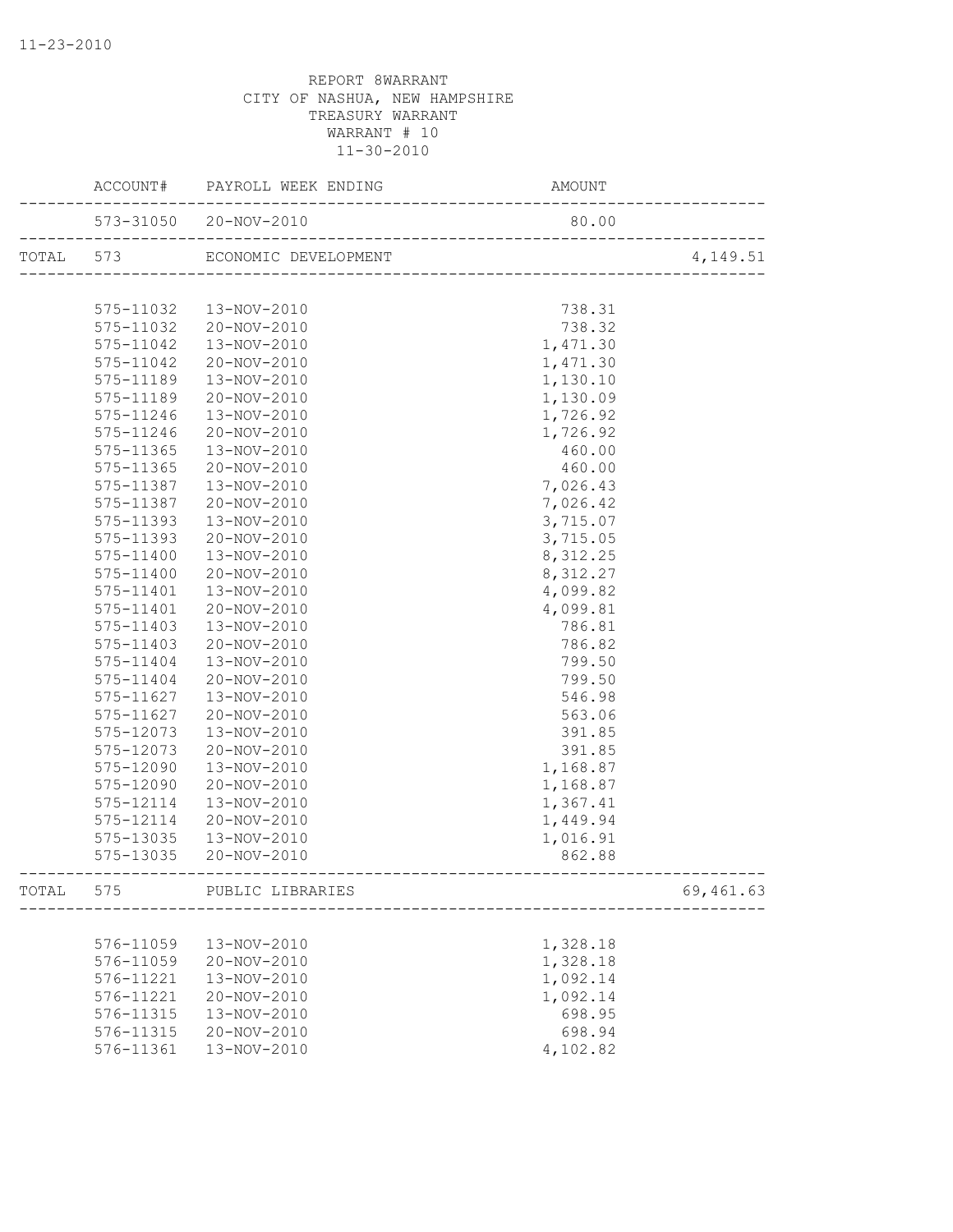|       | ACCOUNT#  | PAYROLL WEEK ENDING | AMOUNT       |           |
|-------|-----------|---------------------|--------------|-----------|
|       | 576-11361 | 20-NOV-2010         | 4,102.81     |           |
|       | 576-11362 | 13-NOV-2010         | 1, 114.74    |           |
|       | 576-11362 | 20-NOV-2010         | 1, 114.73    |           |
|       | 576-12045 | 13-NOV-2010         | 488.42       |           |
|       | 576-12045 | 20-NOV-2010         | 328.29       |           |
|       | 576-31050 | 20-NOV-2010         | 17.00        |           |
|       | 576-91010 | 20-NOV-2010         | 1,520.00     |           |
| TOTAL | 576       | BUILDING DEPARTMENT |              | 19,027.34 |
|       |           |                     |              |           |
|       | 577-11067 | 13-NOV-2010         | 1,216.69     |           |
|       | 577-11067 | 20-NOV-2010         | 1,216.69     |           |
|       | 577-11183 | 13-NOV-2010         | 1,898.11     |           |
|       | 577-11183 | 20-NOV-2010         | 1,898.12     |           |
|       | 577-91010 | 20-NOV-2010         | 510.00       |           |
| TOTAL | 577       | CODE ENFORCEMENT    |              | 6,739.61  |
|       |           |                     |              |           |
|       | 581-11012 | 20-NOV-2010         | 3,766.23     |           |
|       | 581-11076 | 20-NOV-2010         | 3,884.62     |           |
|       | 581-11081 | 20-NOV-2010         | 2,550.00     |           |
|       | 581-11162 | 13-NOV-2010         | 55,098.04    |           |
|       | 581-11162 | 20-NOV-2010         | 54,989.63    |           |
|       | 581-11204 | 13-NOV-2010         | 11,612.40    |           |
|       | 581-11204 | 20-NOV-2010         | 11,612.40    |           |
|       | 581-11347 | 20-NOV-2010         | 2,462.73     |           |
|       | 581-11348 | $20 - NOV - 2010$   | 91, 415.01   |           |
|       | 581-11366 | 13-NOV-2010         | 56, 211.04   |           |
|       | 581-11366 | 20-NOV-2010         | 57,366.33    |           |
|       | 581-11396 | 20-NOV-2010         | 40,592.14    |           |
|       | 581-11402 | 13-NOV-2010         | 2,746.29     |           |
|       | 581-11402 | 20-NOV-2010         | 3,432.87     |           |
|       | 581-11408 | 13-NOV-2010         | 18,422.40    |           |
|       | 581-11408 | 20-NOV-2010         | 18,422.40    |           |
|       | 581-11486 | 20-NOV-2010         | 44, 211.31   |           |
|       | 581-11570 | 20-NOV-2010         | 61,164.13    |           |
|       | 581-11572 | 20-NOV-2010         | 57,847.04    |           |
|       | 581-11579 | 20-NOV-2010         | 39,619.29    |           |
|       | 581-11628 | 13-NOV-2010         | 3,285.20     |           |
|       | 581-11628 | 20-NOV-2010         | 3,285.20     |           |
|       | 581-11675 | 20-NOV-2010         | 5, 192.31    |           |
|       | 581-11709 | 20-NOV-2010         | 5,781.40     |           |
|       | 581-11711 | 20-NOV-2010         | 2,705.80     |           |
|       | 581-11726 | 20-NOV-2010         | 1,715,304.06 |           |
|       | 581-11800 | 20-NOV-2010         | 38,949.54    |           |
|       | 581-11801 | 13-NOV-2010         | 677.10       |           |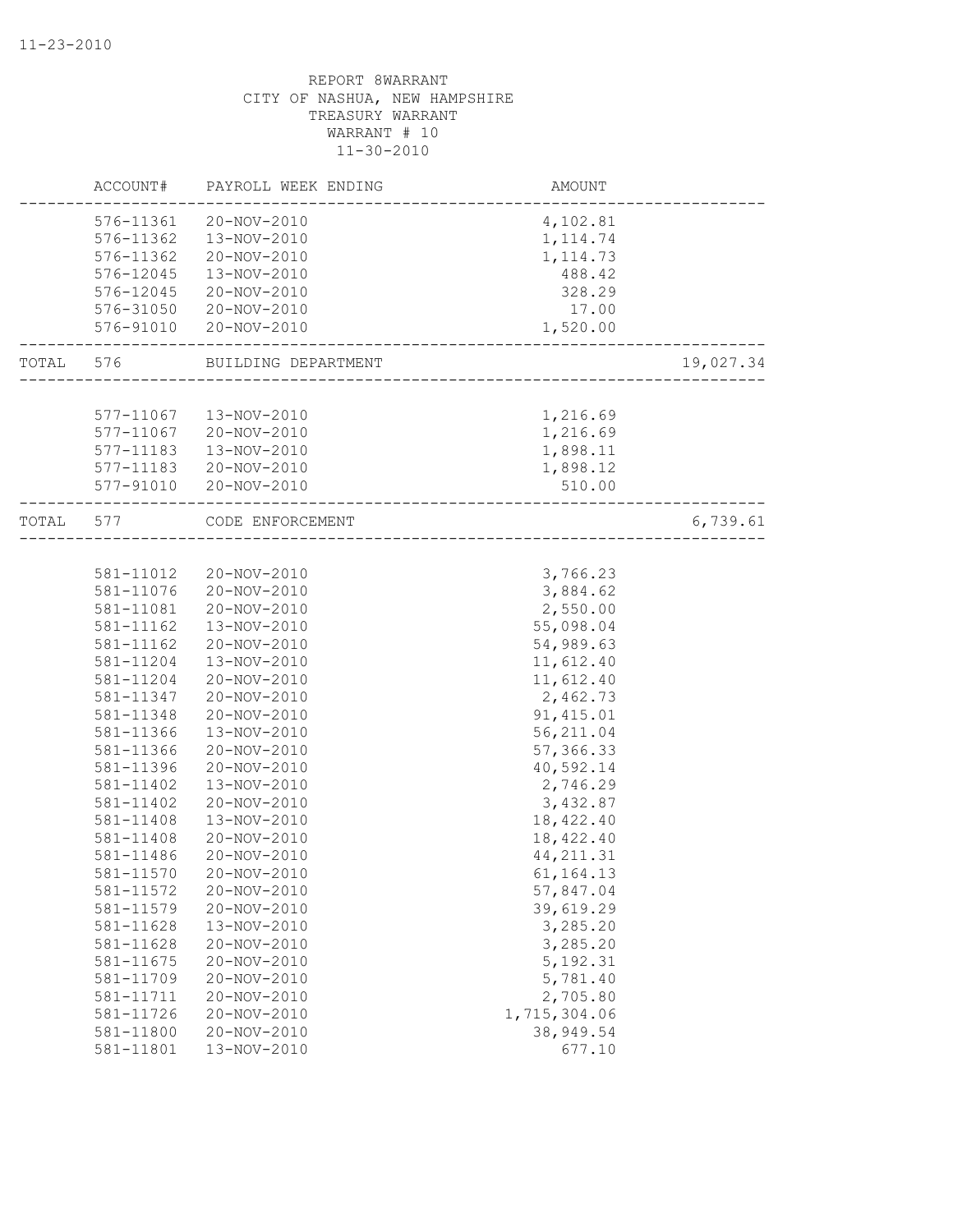| ACCOUNT#  | PAYROLL WEEK ENDING        | AMOUNT     |
|-----------|----------------------------|------------|
|           |                            |            |
| 581-11801 | 20-NOV-2010<br>20-NOV-2010 | 13, 224.82 |
| 581-11802 | 13-NOV-2010                | 13,010.00  |
| 581-11803 |                            | 581.74     |
| 581-11803 | 20-NOV-2010                | 16,229.06  |
| 581-11805 | 20-NOV-2010                | 33,288.28  |
| 581-11812 | 20-NOV-2010                | 2,683.92   |
| 581-11830 | 20-NOV-2010                | 4,069.46   |
| 581-11850 | 13-NOV-2010                | 1,522.44   |
| 581-11850 | 20-NOV-2010                | 1,903.06   |
| 581-11860 | 20-NOV-2010                | 4,231.12   |
| 581-11870 | 20-NOV-2010                | 3, 153.84  |
| 581-12021 | 13-NOV-2010                | 700.43     |
| 581-12021 | 20-NOV-2010                | 2,793.93   |
| 581-12060 | 13-NOV-2010                | 2,237.56   |
| 581-12060 | 20-NOV-2010                | 2,793.91   |
| 581-12078 | 13-NOV-2010                | 1,637.50   |
| 581-12078 | 20-NOV-2010                | 2,312.50   |
| 581-12081 | 20-NOV-2010                | 2,449.06   |
| 581-12084 | 13-NOV-2010                | 3,050.00   |
| 581-12084 | 20-NOV-2010                | 762.50     |
| 581-12111 | 13-NOV-2010                | 118,073.44 |
| 581-12111 | 20-NOV-2010                | 147,749.30 |
| 581-12112 | 13-NOV-2010                | 5,645.52   |
| 581-12112 | 20-NOV-2010                | 6,862.24   |
| 581-12126 | 13-NOV-2010                | 3,591.17   |
| 581-12126 | 20-NOV-2010                | 4,108.85   |
| 581-12135 | 13-NOV-2010                | 5,285.23   |
| 581-12135 | 20-NOV-2010                | 12,346.79  |
| 581-12136 | 13-NOV-2010                | 377.13     |
| 581-12136 | 20-NOV-2010                | 941.52     |
| 581-12138 | 13-NOV-2010                | 449.25     |
| 581-12138 | 20-NOV-2010                | 539.10     |
| 581-12141 | 13-NOV-2010                | 200.00     |
| 581-12141 | 20-NOV-2010                | 300.00     |
| 581-12153 | 13-NOV-2010                | 70.00      |
| 581-12153 | 20-NOV-2010                | 55.00      |
| 581-12198 | 20-NOV-2010                | 29,960.58  |
| 581-12201 | 13-NOV-2010                | 21,544.23  |
| 581-12201 | 20-NOV-2010                | 27,280.58  |
| 581-13004 | 13-NOV-2010                | 530.00     |
| 581-13004 | 20-NOV-2010                | 432.36     |
| 581-13021 | 13-NOV-2010                | 839.82     |
| 581-13021 | 20-NOV-2010                | 201.60     |
| 581-13032 | 13-NOV-2010                | 89.85      |
| 581-13032 | 20-NOV-2010                | 305.49     |
| 581-13120 | 13-NOV-2010                | 3,064.80   |
| 581-13120 | 20-NOV-2010                | 1,182.68   |
| 581-13133 | 13-NOV-2010                | 502.50     |
|           |                            |            |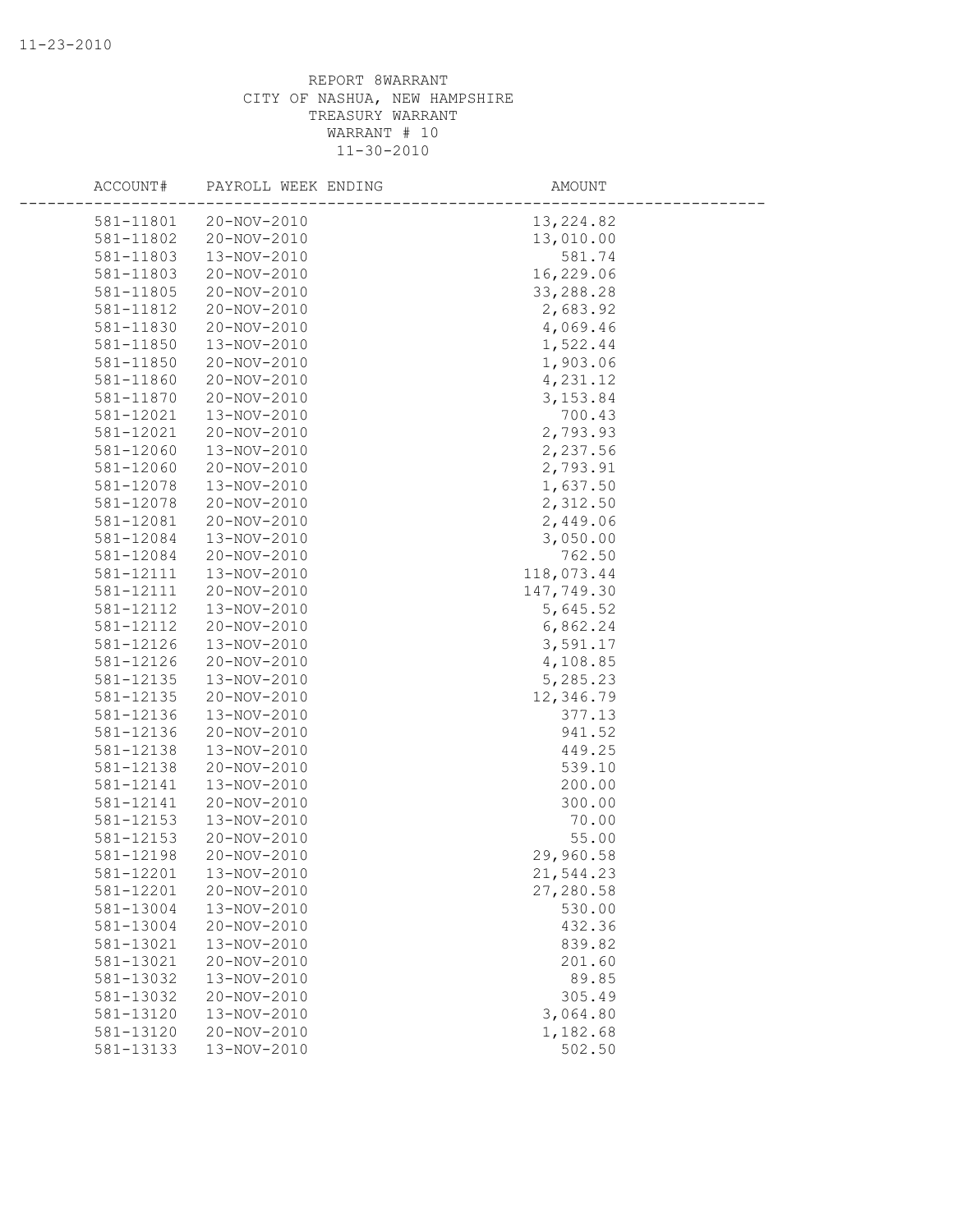|       | ACCOUNT#                                                              | PAYROLL WEEK ENDING                                                                                   | AMOUNT                                             |              |
|-------|-----------------------------------------------------------------------|-------------------------------------------------------------------------------------------------------|----------------------------------------------------|--------------|
|       | 581-13133<br>581-13137<br>581-19000<br>$581 - 19210$<br>$581 - 19240$ | $20 - NOV - 2010$<br>$13 - NOV - 2010$<br>$20 - NOV - 2010$<br>$20 - NOV - 2010$<br>$20 - NOV - 2010$ | 2,426.84<br>397.26<br>7,835.79<br>866.25<br>296.10 |              |
| TOTAL | 581                                                                   | SCHOOL DEPARTMENT                                                                                     |                                                    | 2,929,593.31 |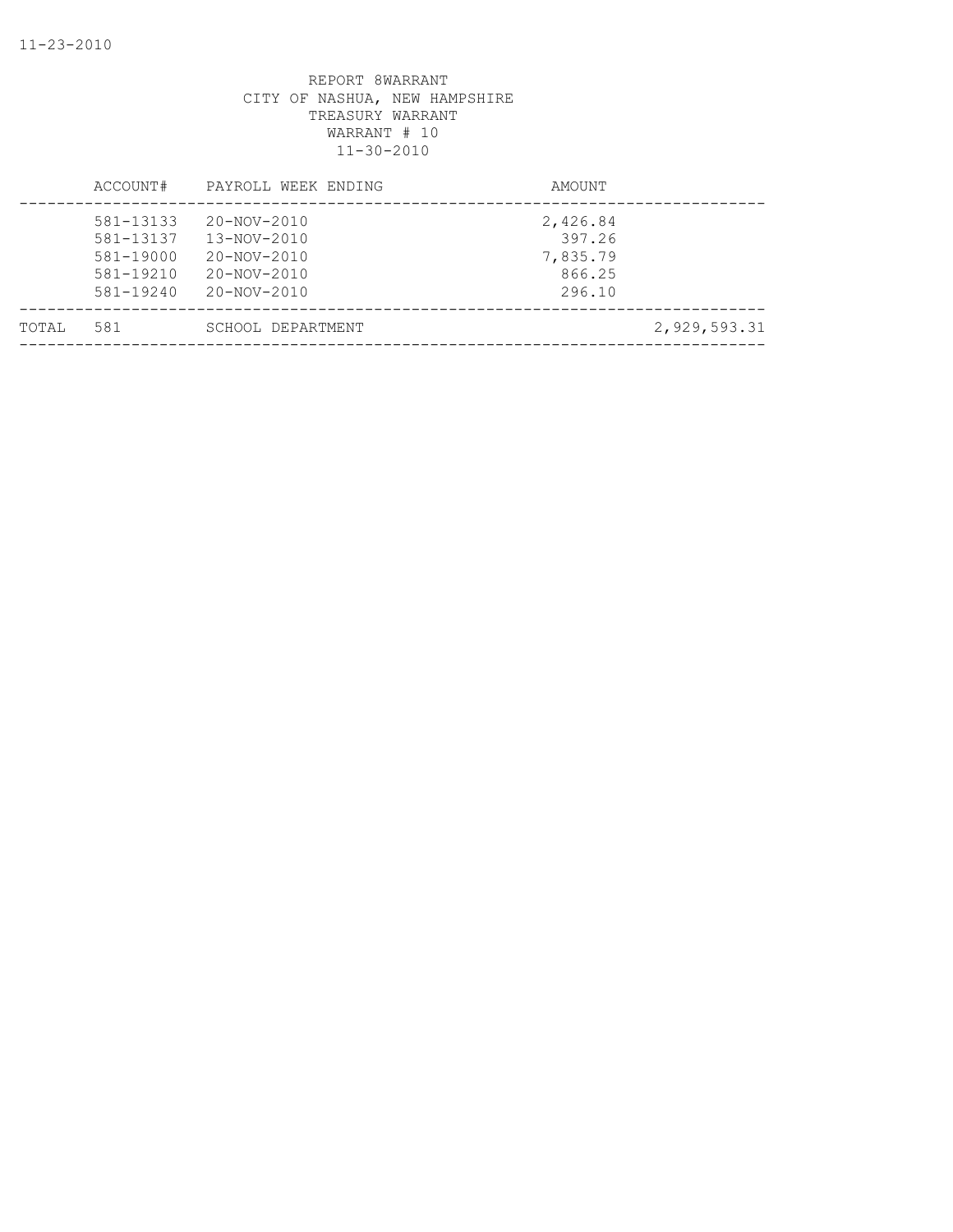|           | ACCOUNT# PAYROLL WEEK ENDING |  |  | AMOUNT |  |
|-----------|------------------------------|--|--|--------|--|
|           |                              |  |  |        |  |
| TOTAL 951 |                              |  |  |        |  |
|           |                              |  |  |        |  |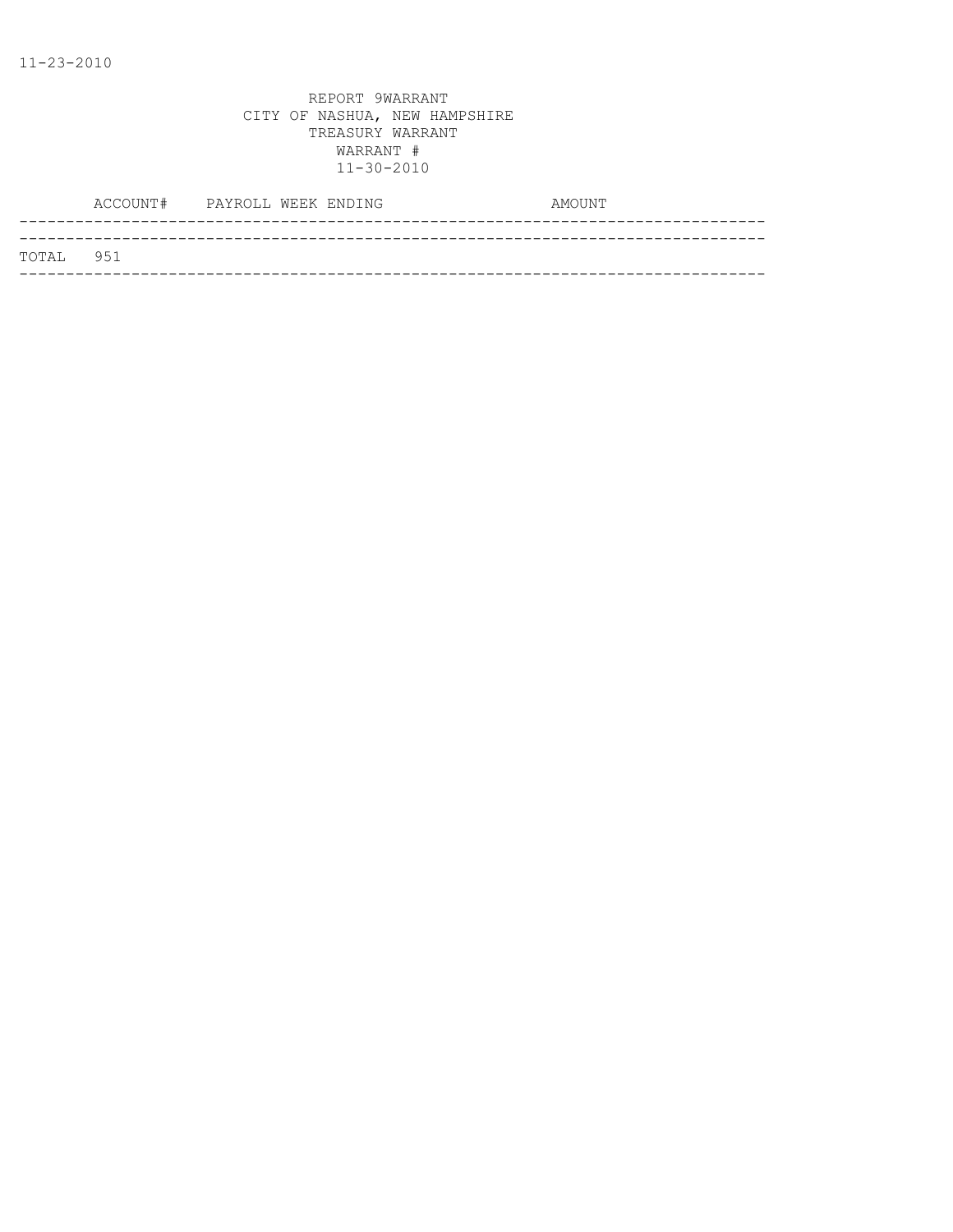| ACCOUNT#  | PAYROLL WEEK ENDING | <b>AMOUNT</b> |  |
|-----------|---------------------|---------------|--|
| 801-11008 | 13-NOV-2010         | 608.42        |  |
| 801-11008 | 20-NOV-2010         | 608.42        |  |
| 801-11024 | 13-NOV-2010         | 639.71        |  |
| 801-11024 | 20-NOV-2010         | 639.71        |  |
| 801-11028 | 13-NOV-2010         | 61.98         |  |
| 801-11028 | 20-NOV-2010         | 61.98         |  |
| 801-11064 | 13-NOV-2010         | 144.64        |  |
| 801-11064 | 20-NOV-2010         | 144.64        |  |
| 801-11094 | 13-NOV-2010         | 104.60        |  |
| 801-11094 | 20-NOV-2010         | 104.60        |  |
| 801-11188 | 13-NOV-2010         | 368.62        |  |
| 801-11188 | 20-NOV-2010         | 368.61        |  |
| 801-11190 | 13-NOV-2010         | 421.45        |  |
| 801-11190 | 20-NOV-2010         | 421.45        |  |
| 801-11193 | 13-NOV-2010         | 1,025.45      |  |
| 801-11193 | 20-NOV-2010         | 1,025.44      |  |
| 801-11211 | 13-NOV-2010         | 70.24         |  |
| 801-11211 | 20-NOV-2010         | 70.23         |  |
| 801-11222 | 13-NOV-2010         | 217.50        |  |
| 801-11222 | 20-NOV-2010         | 217.50        |  |
| 801-11249 | 13-NOV-2010         | 188.57        |  |
| 801-11249 | 20-NOV-2010         | 188.57        |  |
| 801-11268 | 13-NOV-2010         | 139.31        |  |
| 801-11268 | 20-NOV-2010         | 139.32        |  |
| 801-11271 | 13-NOV-2010         | 1,184.60      |  |
| 801-11271 | 20-NOV-2010         | 1,184.60      |  |
| 801-11276 | 13-NOV-2010         | 4,498.40      |  |
| 801-11276 | 20-NOV-2010         | 4,510.40      |  |
| 801-11431 | 13-NOV-2010         | 193.49        |  |
| 801-11431 | 20-NOV-2010         | 193.49        |  |
| 801-11435 | 13-NOV-2010         | 281.02        |  |
| 801-11435 | 20-NOV-2010         | 281.02        |  |
| 801-11595 | 13-NOV-2010         | 3,161.60      |  |
| 801-11595 | 13-NOV-2010         | 4,154.00      |  |
| 801-11595 | 20-NOV-2010         | 4,984.80      |  |
| 801-11595 | 20-NOV-2010         | 4,154.00      |  |
| 801-11596 | 13-NOV-2010         | 3,512.00      |  |
| 801-11596 | 20-NOV-2010         | 3,512.00      |  |
| 801-11598 | 13-NOV-2010         | 870.00        |  |
| 801-11598 | 20-NOV-2010         | 870.00        |  |
| 801-11599 | 13-NOV-2010         | 1, 114.70     |  |
| 801-11599 | 13-NOV-2010         | 1, 114.71     |  |
| 801-11599 | 20-NOV-2010         | 1, 114.71     |  |
| 801-11599 | 20-NOV-2010         | 1, 114.71     |  |
| 801-11606 | 13-NOV-2010         | 725.29        |  |
| 801-11606 | 20-NOV-2010         | 725.29        |  |
| 801-11647 | 13-NOV-2010         | 1,442.84      |  |
| 801-11647 | 20-NOV-2010         | 1,442.84      |  |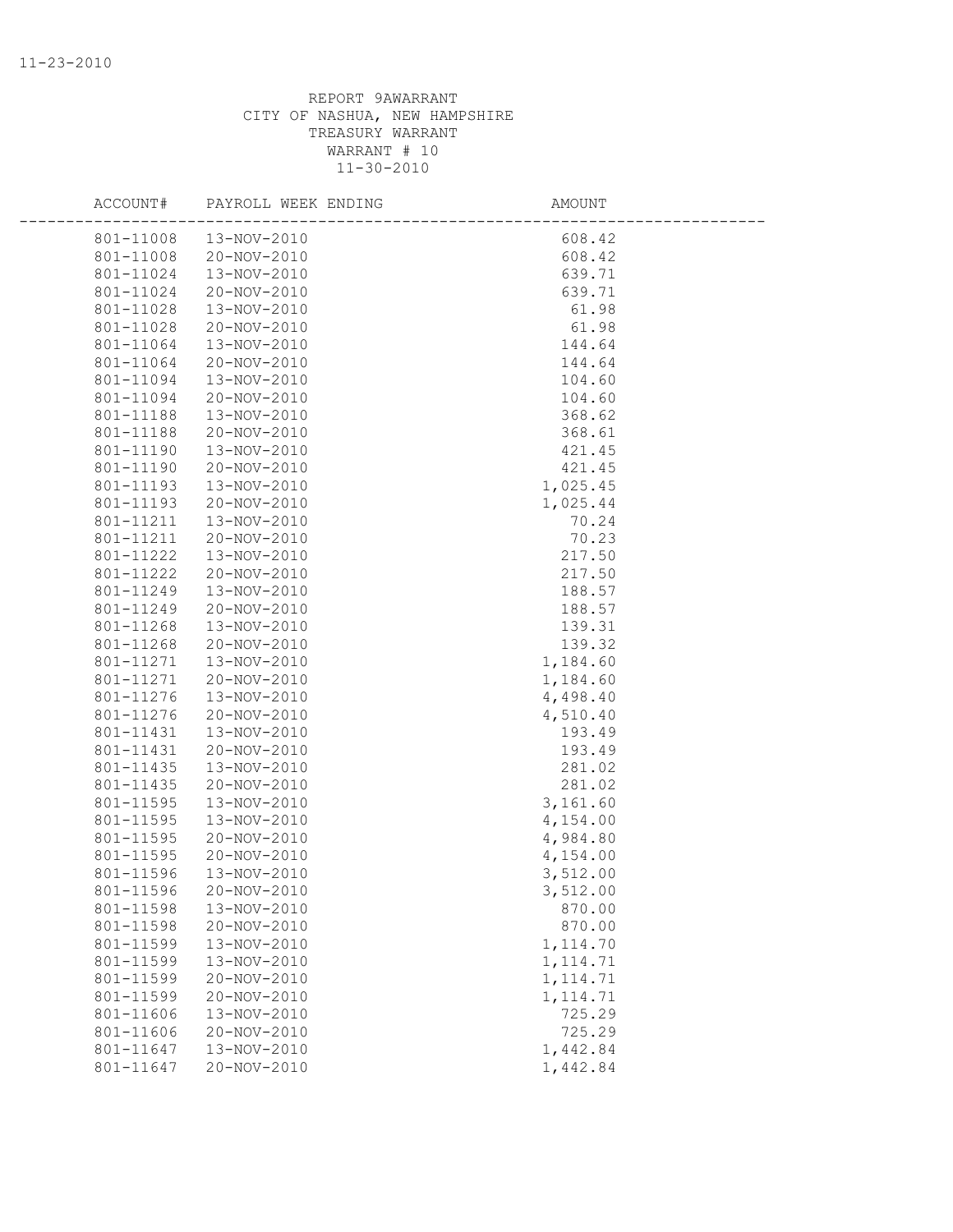|       | ACCOUNT#               | PAYROLL WEEK ENDING   | AMOUNT                          |           |
|-------|------------------------|-----------------------|---------------------------------|-----------|
|       |                        |                       |                                 |           |
|       | 801-13004              | 13-NOV-2010           | 354.09                          |           |
|       | 801-13004              | 13-NOV-2010           | 3,355.65                        |           |
|       | 801-13004<br>801-13004 | 13-NOV-2010           | 6,610.18                        |           |
|       |                        | 13-NOV-2010           | 215.19                          |           |
|       | 801-13004              | 13-NOV-2010           | 1,442.47                        |           |
|       | 801-13004              | 20-NOV-2010           | 2,946.75                        |           |
|       | 801-13004              | 20-NOV-2010           | 3,726.24                        |           |
|       | 801-13004              | 20-NOV-2010           | 1,038.77                        |           |
|       |                        | 801-31050 20-NOV-2010 | 17.00<br>______________________ |           |
| TOTAL | 801                    | SOLID WASTE DISPOSAL  | ___________________             | 74,027.81 |
|       |                        |                       |                                 |           |
|       | 802-11024              | 13-NOV-2010           | 155.94                          |           |
|       | 802-11024              | 13-NOV-2010           | 623.77                          |           |
|       | 802-11024              | 20-NOV-2010           | 155.94                          |           |
|       | 802-11024              | 20-NOV-2010           | 623.77                          |           |
|       | 802-11028              | 13-NOV-2010           | 421.47                          |           |
|       | 802-11028              | $13 - NOV - 2010$     | 198.34                          |           |
|       | 802-11028              | 20-NOV-2010           | 421.47                          |           |
|       | 802-11028              | 20-NOV-2010           | 198.34                          |           |
|       | 802-11064              | 13-NOV-2010           | 144.64                          |           |
|       | 802-11064              | 13-NOV-2010           | 144.64                          |           |
|       | 802-11064              | 20-NOV-2010           | 144.64                          |           |
|       | 802-11064              | 20-NOV-2010           | 144.64                          |           |
|       | 802-11091              | 13-NOV-2010           | 1,139.75                        |           |
|       | 802-11091              | 20-NOV-2010           | 1,139.75                        |           |
|       | 802-11092              | 13-NOV-2010           | 822.40                          |           |
|       | 802-11092              | 20-NOV-2010           | 822.40                          |           |
|       | 802-11094              | 13-NOV-2010           | 313.77                          |           |
|       | 802-11094              | 13-NOV-2010           | 313.79                          |           |
|       | 802-11094              | 20-NOV-2010           | 313.77                          |           |
|       | 802-11094              | 20-NOV-2010           | 313.79                          |           |
|       | 802-11096              | 13-NOV-2010           | 959.79                          |           |
|       | 802-11096              | 20-NOV-2010           | 959.79                          |           |
|       | 802-11102              | 13-NOV-2010           | 929.19                          |           |
|       | 802-11102              | 20-NOV-2010           | 929.19                          |           |
|       | 802-11105              | 13-NOV-2010           | 1,074.36                        |           |
|       | 802-11105              | 20-NOV-2010           | 1,074.36                        |           |
|       | 802-11124              | 13-NOV-2010           | 760.65                          |           |
|       | 802-11124              | 20-NOV-2010           | 760.65                          |           |
|       | 802-11155              | 13-NOV-2010           | 1,050.41                        |           |
|       | 802-11155              | 20-NOV-2010           | 1,050.42                        |           |
|       | 802-11157              | 13-NOV-2010           | 702.40                          |           |
|       | 802-11157              | 13-NOV-2010           | 1,086.48                        |           |
|       | 802-11157              | 20-NOV-2010           | 878.00                          |           |
|       | 802-11157              | 20-NOV-2010           | 1,001.04                        |           |
|       | 802-11158              | 13-NOV-2010           | 942.40                          |           |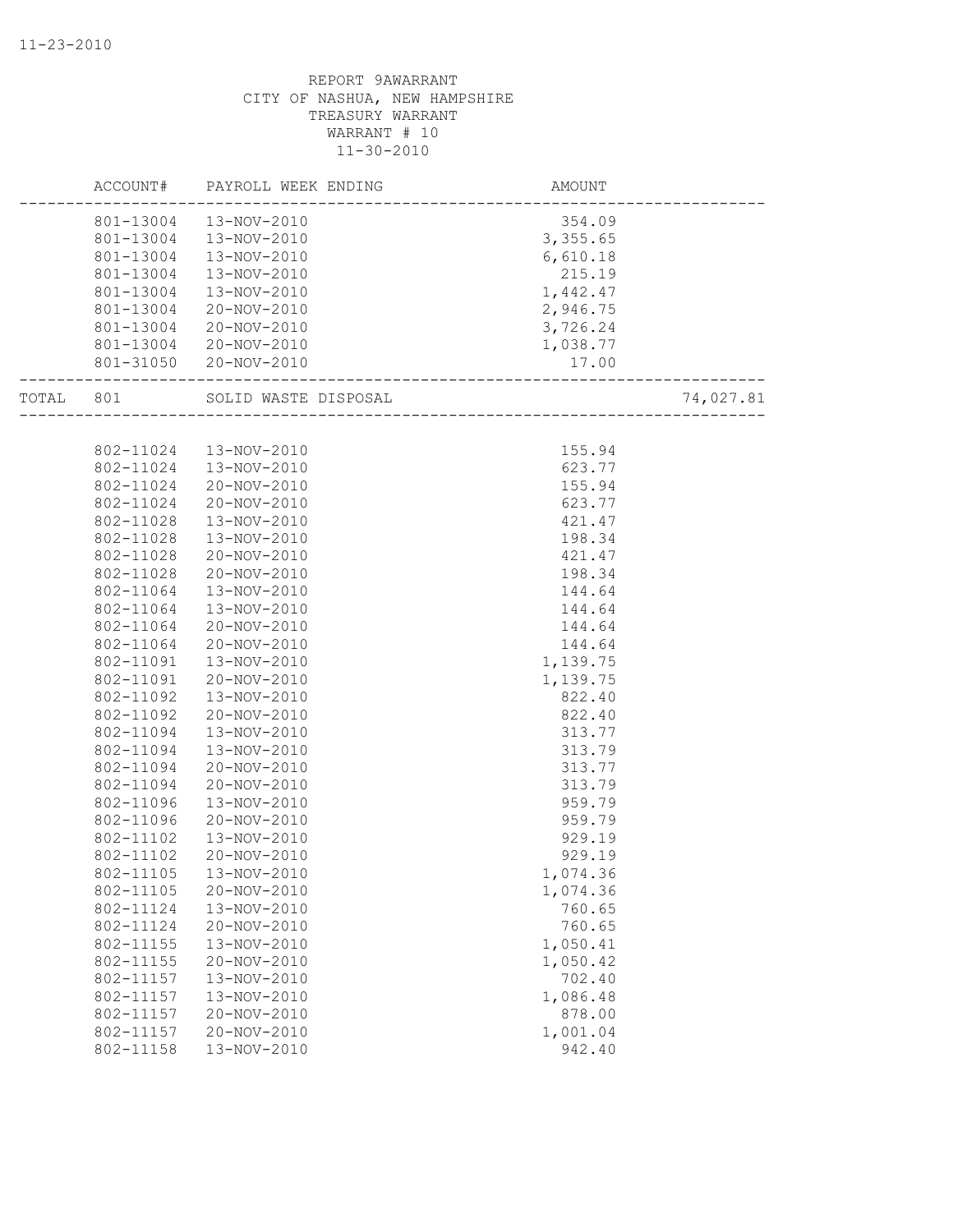| ACCOUNT#  | PAYROLL WEEK ENDING | AMOUNT    |  |
|-----------|---------------------|-----------|--|
| 802-11158 | 20-NOV-2010         | 942.40    |  |
| 802-11188 | 13-NOV-2010         | 368.62    |  |
| 802-11188 | 20-NOV-2010         | 368.62    |  |
| 802-11190 | 13-NOV-2010         | 421.44    |  |
| 802-11190 | 20-NOV-2010         | 421.44    |  |
| 802-11211 | 13-NOV-2010         | 280.94    |  |
| 802-11211 | 13-NOV-2010         | 421.41    |  |
| 802-11211 | 20-NOV-2010         | 280.94    |  |
| 802-11211 | 20-NOV-2010         | 421.41    |  |
| 802-11222 | 13-NOV-2010         | 217.50    |  |
| 802-11222 | 20-NOV-2010         | 217.50    |  |
| 802-11249 | 13-NOV-2010         | 188.57    |  |
| 802-11249 | 13-NOV-2010         | 188.57    |  |
| 802-11249 | 20-NOV-2010         | 188.57    |  |
| 802-11249 | 20-NOV-2010         | 188.57    |  |
| 802-11260 | 13-NOV-2010         | 2,008.00  |  |
| 802-11260 | 20-NOV-2010         | 2,058.20  |  |
| 802-11268 | 13-NOV-2010         | 46.44     |  |
| 802-11268 | 13-NOV-2010         | 92.88     |  |
| 802-11268 | 20-NOV-2010         | 46.44     |  |
| 802-11268 | 20-NOV-2010         | 92.88     |  |
| 802-11270 | 13-NOV-2010         | 1, 114.74 |  |
| 802-11270 | 20-NOV-2010         | 1, 114.73 |  |
| 802-11330 | 13-NOV-2010         | 1, 114.71 |  |
| 802-11330 | 20-NOV-2010         | 1, 114.71 |  |
| 802-11431 | 13-NOV-2010         | 193.49    |  |
| 802-11431 | 20-NOV-2010         | 193.49    |  |
| 802-11435 | 13-NOV-2010         | 468.37    |  |
| 802-11435 | 13-NOV-2010         | 187.35    |  |
| 802-11435 | 20-NOV-2010         | 468.37    |  |
| 802-11435 | 20-NOV-2010         | 187.35    |  |
| 802-11480 | 13-NOV-2010         | 3,866.80  |  |
| 802-11480 | 20-NOV-2010         | 3,888.28  |  |
| 802-11513 | 13-NOV-2010         | 6,103.87  |  |
| 802-11513 | 20-NOV-2010         | 6,103.87  |  |
| 802-11514 | 13-NOV-2010         | 4,005.20  |  |
| 802-11514 | 20-NOV-2010         | 4,005.20  |  |
| 802-11681 | 13-NOV-2010         | 324.42    |  |
| 802-11681 | 13-NOV-2010         | 1,297.69  |  |
| 802-11681 | 20-NOV-2010         | 324.42    |  |
| 802-11681 | 20-NOV-2010         | 1,297.69  |  |
| 802-11693 | 13-NOV-2010         | 1,230.75  |  |
| 802-11693 | 20-NOV-2010         | 1,230.75  |  |
| 802-11764 | 13-NOV-2010         | 1,219.71  |  |
| 802-11764 | 20-NOV-2010         | 1,219.71  |  |
| 802-13004 | 13-NOV-2010         | 911.55    |  |
| 802-13004 | 13-NOV-2010         | 4,540.77  |  |
| 802-13004 | 20-NOV-2010         | 332.91    |  |
|           |                     |           |  |